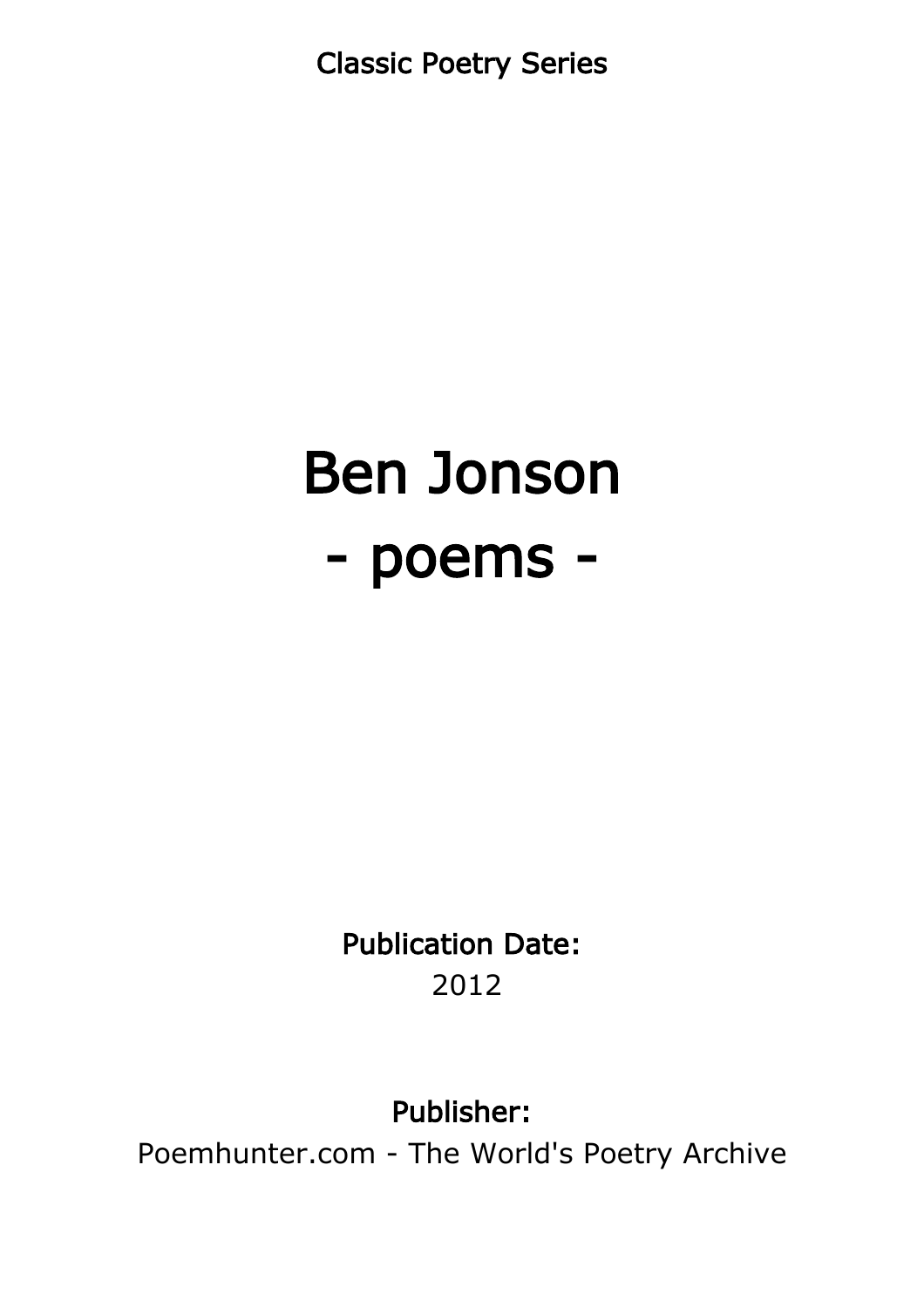# Ben Jonson(11 June 1572 – 6 August 1637)

Benjamin Jonson was an English Renaissance dramatist, poet and actor. A contemporary of William Shakespeare, he is best known for his satirical plays, particularly Volpone, The Alchemist, and Bartholomew Fair, which are considered his best, and his lyric poems. A man of vast reading and a seemingly insatiable appetite for controversy, Jonson had an unparalleled breadth of influence on Jacobean and Caroline playwrights and poets.

#### <b>Poetry</b>

Jonson's poetry, like his drama, is informed by his classical learning. Some of his better-known poems are close translations of Greek or Roman models; all display the careful attention to form and style that often came naturally to those trained in classics in the humanist manner. Jonson, however, largely avoided the debates about rhyme and meter that had consumed Elizabethan classicists such as Campion and Harvey. Accepting both rhyme and stress, Jonson uses them to mimic the classical qualities of simplicity, restraint, and precision.

"Epigrams" (published in the 1616 folio) is an entry in a genre that was popular among late-Elizabethan and Jacobean audiences, although Jonson was perhaps the only poet of his time to work in its full classical range. The epigrams explore various attitudes, most but not all of them from the satiric stock of the day: complaints against women, courtiers, and spies abound. The condemnatory poems are short and anonymous; Jonson's epigrams of praise, including a famous poem to Camden and lines to Lucy Harington, are somewhat longer and mostly addressed to specific individuals. Although it is an epigram in the classical sense of the genre, "On My First Son" is neither satirical nor very short; the poem, and others like it, resemble what a later age sometimes called "lyric poetry." The poems of "The Forest" also appeared in the first folio. Most of the fifteen poems are addressed to Jonson's aristocratic supporters, but the most famous are his country-house poem "To Penshurst" and the poem "To Celia" ("Come, my Celia, let us prove") that appears also in ''Volpone.''

''Underwood,'' published in the expanded folio of 1640, is a larger and more heterogeneous group of poems. It contains ''A Celebration of Charis,'' Jonson's most extended effort at love poetry; various religious pieces; encomiastic poems including the poem to Shakespeare and a sonnet on Mary Wroth; the ''Execration against Vulcan" and others. The 1640 volume also contains three elegies which have often been ascribed to Donne (one of them appeared in Donne's posthumous collected poems).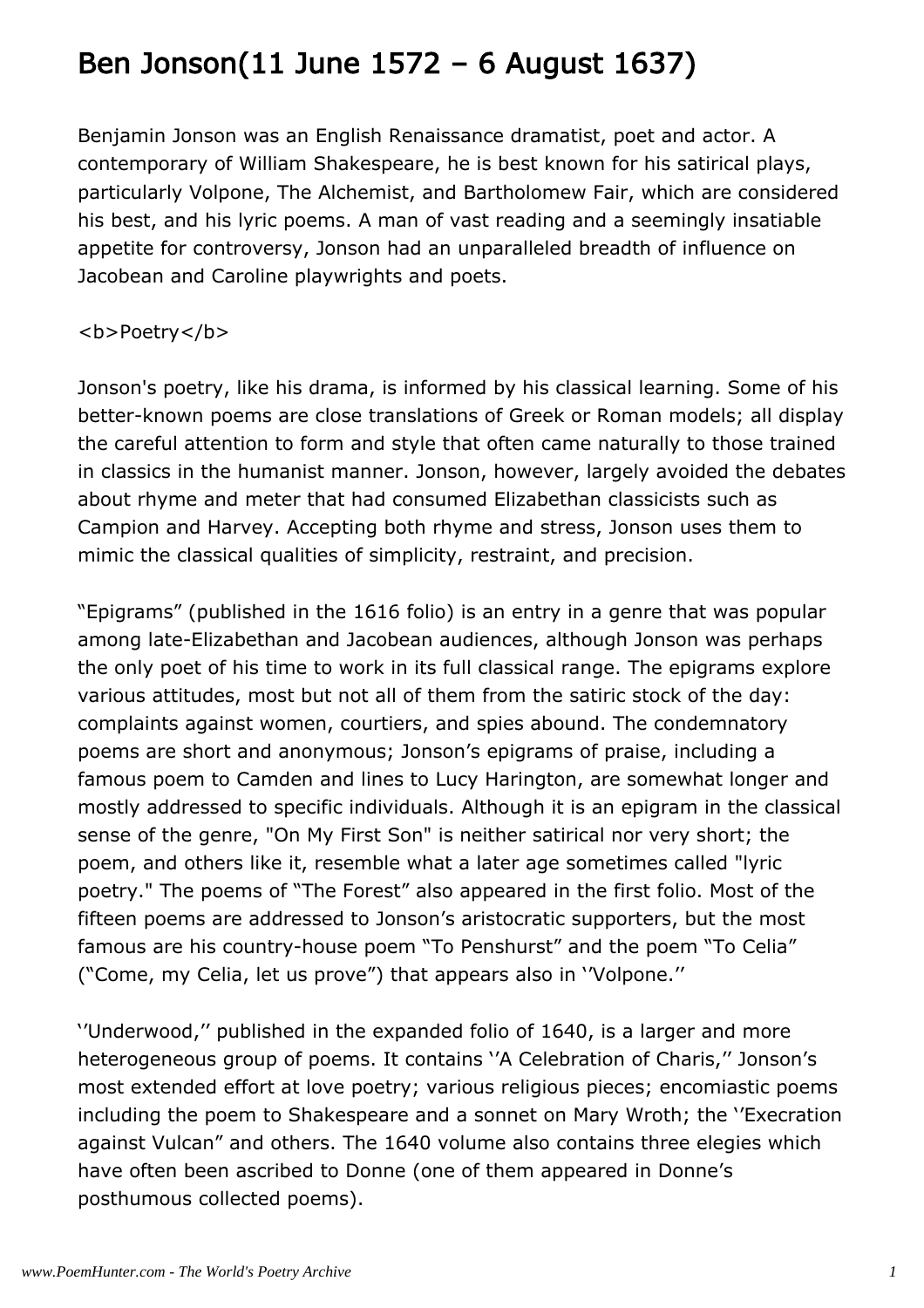<b>Relationship with Shakespeare</b>

There are many legends about Jonson's rivalry with Shakespeare, some of which may be true. Drummond reports that during their conversation, Jonson scoffed at two apparent absurdities in Shakespeare's plays: a nonsensical line in Julius Caesar, and the setting of The Winter's Tale on the non-existent seacoast of Bohemia. Drummond also reported Jonson as saying that Shakespeare "wanted [i.e., lacked] art." Whether Drummond is viewed as accurate or not, the comments fit well with Jonson's well-known theories about literature.

In Timber, which was published posthumously and reflects his lifetime of practical experience, Jonson offers a fuller and more conciliatory comment. He recalls being told by certain actors that Shakespeare never blotted (i.e., crossed out) a line when he wrote. His own response, "Would he had blotted a thousand," was taken as malicious. However, Jonson explains, "He was, indeed, honest, and of an open and free nature, had an excellent phantasy, brave notions, and gentle expressions, wherein he flowed with that facility that sometimes it was necessary he should be stopped". Jonson concludes that "there was ever more in him to be praised than to be pardoned." Also when Shakespeare died he said "He was not of an age, but for all time."

Thomas Fuller relates stories of Jonson and Shakespeare engaging in debates in the Mermaid Tavern; Fuller imagines conversations in which Shakespeare would run rings around the more learned but more ponderous Jonson. That the two men knew each other personally is beyond doubt, not only because of the tone of Jonson's references to him but because Shakespeare's company produced a number of Jonson's plays, at least one of which (Every Man in his Humour) Shakespeare certainly acted in. However, it is now impossible to tell how much personal communication they had, and tales of their friendship cannot be substantiated.

Jonson's most influential and revealing commentary on Shakespeare is the second of the two poems that he contributed to the prefatory verse that opens Shakespeare's First Folio. This poem, "To the memory of my beloved, The AUTHOR, Mr. William Shakespeare: And what he hath left us," did a good deal to create the traditional view of Shakespeare as a poet who, despite "small Latine, and lesse Greeke", had a natural genius. The poem has traditionally been thought to exemplify the contrast which Jonson perceived between himself, the disciplined and erudite classicist, scornful of ignorance and sceptical of the masses, and Shakespeare, represented in the poem as a kind of natural wonder whose genius was not subject to any rules except those of the audiences for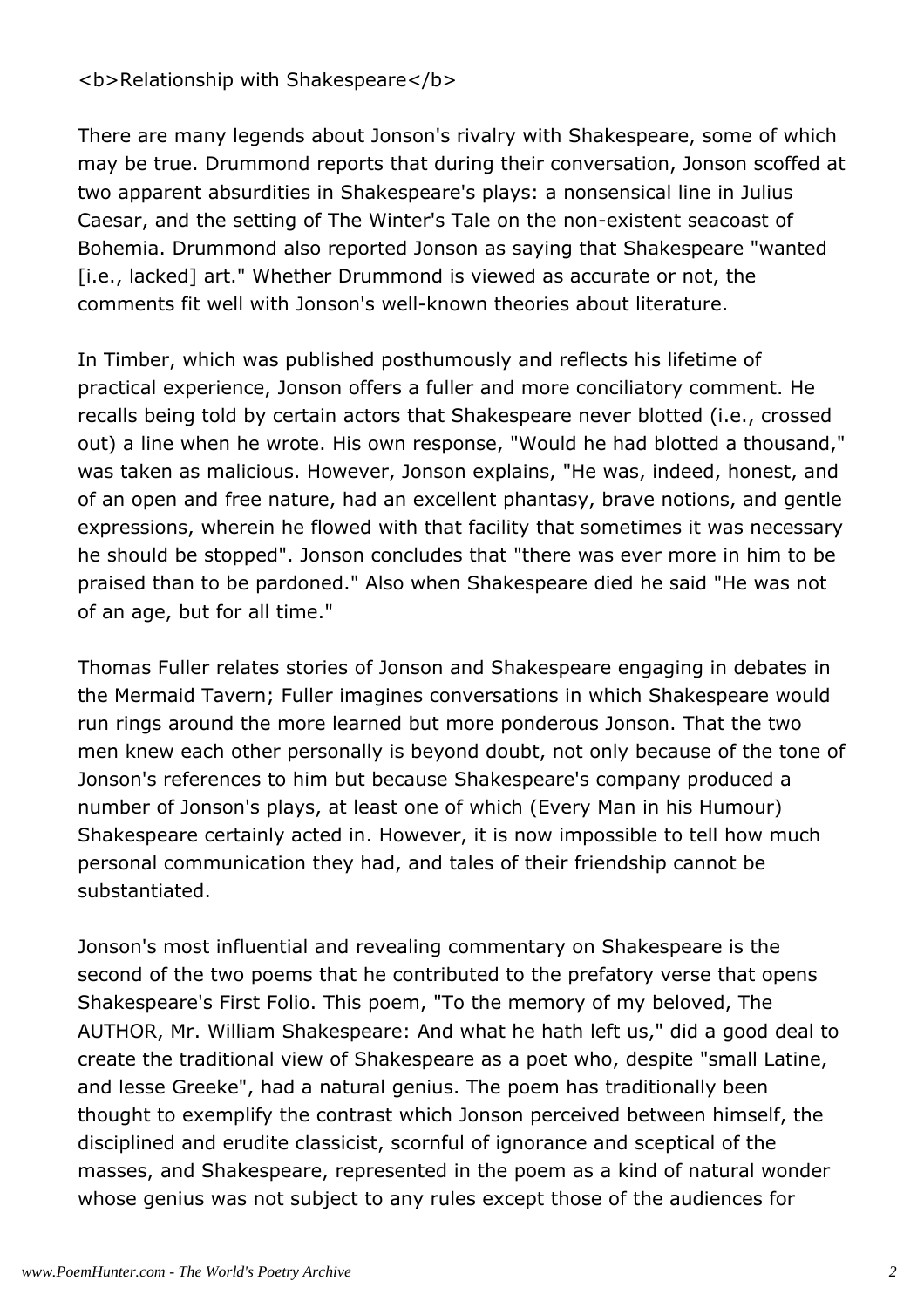which he wrote. But the poem itself qualifies this view:

 Yet must I not give Nature all: Thy Art, My gentle Shakespeare, must enjoy a part.

Some view this elegy as a conventional exercise, but others see it as a heartfelt tribute to the "Sweet Swan Of Avon," the "Soul of the Age!" It has been argued that Jonson helped to edit the First Folio, and he may have been inspired to write this poem by reading his fellow playwright's works, a number of which had been previously either unpublished or available in less satisfactory versions, in a relatively complete form.

<b>Reception and influence</b>

During most of the 17th century Jonson was a towering literary figure, and his influence was enormous. Before the English Civil War, the "Tribe of Ben" touted his importance, and during the Restoration Jonson's satirical comedies and his theory and practice of "humour characters" was extremely influential, providing the blueprint for many Restoration comedies. In the 18th century Jonson's status began to decline. In the Romantic era, Jonson suffered the fate of being unfairly compared and contrasted to Shakespeare, as the taste for Jonson's type of satirical comedy decreased. Jonson was at times greatly appreciated by the Romantics, but overall he was denigrated for not writing in a Shakespearean vein. In the 20th century, Jonson's status rose significantly.

f Jonson's reputation as a playwright has traditionally been linked to Shakespeare, his reputation as a poet has, since the early 20th century, been linked to that of John Donne. In this comparison, Jonson represents the cavalier strain of poetry, emphasising grace and clarity of expression; Donne, by contrast, epitomised the metaphysical school of poetry, with its reliance on strained, baroque metaphors and often vague phrasing. Since the critics who made this comparison (Herbert Grierson for example), were to varying extents rediscovering Donne, this comparison often worked to the detriment of Jonson's reputation.

In his time Jonson was at least as influential as Donne. In 1623, historian Edmund Bolton named him the best and most polished English poet. That this judgment was widely shared is indicated by the admitted influence he had on younger poets. The grounds for describing Jonson as the "father" of cavalier poets are clear: many of the cavalier poets described themselves as his "sons" or his "tribe." For some of this tribe, the connection was as much social as poetic; Herrick described meetings at "the Sun, the Dog, the Triple Tunne." All of them,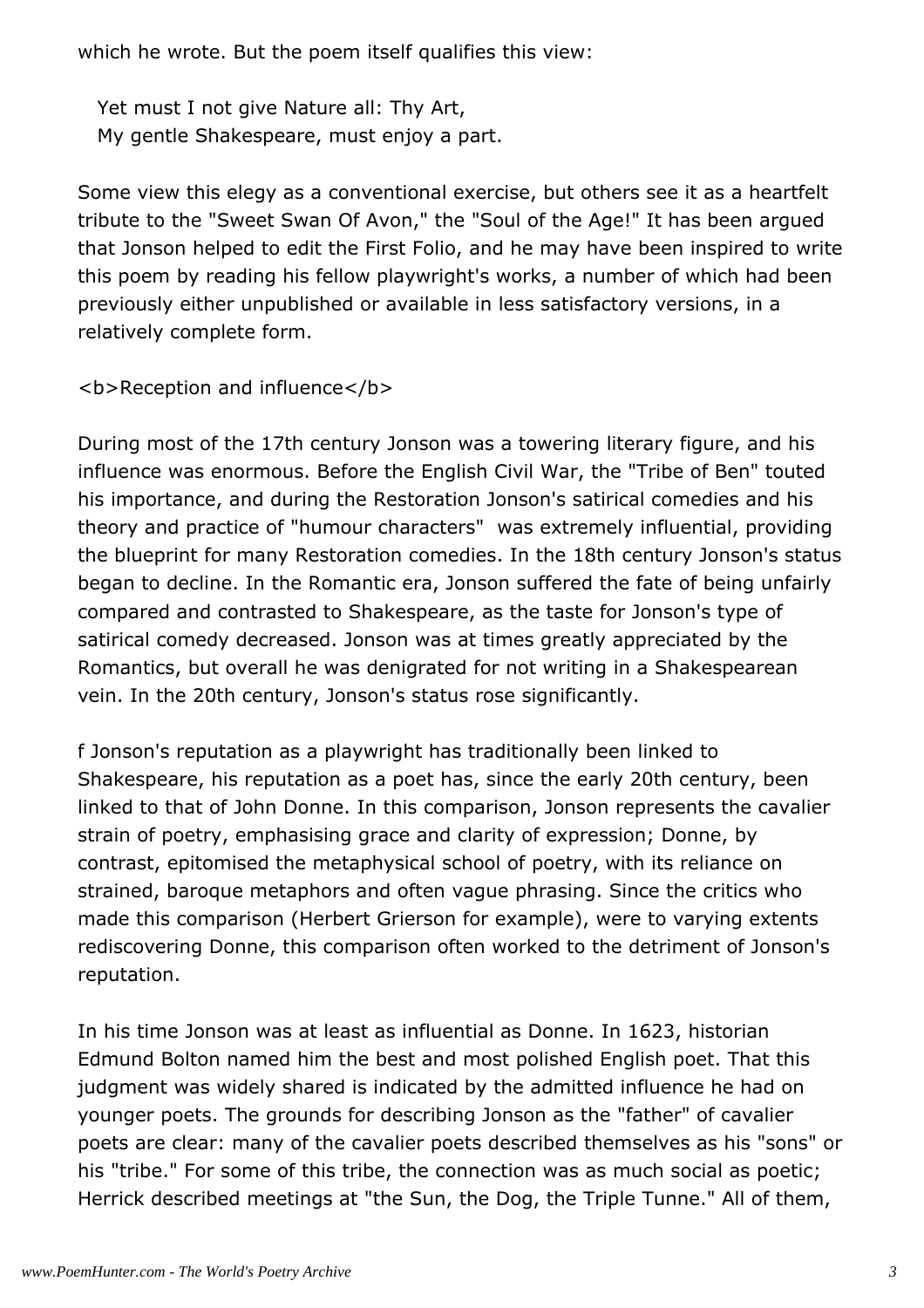including those like Herrick whose accomplishments in verse are generally regarded as superior to Jonson's, took inspiration from Jonson's revival of classical forms and themes, his subtle melodies, and his disciplined use of wit. In these respects Jonson may be regarded as among the most important figures in the prehistory of English neoclassicism.

The best of Jonson's lyrics have remained current since his time; periodically, they experience a brief vogue, as after the publication of Peter Whalley's edition of 1756. Jonson's poetry continues to interest scholars for the light which it sheds on English literary history, such as politics, systems of patronage, and intellectual attitudes. For the general reader, Jonson's reputation rests on a few lyrics that, though brief, are surpassed for grace and precision by very few Renaissance poems: "On My First Sonne"; "To Celia"; "To Penshurst"; and the epitaph on boy player Solomon Pavy.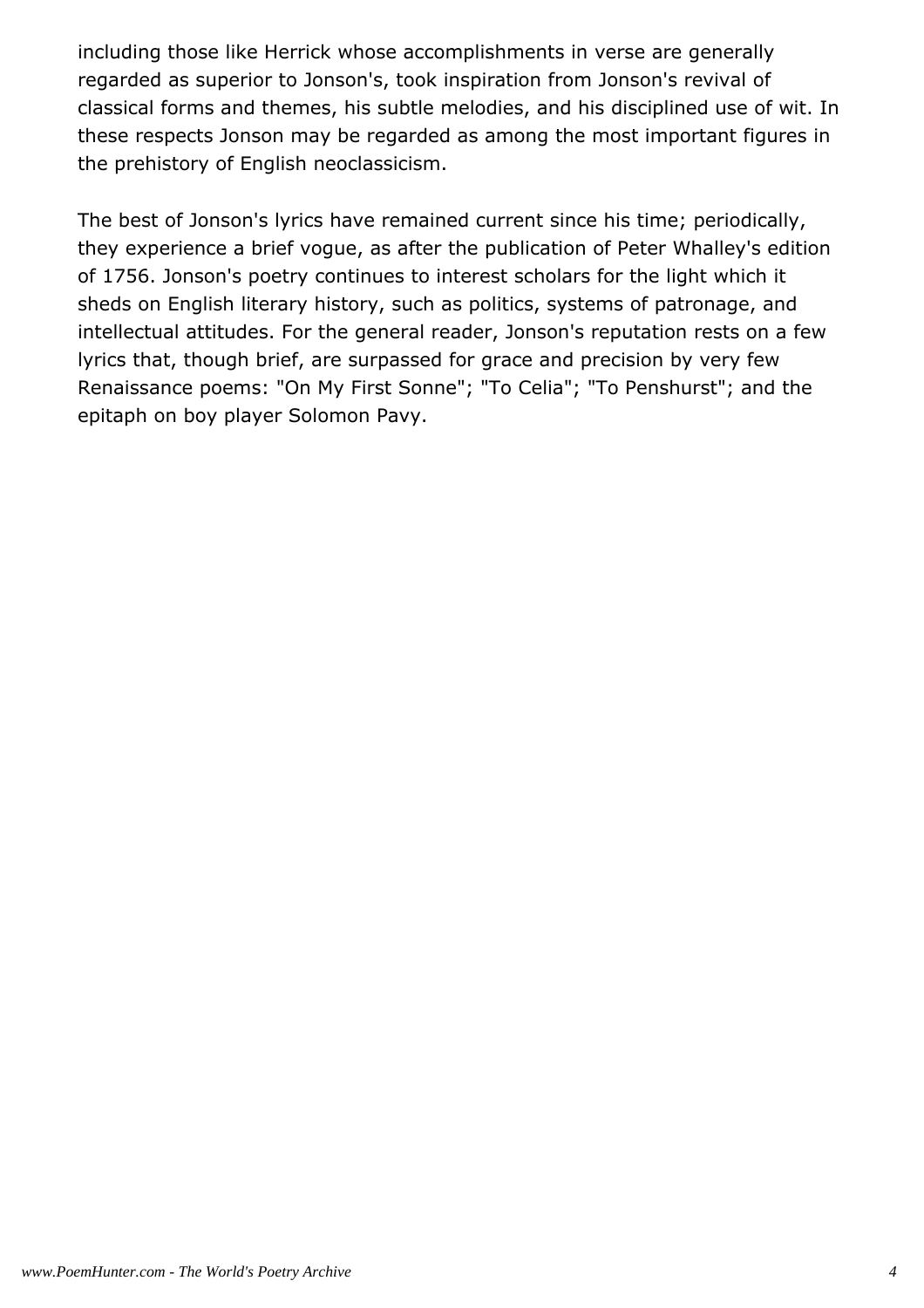### A Celebration Of Charis: I. His Excuse For Loving

Let it not your wonder move, Less your laughter, that I love. Though I now write fifty years, I have had, and have, my peers; Poets, though divine, are men, Some have lov'd as old again. And it is not always face, Clothes, or fortune, gives the grace; Or the feature, or the youth. But the language and the truth, With the ardour and the passion, Gives the lover weight and fashion. If you then will read the story, First prepare you to be sorry That you never knew till now Either whom to love or how; But be glad, as soon with me, When you know that this is she Of whose beauty it was sung; She shall make the old man young, Keep the middle age at stay, And let nothing high decay, Till she be the reason why All the world for love may die.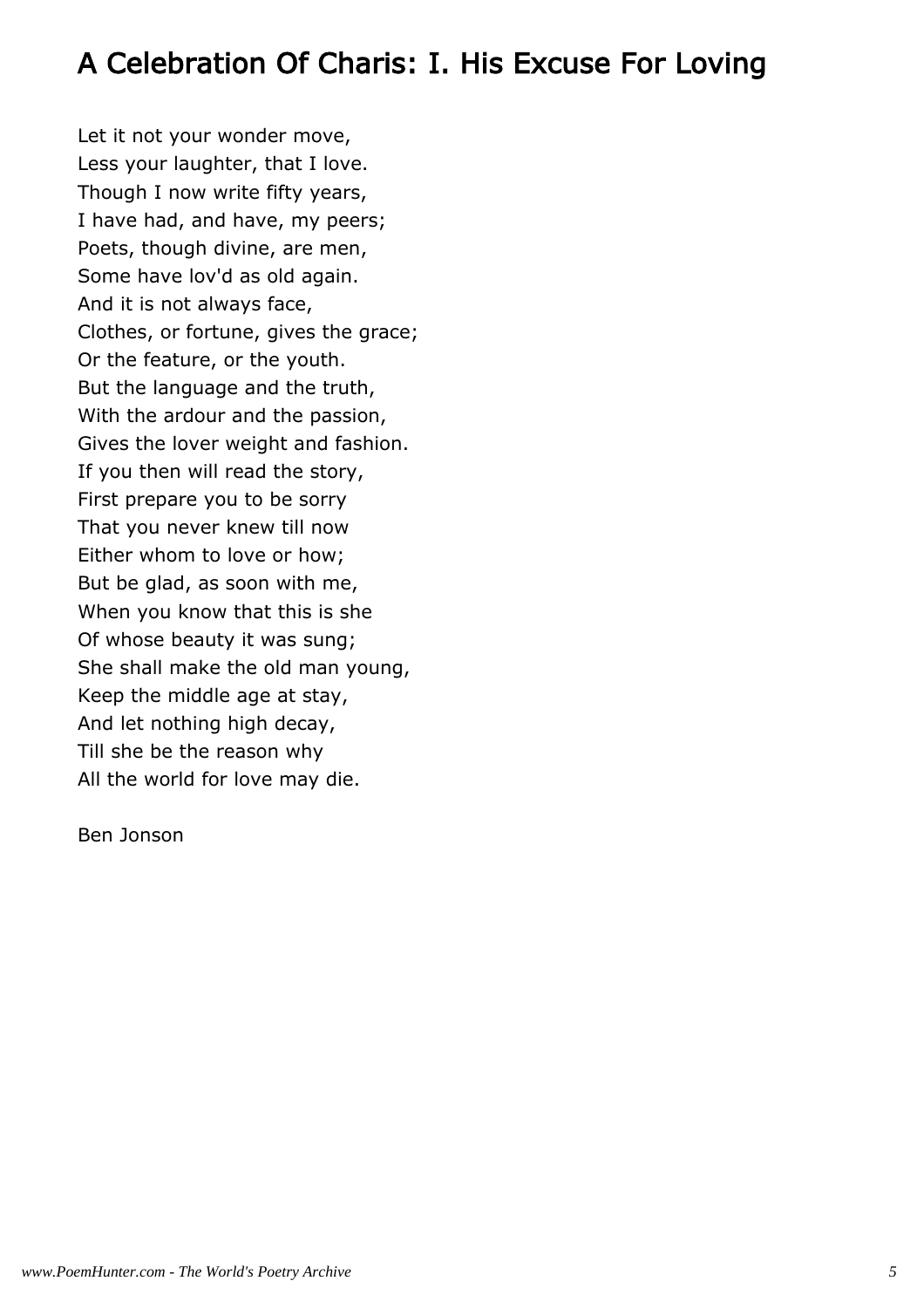### A Celebration Of Charis: Iv. Her Triumph

See the chariot at hand here of Love, Wherein my lady rideth! Each that draws is a swan or a dove, And well the car Love guideth. As she goes, all hearts do duty Unto her beauty; And enamour'd, do wish, so they might But enjoy such a sight, That they still were to run by her side, Through swords, through seas, whither she would ride.

Do but look on her eyes, they do light All that Love's world compriseth! Do but look on her hair, it is bright As Love's star when it riseth! Do but mark, her forehead's smoother Than words that soothe her; And from her arched brows, such a grace Sheds itself through the face As alone there triumphs to the life All the gain, all the good, of the elements' strife.

Have you seen but a bright lily grow, Before rude hands have touch'd it? Ha' you mark'd but the fall o' the snow Before the soil hath smutch'd it? Ha' you felt the wool o' the beaver? Or swan's down ever? Or have smelt o' the bud o' the briar? Or the nard in the fire? Or have tasted the bag of the bee? Oh so white! Oh so soft! Oh so sweet is she!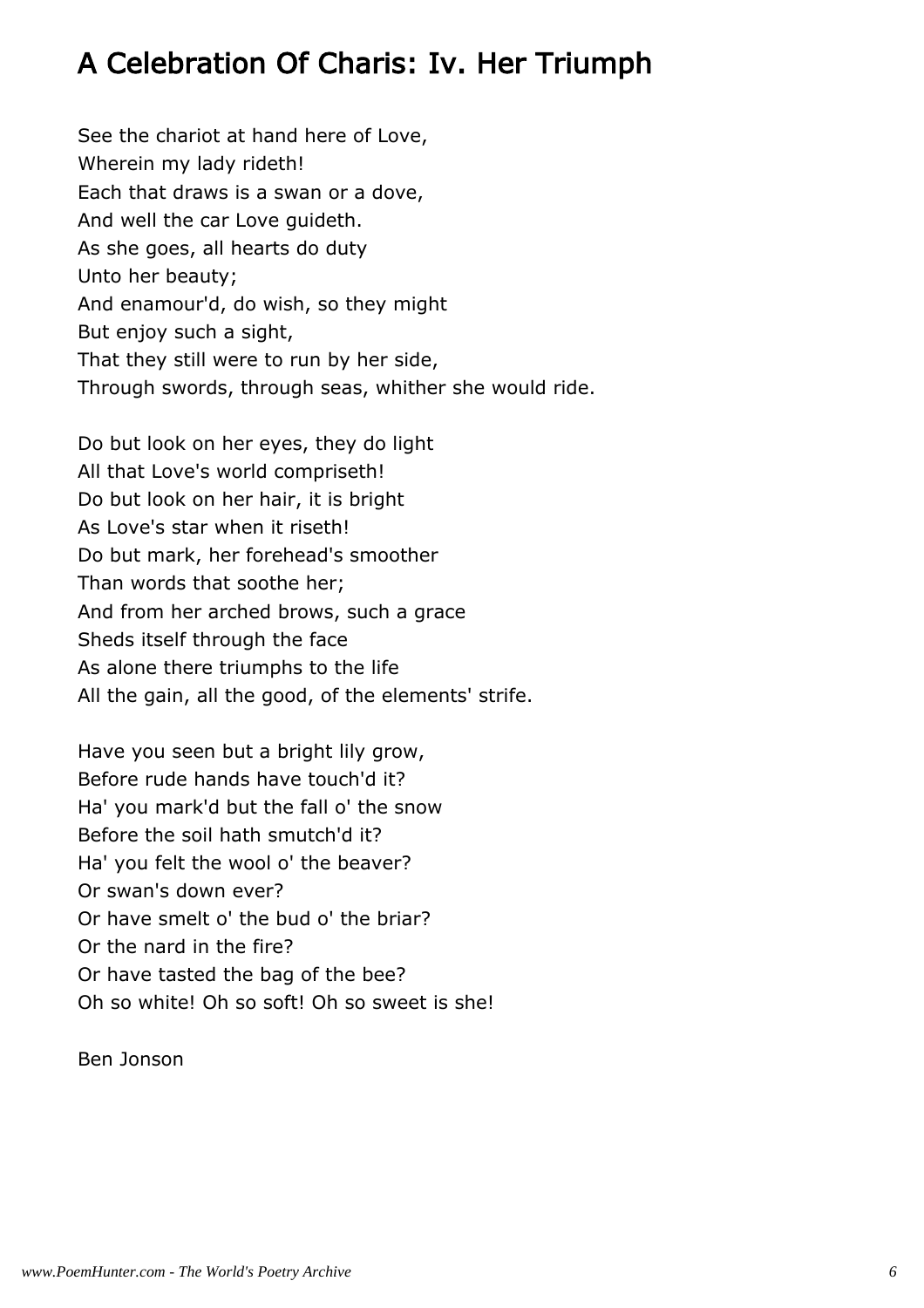### A Farewell To The World

FALSE world, good night! since thou hast brought That hour upon my morn of age; Henceforth I quit thee from my thought, My part is ended on thy stage.

Yes, threaten, do. Alas! I fear As little as I hope from thee: I know thou canst not show nor bear More hatred than thou hast to me.

My tender, first, and simple years Thou didst abuse and then betray; Since stir'd'st up jealousies and fears, When all the causes were away.

Then in a soil hast planted me Where breathe the basest of thy fools; Where envious arts professed be, And pride and ignorance the schools;

Where nothing is examined, weigh'd, But as 'tis rumour'd, so believed; Where every freedom is betray'd, And every goodness tax'd or grieved.

But what we're born for, we must bear: Our frail condition it is such That what to all may happen here, If 't chance to me, I must not grutch.

Else I my state should much mistake To harbour a divided thought From all my kind-that, for my sake, There should a miracle be wrought.

No, I do know that I was born To age, misfortune, sickness, grief: But I will bear these with that scorn As shall not need thy false relief.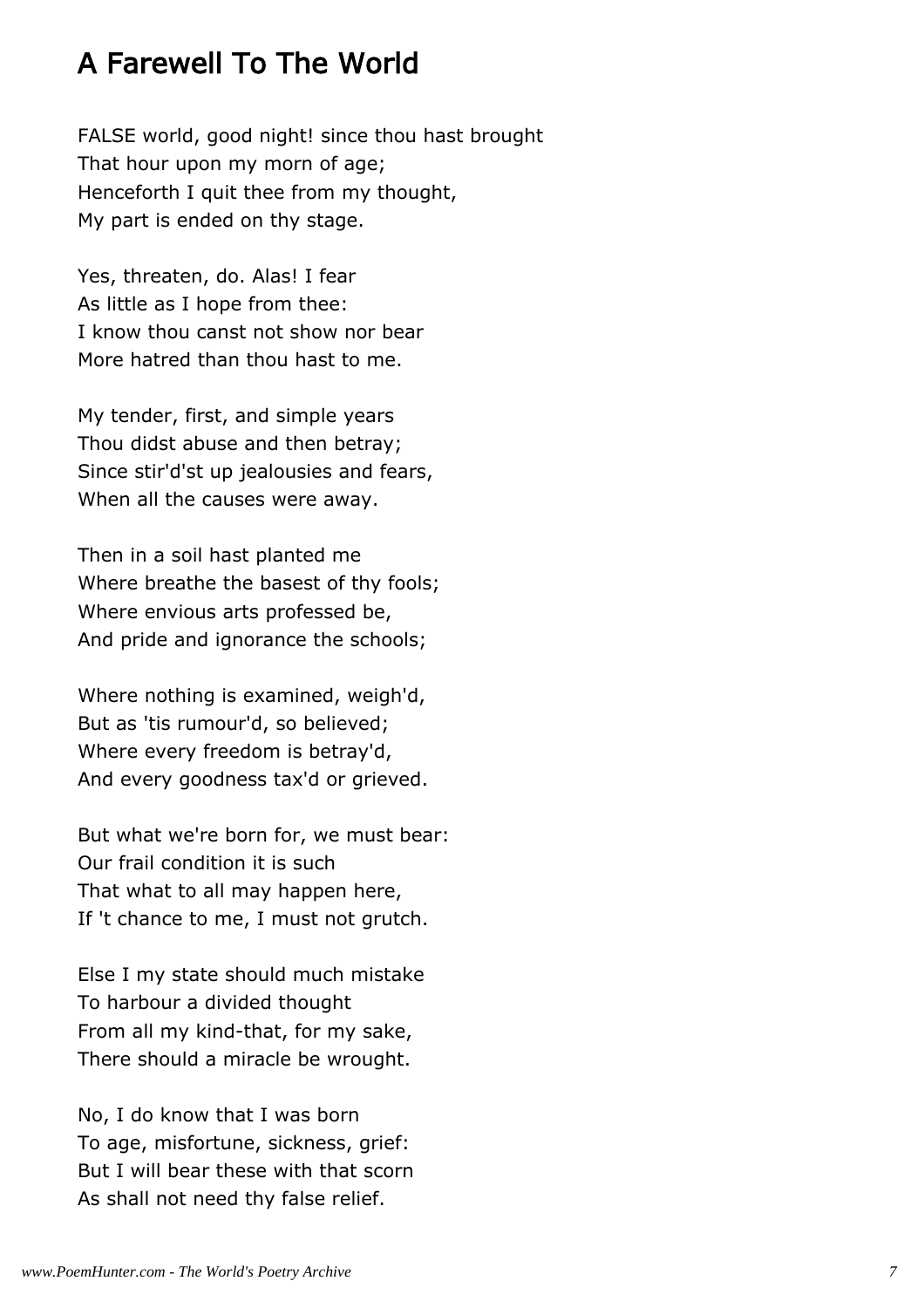Nor for my peace will I go far, As wanderers do, that still do roam; But make my strengths, such as they are, Here in my bosom, and at home.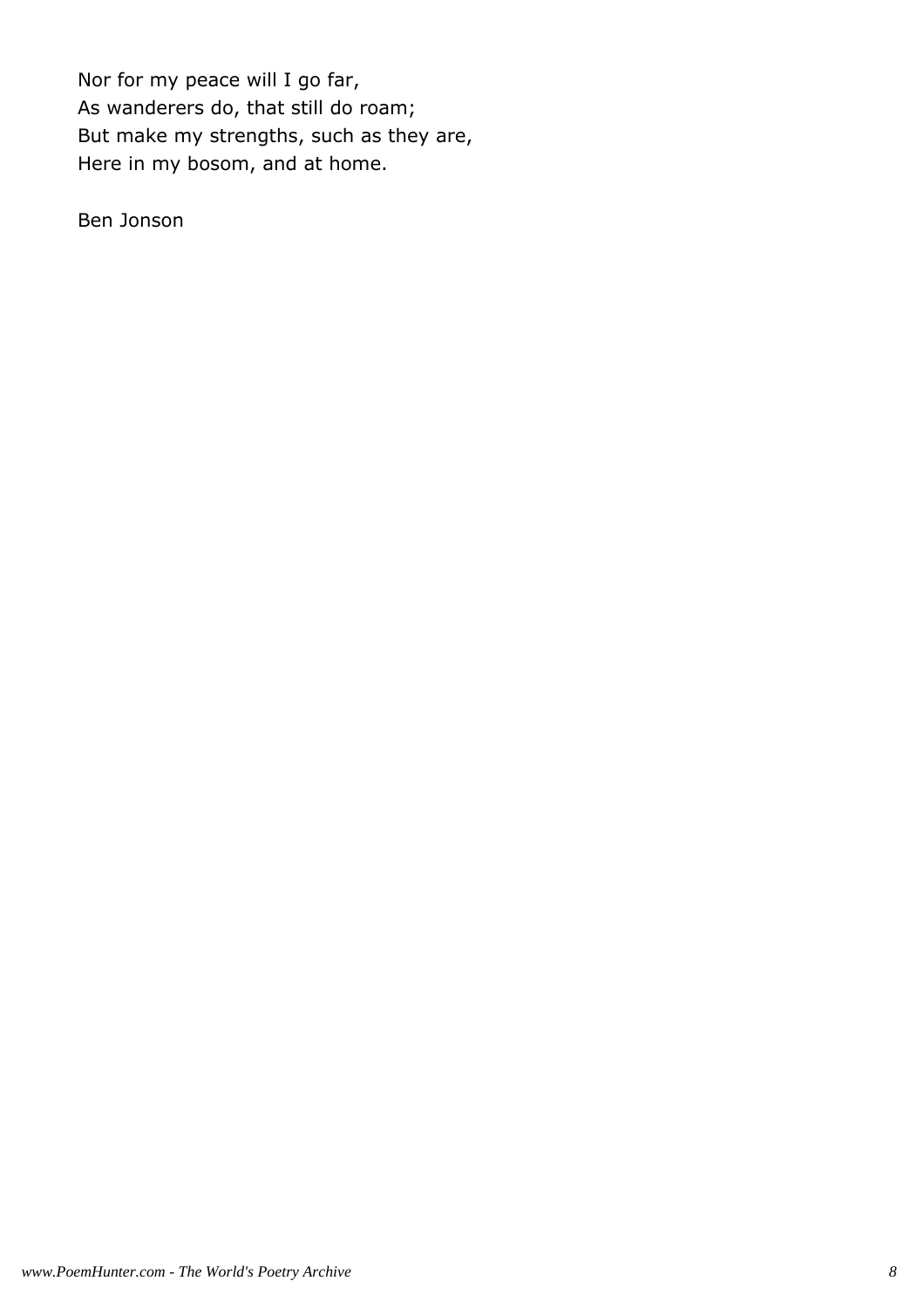# A Fit Of Rhyme Against Rhyme

Rhyme, the rack of finest wits, That expresseth but by fits True conceit, Spoiling senses of their treasure, Cozening judgment with a measure, But false weight; Wresting words from their true calling, Propping verse for fear of falling To the ground; Jointing syllabes, drowning letters, Fast'ning vowels as with fetters They were bound! Soon as lazy thou wert known, All good poetry hence was flown, And art banish'd. For a thousand years together All Parnassus' green did wither, And wit vanish'd. Pegasus did fly away, At the wells no Muse did stay, But bewail'd So to see the fountain dry, And Apollo's music die, All light failed! Starveling rhymes did fill the stage; Not a poet in an age Worth crowning; Not a work deserving bays, Not a line deserving praise, Pallas frowning; Greek was free from rhyme's infection, Happy Greek by this protection Was not spoiled. Whilst the Latin, queen of tongues, Is not yet free from rhyme's wrongs, But rests foiled. Scarce the hill again doth flourish, Scarce the world a wit doth nourish To restore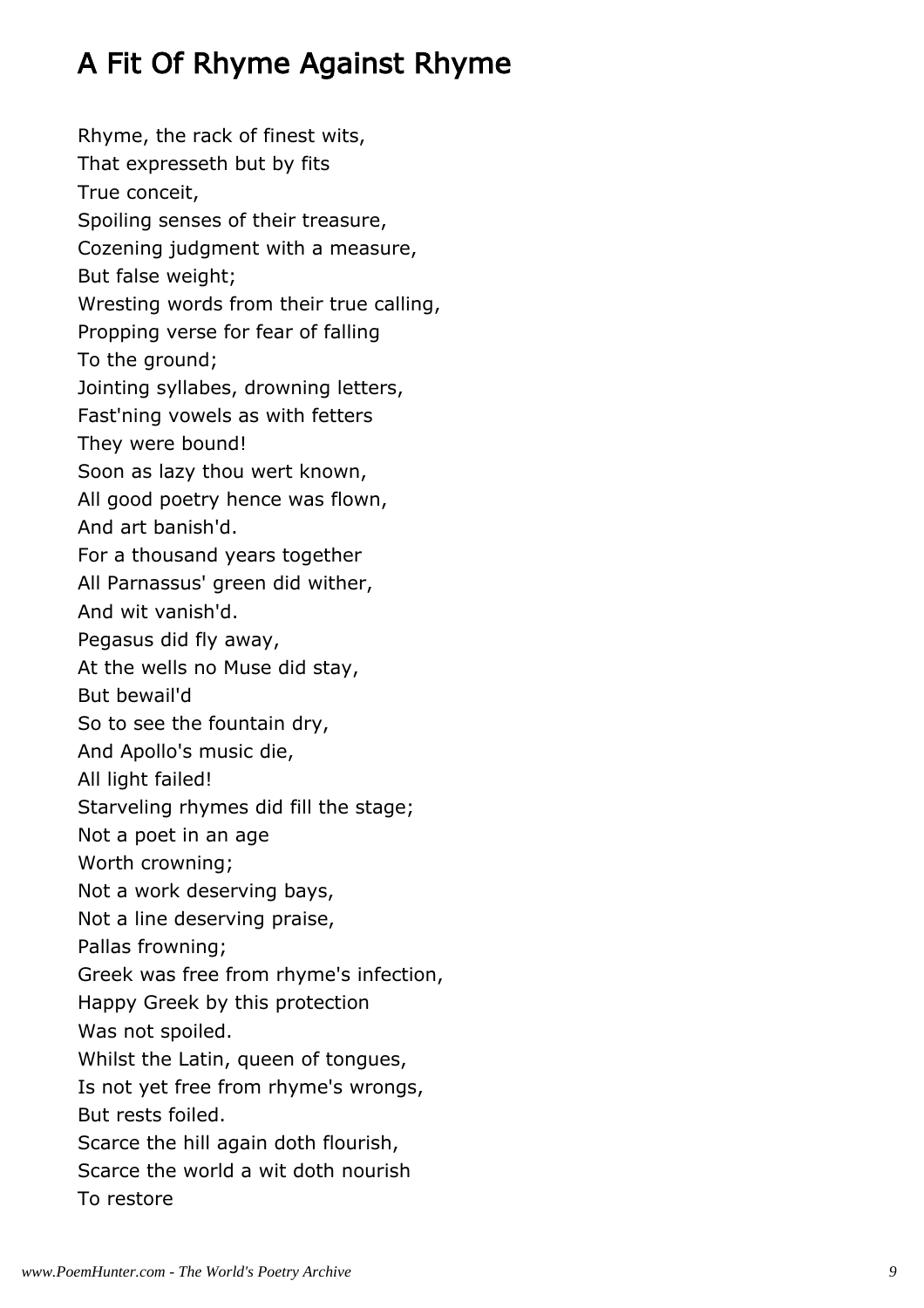Phœbus to his crown again, And the Muses to their brain, As before. Vulgar languages that want Words and sweetness, and be scant Of true measure, Tyrant rhyme hath so abused, That they long since have refused Other cæsure. He that first invented thee, May his joints tormented be, Cramp'd forever. Still may syllabes jar with time, Still may reason war with rhyme, Resting never. May his sense when it would meet The cold tumor in his feet, Grow unsounder; And his title be long fool, That in rearing such a school Was the founder.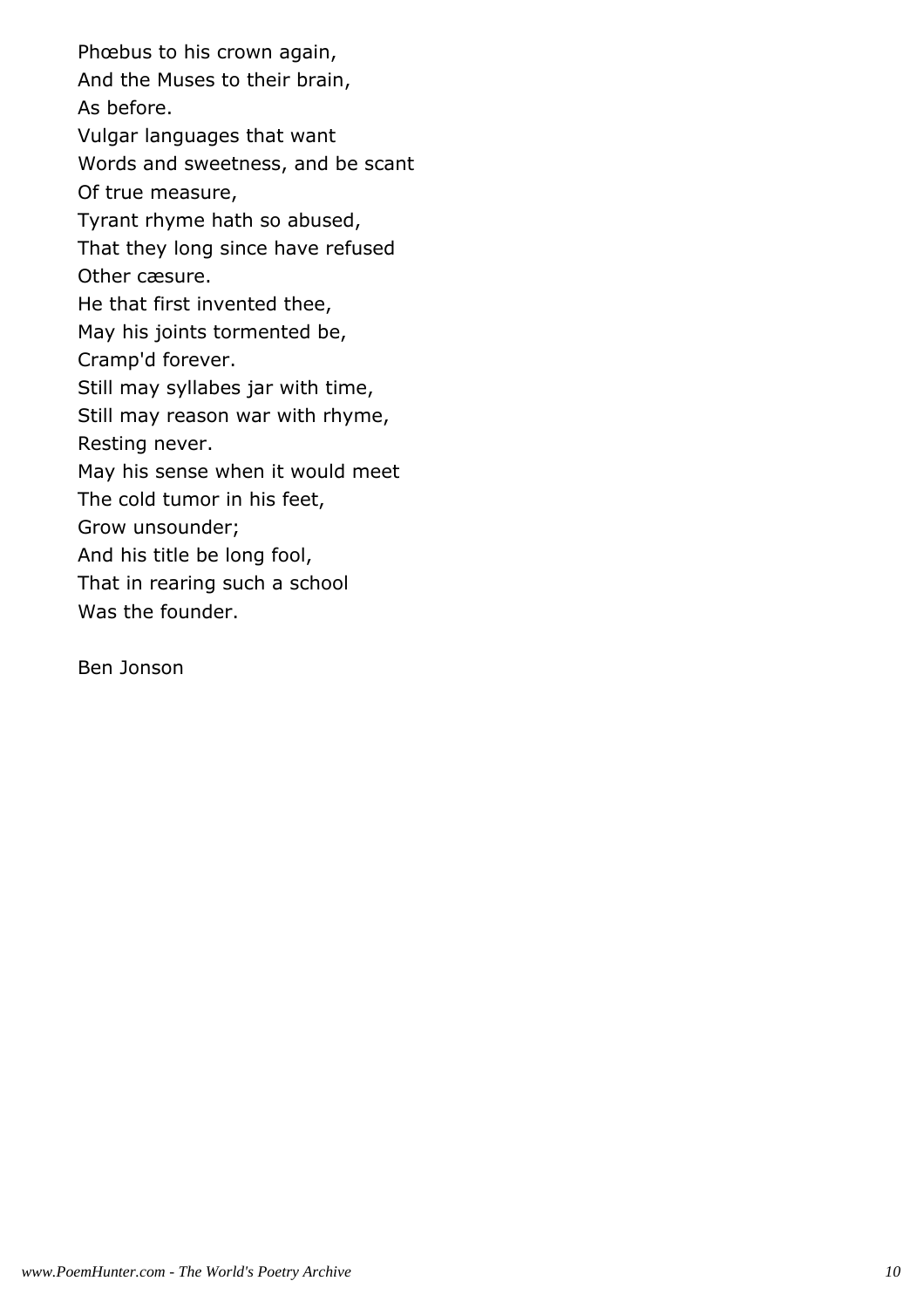### A Hymn On The Nativity Of My Saviour

I sing the birth was born to-night The author both of life and light; The angels so did sound it. And like the ravished shepherds said, Who saw the light, and were afraid, Yet searched, and true they found it.

The Son of God, th' eternal king, That did us all salvation bring, And freed the soul from danger; He whom the whole world could not take, The Word, which heaven and earth did make, Was now laid in a manger.

The Father's wisdom willed it so, The Son's obedience knew no No, Both wills were in one stature; And as that wisdom had decreed. The Word was now made flesh indeed. And took on him our nature.

What comfort by him do we win. Who made himself the price of sin. To make us heirs of glory! To see this babe all innocence; A martyr born in our defence: Can man forget the story?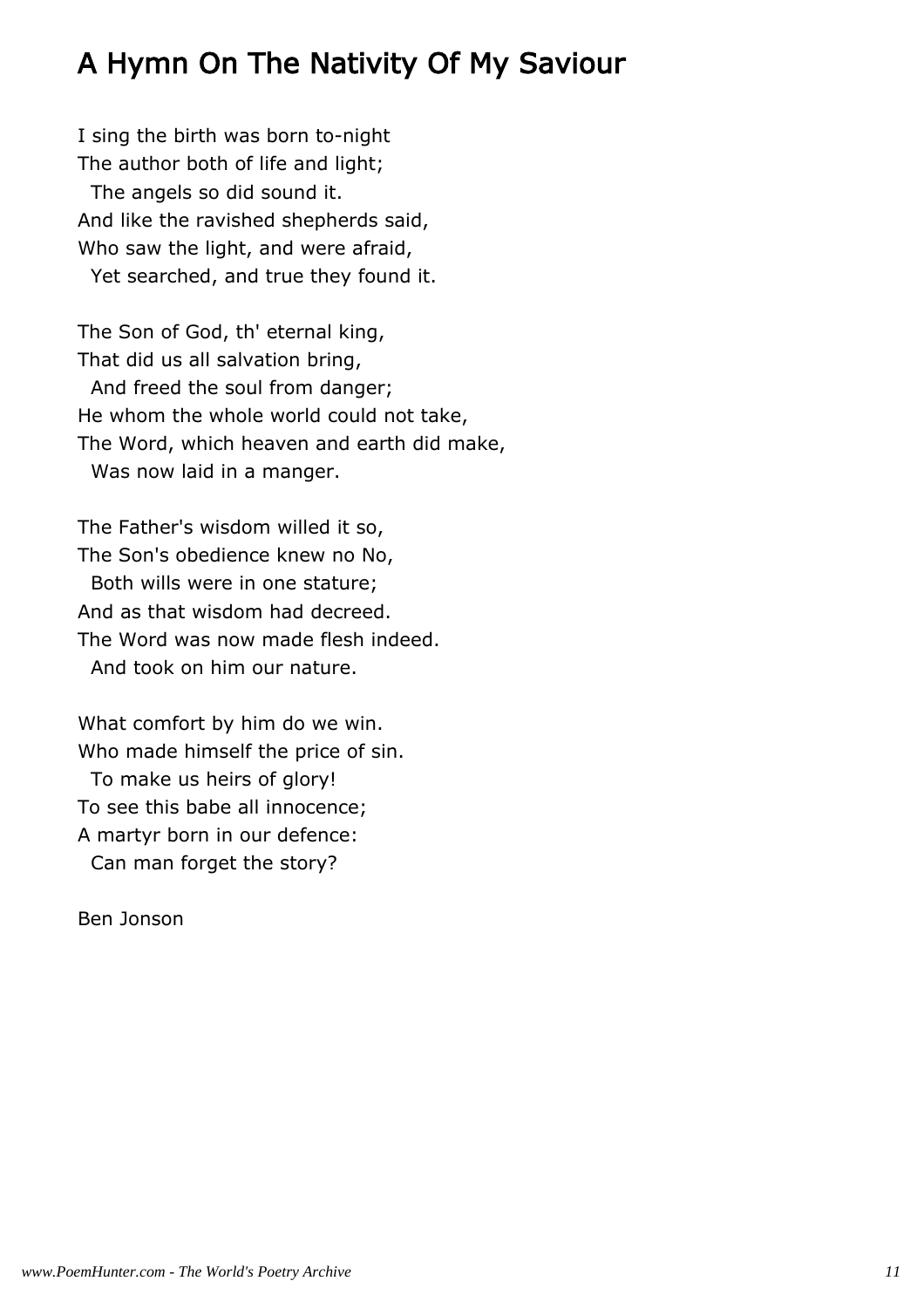### A Hymn To God The Father

Hear me, O God! A broken heart Is my best part. Use still thy rod, That I may prove Therein thy Love.

If thou hadst not Been stern to me, But left me free, I had forgot Myself and thee.

For sin's so sweet, As minds ill-bent Rarely repent, Until they meet Their punishment.

Who more can crave Than thou hast done? That gav'st a Son, To free a slave, First made of nought; With all since bought.

Sin, Death, and Hell His glorious name Quite overcame, Yet I rebel And slight the same.

But I'll come in Before my loss Me farther toss, As sure to win Under His cross.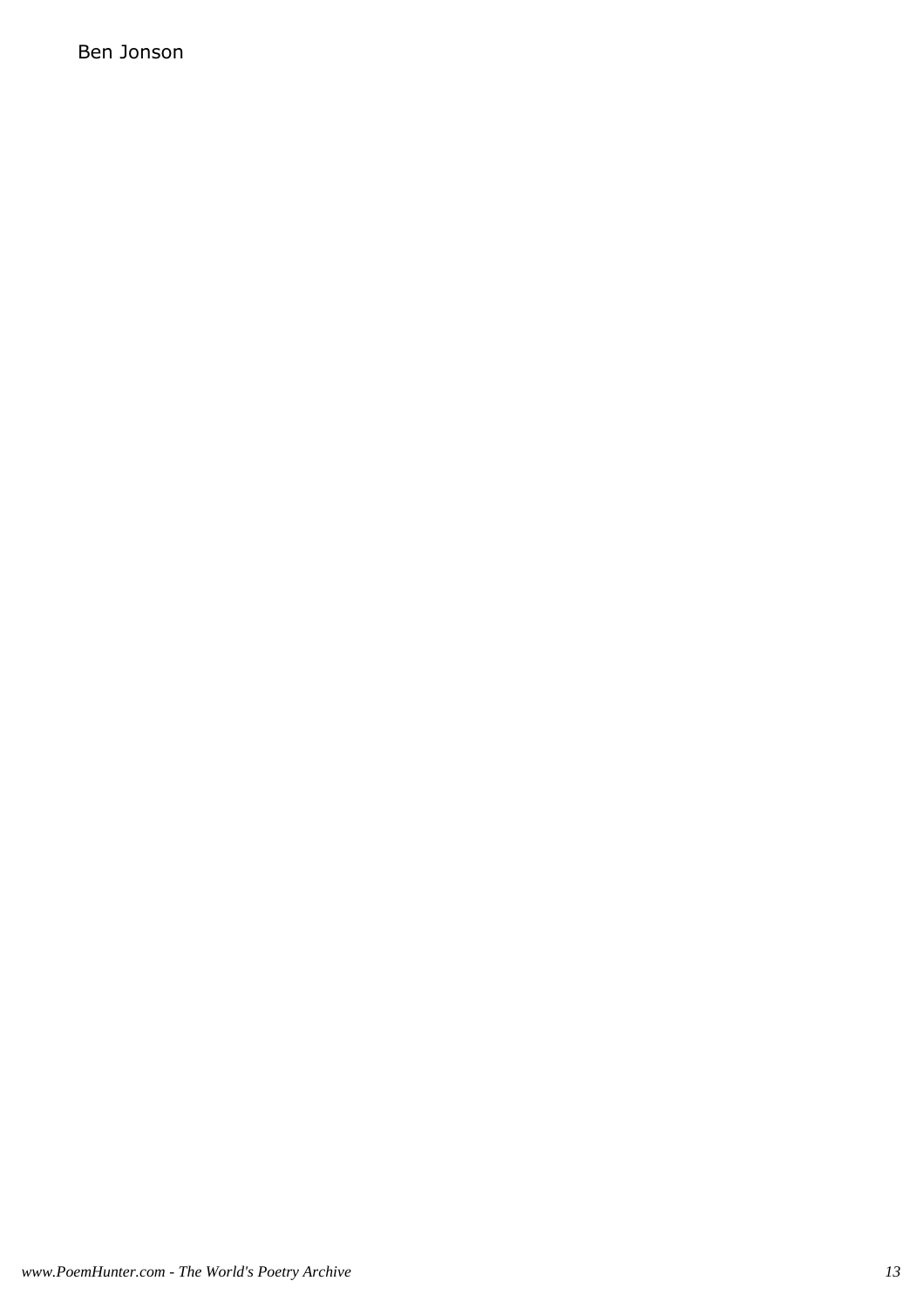### A Nymph's Passion

 I love, and he loves me again, Yet dare I not tell who; For if the nymphs should know my swain, I fear they'd love him too; Yet if he be not known, The pleasure is as good as none, For that's a narrow joy is but our own.

 I'll tell, that if they be not glad, They may not envy me; But then if I grow jealous mad And of them pitied be, It were a plague 'bove scorn; And yet it cannot be forborne Unless my heart would, as my thought, be torn.

 He is, if they can find him, fair And fresh, and fragrant too, As summer's sky or purgéd air, And looks as lilies do That are this morning blown: Yet, yet I doubt he is not known, And fear much more that more of him be shown.

 But he hath eyes so round and bright, As make away my doubt, Where Love may all his torches light, Though Hate had put them out; But then t' increase my fears What nymph soe'er his voice but hears Will be my rival, though she have but ears.

 I'll tell no more, and yet I love, And he loves me; yet no One unbecoming thought doth move From either heart I know: But so exempt from blame As it would be to each a fame, If love or fear would let me tell his name.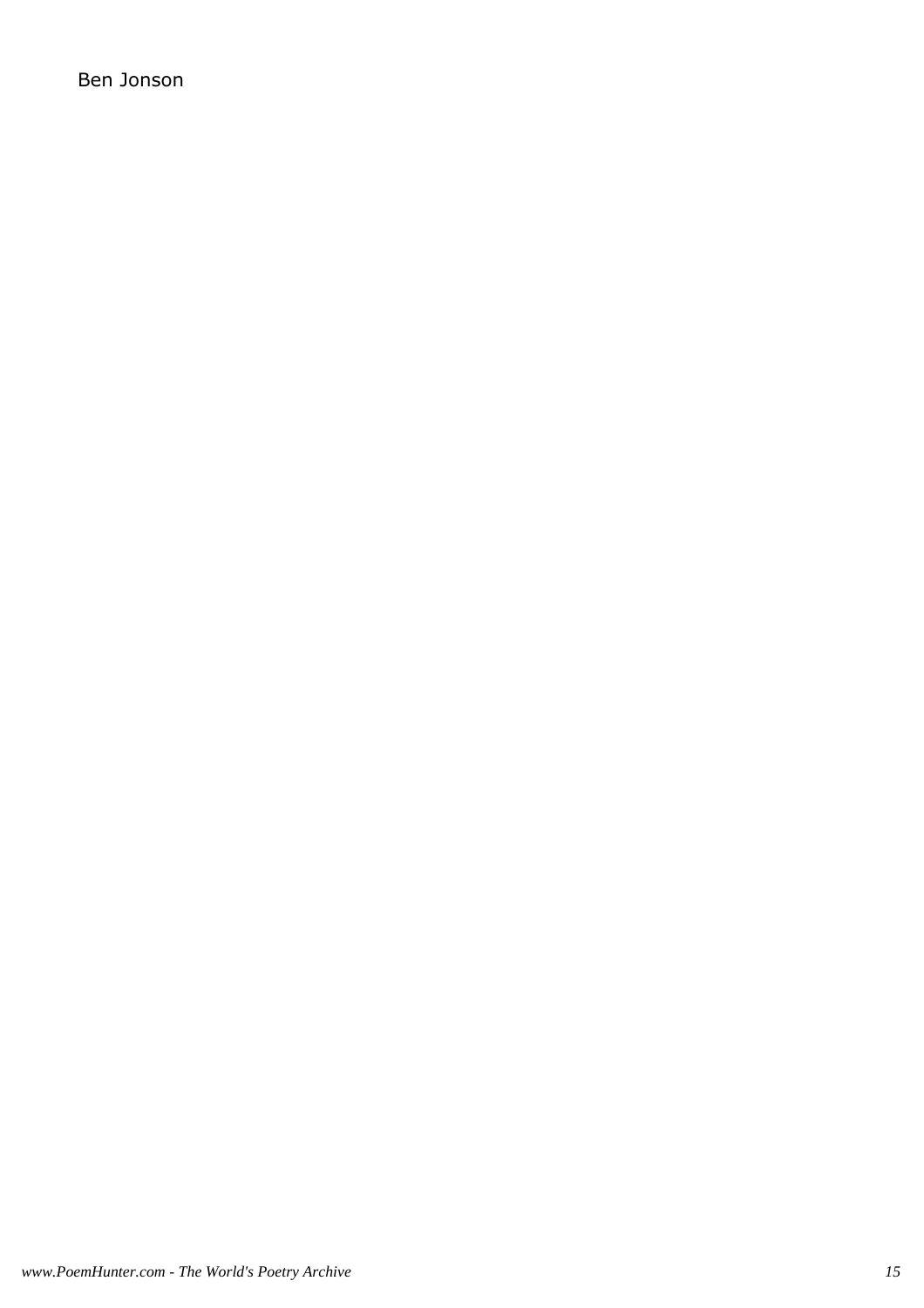### A Pangyre

On the happy entrace of Iames, our Soveraigne, to His first high Session of Parliament in this his Kingdome, the 19 of March, 1603. Licet toto nunc Helicone frui.

#### Mart.

Heav'n now not strives, alone, our breasts to fill With joyes: but urgeth his full favors still. Againe, the glory of our Westerne World Unfolds himselfe: and from his eyes are hoorl'd (To day) a thousand radiant lights, that streame To every nook and angle of his Realme. His former rayes did only cleare the sky; But these his searching beams are cast, to pry Into those dark and deep concealed vaults, Where men commit black incest with their faults; And snore supinely in the stall of sin: Where Murder, Rapine, Lust, do sit within, Carowsing humane blood in yron bowles, And make their den the slaughter-house of soules: From whose foule reeking cavernes first arise Those damps, that so offend all good mens eyes, And would (if not dispers'd) infect the Crown, And in their vapor her bright metall drown.

To this so cleare and sanctified an end, I saw, when reverend Themis did descend Upon his State; let down in that rich chaine, That fastneth heavenly power to earthly raigne: Beside her, stoup't on either hand, a maid, Faire Dice, and Eunomia; who were said To be her daughters: and but faintly known On earth, till now, they came to grace his throne. Her third, Irene, help'd to beare his traine; And in her office vow'd she would remaine, Till forraine malice, or unnaturall spight (Which Fates avert) should force her from her right.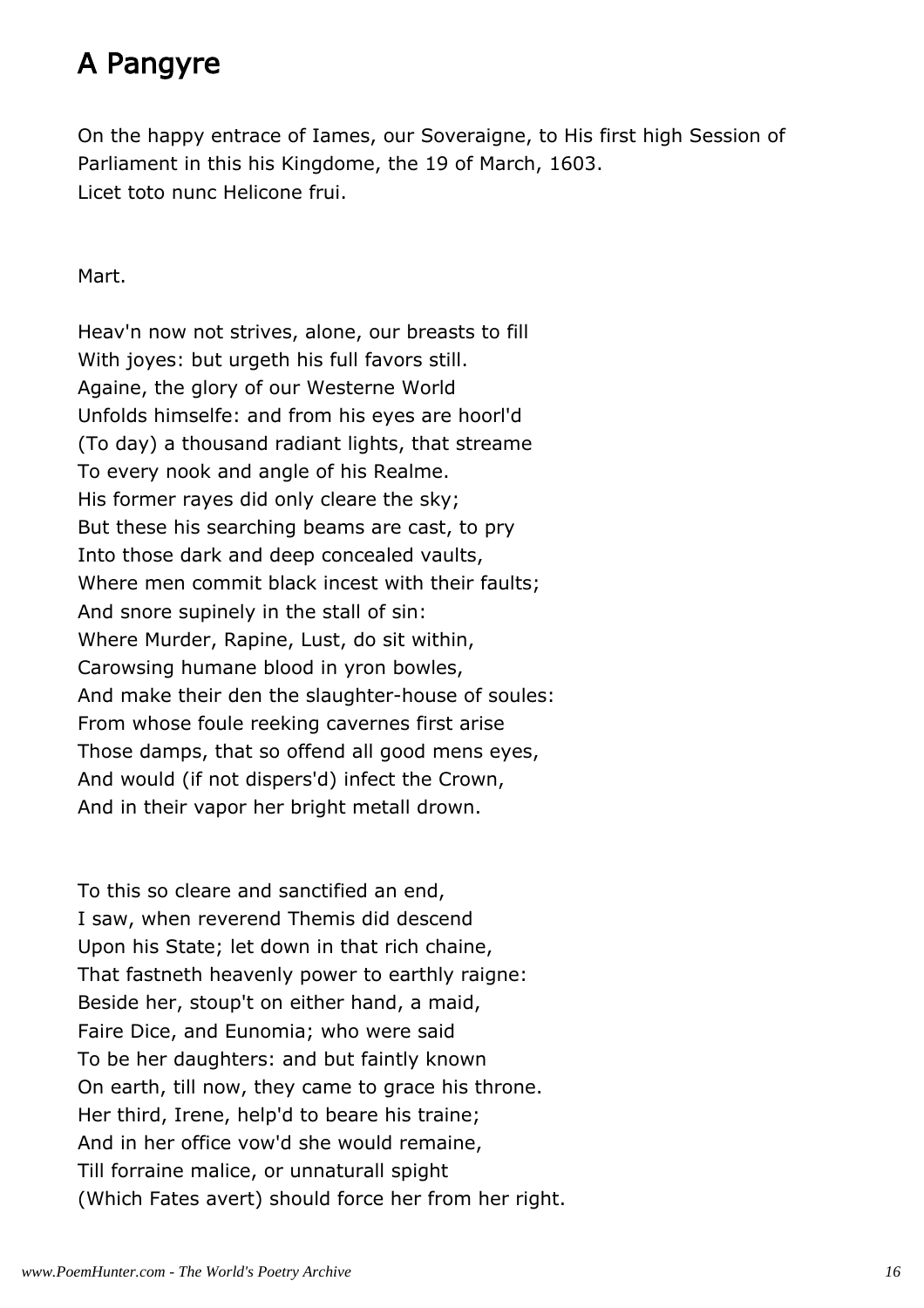With these he pass'd, and with his peoples hearts Breath'd in his way; and soules (their better parts) Hasting to follow forth in shouts, and cryes. Upon his face all threw their covetous eyes, As on a wonder: some amazed stood, As if they felt, but had not known their good Others would faine have shew'n it in their words: But, when their speech so poore, a help affords Unto their zeals expression; they are mute: And only with red silence him salute. Some cry from tops of houses; thinking noyse The fittest herald to proclaime true joyes: Others on ground run gazing by his side, All, as unwearied, as unsatisfied: And every windore griev'd it could not move Along with him, and the same trouble prove. They that had seen, but foure short dayes before, His gladding look, now long'd to see it more. And as of late, when he through London went, The amorous City spar'd no ornament, That might her beauties heighten; but so drest, As our ambitious Dames, when they make feast, And would be courted: so this Town put on Her brightest tyre; and, in it, equall shone To her great sister: save that modesty, Her place, and yeares, grave her precedency.

The joy of either was alike, and full; No age, nor sexe, so weak, or strongly dull, That did not beare a part in this consent Of hearts, and voyces. All the aire was rent, As with the murmure of a moving wood; The ground beneath did seeme a moving flood: Wals, windores, roofs, towers, steeples, all were set With severall eyes, that in this object met. Old men were glad, their fates till now did last; And infants, that the houres had made such hast To bring them forth: Whil'st riper age'd, and apt To understand the more, the more were rapt. This was the peoples love, with which did strive The Nobles zeale, yet either kept alive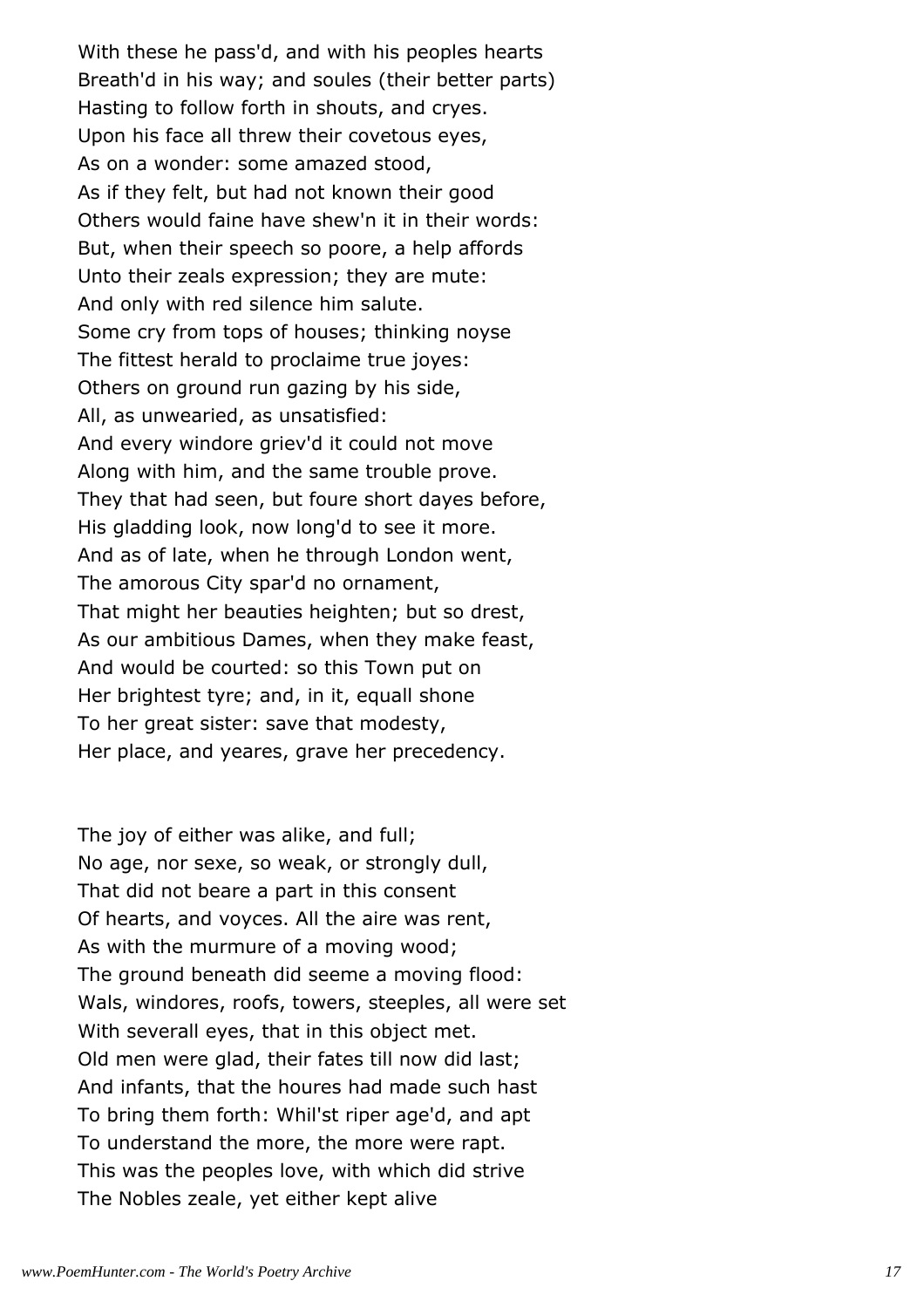The others flame, as doth the wike and waxe, That friendly temper'd, one pure taper makes. Meane while, the reverend Themis draws aside The Kings obeying will, from taking pride In these vaine stirs, and to his mind suggests How he may triumph in his Subjects brests, 'With better pomp. She tels him first, that Kings 'Are here on earth the most conspicuous things: 'That they, by Heaven, are plac'd upon his throne, 'To rule like Heaven; and have no more their own, 'As they are men, then men. That all they do 'Though hid at home, abroad is search'd into: 'And being once found out, discover'd lyes 'Unto as many envies, there, as eyes. 'That Princes, since they know it is their fate, 'Oft-times, to have the secrets of their State 'Betraid to fame, should take more care, and feare 'In publique acts what face and forme they beare. 'She then remembred to his thought the place 'Where he was going; and the upward race 'Of Kings, præceding him in that high Court; 'Their laws, their ends; the men she did report: 'And all so justly, as his eare was joy'd 'To heare the truth, from spight of flattery voyd. 'She shewd him, who made wise, who honest Acts; 'Who both, who neither: all the cunning tracts, 'And thrivings statutes she could promptly note; 'The bloody, base, and barbarous she did quote; 'Where laws were made to serve the tyran' will; 'Where sleeping they could save, and waking kill; 'Where acts gave licence to impetuous lust 'To bury Churches, in forgotten dust, 'And with their ruines raise the panders bowers: 'When, publique justice borrow'd all her powers 'From private chambers; that could then create 'Laws, Judges, Consellors, yea Prince, and State. 'All this she told, and more, with bleeding eyes; 'For Right is as compassionate as wise. Nor did he seeme their vices so to love, As once defend, what Themis did reprove. For though by right, and benefit of Times, He ownde their crowns, he would not so their crimes.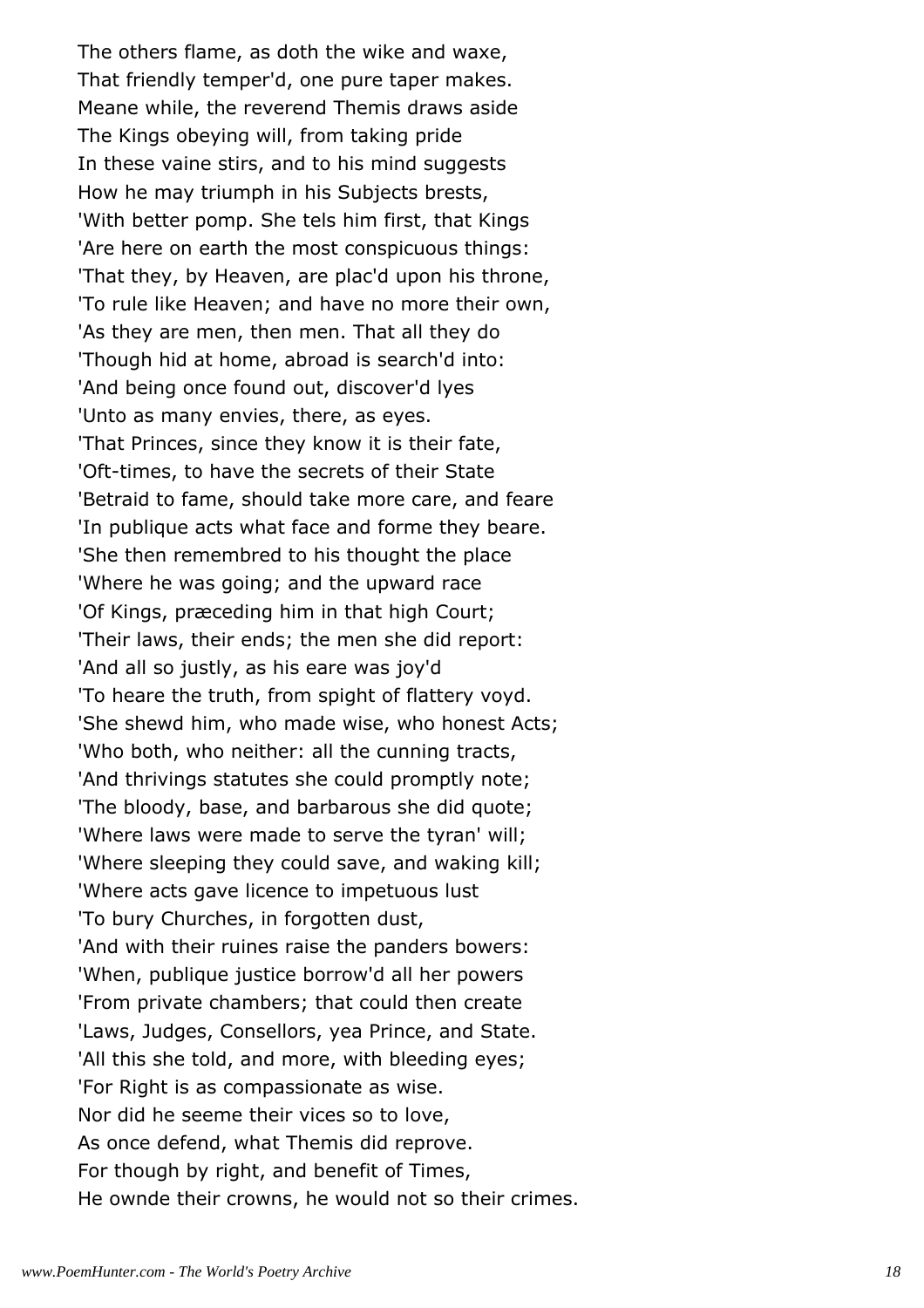He knew that Princes, who had sold their fame To their voluptuous lusts, had lost their name; And that no wretch was more unblest than he, Whose necessary good 'twas now to be An evill King: And so must such be still, Who once have got the habit to do ill. One wickednesse another must defend; For vice is safe, while she hath vice to friend. He knew, that those, who would, with love, command, Must with a tender (yet a stedfast) hand Sustaine the reynes, and in the check forbeare To offer cause of injury, or feare. That Kings, by their example, more do sway Than by their power; and men do more obay When they are led, than when they are compell'd.

In all these knowing Arts our Prince excell'd. And now the dame had dried her dropping eyne, When, like an April Iris, flew her shine About the streets, as it would force a spring From out the stones, to gratulate the King. She blest the people, that in shoales did swim To heare her speech; which still began in him, And ceas'd in them. She told them, what a fate Was gently falne from Heaven upon this State; How deare a father they did now enjoy That came to save, what discord would destroy: And entring with the power of a King, The temp'rance of a private man did bring, That wan affections, ere his steps wan ground; And was not hot, or covetous to be crown'd Before mens hearts had crown'd him. Who (unlike Those greater bodies of the sky, that strike The lesser fiers dim) in his accesse Brighter than all, hath yet made no one lesse; Though many greater: and the most, the best. Wherein, his choice was happy with the rest Of his great actions, first to see, and do What all mens wishes did aspire unto.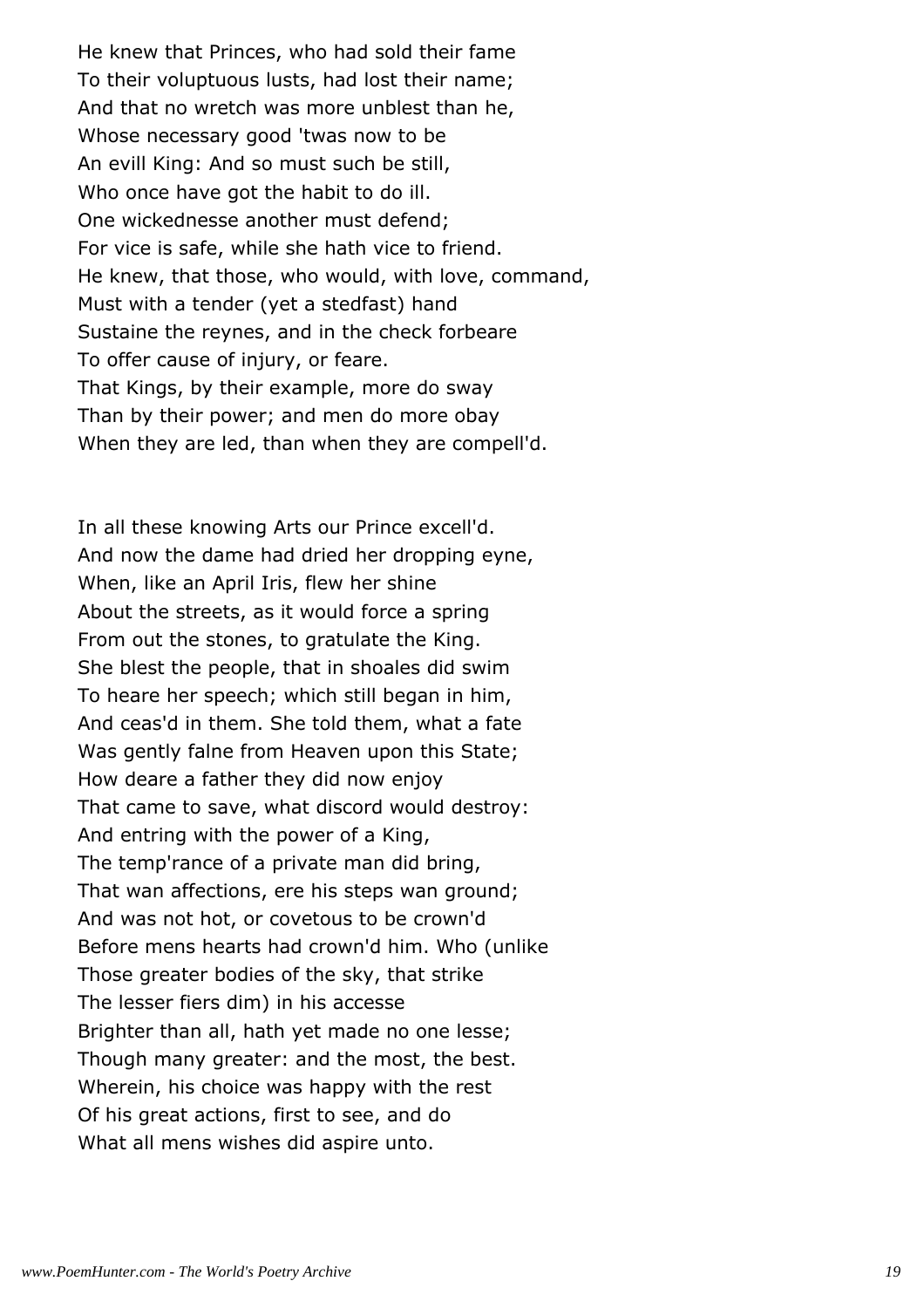Hereat, the people could no longer hold Their bursting joyes; but through the ayre was rol'd The length'ned showt, as when th'artillery Of Heaven is discharg'd along the sky: And this confession flew from every voyce, Never had Land more reason to rejoyce, Nor to her blisse, could ought now added bee, Save, that she might the same perpetuall see. Which when Time, Nature, and the Fates deny'd, With a twice louder shoute again they cry'd, Yet, let blest Brittaine aske (without your wrong) Still to have such a King, and this King long.

Solus Rex, & Poeta non quotannis nascitur.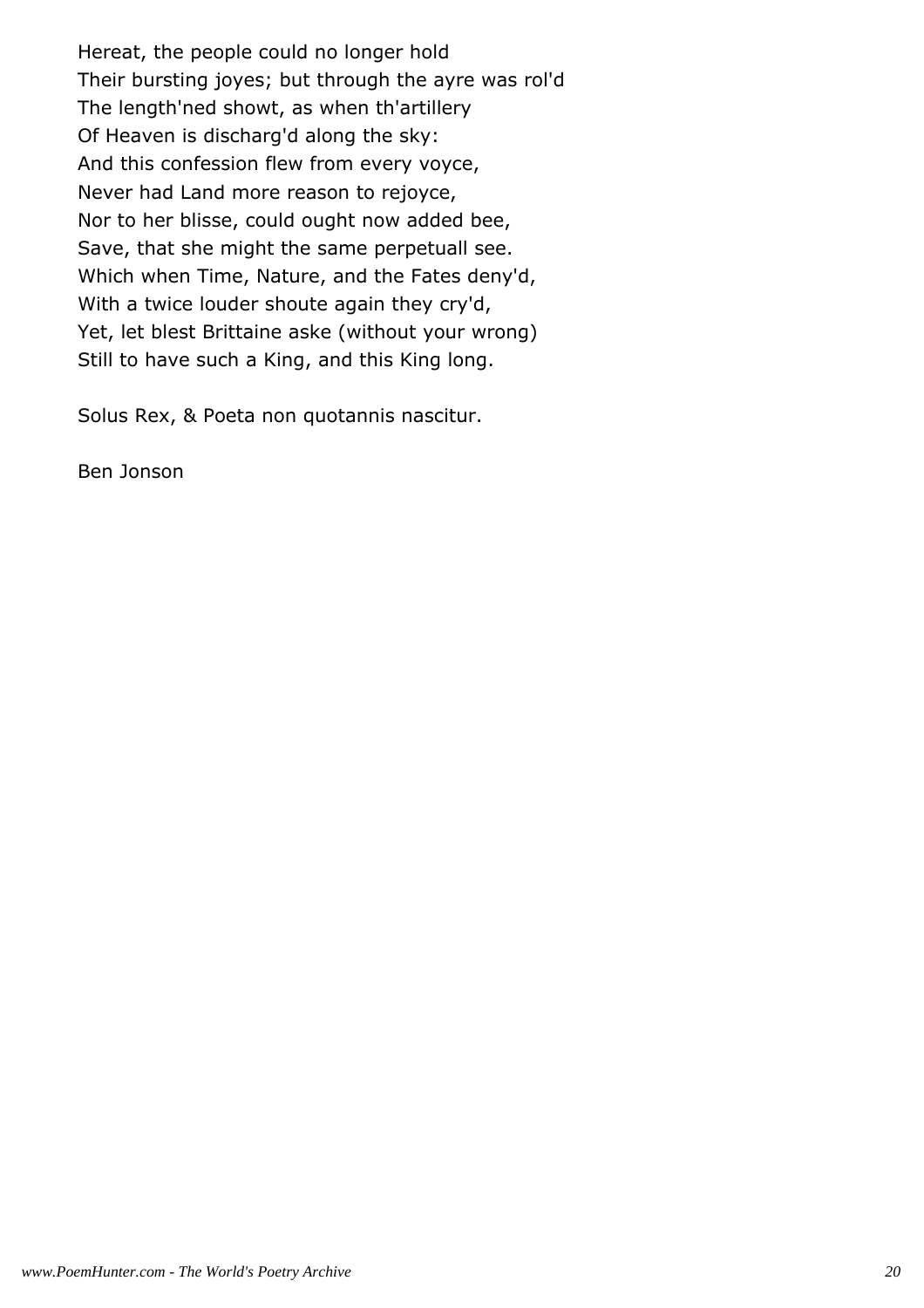### A Pindaric Ode

#### THE TURN

Brave infant of Saguntum, clear Thy coming forth in that great year, When the prodigious Hannibal did crown His rage with razing your immortal town. Thou looking then about, Ere thou wert half got out, Wise child, didst hastily return, And mad'st thy mother's womb thine urn. How summ'd a circle didst thou leave mankind Of deepest lore, could we the centre find!

THE COUNTER-TURN

Did wiser nature draw thee back, From out the horror of that sack; Where shame, faith, honour, and regard of right, Lay trampled on? The deeds of death and night Urg'd, hurried forth, and hurl'd Upon th' affrighted world; Sword, fire and famine with fell fury met, And all on utmost ruin set: As, could they but life's miseries foresee, No doubt all infants would return like thee.

#### THE STAND

For what is life, if measur'd by the space, Not by the act? Or masked man, if valu'd by his face, Above his fact? Here's one outliv'd his peers And told forth fourscore years: He vexed time, and busied the whole state; Troubled both foes and friends; But ever to no ends: What did this stirrer but die late? How well at twenty had he fall'n or stood! For three of his four score he did no good.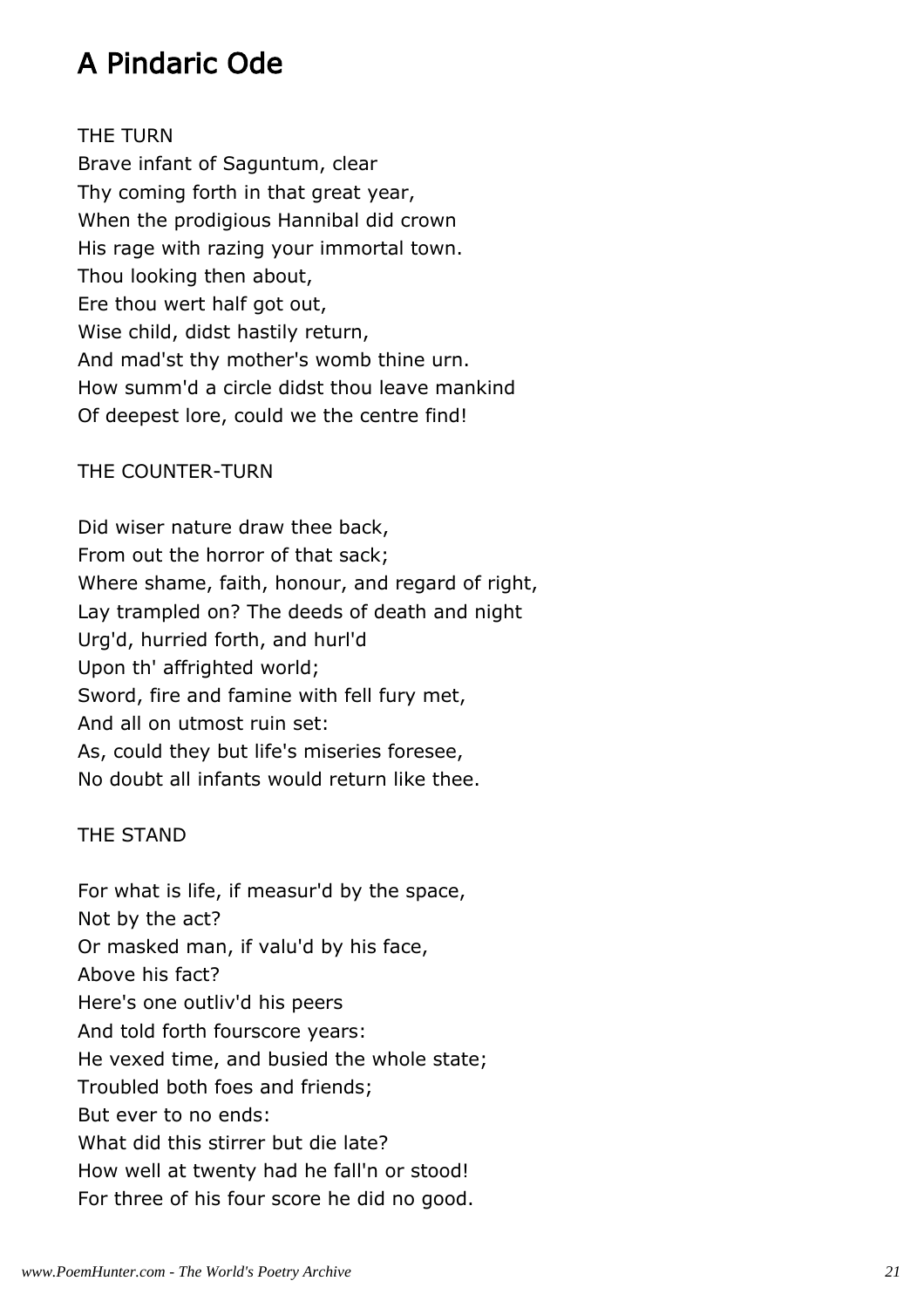#### THE TURN

He enter'd well, by virtuous parts Got up, and thriv'd with honest arts; He purchas'd friends, and fame, and honours then, And had his noble name advanc'd with men; But weary of that flight, He stoop'd in all men's sight To sordid flatteries, acts of strife, And sunk in that dead sea of life, So deep, as he did then death's waters sup, But that the cork of title buoy'd him up.

#### THE COUNTER-TURN

Alas, but Morison fell young! He never fell,-thou fall'st, my tongue. He stood, a soldier to the last right end, A perfect patriot and a noble friend; But most, a virtuous son. All offices were done By him, so ample, full, and round, In weight, in measure, number, sound, As, though his age imperfect might appear, His life was of humanity the sphere.

#### THE STAND

Go now, and tell out days summ'd up with fears, And make them years; Produce thy mass of miseries on the stage, To swell thine age; Repeat of things a throng, To show thou hast been long, Not liv'd; for life doth her great actions spell, By what was done and wrought In season, and so brought To light: her measures are, how well Each syllabe answer'd, and was form'd, how fair; These make the lines of life, and that's her air.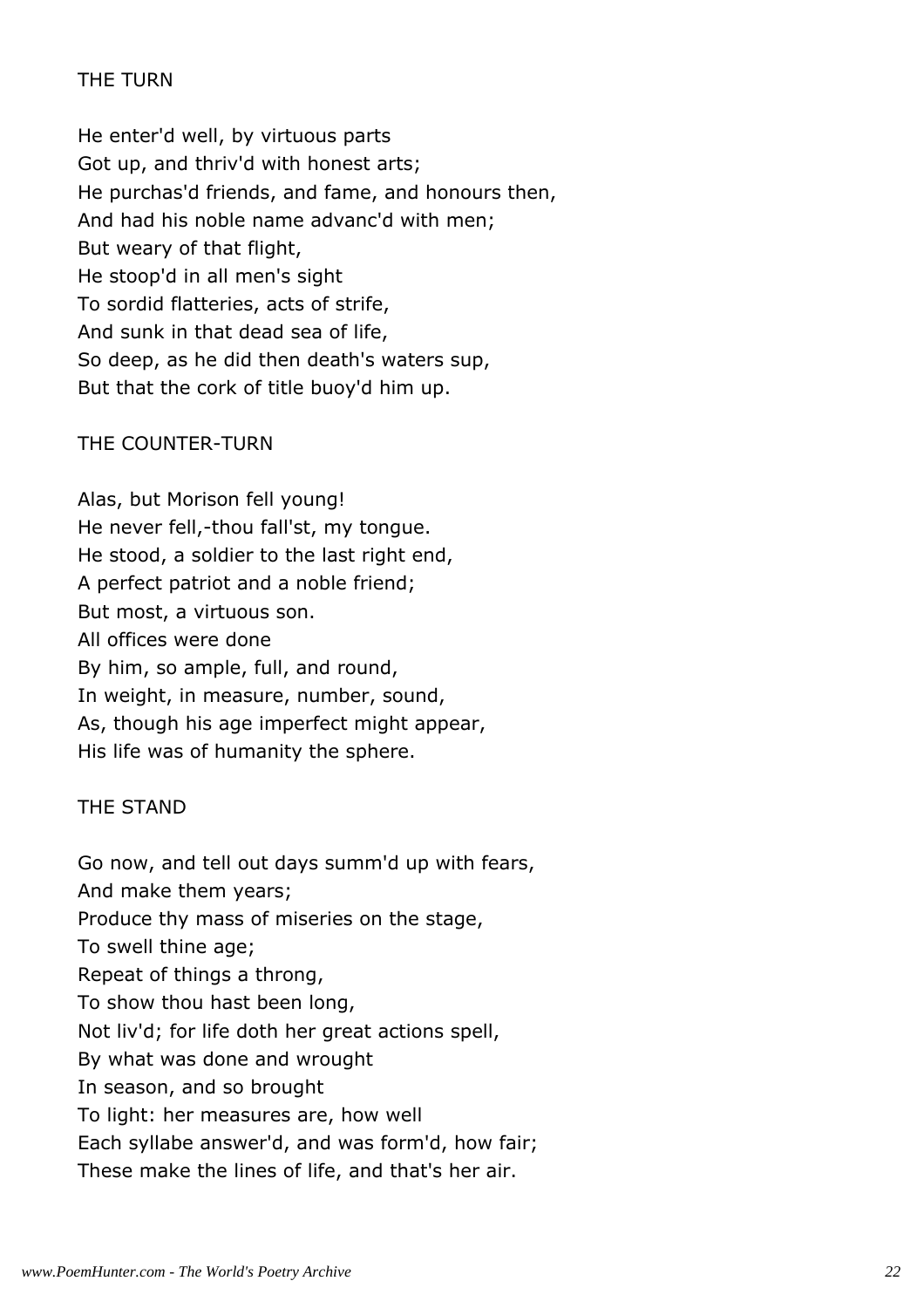#### THE TURN

It is not growing like a tree In bulk, doth make men better be; Or standing long an oak, three hundred year, To fall a log at last, dry, bald, and sear: A lily of a day Is fairer far, in May, Although it fall and die that night, It was the plant and flower of light. In small proportions we just beauties see; And in short measures life may perfect be.

#### THE COUNTER-TURN

Call, noble Lucius, then, for wine, And let thy looks with gladness shine; Accept this garland, plant it on thy head, And think, nay know, thy Morison's not dead. He leap'd the present age, Possest with holy rage, To see that bright eternal day; Of which we priests and poets say Such truths as we expect for happy men; And there he lives with memory, and Ben

#### THE STAND

Jonson, who sung this of him, ere he went Himself, to rest, Or taste a part of that full joy he meant To have exprest, In this bright asterism, Where it were friendship's schism, Were not his Lucius long with us to tarry, To separate these twi $\{-\}$ Lights, the Dioscuri, And keep the one half from his Harry. But fate doth so alternate the design, Whilst that in heav'n, this light on earth must shine.

#### THE TURN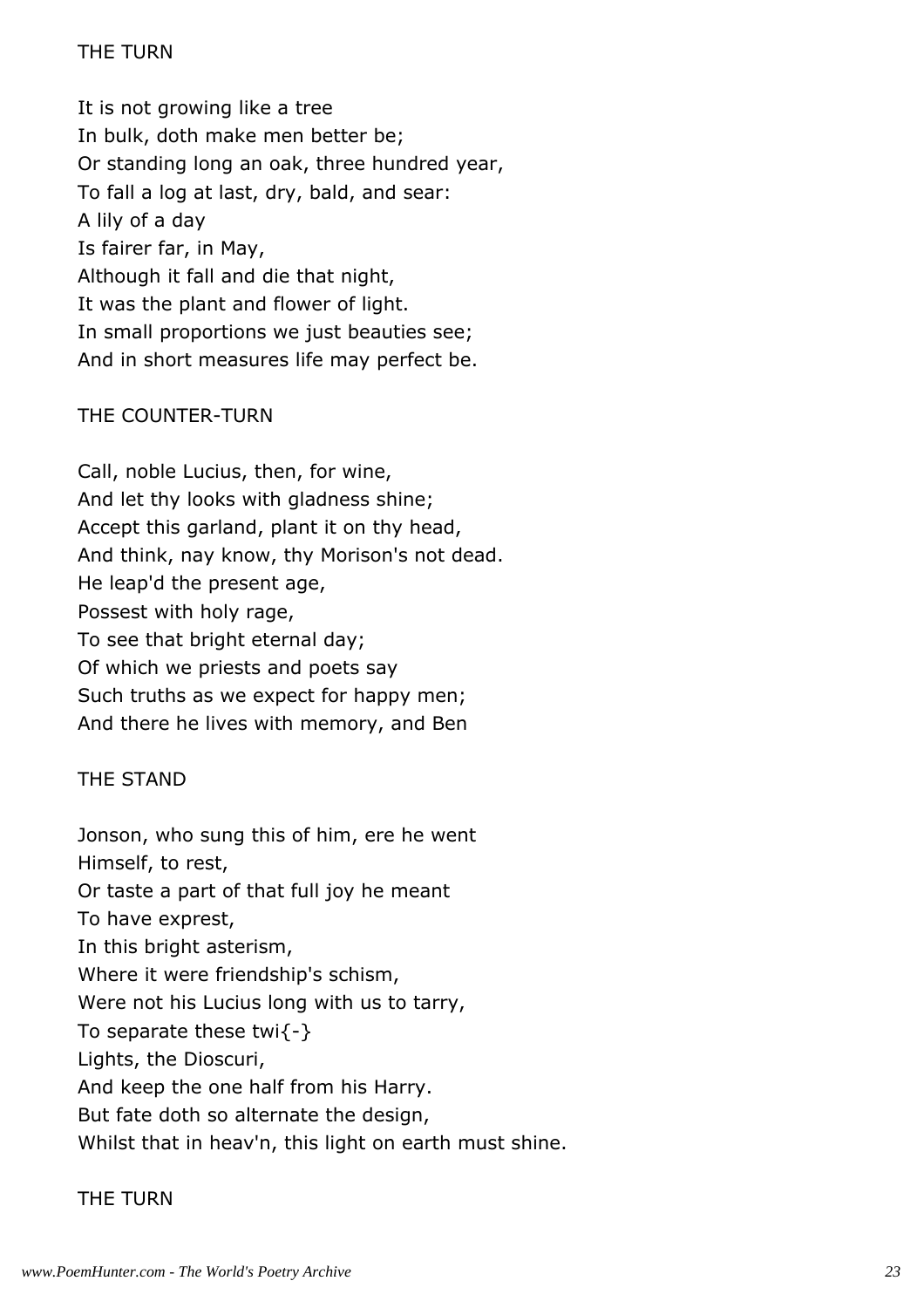And shine as you exalted are; Two names of friendship, but one star: Of hearts the union, and those not by chance Made, or indenture, or leas'd out t' advance The profits for a time. No pleasures vain did chime, Of rhymes, or riots, at your feasts, Orgies of drink, or feign'd protests; But simple love of greatness and of good, That knits brave minds and manners more than blood.

#### THE COUNTER-TURN

This made you first to know the why You lik'd, then after, to apply That liking; and approach so one the t'other Till either grew a portion of the other; Each styled by his end, The copy of his friend. You liv'd to be the great surnames And titles by which all made claims Unto the virtue: nothing perfect done, But as a Cary or a Morison.

THE STAND

And such a force the fair example had, As they that saw The good and durst not practise it, were glad That such a law Was left yet to mankind; Where they might read and find Friendship, indeed, was written not in words: And with the heart, not pen, Of two so early men, Whose lines her rolls were, and records; Who, ere the first down bloomed on the chin, Had sow'd these fruits, and got the harvest in.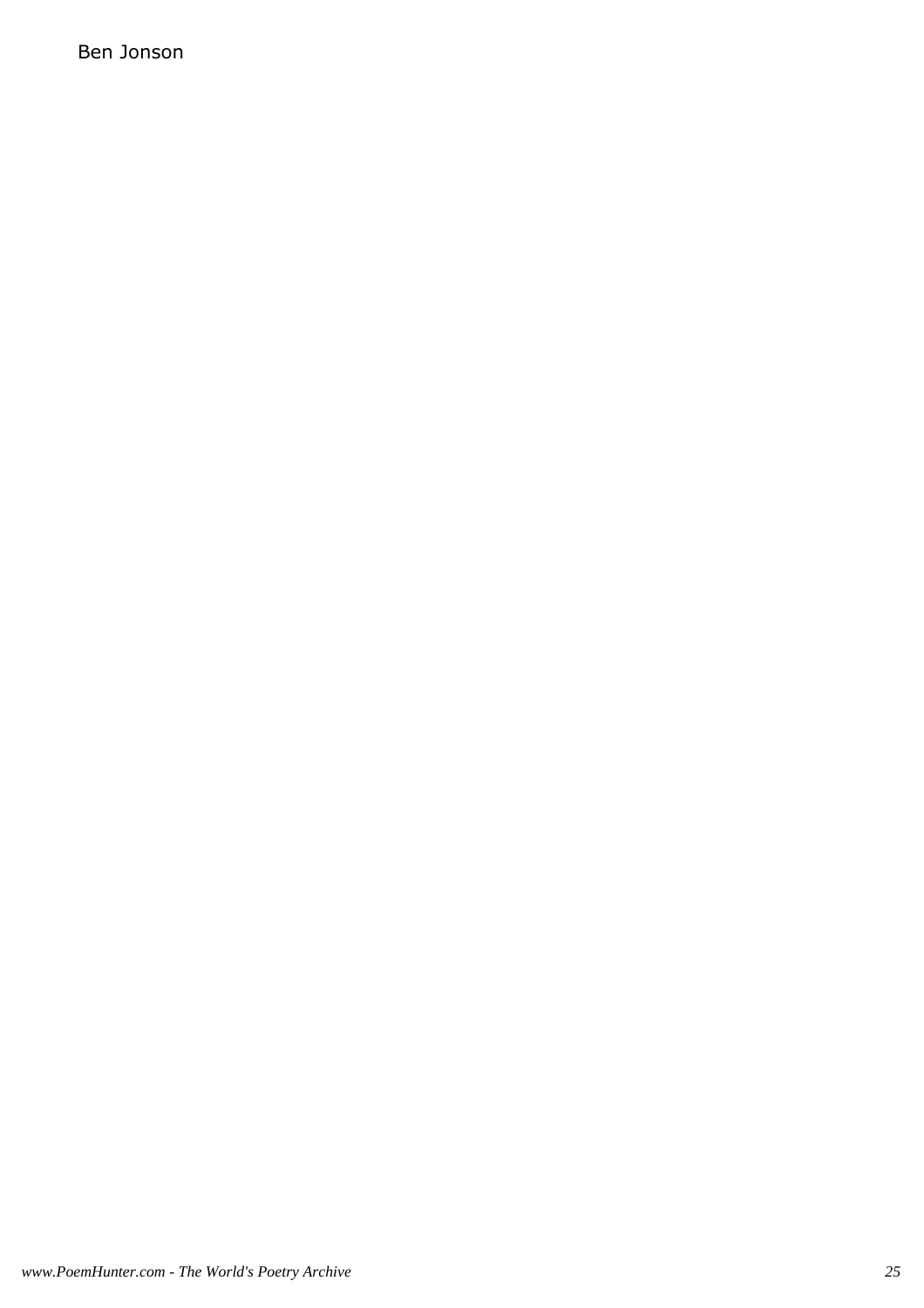### A Sonnet, To The Noble Lady, The Lady Mary Wroth

I that have been a lover, and could show it, Though not in these, in rhymes not wholly dumb, Since I exscribe your sonnets, am become A better lover, and much better poet. Nor is my Muse, or I ashamed to owe it To those true numerous graces; whereof some But charm the senses, others overcome Both brains and hearts; and mine now best do know it: For in your verse all Cupid's armory, His flames, his shafts, his quiver, and his bow, His very eyes are yours to overthrow. But then his mother's sweets you so apply, Her joys, her smiles, her loves, as readers take For Venus' ceston, every line you make.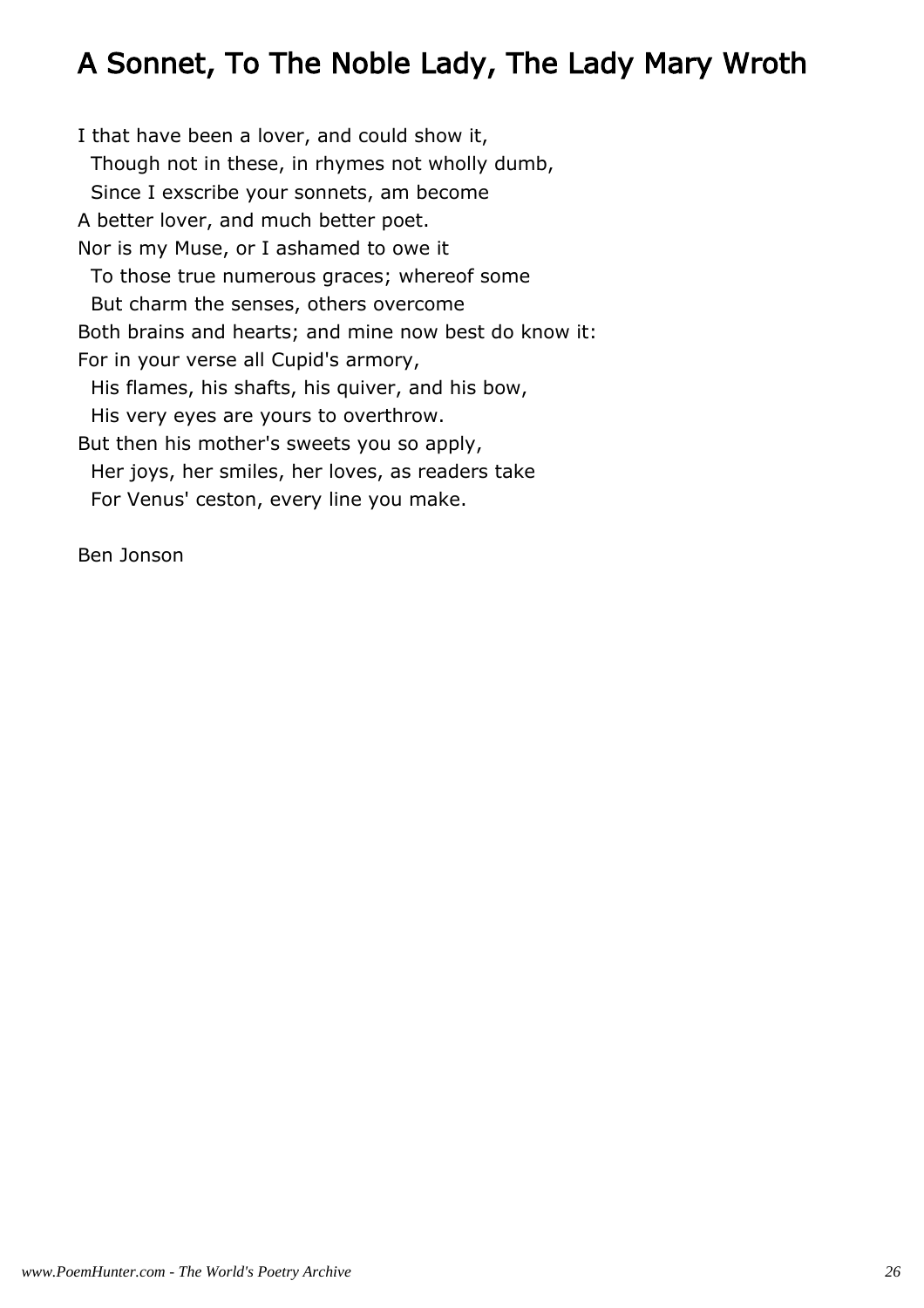### An Elegy

THOUGH beauty be the mark of praise, And yours of whom I sing be such As not the world can praise too much, Yet 'tis your Virtue now I raise.

A virtue, like allay so gone Throughout your form as, though that move And draw and conquer all men's love, This subjects you to love of one.

Wherein you triumph yet-because 'Tis of your flesh, and that you use The noblest freedom, not to choose Against or faith or honour's laws.

But who should less expect from you? In whom alone Love lives again: By whom he is restored to men, And kept and bred and brought up true.

His falling temples you have rear'd, The wither'd garlands ta'en away; His altars kept from that decay That envy wish'd, and nature fear'd:

And on them burn so chaste a flame, With so much loyalty's expense, As Love to acquit such excellence Is gone himself into your name.

And you are he-the deity To whom all lovers are design'd That would their better objects find; Among which faithful troop am I-

Who as an off'ring at your shrine Have sung this hymn, and here entreat One spark of your diviner heat To light upon a love of mine.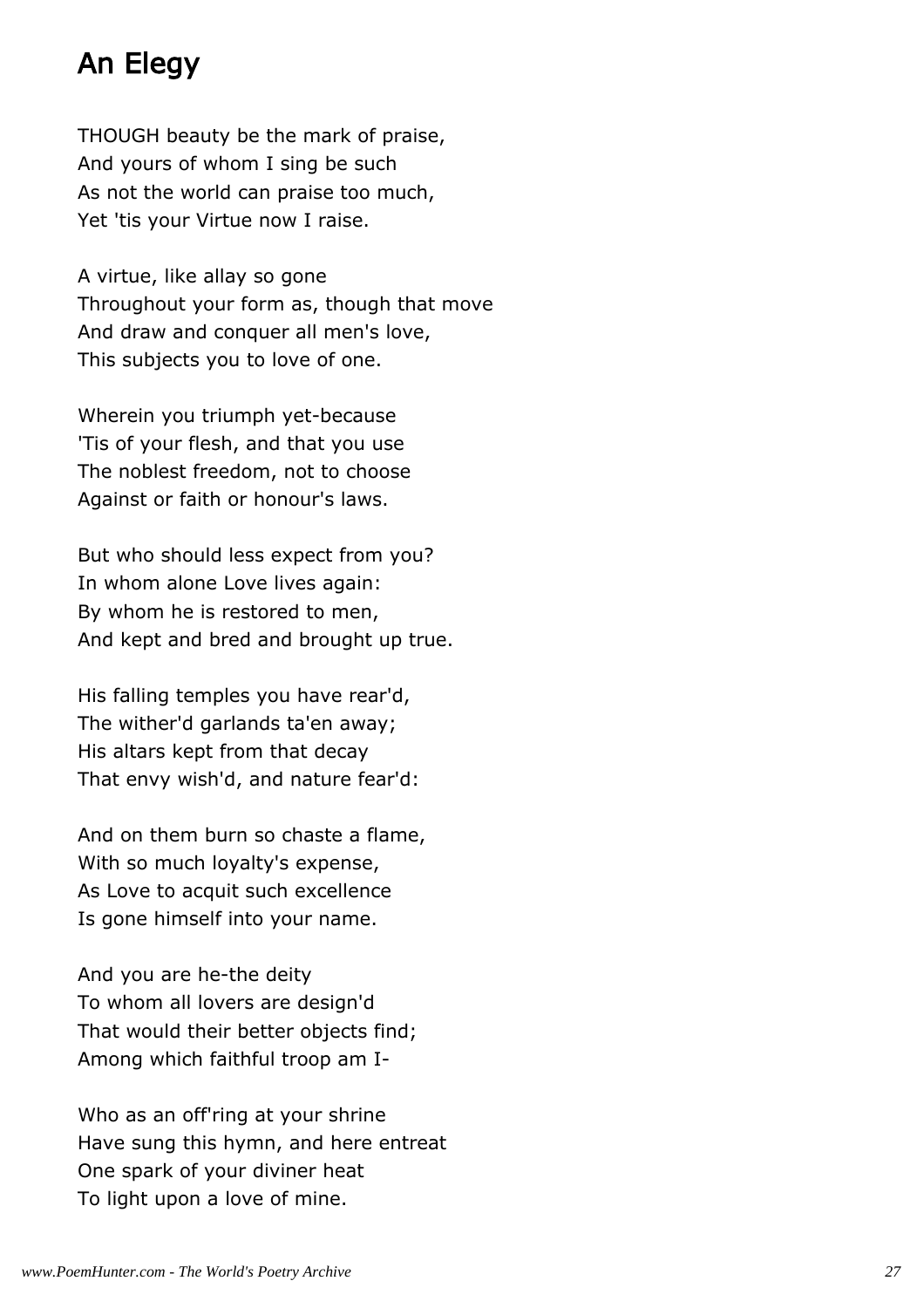Which if it kindle not, but scant Appear, and that to shortest view; Yet give me leave to adore in you What I in her am grieved to want!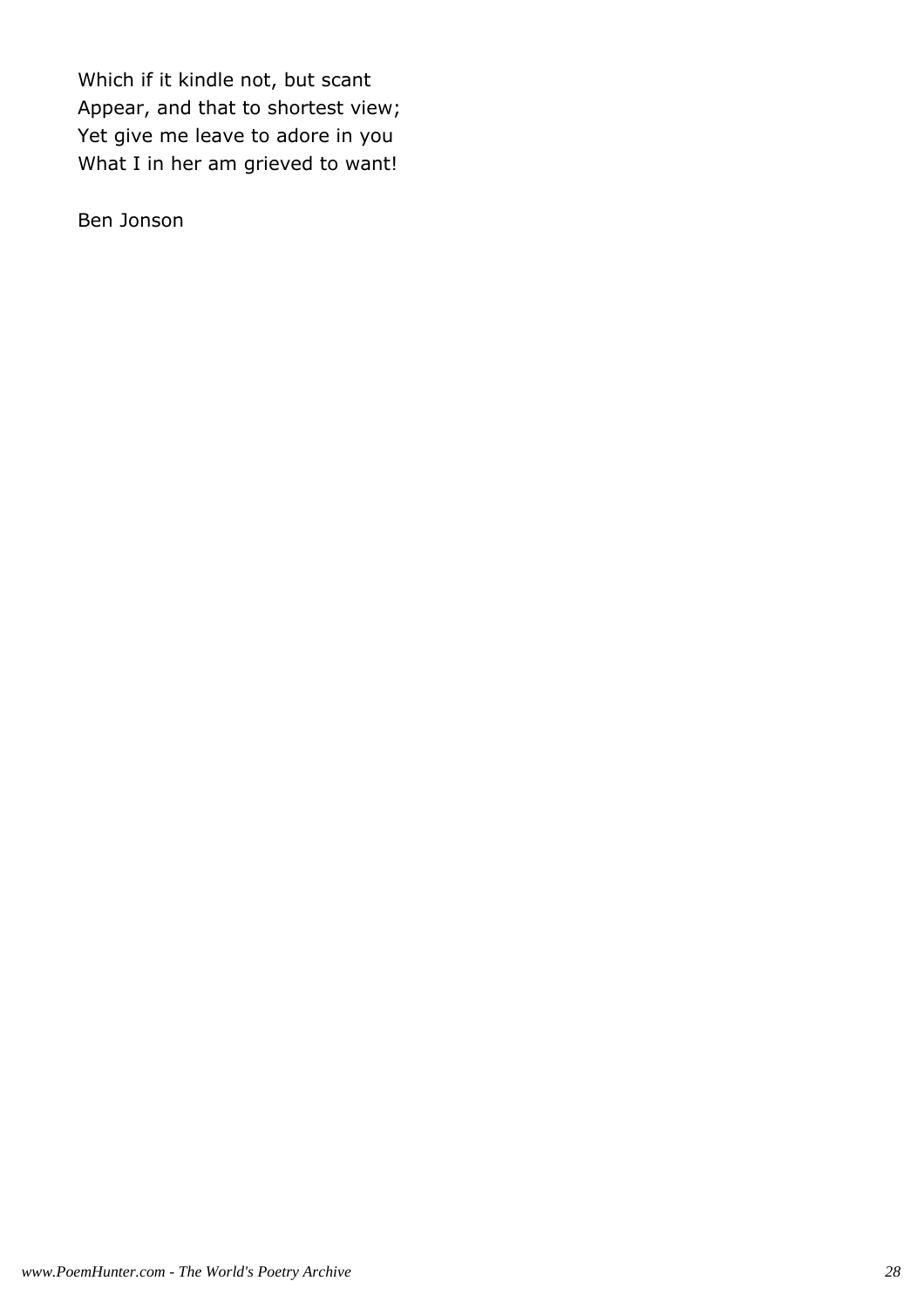### An Ode To Himself

Where dost thou careless lie, Buried in ease and sloth? Knowledge that sleeps doth die; And this security, It is the common moth That eats on wits and arts, and oft destroys them both.

Are all th' Aonian springs Dried up? lies Thespia waste? Doth Clarius' harp want strings, That not a nymph now sings? Or droop they as disgrac'd, To see their seats and bowers by chatt'ring pies defac'd?

If hence thy silence be, As 'tis too just a cause, Let this thought quicken thee: Minds that are great and free Should not on fortune pause; 'Tis crown enough to virtue still, her own applause.

What though the greedy fry Be taken with false baites Of worded balladry, And think it poesy? They die with their conceits, And only piteous scorn upon their folly waits.

Then take in hand thy lyre, Strike in thy proper strain, With Japhet's line aspire Sol's chariot for new fire, To give the world again; Who aided him will thee, the issue of Jove's brain.

And since our dainty age Cannot endure reproof, Make not thyself a page To that strumpet, the stage,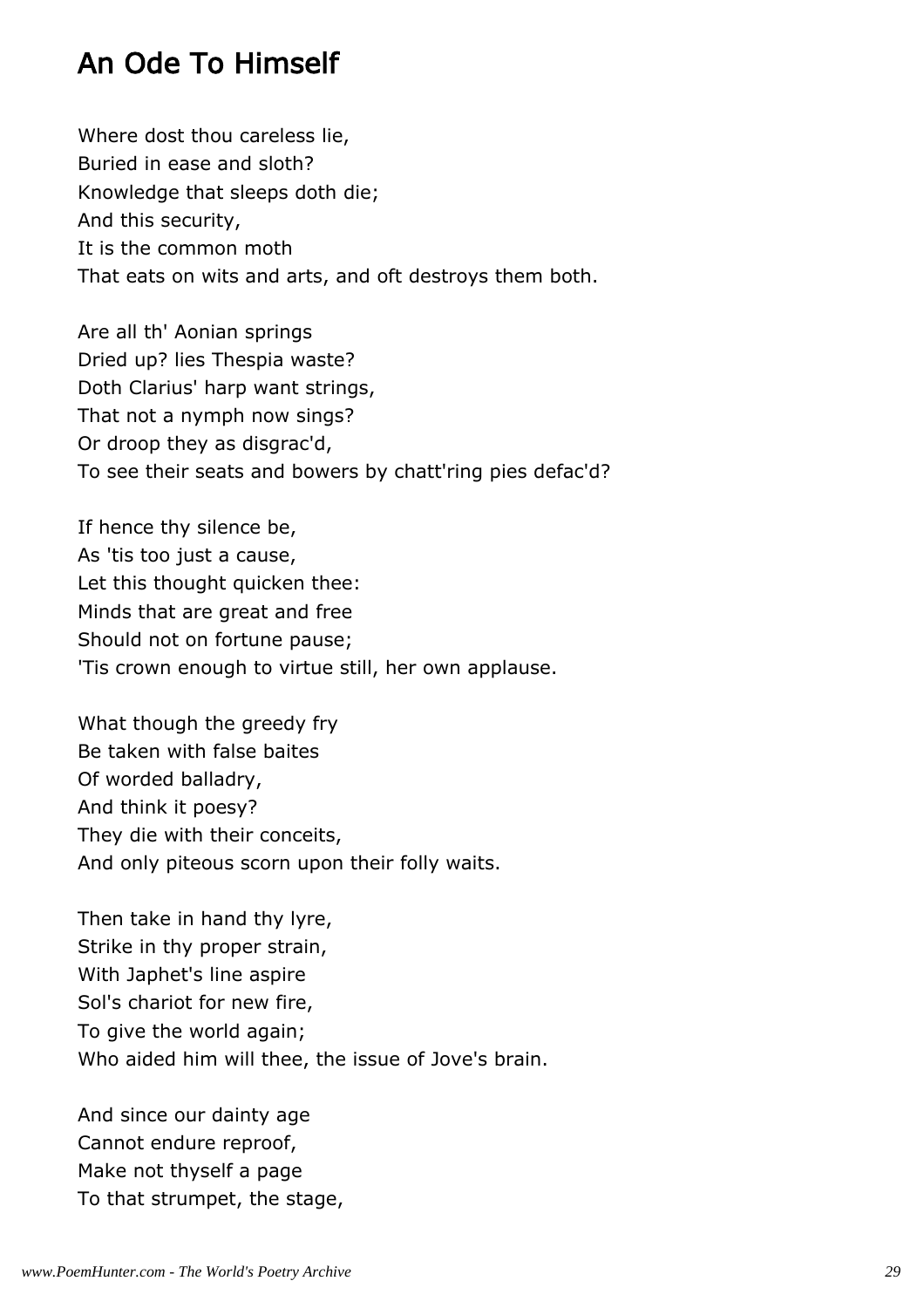But sing high and aloof,

Safe from the wolf's black jaw and the dull ass's hoof.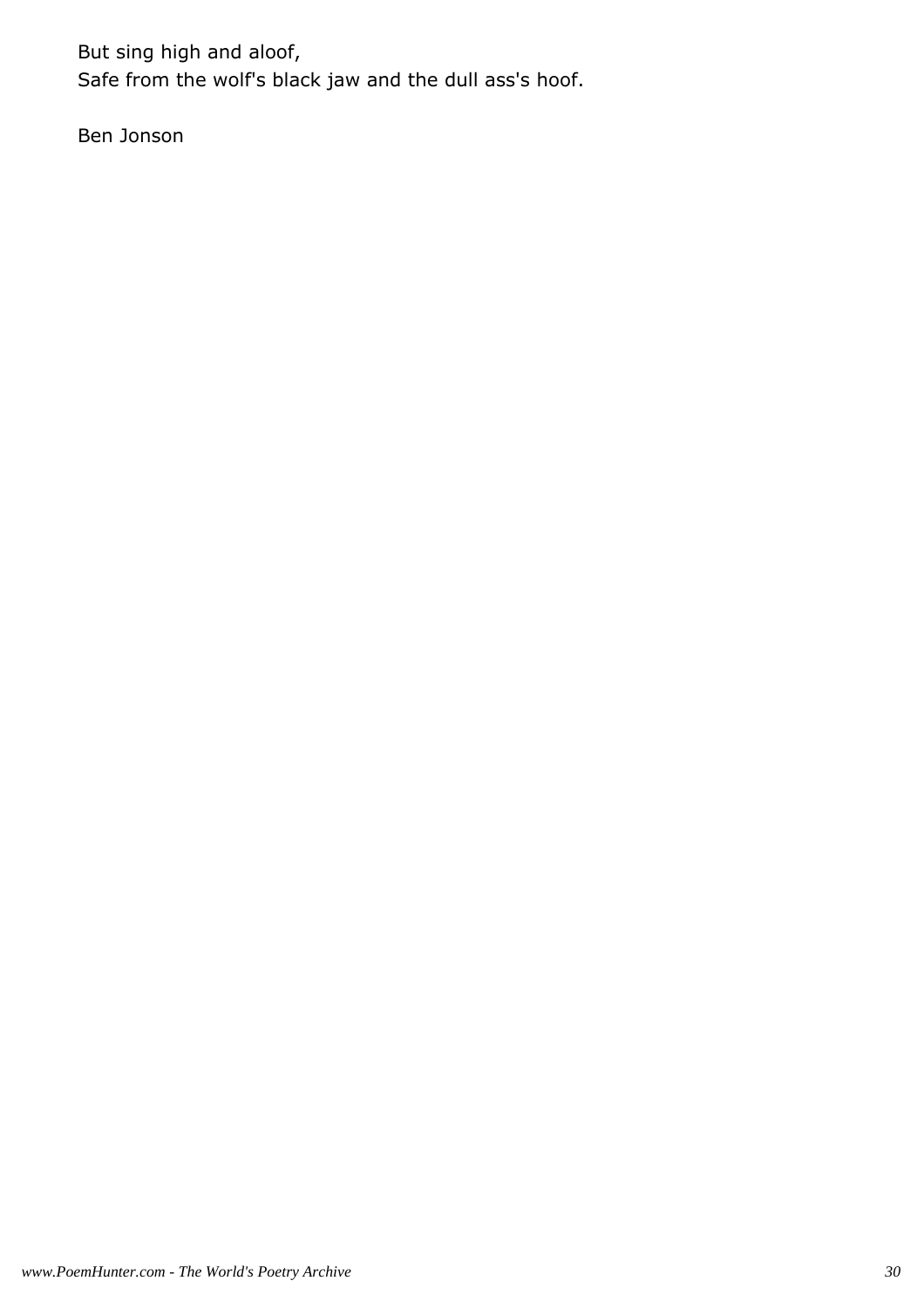### Begging Another

For love's sake, kiss me once again; I long, and should not beg in vain, Here's none to spy or see; Why do you doubt or stay? I'll taste as lightly as the bee That doth but touch his flower and flies away.

Once more, and faith I will be gone; Can he that loves ask less than one? Nay, you may err in this And all your bounty wrong; This could be called but half a kiss, What we're but once to do, we should do long.

I will but mend the last, and tell Where, how it should have relished well; Join lip to lip, and try Each suck other's breath. And whilst our tongues perplexed lie, Let who will, think us dead or wish our death.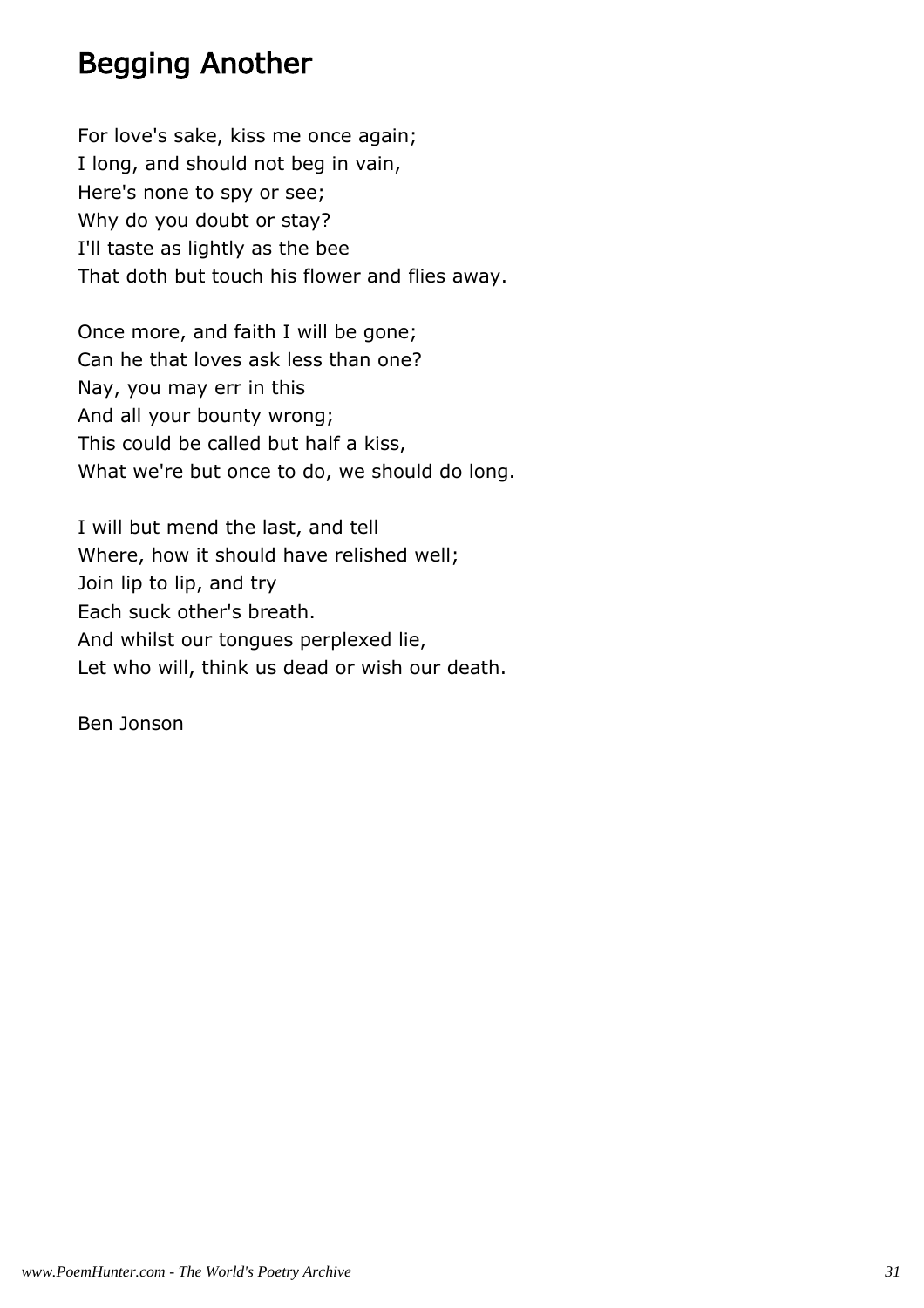### Blaney's Last Directions

It is usual for people in this country (out of pretended respect but rather from an impertinent curiosity) to desire to see persons after they are dead.

It is my earnest request that no person on any pretence whatever may be permitted to see my corpse but those who unavoidably must.

I desire to be buried in the north side of the churchyard of Tregynon somewhere about the centre my coffin to be made in the most plain and simple manner without the usual fantastical decorations and the more perishable the material the better.

I desire that no undertaker or professed performer of funerals may be employed: but that I may be conveyed to the churchyard in some country hears which may be hired for the occasion and my corpse to be carried from hearse to the grave immediately without going into the church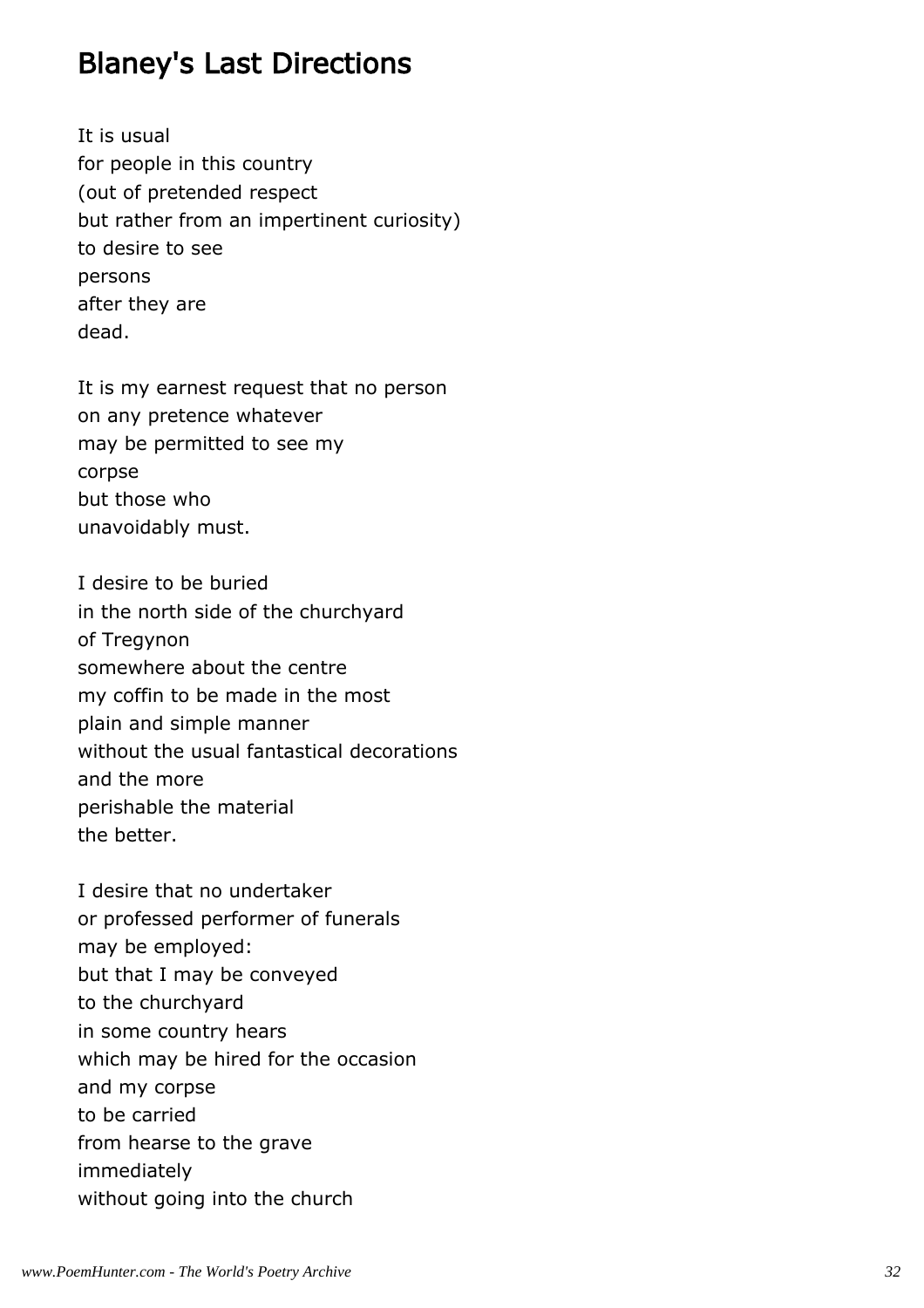by six of the chief Tregynon tenants to whom I give two guineas each for their trouble.

It is my earnes request and desire to have no upper bearers or any persons whatever invited to my funeral which I desire may be at so early an hour as will best prevent a concourse of people from collecting together: the better sort I presume will not intrude as there is no invitation.

I have been present at the funerals of three of my uncles at Morville. I was pleased with the privacy and decency with which all things were conducted: no strangers attended all was done by the servants of the family. It is my earnest desire to follow these examples however unpopular and that no coach no escutcheon and no pomp of any kind may appear.

I trust that my executor will be well justified against the clamor and obloquy of mercenary people when he acts in performance of the last request of a dying friend who solemnly adjures him in the name of God punctually to observe these directions.

codicil I likewise give to all my servants five guineas each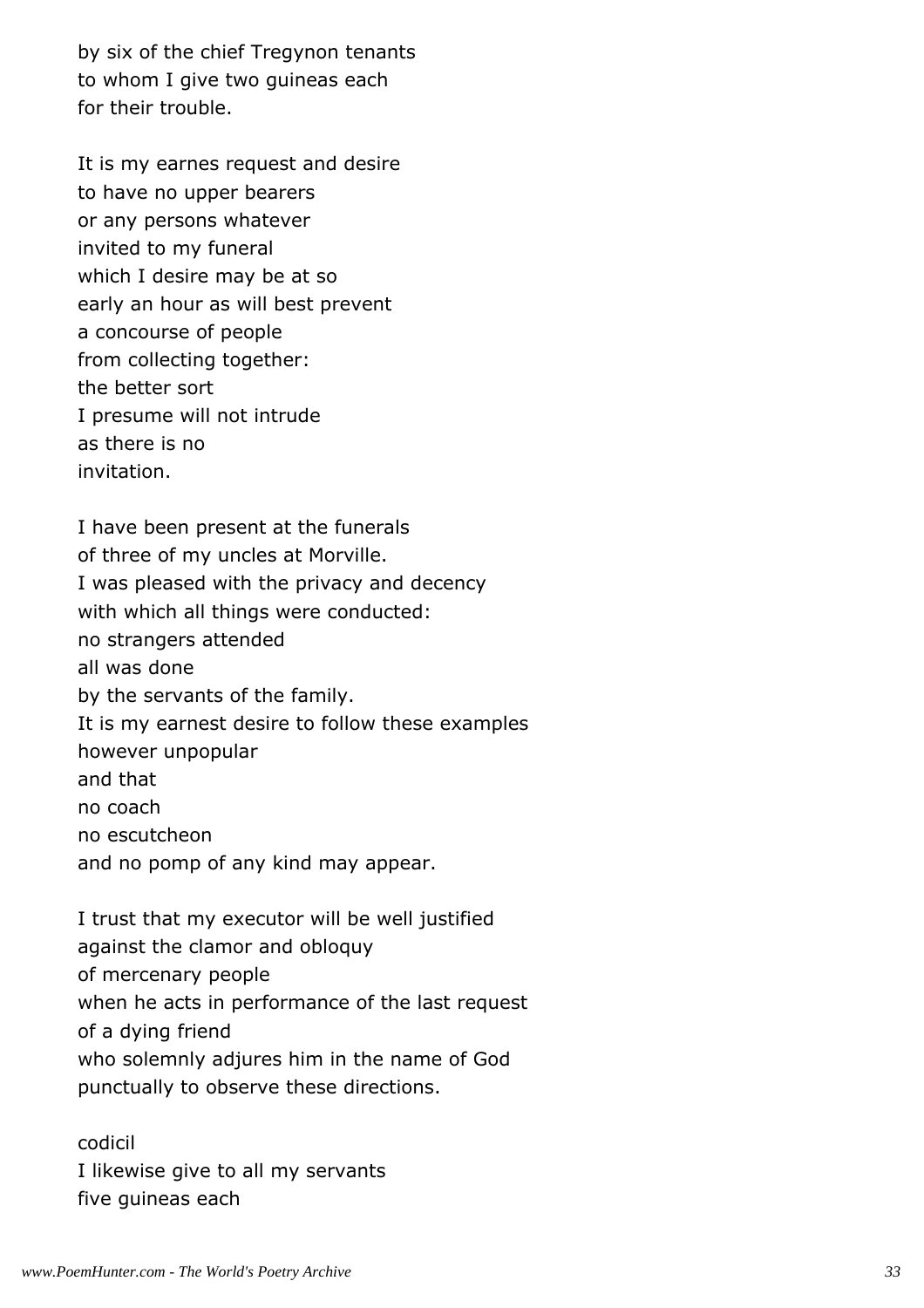in lieu of all mourning which it is my desire no person may use on my account.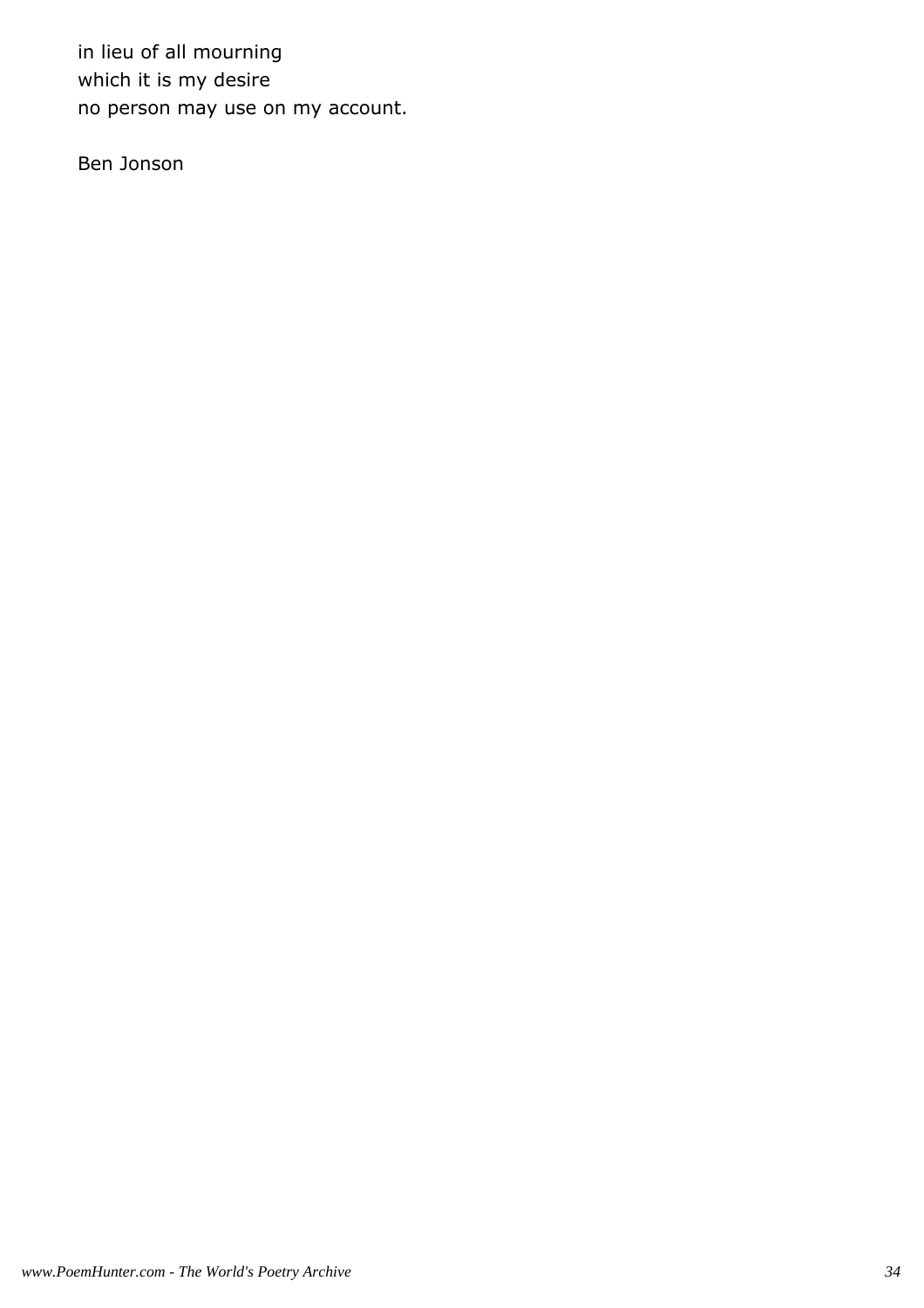# Christmas, His Masque (Extract)

Why Gentlemen, doe you know what you doe? ha! Would you ha'kept me out? Christmas, old Christmas? Christmas of London, and Captaine Christmas? Pray you let me be brought before my Lord Chamberlaine, i'le not be answer'd else: 'Tis merrie in hall when beards wag all: I ha'seene the time you ha'wish'd for me, for a merry Christmas,

And now you ha'me; they would not let me in:

I must come another time!

A good jest, as if I could come more than once a year;

Why, I am no dangerous person, and so I told my friends, o'the Guard.

I am old Gregorie Christmas still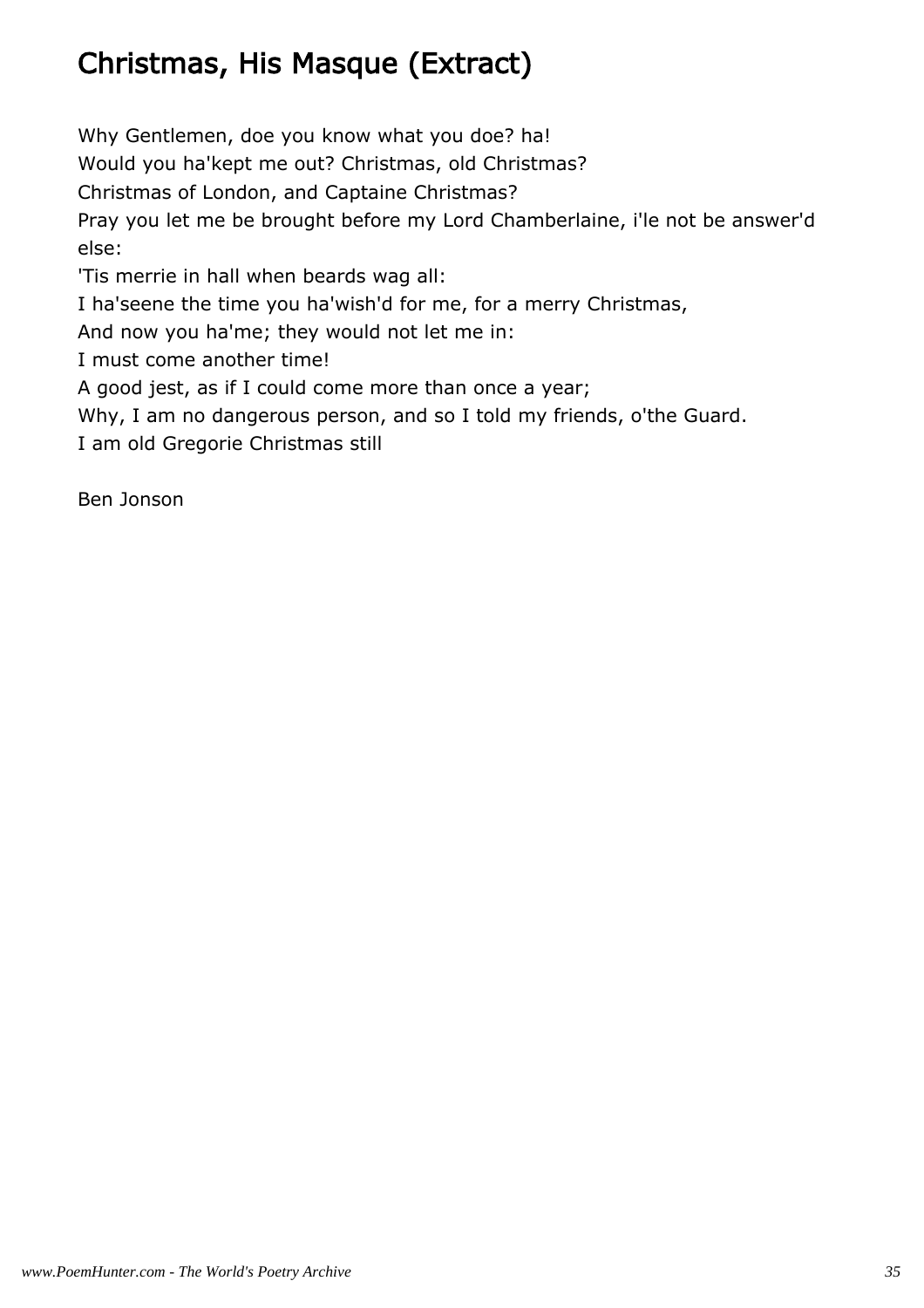### Come, My Celia

Come, my Celia, let us prove While we may, the sports of love; Time will not be ours forever; He at length our good will sever. Spend not then his gifts in vain. Suns that set may rise again; But if once we lose this light, 'Tis with us perpetual night. Why should we defer our joys? Fame and rumor are but toys. Cannot we delude the eyes Of a few poor household spies, Or his easier ears beguile, So removed by our wile? 'Tis no sin love's fruit to steal; But the sweet theft to reveal. To be taken, to be seen, These have crimes accounted been.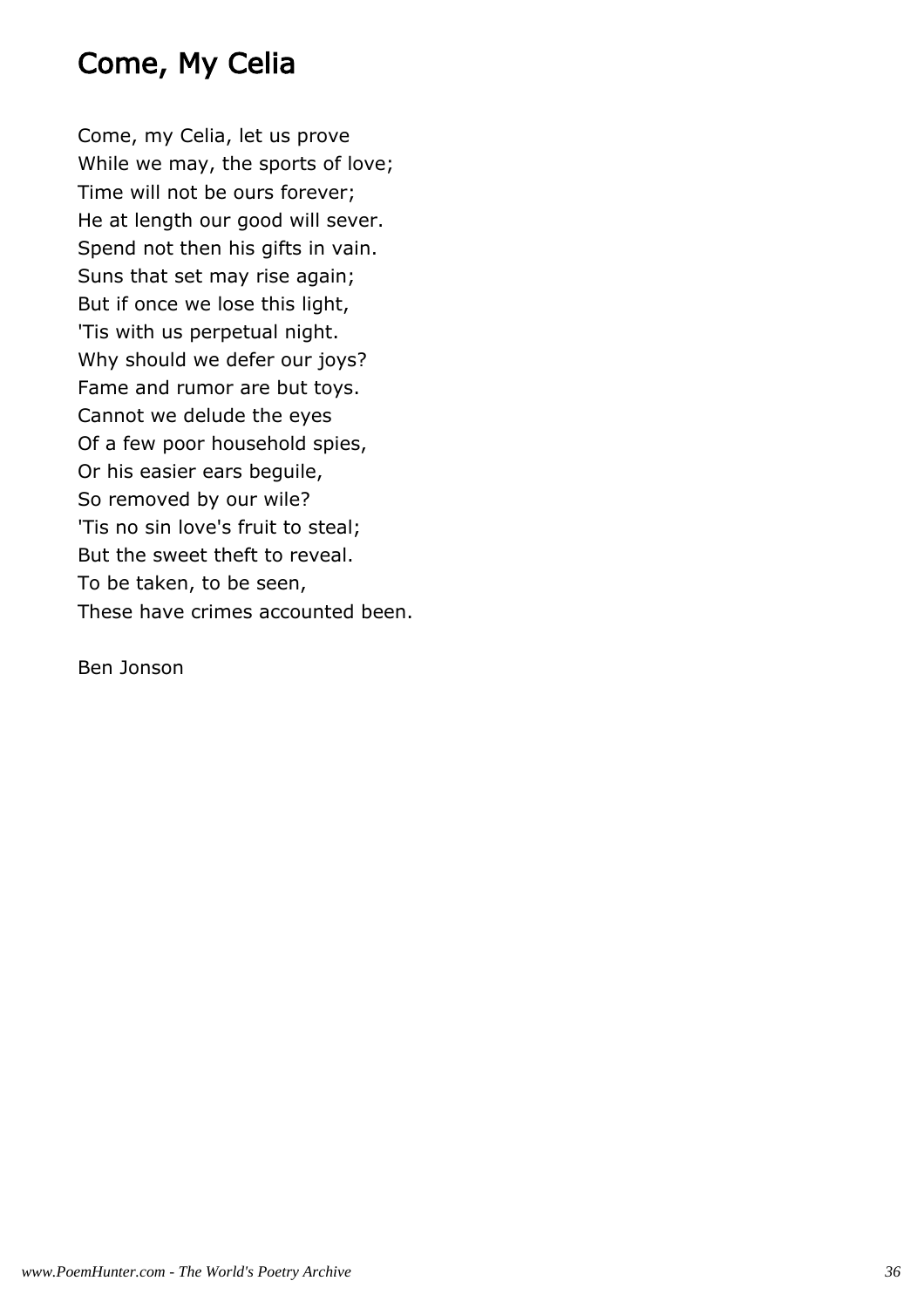# Epitaph On Elizabeth, L.H

Wouldst thou hear what man can say In a little? Reader, stay. Underneath this stone doth lie As much beauty as could die; Which in life did harbor give To more virtue than doth live.

If at all she had a fault, Leave it buried in this vault. One name was Elizabeth, Th' other let it sleep with death; Fitter, where it died to tell, Than that it lived at all. Farewell.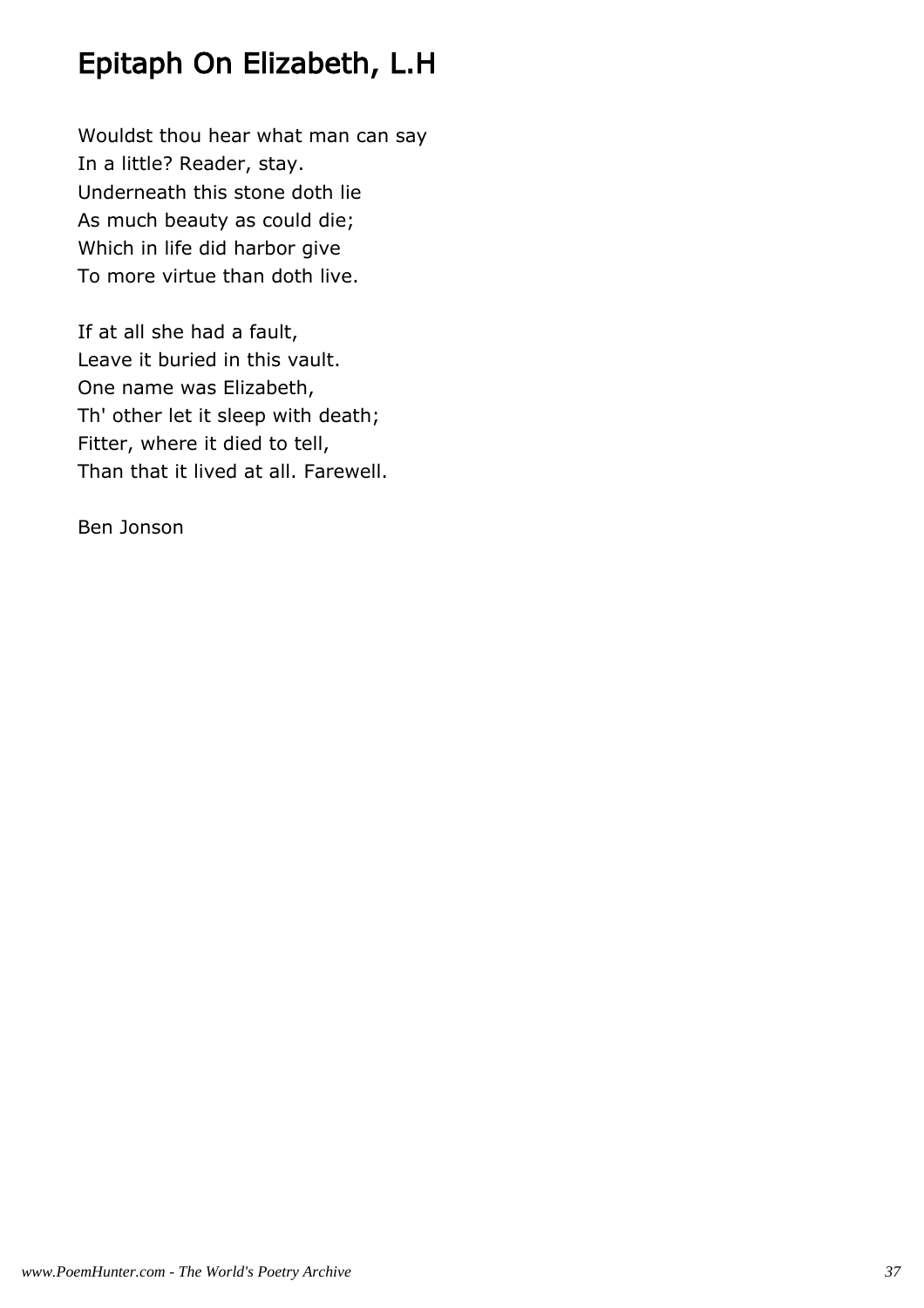# Epitaph On S.P., A Child Of Queen Elizabeth's Chapel

Weep with me, all you that read This little story; And know for whom a tear you shed, Death's self is sorry. 'Twas a child that so did thrive In grace and feature, As Heaven and Nature seemed to strive Which owned the creature. Years he numbered scarce thirteen When Fates turned cruel, Yet three filled zodiacs had he been The stage's jewel; And did act (what now we moan) Old men so duly, As, sooth, the Parcae thought him one, He played so truly. So, by error, to his fate They all consented; But viewing him since (alas, too late), They have repented, And have sought (to give new birth) In baths to steep him; But, being so much too good for earth, Heaven vows to keep him.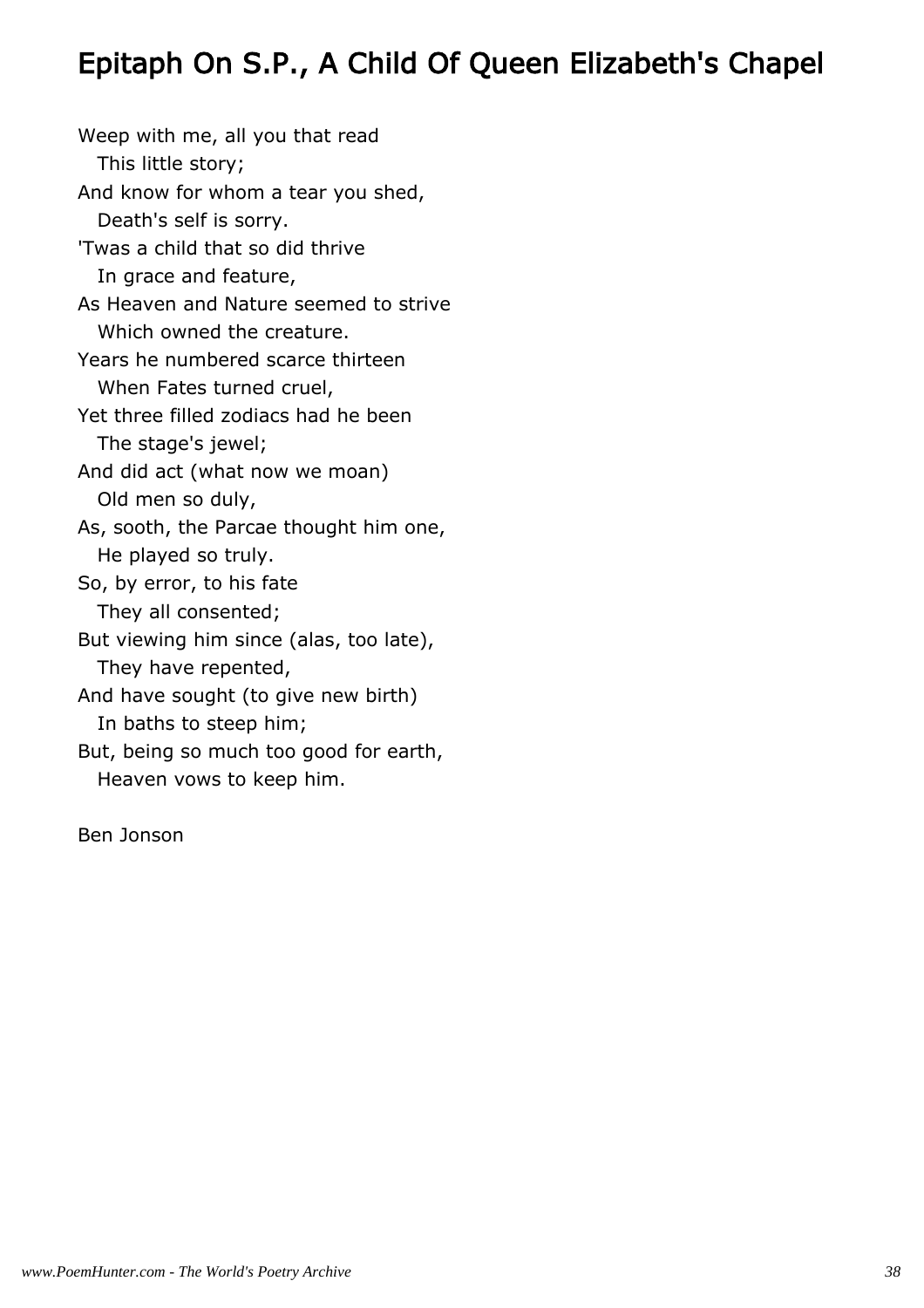# Epitaph On The Countess Of Pembroke

Underneath this sable hearse Lies the subject of all verse, Sidney's sister, Pembroke's mother: Death! ere thou hast slain another, Learned, and fair, and good as she, Time shall throw a dart at thee.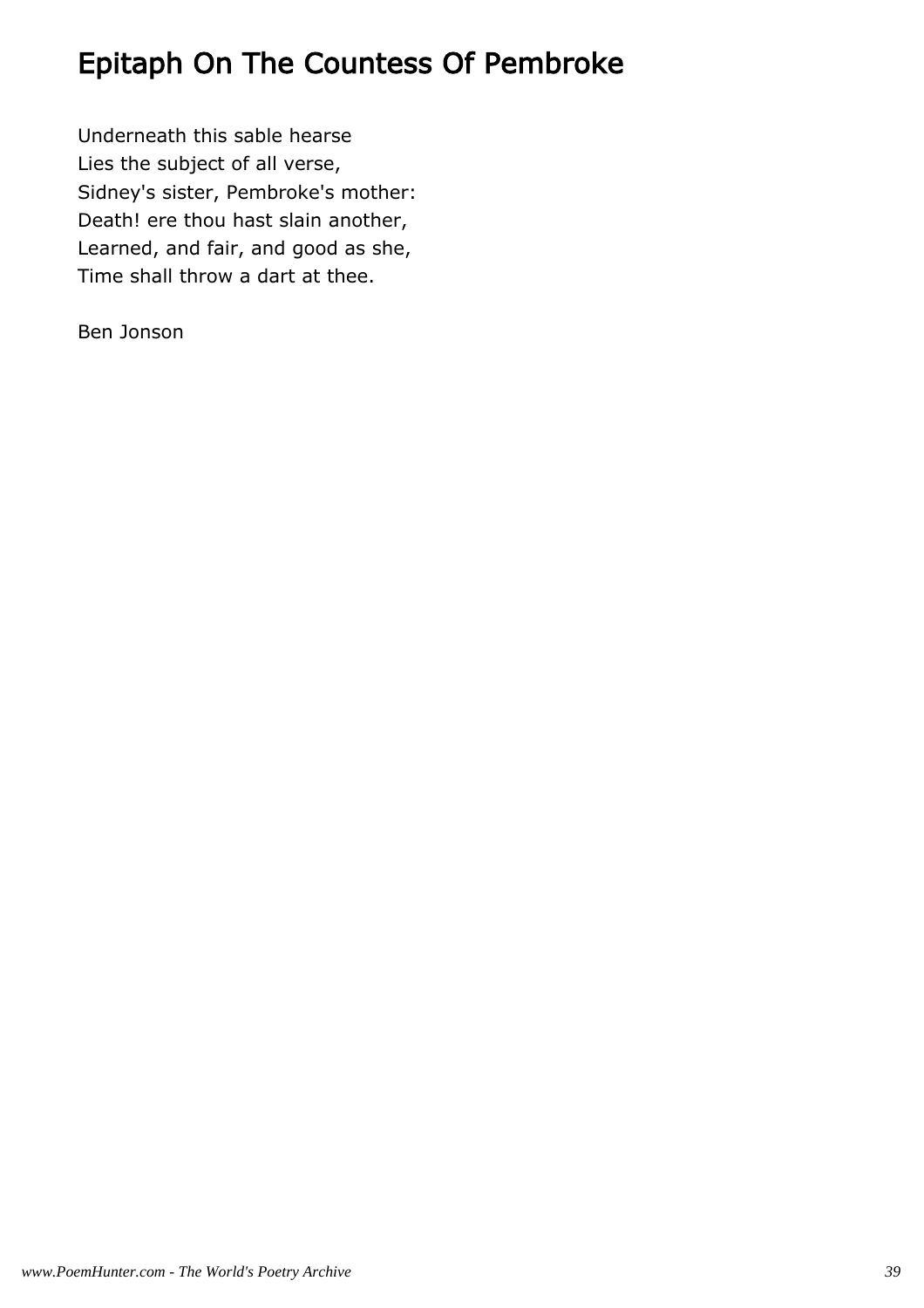# Epode

Not to know vice at all, and keep true state, Is virtue and not fate: Next to that virtue, is to know vice well, And her black spite expel. Which to effect (since no breast is so sure, Or safe, but she'll procure Some way of entrance) we must plant a guard Of thoughts to watch and ward At th' eye and ear, the ports unto the mind, That no strange, or unkind Object arrive there, but the heart, our spy, Give knowledge instantly To wakeful reason, our affections' king: Who, in th' examining, Will quickly taste the treason, and commit Close, the close cause of it. 'Tis the securest policy we have, To make our sense our slave. But this true course is not embraced by many: By many! scarce by any. For either our affections do rebel, Or else the sentinel, That should ring 'larum to the heart, doth sleep: Or some great thought doth keep Back the intelligence, and falsely swears They're base and idle fears Whereof the loyal conscience so complains. Thus, by these subtle trains, Do several passions invade the mind, And strike our reason blind: Of which usurping rank, some have thought love The first: as prone to move Most frequent tumults, horrors, and unrests, In our inflamed breasts: But this doth from the cloud of error grow, Which thus we over-blow. The thing they here call love is blind desire, Armed with bow, shafts, and fire; Inconstant, like the sea, of whence 'tis born,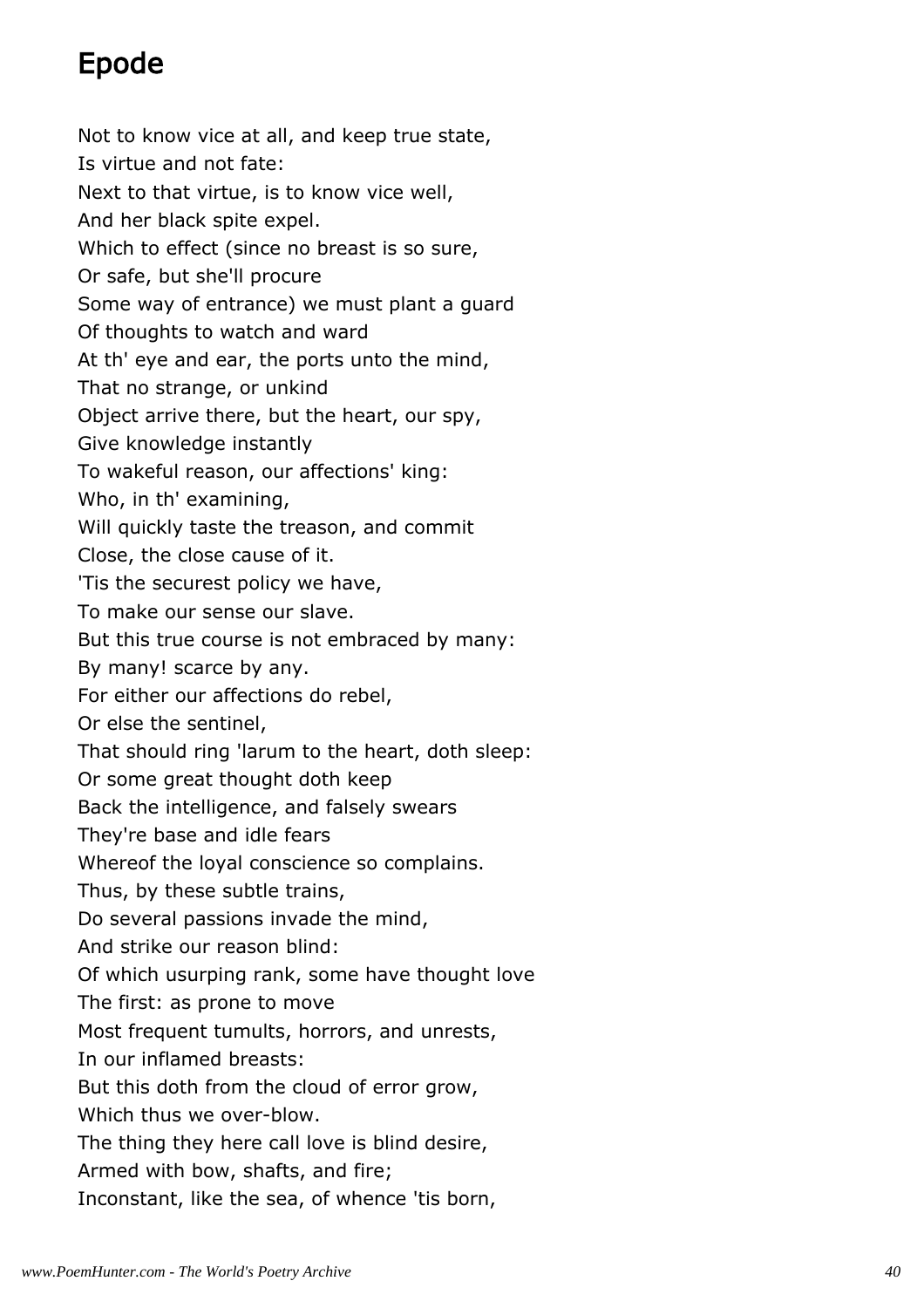Rough, swelling, like a storm; With whom who sails, rides on the surge of fear, And boils as if he were In a continual tempest. Now, true love No such effects doth prove; That is an essence far more gentle, fine, Pure, perfect, nay, divine; It is a golden chain let down from heaven, Whose links are bright and even; That falls like sleep on lovers, and combines The soft and sweetest minds In equal knots: this bears no brands, nor darts, To murder different hearts, But, in a calm and god-like unity, Preserves community. O, who is he that, in this peace, enjoys Th' elixir of all joys? A form more fresh than are the Eden bowers, And lasting as her flowers; Richer than Time and, as Times's virtue, rare; Sober as saddest care; A fixed thought, an eye untaught to glance; Who, blest with such high chance, Would, at suggestion of a steep desire, Cast himself from the spire Of all his happiness? But soft: I hear Some vicious fool draw near, That cries, we dream, and swears there's no such thing, As this chaste love we sing. Peace, Luxury! thou art like one of those Who, being at sea, suppose, Because they move, the continent doth so: No, Vice, we let thee know Though thy wild thoughts with sparrows' wings do fly, Turtles can chastely die; And yet (in this t' express ourselves more clear) We do not number here Such spirits as are only continent, Because lust's means are spent; Or those who doubt the common mouth of fame, And for their place and name, Cannot so safely sin: their chastity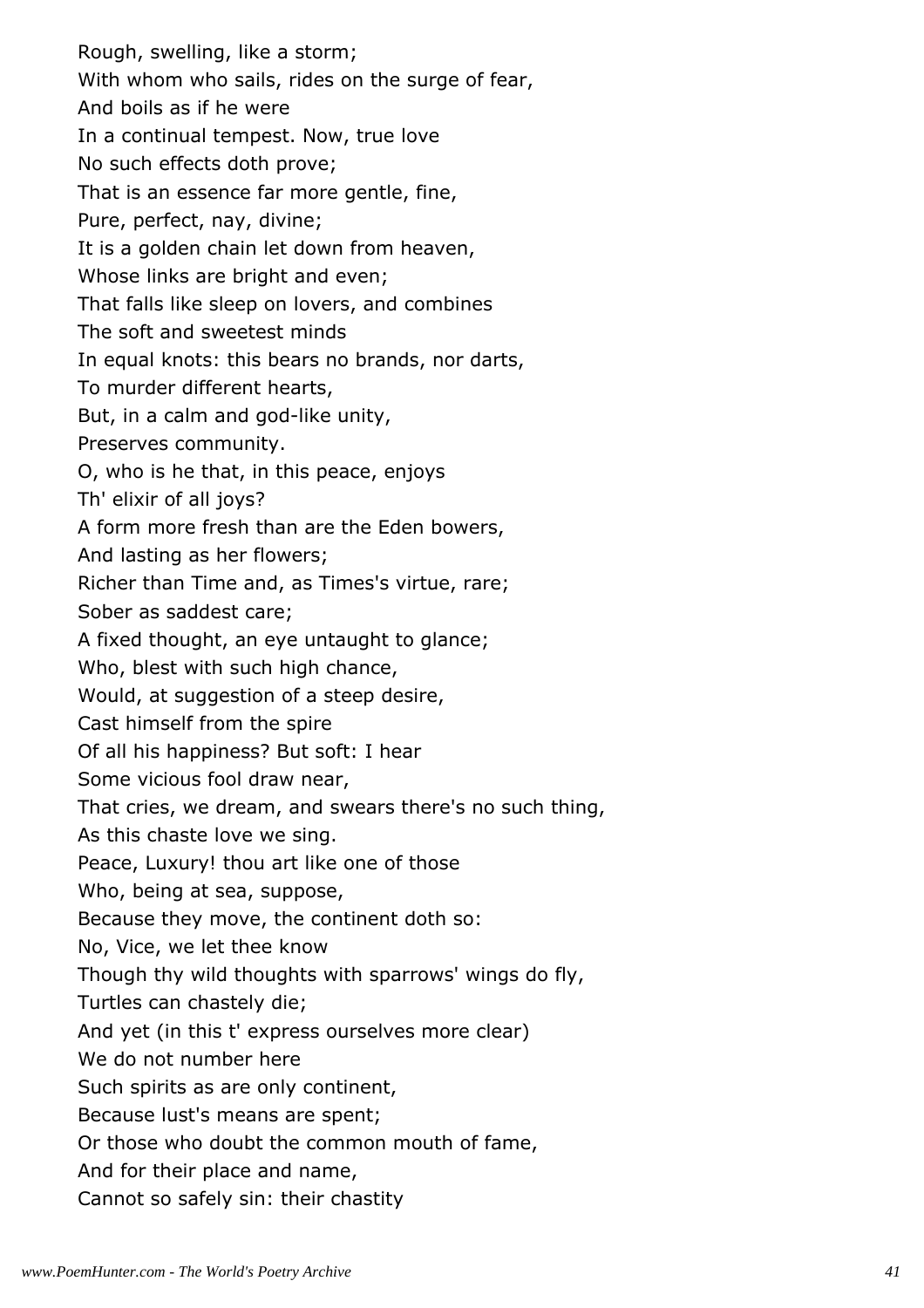Is mere necessity; Nor mean we those whom vows and conscience Have filled with abstinence: Though we acknowledge who can so abstain, Makes a most blessed gain; He that for love of goodness hateth ill, Is more crown-worthy still Than he, which for sin's penalty forbears: His heart sins, though he fears. But we propose a person like our Dove, Graced with a Phoenix' love; A beauty of that clear and sparkling light, Would make a day of night, And turn the blackest sorrows to bright joys: Whose odorous breath destroys All taste of bitterness, and makes the air As sweet as she is fair. A body so harmoniously composed, As if nature disclosed All her best symmetry in that one feature! O, so divine a creature Who could be false to? chiefly, when he knows How only she bestows The wealthy treasure of her love on him; Making his fortunes swim In the full flood of her admired perfection? What savage, brute affection, Would not be fearful to offend a dame Of this excelling frame? Much more a noble, and right generous mind, To virtuous moods inclined, That knows the weight of guilt: he will refrain From thoughts of such a strain, And to his sense object this sentence ever, 'Man may securely sin, but safely never.'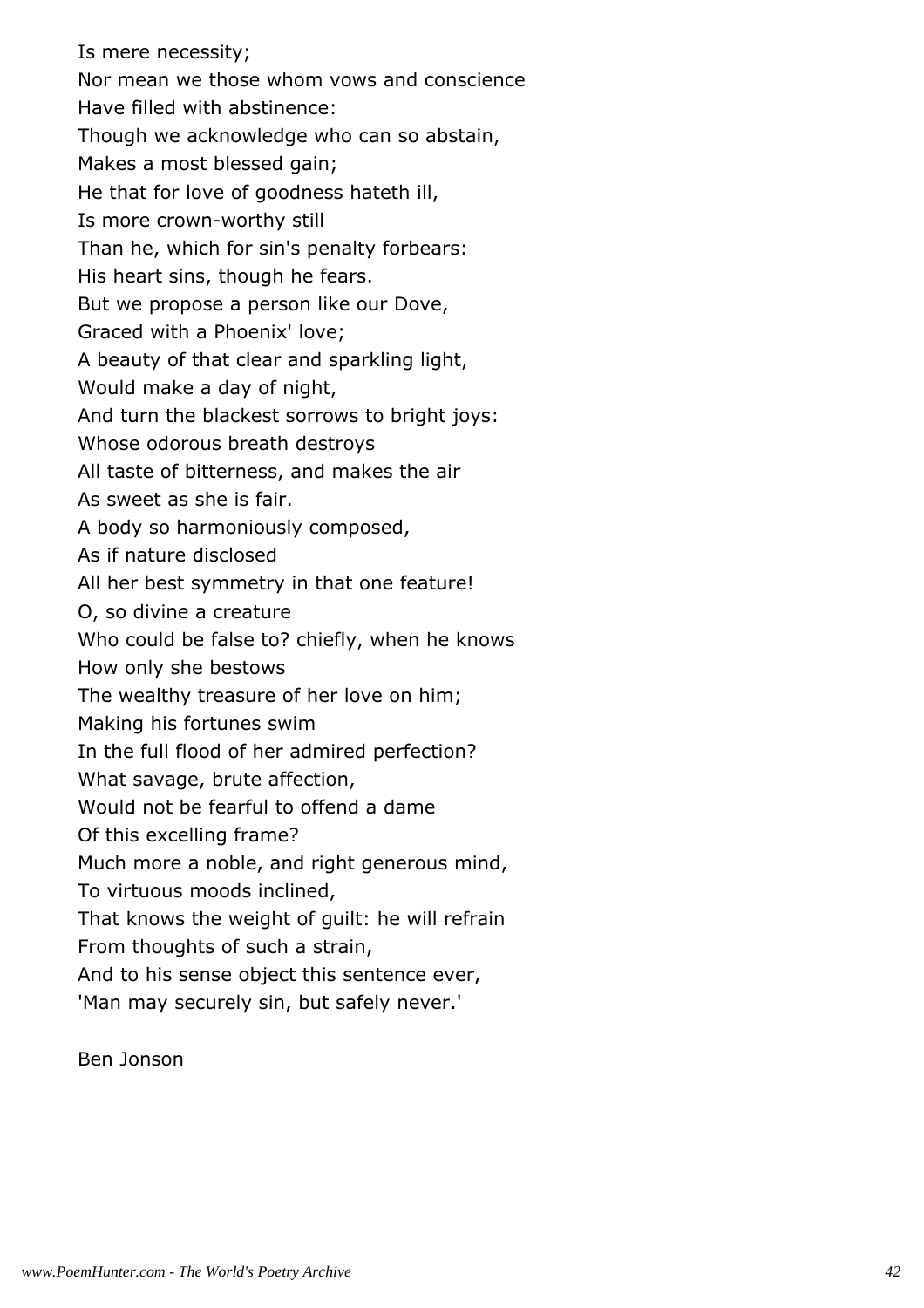#### Evening: Barents Sea

The trawl of unquiet mind drops astern

Great lucid streamers bar the sky ahead (bifurcated banners at a tourney) light alchemizes the brass on the bridge into sallow gold now the short northern autumn day closes quickly

the thin coast (of grey Norway is it, or of Russia?) distinguished only as a formal change in the pattern of clouds on our port side

on the deck the strung lights illuminate no movement but the sullen swill of water in the washer, but the unnatural way dead starfish and disregarded dabs swim in the strict seas surging through the bilges and out. A fishgut hangs like a hank of hair from the iron grill in a pound board

brighter now that the sun, the fishfinder's green bleep catches the skipper's intentness

and the trawl is down, is out, is catching!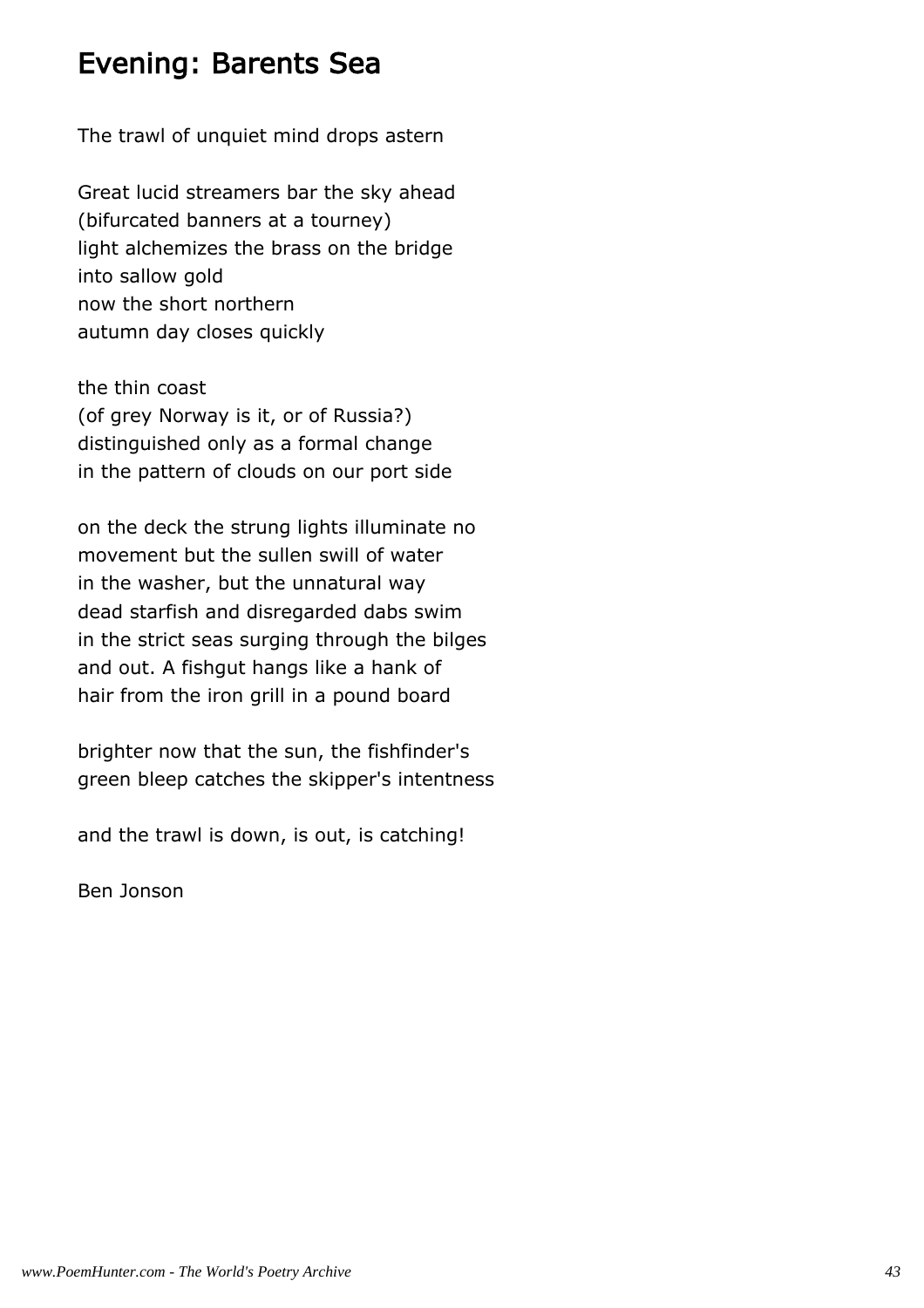# For A Girl In A Book

Kim, composite of all my loves, less real than most, more real than all; of my making, all the good and some of the bad, yet of yourself; sole, unique, strong, alone, whole, independent, one: yet mine in that you cannot be unfaithful.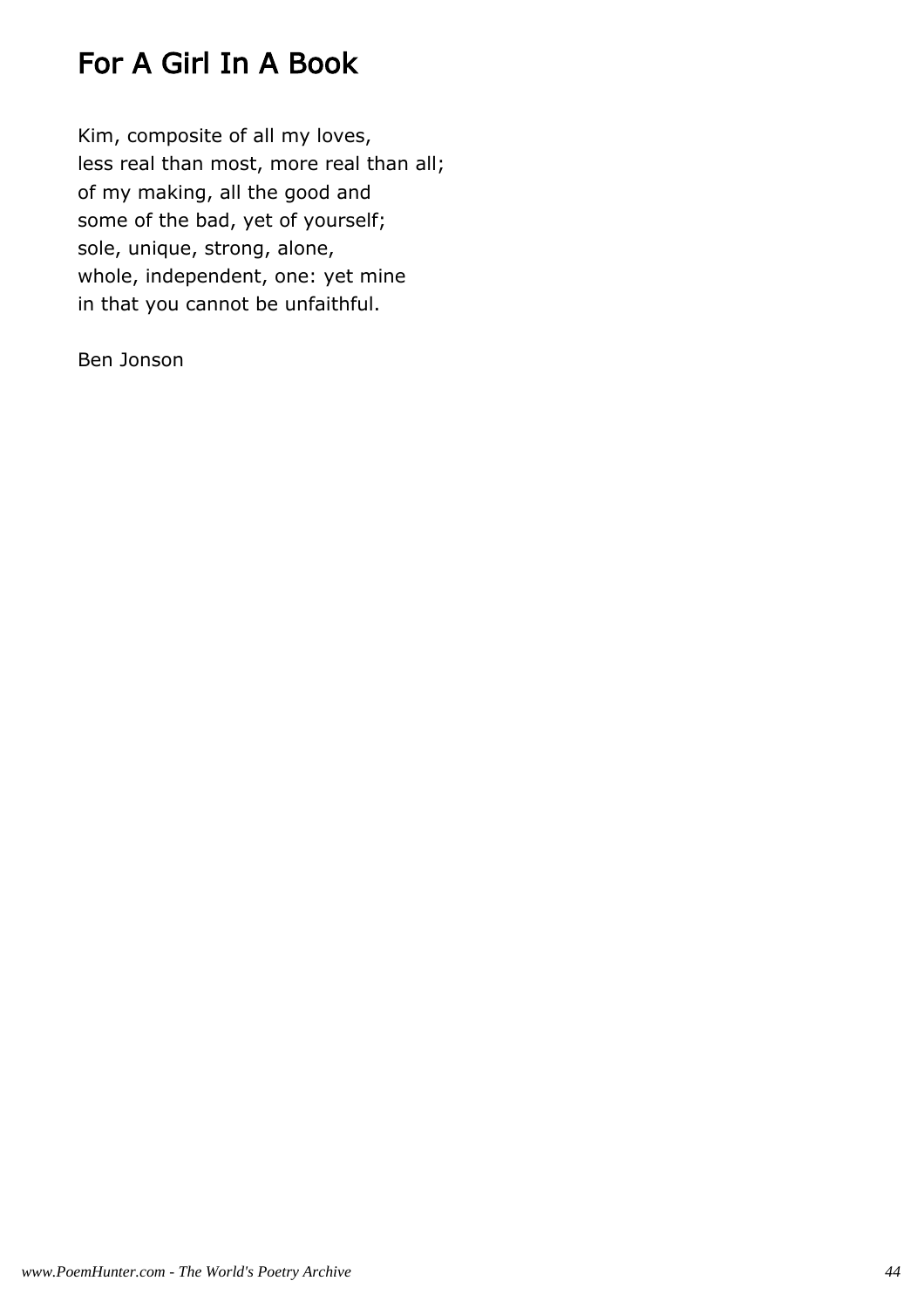## From........Witches' Song

The owl is abroad,the bat and the toad, And so is the cat-a mountain, The ant and the mole sit both in a hole, And frog peeps out o'the fountain; The dogs they do bay,and the timbrels play, The spindle is now a-turning; The moon it is red,and the stars are fled, And all the sky is a-burning.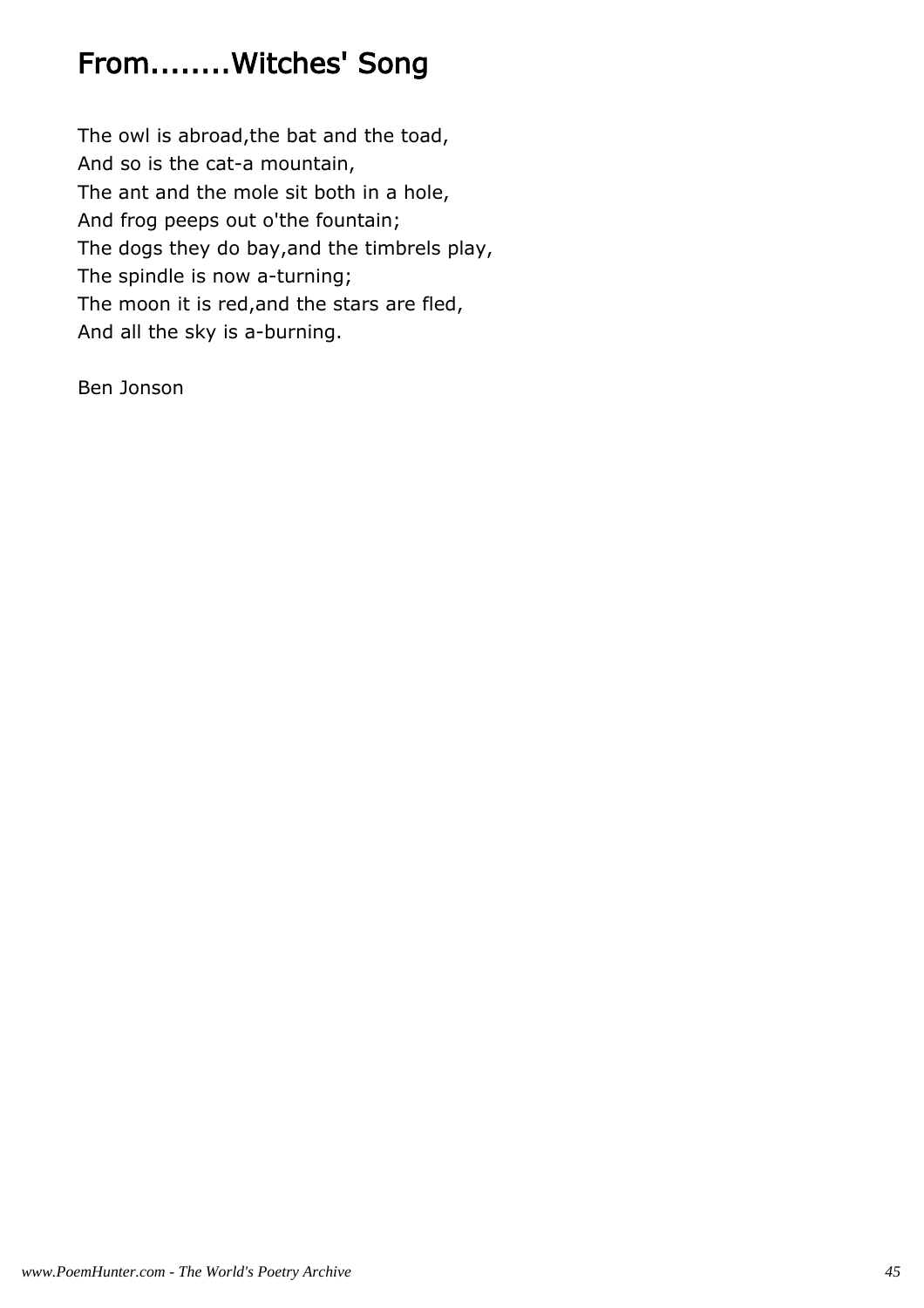### Gypsy Songs

I

 THE faery beam upon you, The stars to glister on you; A moon of light In the noon of night, Till the fire-drake hath o'ergone you! The wheel of fortune guide you, The boy with the bow beside you; Run ay in the way Till the bird of day, And the luckier lot betide you!

#### II

 To the old, long life and treasure! To the young all health and pleasure! To the fair, their face With eternal grace And the soul to be loved at leisure! To the witty, all clear mirrors; To the foolish, their dark errors; To the loving sprite, A secure delight; To the jealous, his own false terrors!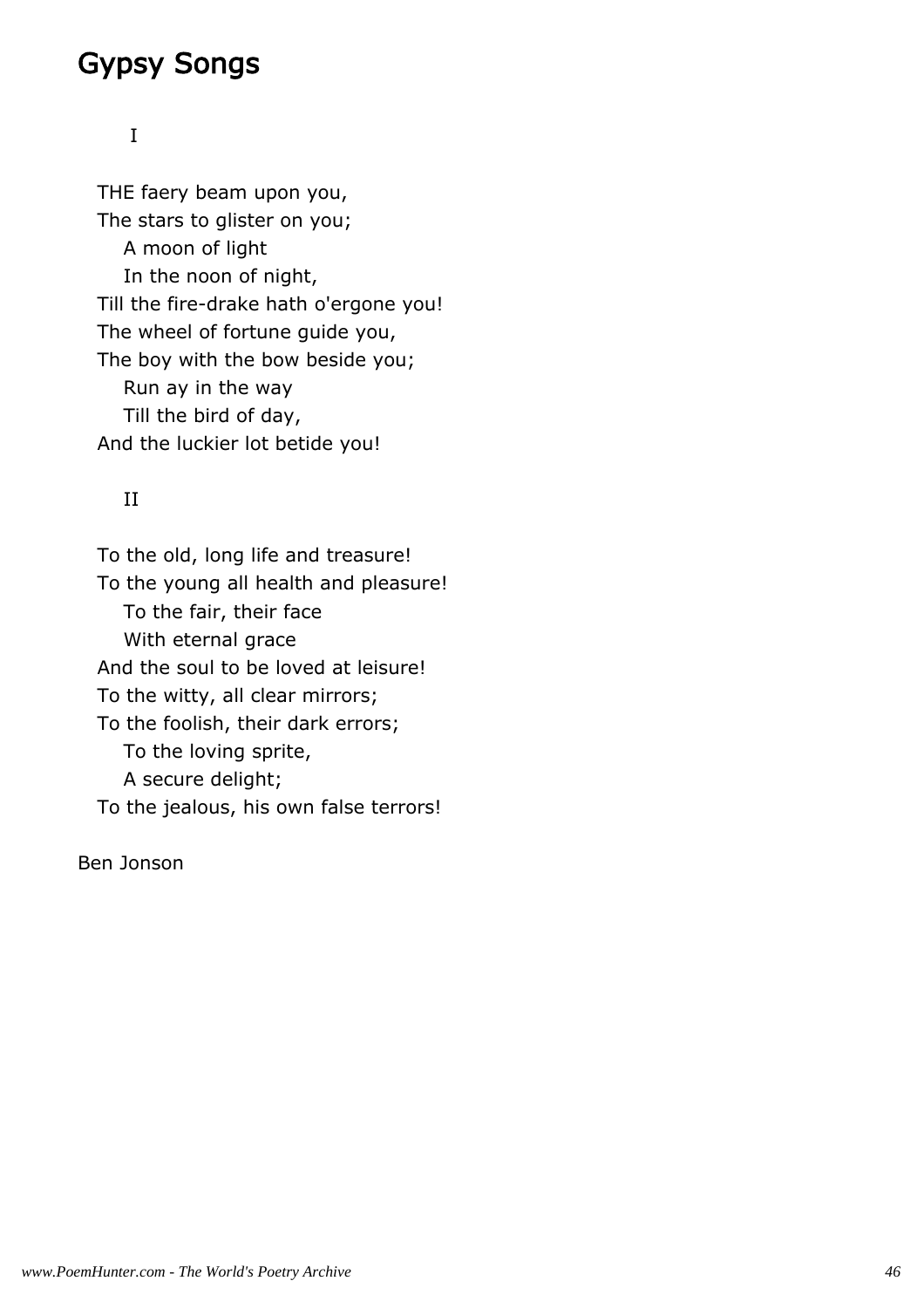# Have You Seen But A Bright Lily Grow

Have you seen but a bright lily grow Before rude hands have touched it? Have you marked but the fall of snow Before the soil hath smutched it? Have you felt the wool of beaver, Or swan's down ever? Or have smelt o' the bud o' the brier, Or the nard in the fire? Or have tasted the bag of the bee? O so white, O so soft, O so sweet is she!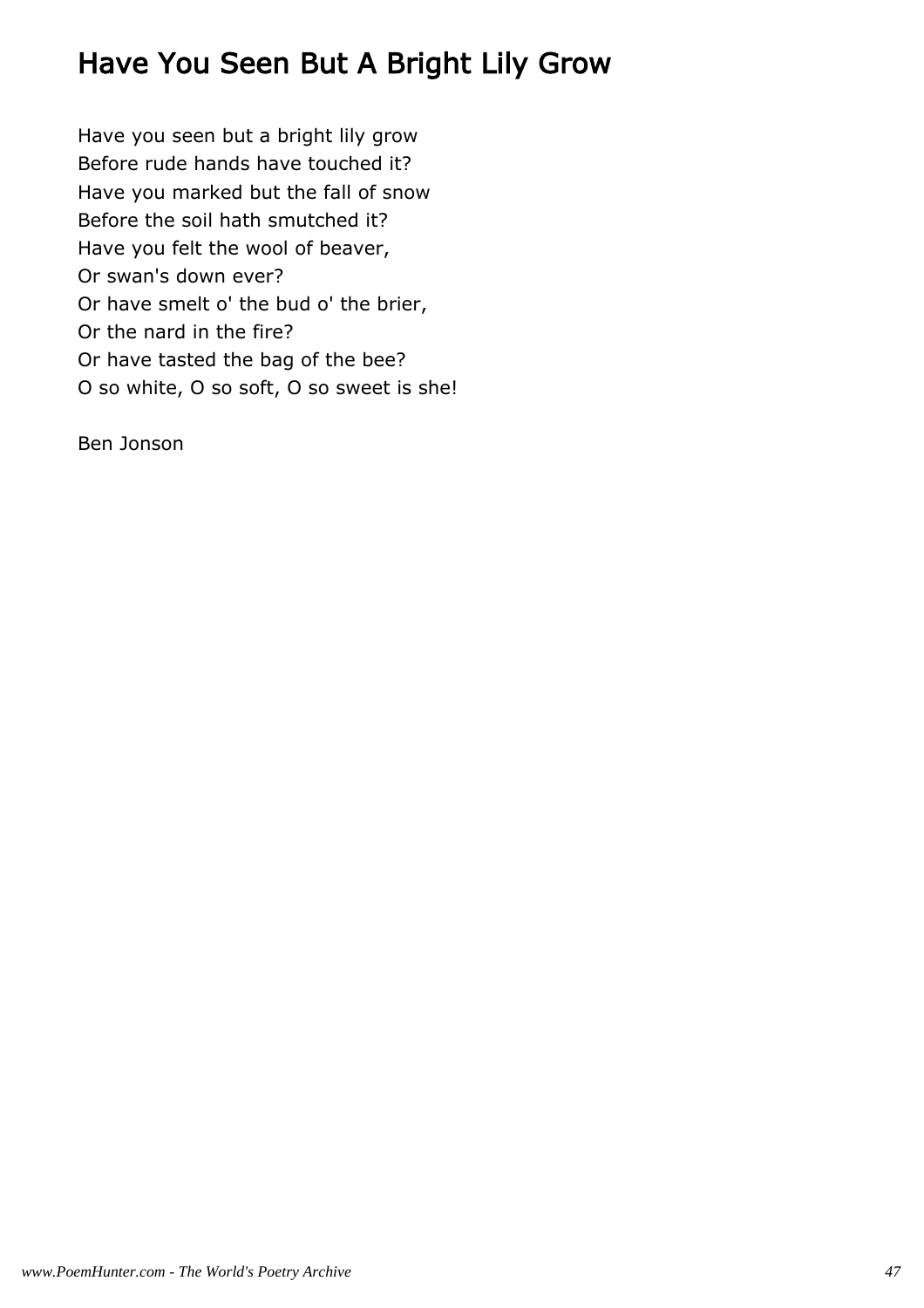### His Excuse For Loving

Let it not your wonder move, Less your laughter, that I love. Though I now write fifty years, I have had, and have, my peers. Poets, though divine, are men; Some have loved as old again. And it is not always face, Clothes, or fortune gives the grace, Or the feature, or the youth; But the language and the truth, With the ardor and the passion, Gives the lover weight and fashion. If you then would hear the story, First, prepare you to be sorry That you never knew till now Either whom to love or how; But be glad as soon with me When you hear that this is she Of whose beauty it was sung, She shall make the old man young, Keep the middle age at stay, And let nothing hide decay, Till she be the reason why All the world for love may die.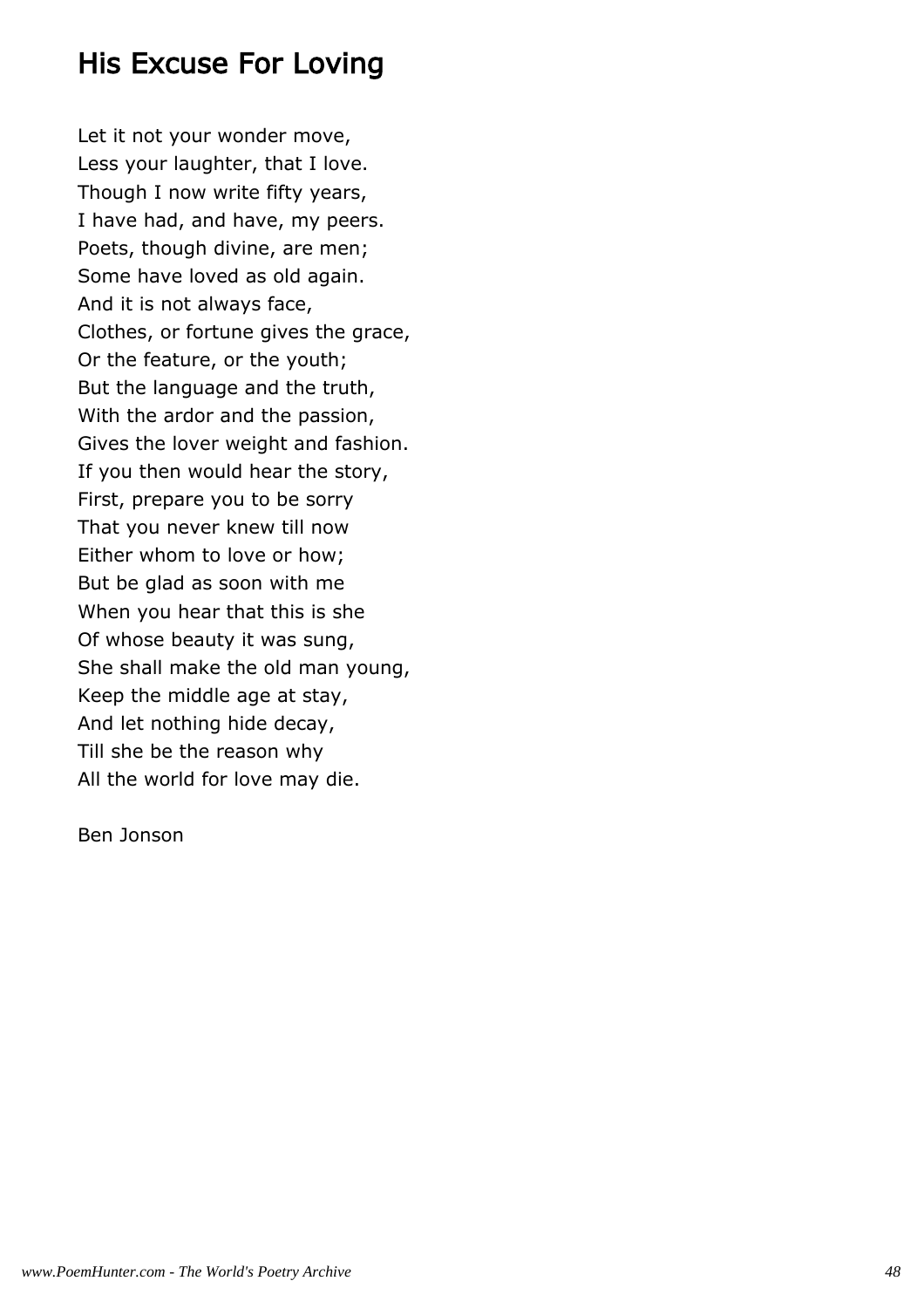### His Supposed Mistress

If I freely can discover What would please me in my lover, I would have her fair and witty, Savouring more of court than city; A little proud, but full of pity; Light and humourous in her toying; Oft building hopes, and soon destroying; Long, but sweet in the enjoying, Neither too easy, nor too hard: All extremes I would have barred.

She should be allowed her passions, So they were but used as fashions; Sometimes froward, and then frowning, Sometimes sickish, and then swowning, Every fit with change still crowning. Purely jealous I would have her; Then only constant when I crave her, 'Tis a virtue should not save her. Thus, nor her delicates would cloy me, Neither her peevishness annoy me.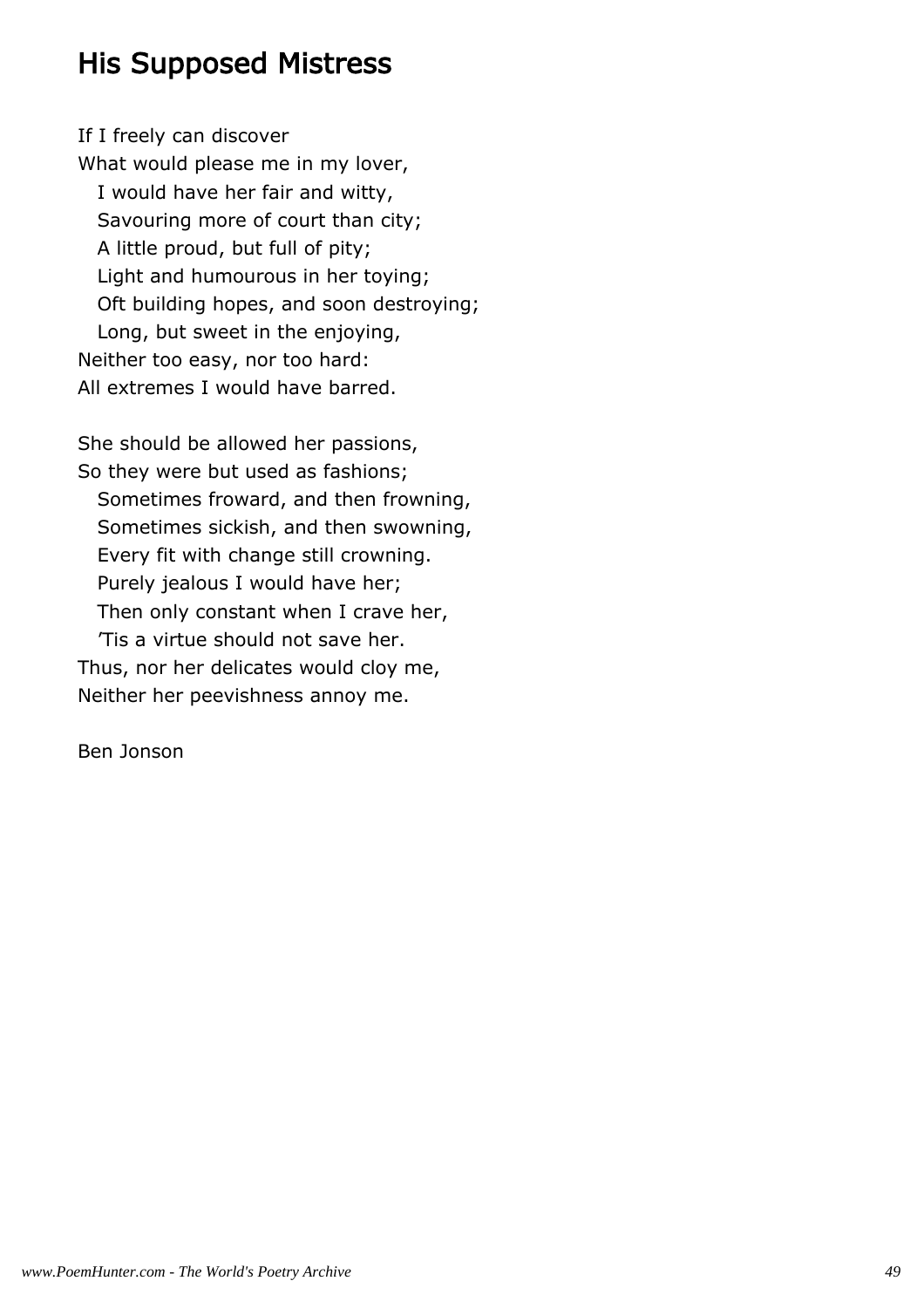# Hymn To The Belly

ROOM! room! make room for the bouncing Belly, First father of sauce and deviser of jelly; Prime master of arts and the giver of wit, That found out the excellent engine, the spit, The plough and the flail, the mill and the hopper, The hutch and the boulter, the furnace and copper, The oven, the bavin, the mawkin, the peel, The hearth and the range, the dog and the wheel. He, he first invented the hogshead and tun, The gimlet and vice too, and taught 'em to run; And since, with the funnel and hippocras bag, He's made of himself that now he cries swag; Which shows, though the pleasure be but of four inches, Yet he is a weasel, the gullet that pinches Of any delight, and not spares from his back Whatever to make of the belly a sack. Hail, hail, plump paunch! O the founder of taste, For fresh meats or powdered, or pickle or paste! Devourer of broiled, baked, roasted or sod! And emptier of cups, be they even or odd! All which have now made thee so wide i' the waist, As scarce with no pudding thou art to be laced; But eating and drinking until thou dost nod, Thou break'st all thy girdles and break'st forth a god.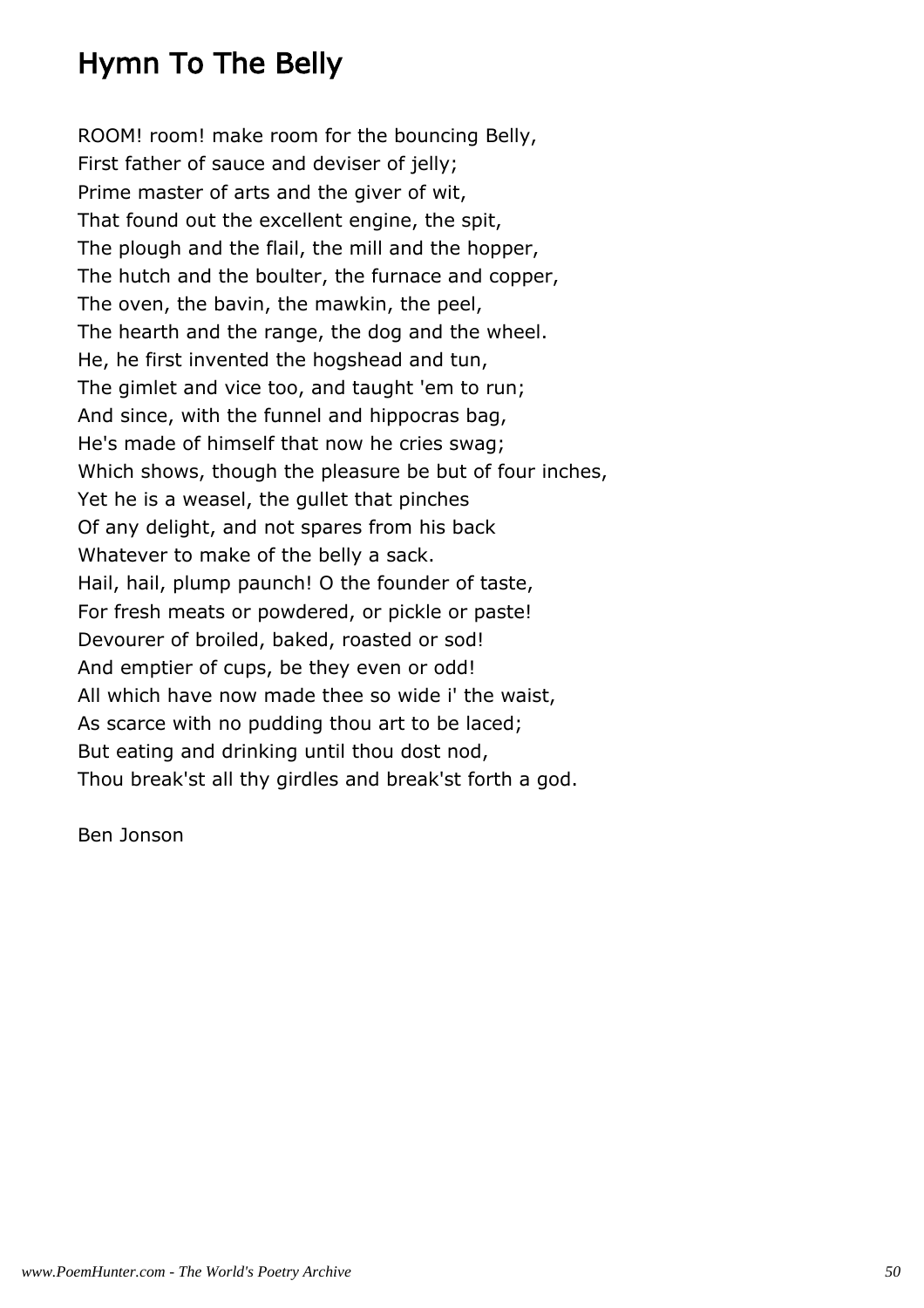# I: Why I Write Not To Love

Some act of Love's bound to reherse, I thought to bind him, in my verse: Which when he felt, Away (quoth he) Can Poets hope to fetter me? It is enough, they once did get Mars, and my Mother , in their net: I weare not these my wings in vaine. With which he fled me: and againe, Into my rimes could ne're be got By any art. Then wonder not, That since, my numbers are so cold, When Love is fled, and I grow old.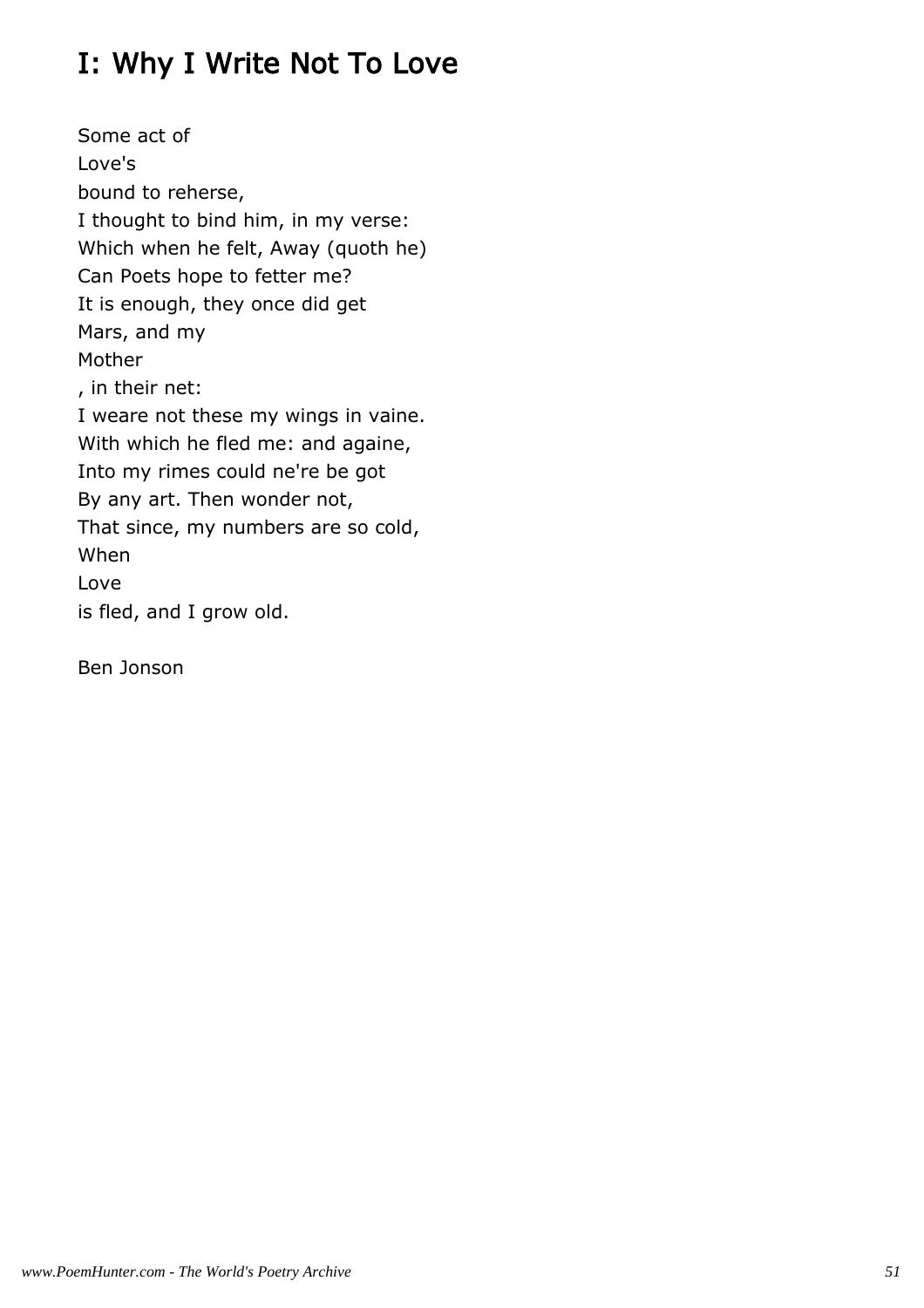# Iii: To Sir Robert Wroth

How blest art thou, canst love the countrey, Wroth, Whether by choyce, or fate, or both! And, though so neere the Citie, and the Court, Art tane with neithers vice, nor sport: That at great times, art no ambitious guest Of Sheriffes dinner, or Maiors feast. Nor com'st to view the better cloth of State; The richer hangings, or crowne-plate; Nor throng'st (when masquing is) to have a fight Of the short braverie of the night; To view the jewels, stuffes, the paines, the wit There wasted, some not paid for yet! But canst, at home, in thy securer rest, Live, with un-bought provision blest; Free from proud porches, or their guilded roofes, 'Mongst loughing heards, and solid hoofes: Along'st the curled woods, and painted meades, Through which a serpent river leades To some coole, courteous shade, which he cals his, And makes sleep softer than it is! Or, if thou list the night in watch to breake, A-bed canst heare the loud stag speake, In spring, oft roused for their masters sport, Who, for it, makes thy house his court; Or with thy friends; the heart of all the yeare, Divid'st, upon the lesser Deere; In Autumne, at the Partrich mak'st a flight, And giv'st thy gladder guests the sight; And, in the Winter, hunt'st the flying Hare, More for thy exercise, than fare; While all, that follow, their glad eares apply To the full greatnesse of the cry: Or hauking at the River, or the Bush, Or shooting at the greedy Thrush, Thou dost with some delight the day out-weare, Although the coldest of the yeare! The whil'st the severall seasons thou hast seene Of flowry Fields, of cop'ces greene, The mowed Meddows, with the fleeced Sheep,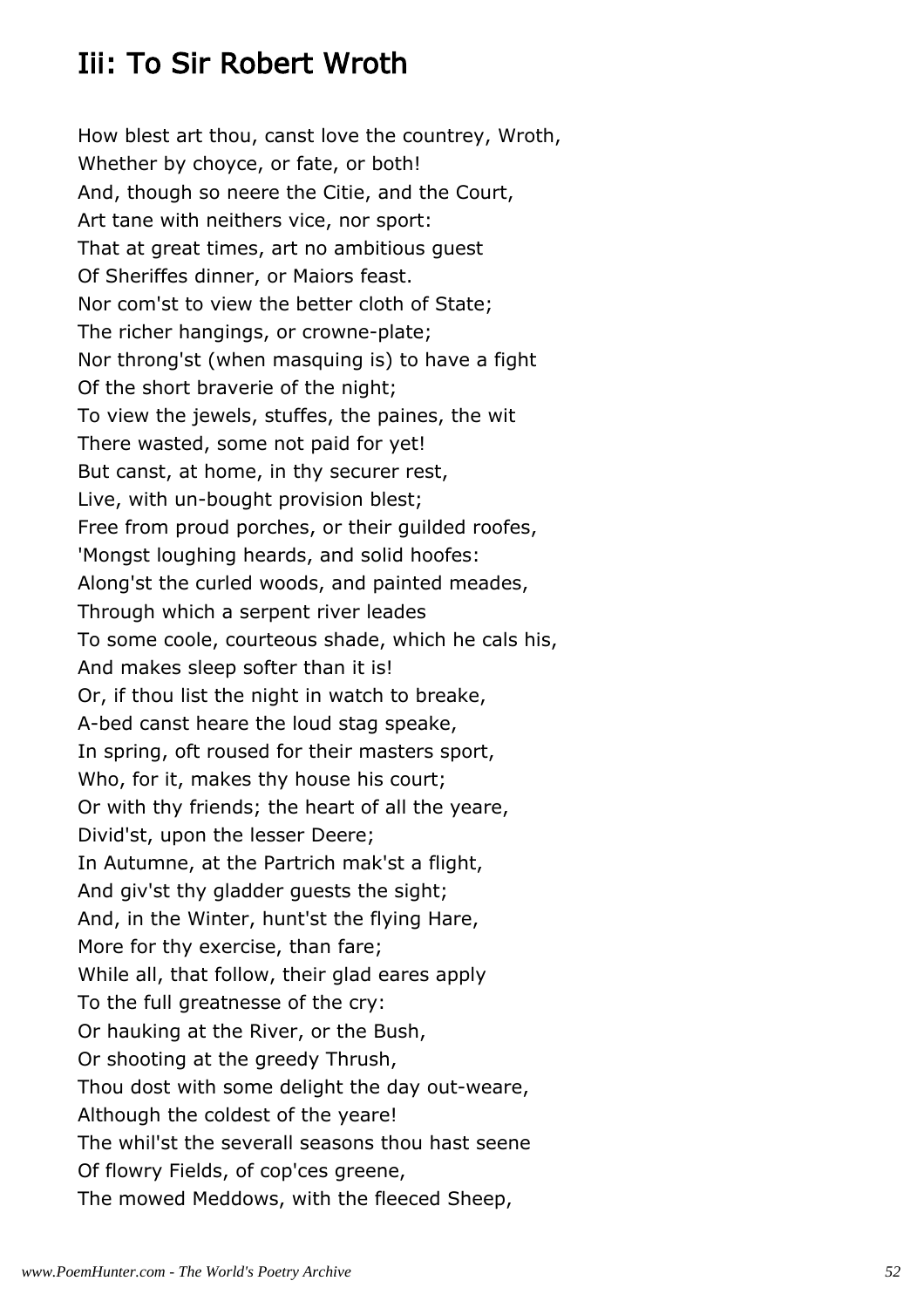And feasts, that either shearers keep; The ripened eares, yet humble in their height, And furrows laden with their weight; The apple-harvest, that doth longer last; The hogs return'd home fat from mast; The trees cut out in log; and those boughs made A fire now, that lend a shade! Thus Pan, and Sylvane, having had their rites, Comus puts in, for new delights; And fils thy open hall with mirth, and cheere, As if in Saturnes raigne it were; Apollo's Harpe, and Hermes Lyre resound, Nor are the Muses strangers found: The rout of rurall folk come thronging in, (Their rudenesse then is thought no sin) Thy noblest pouse affords them welcome grace; And the great Heroes, of her race, Sit mixt with losse of State, or reverence. Freedome doth with degree dispence. The jolly wassall walks the often round, And in their cups, their cares are drown'd, They think not, then, which side the cause shall leese, Nor how to get the Lawyer fees. Such, and no other was that age, of old, Which boasts t'have had the head of gold. And such since thou canst make thine own content, Strive, Wroth, to live long innocent. Let others watch in guilty armes, and stand The fury of a rash command, Go enter breaches, meet the cannons rage, That they may sleep with scarres in age. And shew their feathers shot, and Cullours torne, And brag that they were therefore borne. Let this man sweat, and wrangle at the barre, For every price in every jarre, And change possessions, oftner with his breath, Than either money, war, or death: Let him, than hardest sires, more disinherit, And each where boast it as his merit, To blow up Ophanes, Widdows, and their states; And think his power doth equall Fates. Let that go heape a masse of wretched wealth,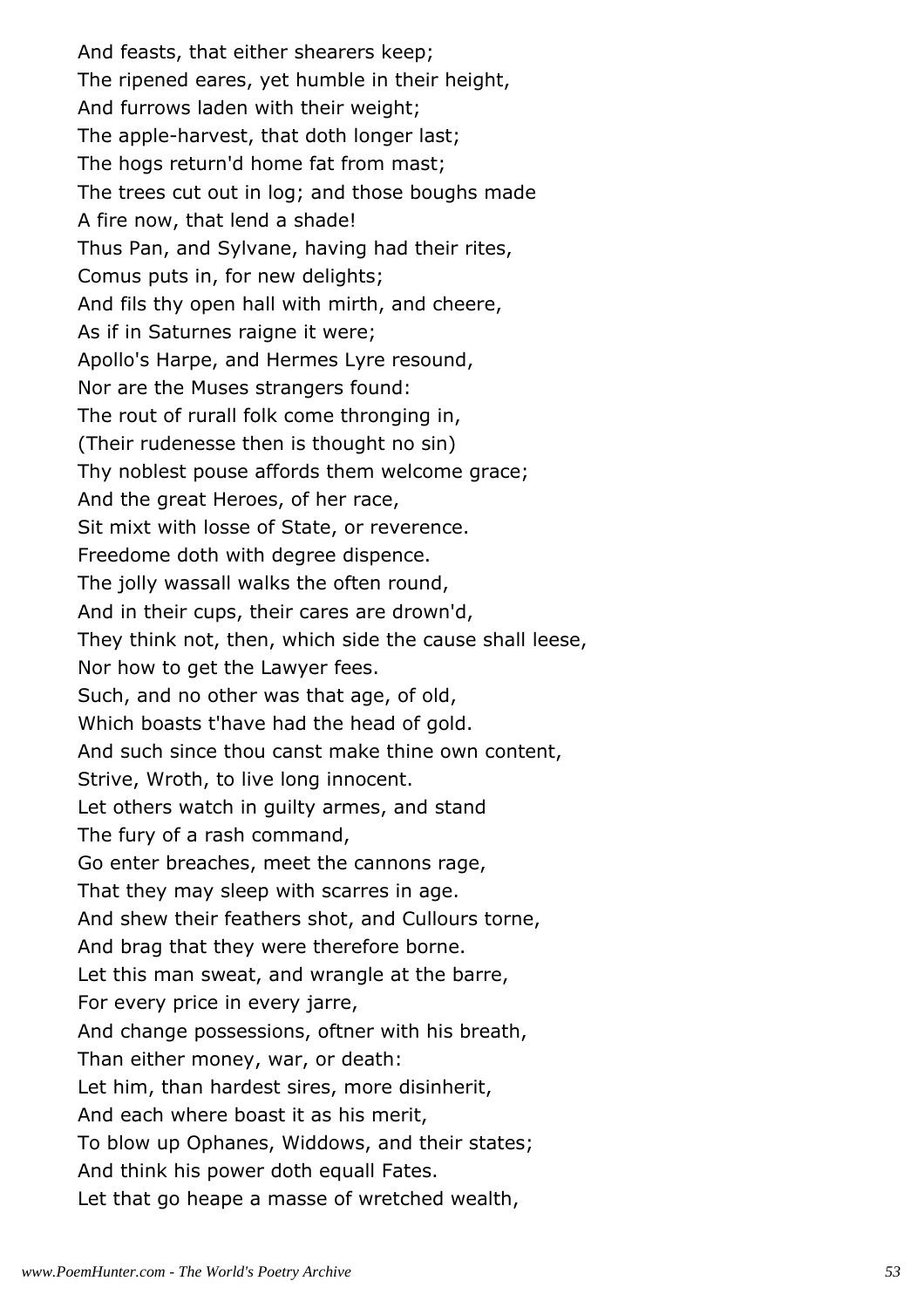Purchas'd by rapine, worse than stealth, And brooding o're it sit, with broadest eyes, Not doing good, scarce when he dyes. Let thousands more go flatter vice, and winne, By being organes to great sin, Get place and honor, and be glad to keepe The secrets, that shall breake their sleepe: And, so they ride in Purple, eat in Plate, Though poyson, thinke it a great fate. But thou, my Wroth, if I can truth apply, Shalt neither that, nor this envy: Thy peace is made; and, when mans state is well, 'Tis better, if he there can dwell. God wisheth, none should wracke on a strange shelfe: To him man's dearer, than t'himselfe. And, howsoever we may thinke things sweet, He alwayes gives what he knowes meet; Which who can use is happy: Such be thou. Thy mornings and thy evenings Vow Be thankes to him, and earnest prayer, to finde A body sound, with sounder minde; To do thy Countrey service, thy selfe right; That neither Want doe thee affright, Nor Death; but when thy latest sand is spent, Thou maist thinke life, a thing but lent.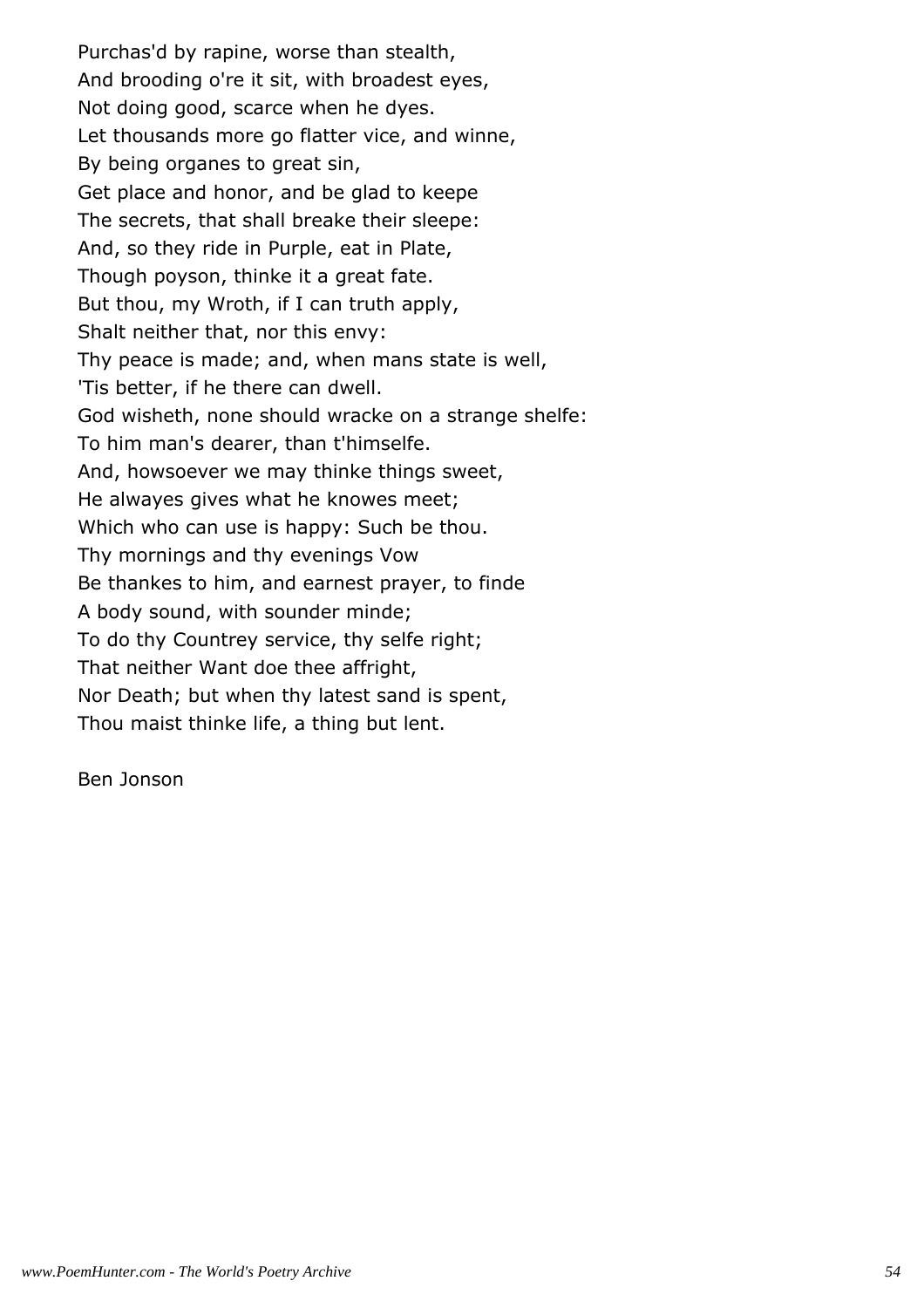# In The Ember Days Of My Last Free Summer

In the ember days of my last free summer, here I lie, outside myself, watching the gross body eating a poor curry: satisfied at what I have done, scared of what I have to do in my last free winter.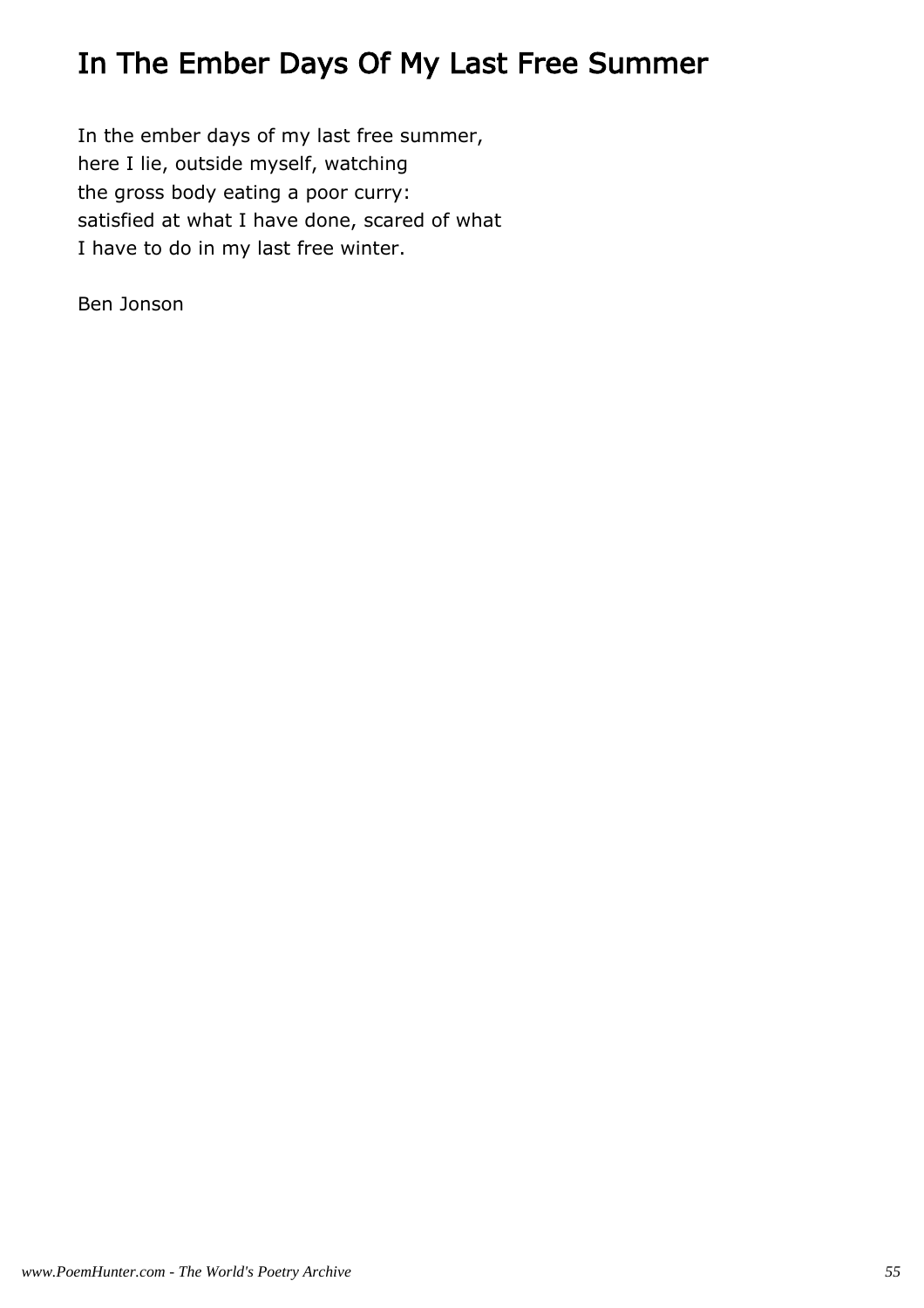# In The Person Of Womankind

#### A SONG APOLOGETIC

Men, if you love us, play no more The fools or tyrants with your friends, To make us still sing o'er and o'er Our own false praises, for your ends: We have both wits and fancies too, And, if we must, let's sing of you.

Nor do we doubt but that we can, If we would search with care and pain, Find some one good in some one man; So going thorough all your strain, We shall, at last, of parcels make One good enough for a song's sake.

And as a cunning painter takes, In any curious piece you see, More pleasure while the thing he makes, Than when 'tis made--why so will we. And having pleased our art, we'll try To make a new, and hang that by.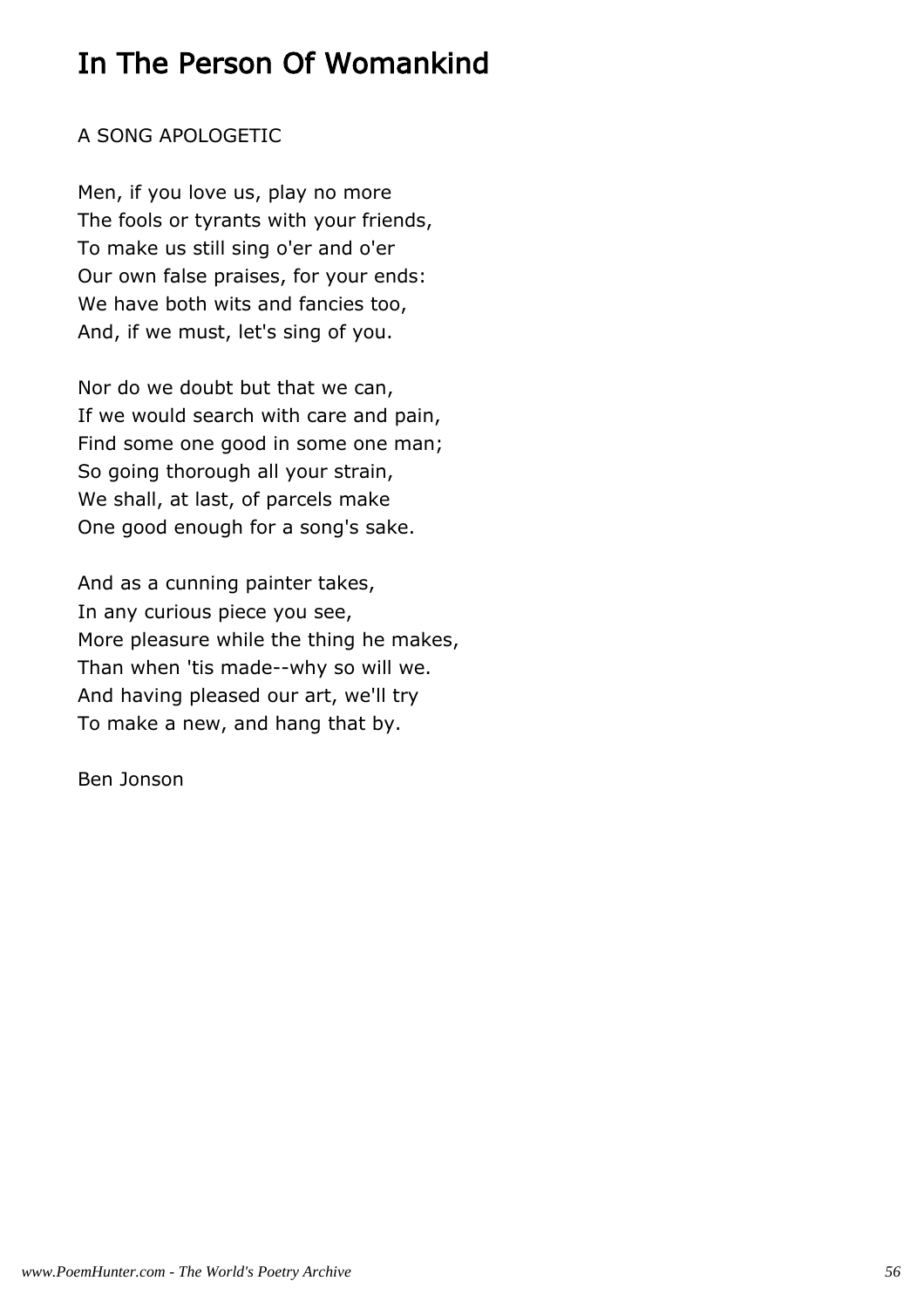### Inviting A Friend To Supper

Tonight, grave sir, both my poor house and I Do equally desire your company: Not that we think us worthy such a guest, But that your worth will dignify our feast With those that come; whose grace may make that seem Something, which else could hope for no esteem. It is the fair acceptance, Sir, creates The entertainment perfect: not the cates. Yet shall you have, to rectify your palate, An olive, capers, or some better salad Ushering the mutton; with a short-legged hen, If we can get her, full of eggs, and then Lemons and wine for sauce; to these, a coney Is not to be despaired of, for our money; And though fowl, now, be scarce, yet there are clerks, The sky not falling, think we may have larks. I'll tell you of more, and lie, so you will come: Of partridge, pheasant, woodcock, of which some May yet be there; and godwit, if we can, Knot, rail, and ruff, too. Howsoe'er, my man Shall read a piece of Virgil, Tacitus, Livy, or of some better book to us, Of which we'll speak our minds amidst our meat; And I'll profess no verses to repeat: To this, if aught appear which I know not of, That will the pastry, not my paper, show of. Digestive cheese and fruit there sure will be; But that which most doth take my Muse and me Is a pure cup of rich Canary wine, Which is the Mermaid's now, but shall be mine; Of which, had Horace or Anacreon tasted, Their lives, as do their lines, till now had lasted. Tobacco, Nectar, or the Thespian spring Are all but Luther's beer to this I sing. Of this we shall sup free, but moderately, And we will have no Pooly, or Parrot by; Nor shall our cups make any guilty men, But at our parting we shall be as when We innocently met. No simple word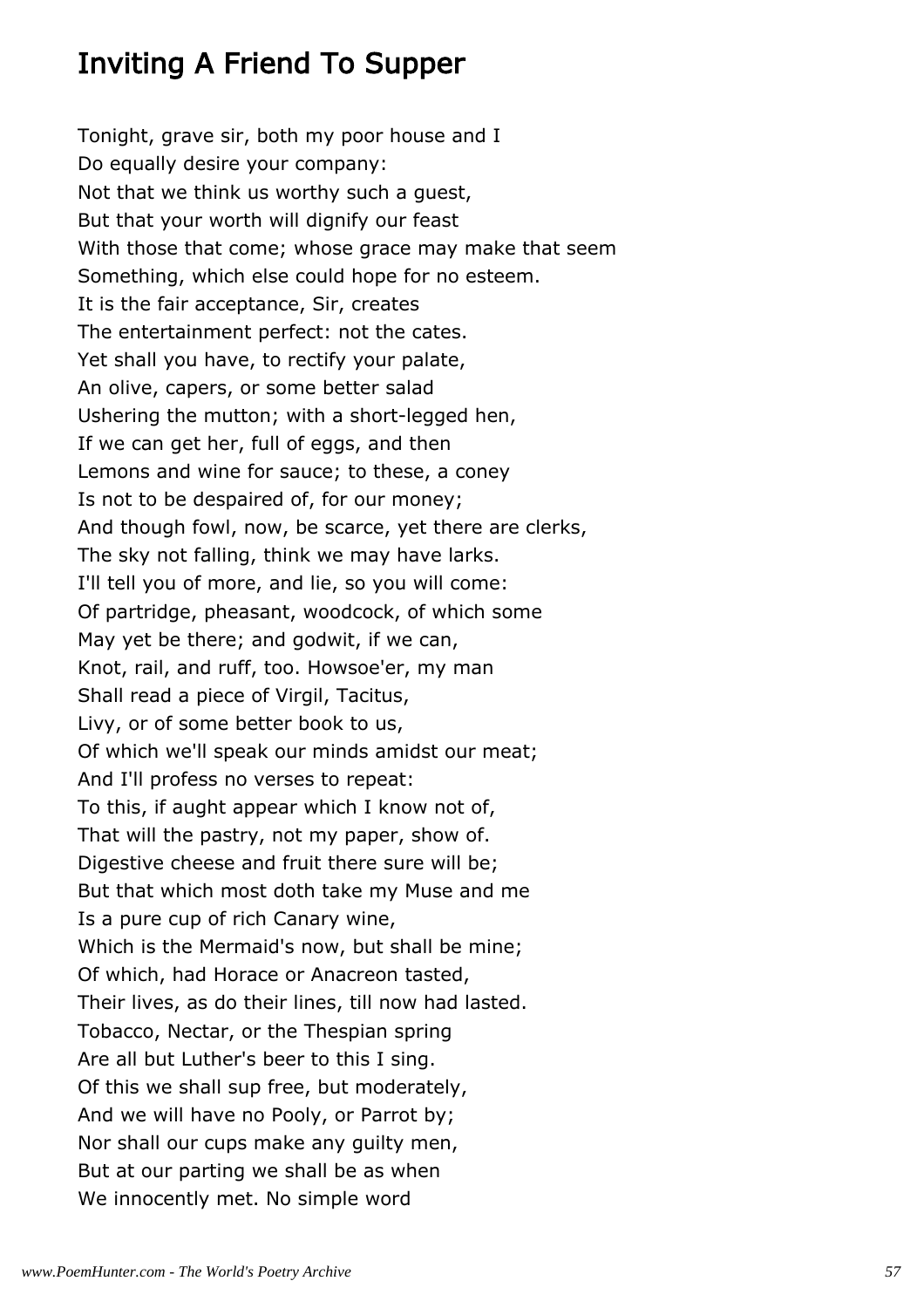That shall be uttered at our mirthful board Shall make us sad next morning, or affright The liberty that we'll enjoy tonight.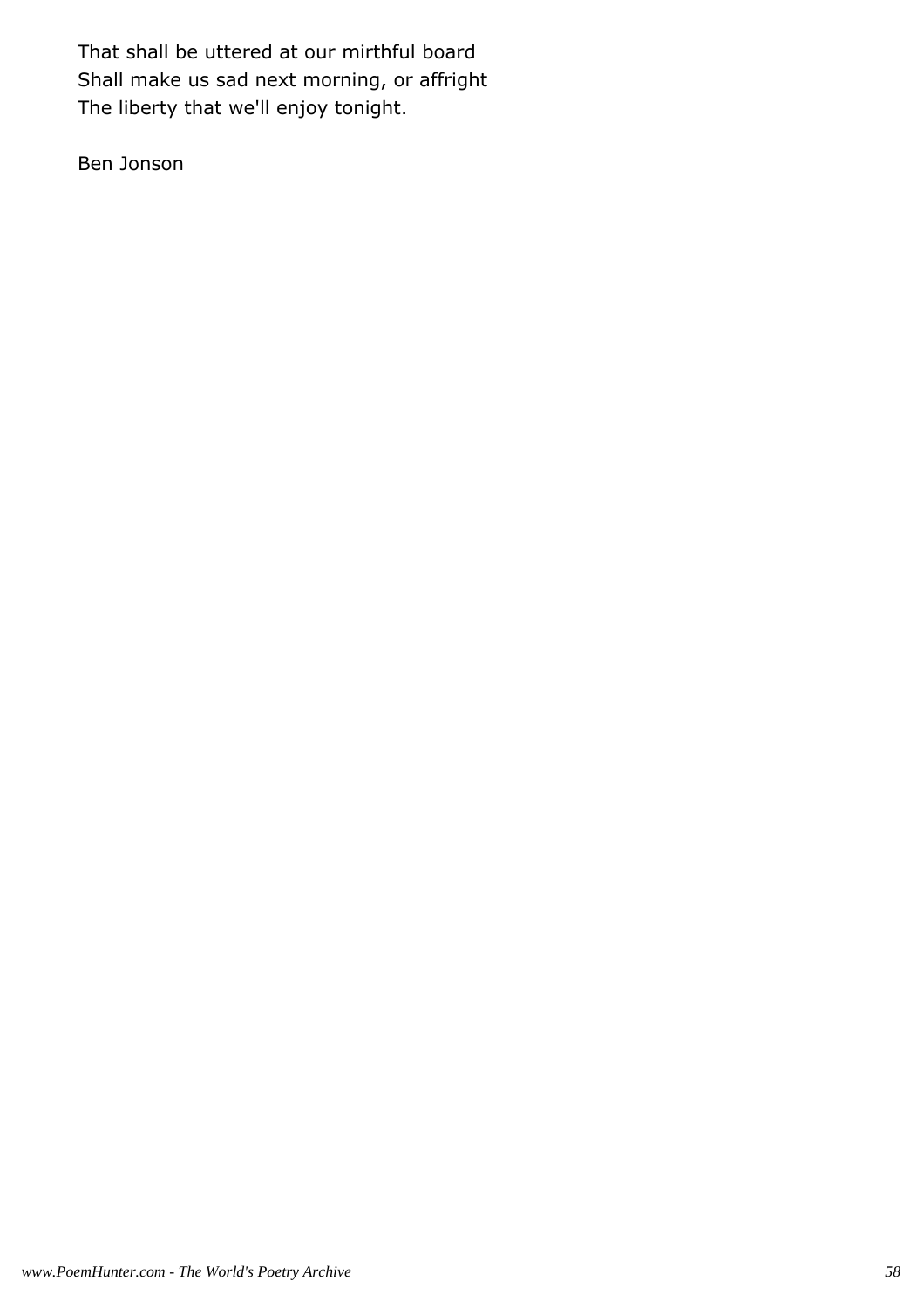# Iv: To The World

A farewell for a Gentlewoman, vertuous and noble

False world, good-night, since thou hast brought That houre upon my morne of age, Hence-forth I quit thee from my thought, My part is ended on thy stage. Doe not once hope, that thou canst tempt A spirit so resolv'd to tread Upon thy throat, and live exempt From all the nets that thou canst spread. I know thy formes are studied arts, Thy subtill wayes, be narrow straits; Thy curtesie but sudden starts, And what thou call'st thy gifts are baits. I know too, though thou strut, and paint, Yet art thou both shrunke up, and old; That onely fooles make thee a saint, And all thy good is to be sold. I know thou whole art but a shop Of toyes, and trifles, traps, and snares, To take the weake, or make them stop: Yet art thou falser than thy wares. And, knowing this should I yet stay, Like such as blow away their lives, And never will redeeme a day, Enamor'd of their golden gyves? Or having scap'd, shall I returne, And thrust my neck into the noose, From whence, so lately, I did burne, With all my powers, my selfe to loose? What bird, or beast is knowne so dull, That fled his cage, or broke his chaine, And tasting aire, and freedome, wull Render his head in there againe? If these, who have but sense, can shun The engines, that have them annoy'd; Little, for mee, had reason done, If I could not thy ginnes avoid. Yes, threaten, doe. Alas I feare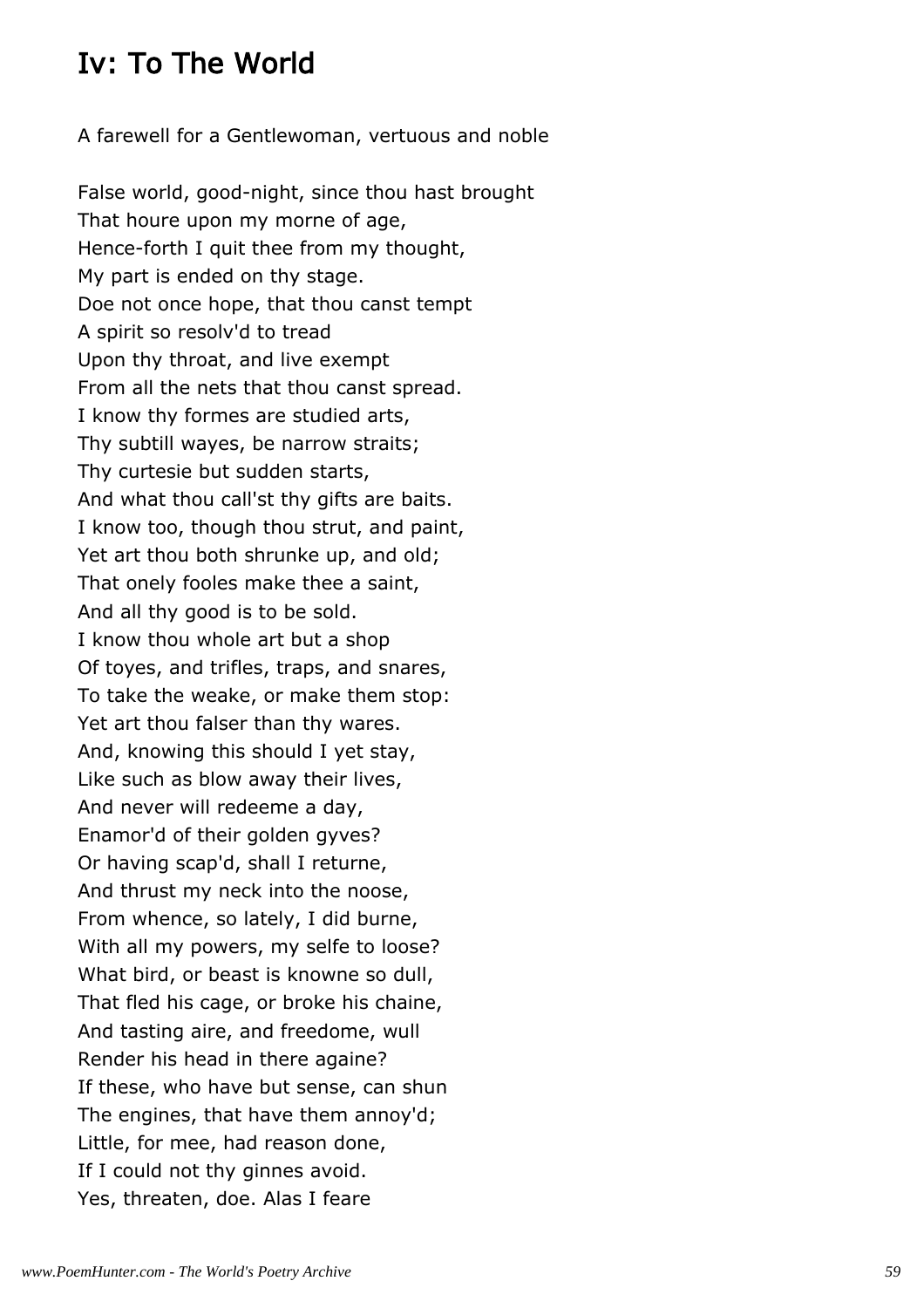As little, as I hope from thee: I know thou canst nor shew, nor beare More hatred, than thou hast to mee. My tender, first, and simple yeares Thou did'st abuse, and then betray; Since stird'st up jealousies and feares, When all the causes were away. Then, in a soile hast planted me, Where breathe the basest of thy fooles; Where envious arts professed be, And pride, and ignorance the schooles, Where nothing is examin'd, weigh'd, But, as 'tis rumor'd, so beleev'd: Where every freedome is betray'd, And every goodnesse tax'd, or griev'd. But, what we'are borne for, wee must beare: Our fraile condition it is such, That, what to all may happen here, If't chance to mee, I must not grutch. Else, I my state should much mistake, To harbour a divided thought From all my kinde: that, for my sake, There should a miracle be wrought. No, I doe know, that I was borne To age, misfortune, sicknesse, griefe: But I will beare these, with that scorne, As shall not need thy false reliefe. Nor for my peace will I goe farre, As wandrers doe, that still doe rome; But make my strengths, such as they are, Here in my bosome, and at home.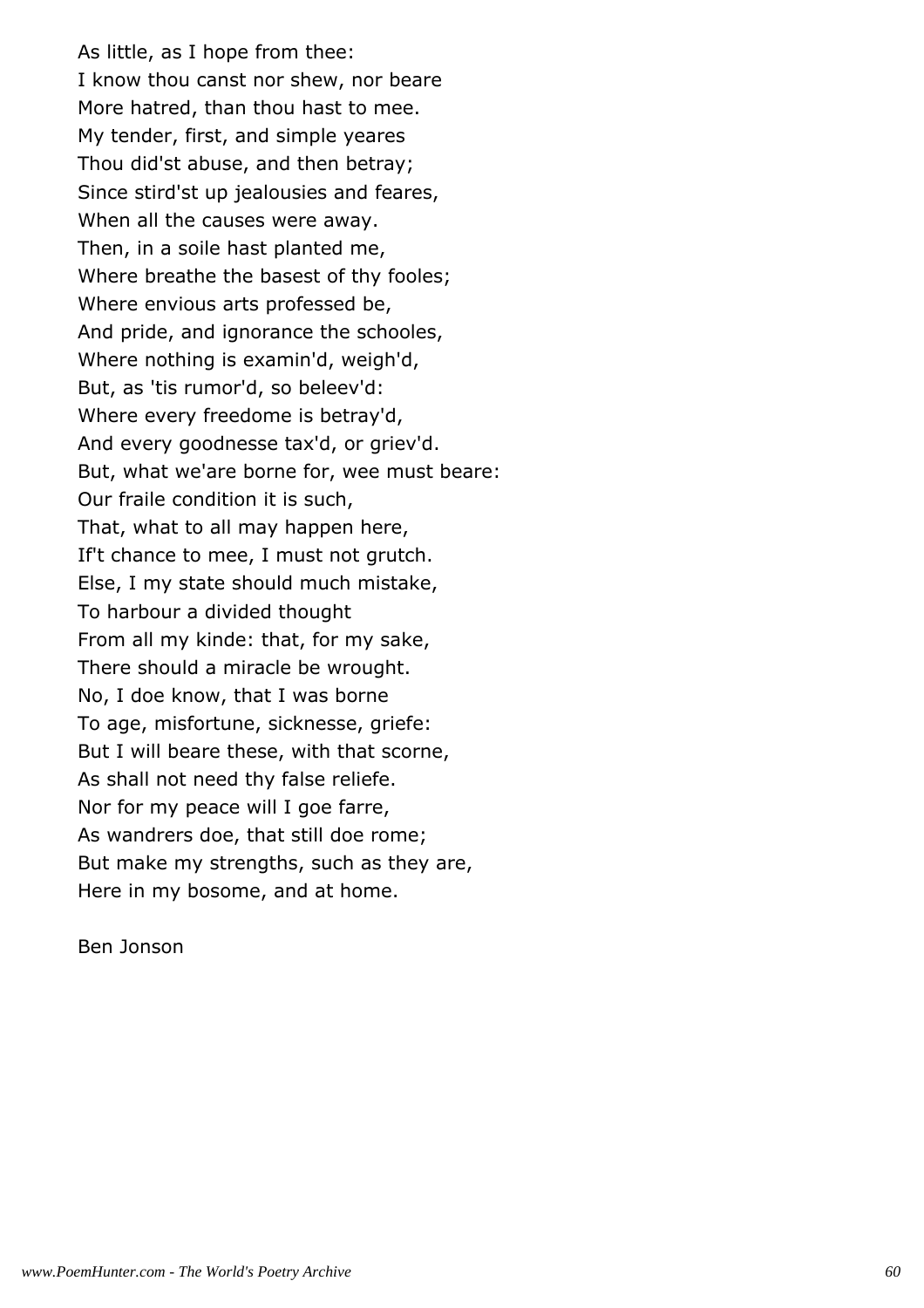# Ix: Song: To Celia

Drink to me, only, with thine eyes, And I will pledge with mine; Or leave a kisse but in the cup, And Ile not look for wine. The thirst, that from the soule doth rise, Doth aske a drink divine: But might I of Jove's Nectar sup, I would not change for thine. I sent thee, late, a rosie wreath, Not so much honoring thee, As giving it a hope, that there It could not withered be. But thou thereon did'st onely breathe, And sent'st it back to mee: Since when it growes, and smells, I sweare, Not of it selfe, but thee.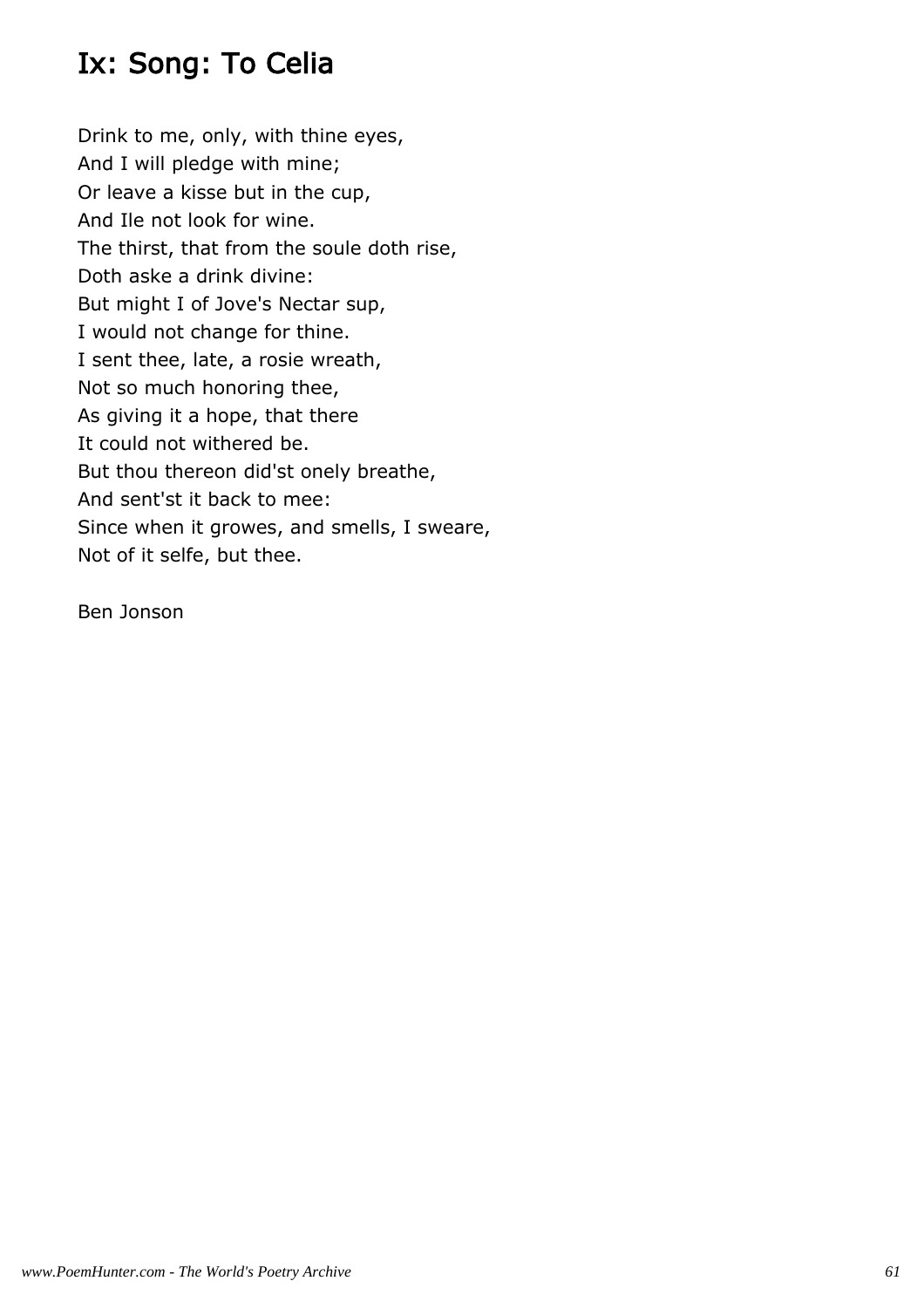# Living By

Walking, snow falling, it is possible to focus at various distances in turn on separate flakes, sharply engage the attention at several spatial points: the nearer cold and more uncomfortable, the farther distanced and almost pleasing.

Living, time passing, it is preferable to focus the memory in turn upon the more distant retrospects in order that the present mind may retain its peace.

Yet knowing that seeing and remembering are both of course personal illusions.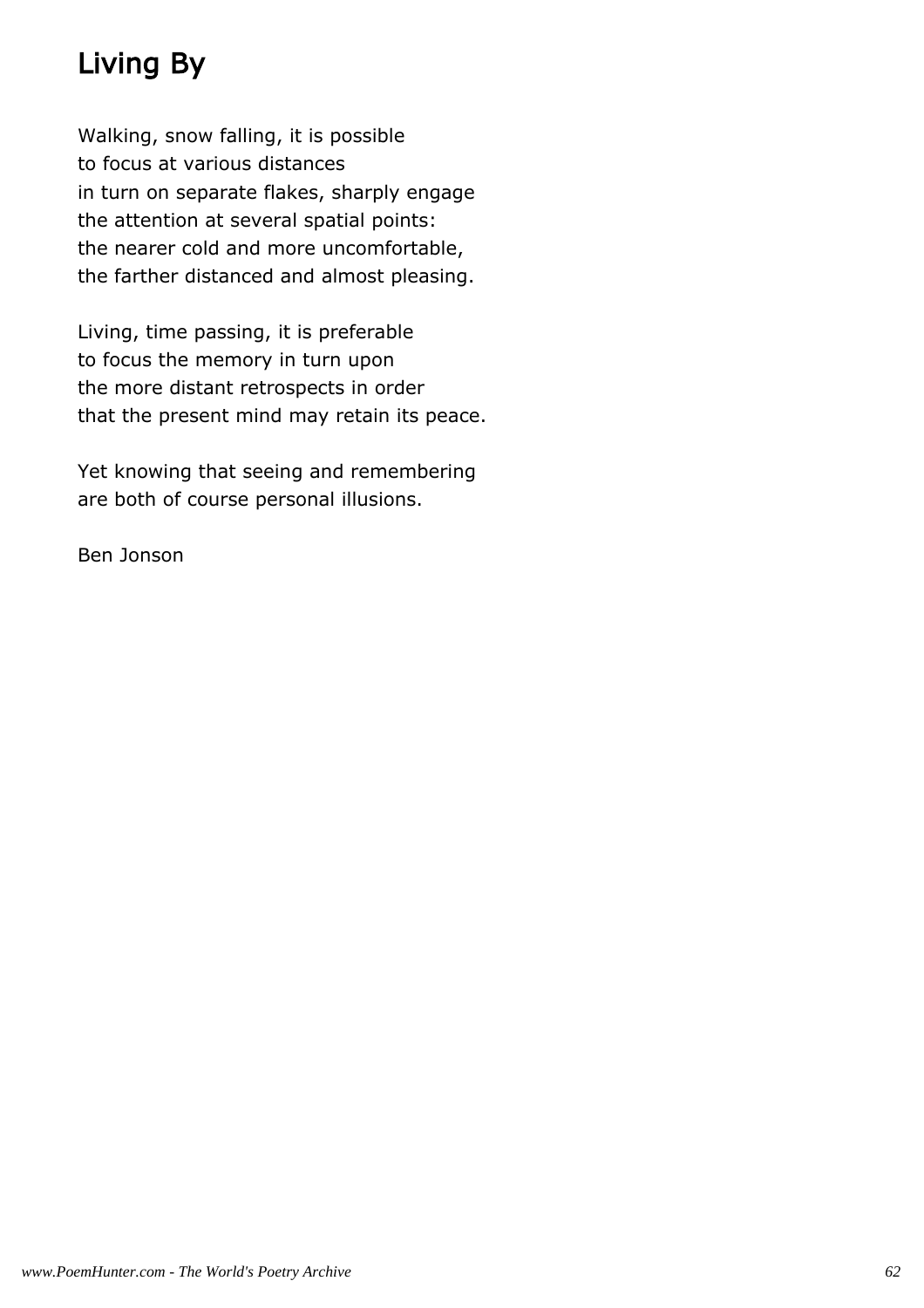# Love-All

The decorously informative church Guide to Sex suggested that any urge could well be controlled by playing tennis: and the game provided also 'many harmless opportunities for healthy social intercourse between the sexes.'

For weeks the drawings in the Guide misled me as to what went where, but nonetheless I booked the public courts and learnt the game with other curious youths of my age: and later joined a club, to lose six one, six love, in the first round of the Open.

But the only girl I ever met had her 'energies channelled' far too bloody 'healthily', and very quickly let me know that love was merely another means of saying nil. It was not as though I became any good at tennis; either.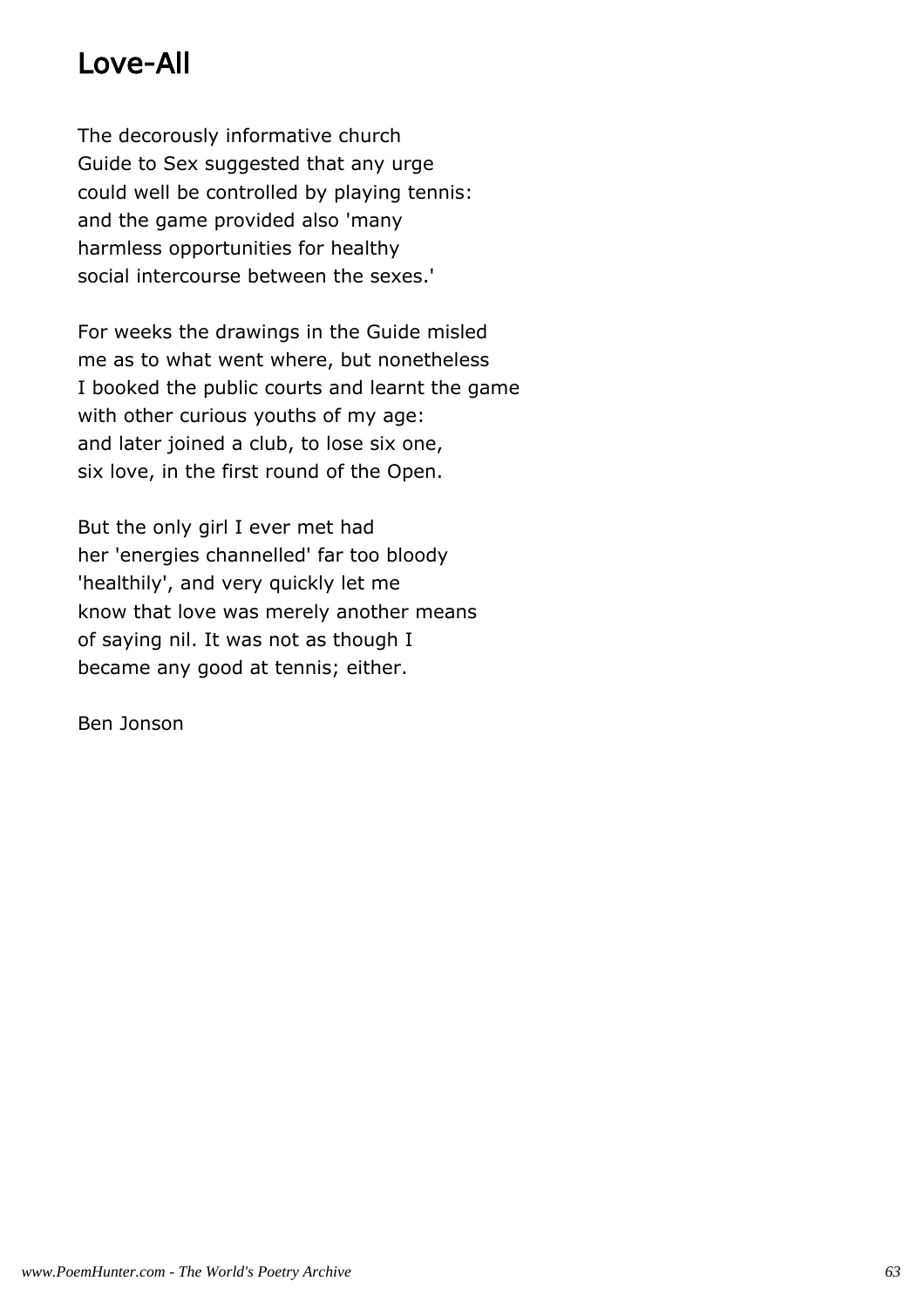# My Picture Left In Scotland

I now think love is rather deaf, than blind, For else it could not be, That she, Whom I adore so much, should so slight me, And cast my love behind: I'm sure my language was as sweet, And every close did meet In sentence of as subtle feet As hath the youngest he, That sits in shadow of Apollo's tree.

Oh, but my conscious fears, That fly my thoughts between, Tell me that she hath seen My hundreds of gray hairs, Told seven and forty years, Read so much waist, as she cannot embrace My mountain belly and my rock face, As all these, through her eyes, have stopt her ears.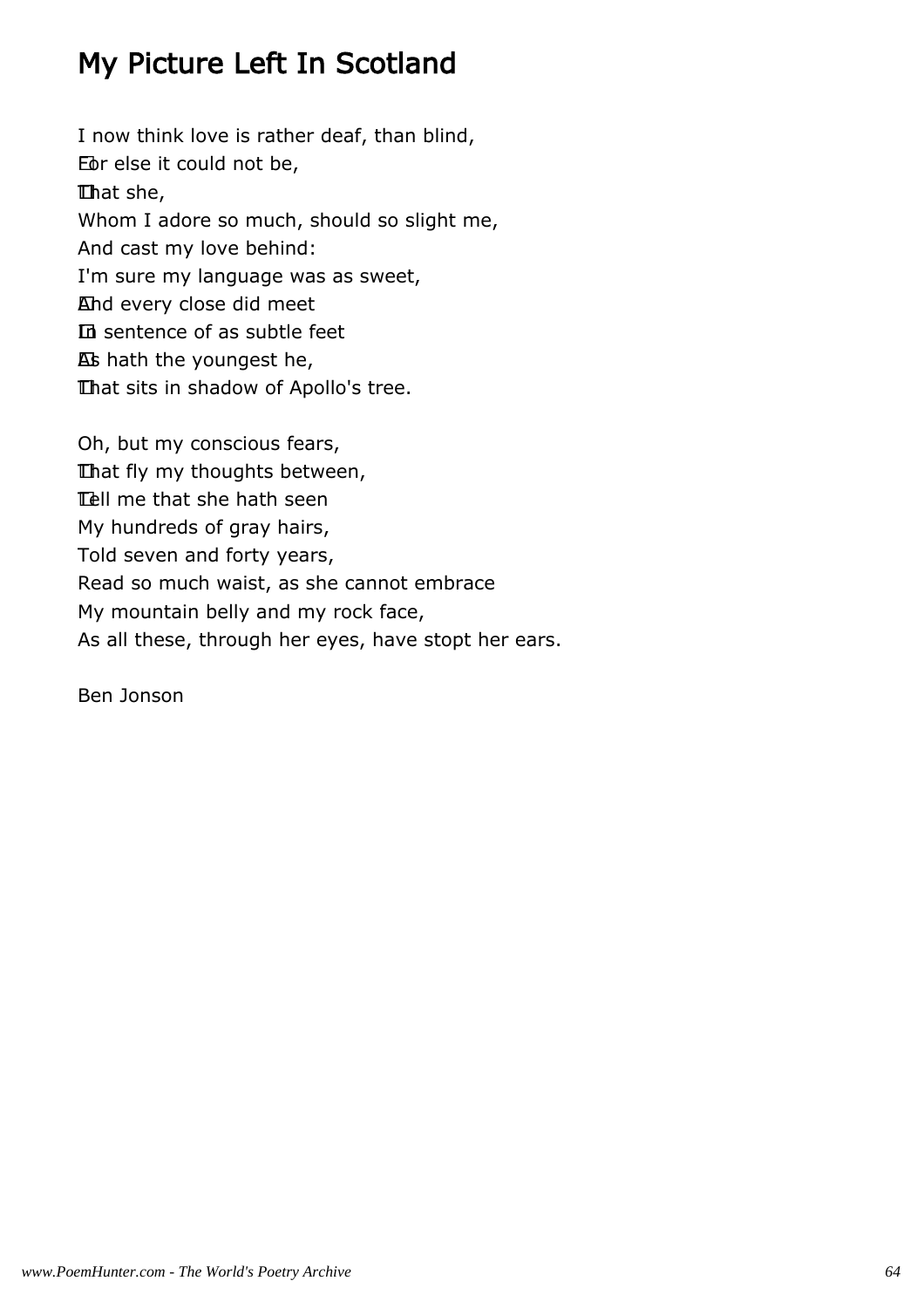### Natural Progress

In all faith, we did our part: generated punctually, prepared adequately, ejected promptly, and swam in the approved manner in the appropriate direction; did all instinctive things well, even eagerly an exemplary start.

But then the barrier: unexpectedness unexpectedly. (They did not tell us this). To go back impossible, unnatural: so round; many times; we tired ourselves. Where were the promised homes, embedded in the soft wall? Or the anticipated achievement so momentous, fulfilling?

So we died: what else was there to do? But in all faith, we did our part!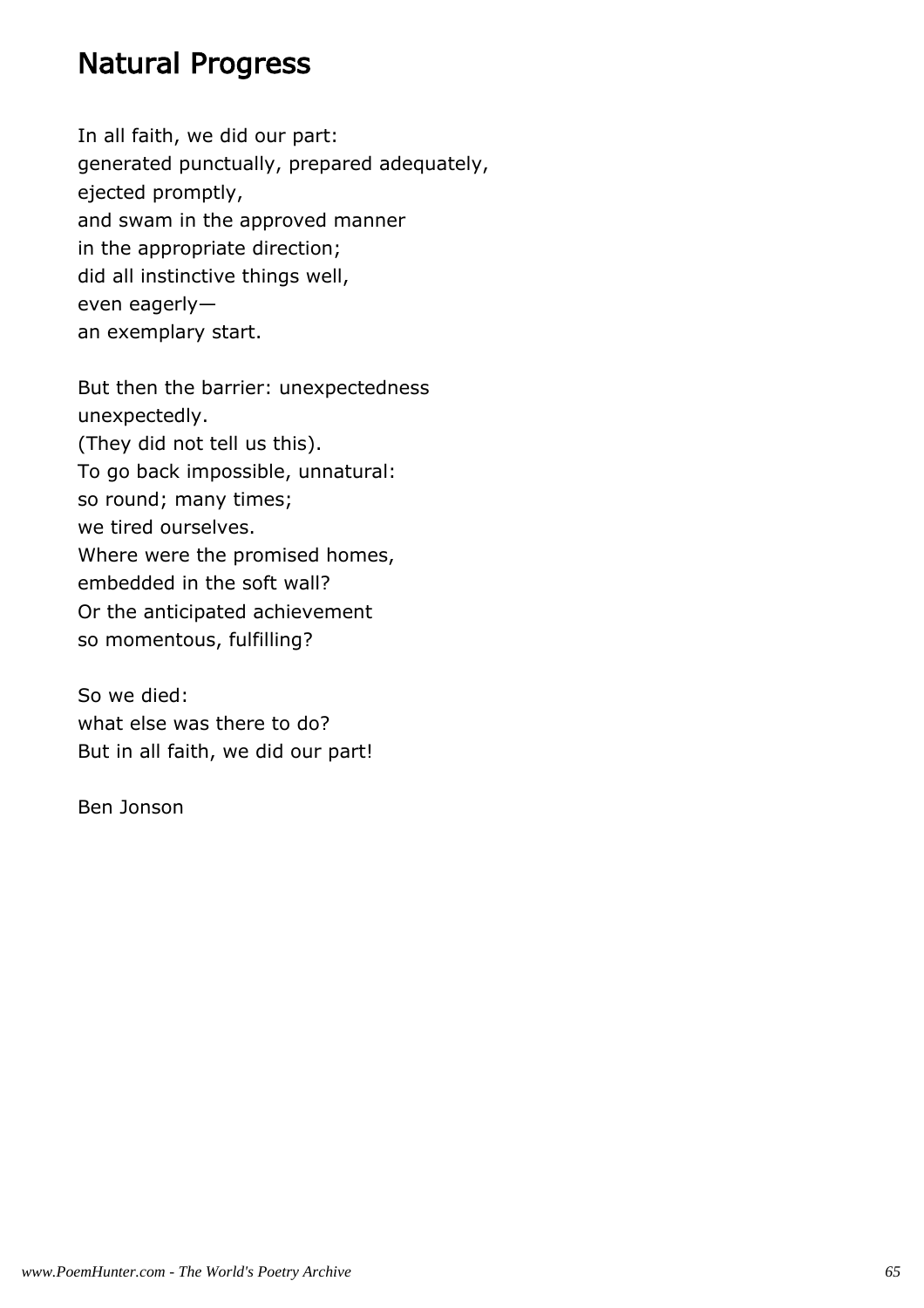### Nine Stages Towards Knowing

Why do we lie

'Why do we lie,' she questioned, her warm eyes on the grey Autumn wind and its coursing, 'all afternoon wasted in bed like this?' 'Because we cannot lie all night together.' 'Yes,' she said, satisfied at my reasoning, but going on to search her cruel mind for better excuses to leave my narrow bed.

Too many flesh suppers

Abstracted in art, in architecture, in scholars' detail;

absorbed by music, by minutiae, by sad trivia;

all to efface her, whom I can forget no more than breathing.

#### Theatregoer

Somewhere some nights she sees curtains rise on those rites we also knew and felt

I sit here desolate in spite of company

Love is between people

And should she die?

And should she die tonight, with this three years' difference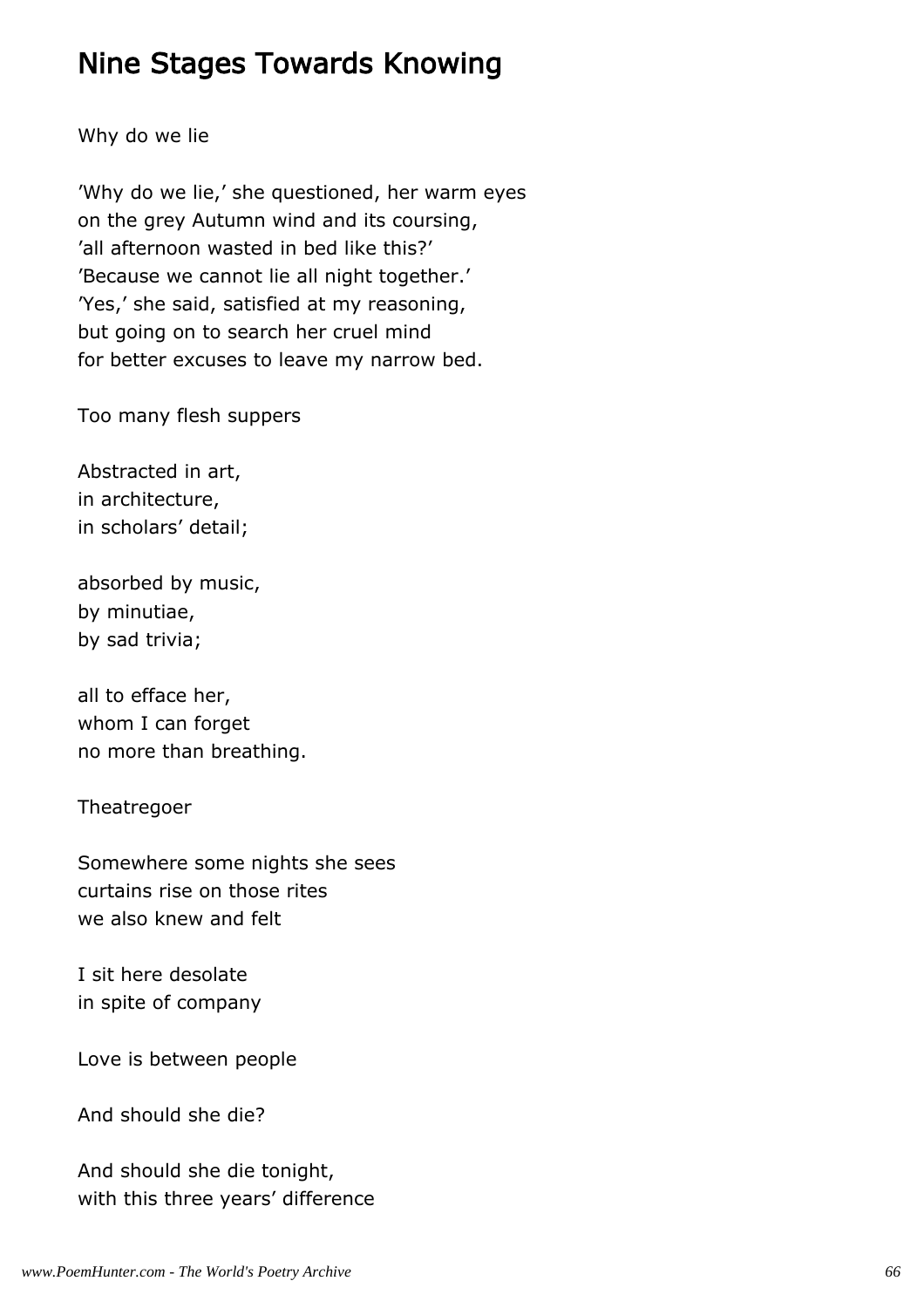as well between us now?

Or no, be maimed perhaps and bearing pain, to live on damages for life?

In any case, I wish her no good, whom I loved as Brunel loved iron.

All this Sunday long

All this Sunday long it has snowed, and I weighted with the old grief struggling to unseat her from my mind.

Yet winnowing our past I cannot find a snow-gilded scene however brief: thus do I wilfully increase my load.

Spatial Definition

Razed the room in which we made so much love:

I try to re-place it in space against the windracked planetrees:

my eyes quarter air.

Able at last

'Able at last,' she writes, 'to see things as they were, I wonder we were so blind to think our trust could bind instead of just defer.'

I shudder at her fall, for that was, from the heights, not how it was at all.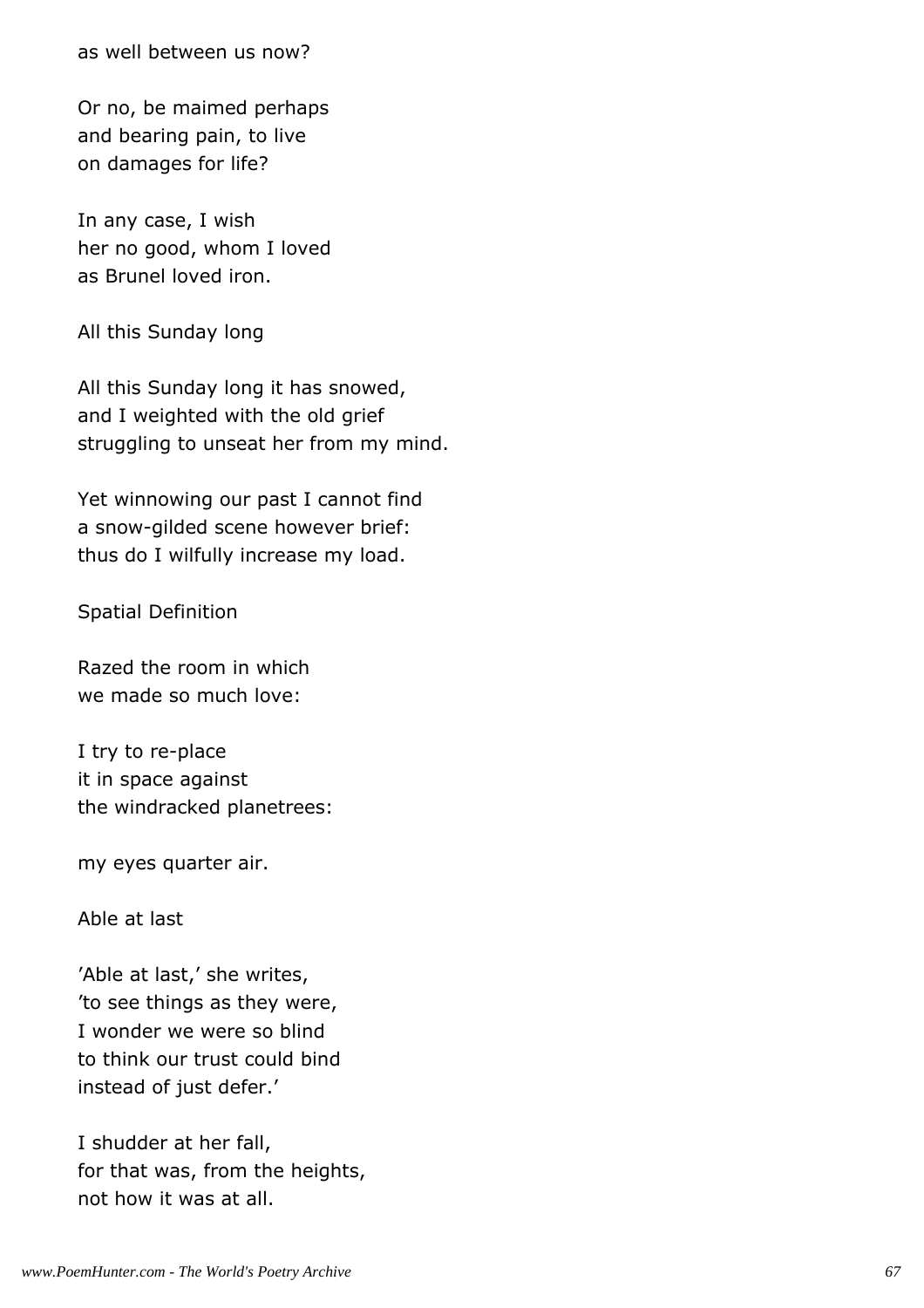Arrived at the place

Arrived at the place to which I always said I was going:

comfortless for lack of her who chose not to travel with me:

too aware of my way to wherever next is also alone.

Knowledge

Knowledge of her was earned like miners' pay:

afterwards I sought friends' knowledge of her:

now I need to know nothing of this girl:

she whom once I knew as my tongue my mouth.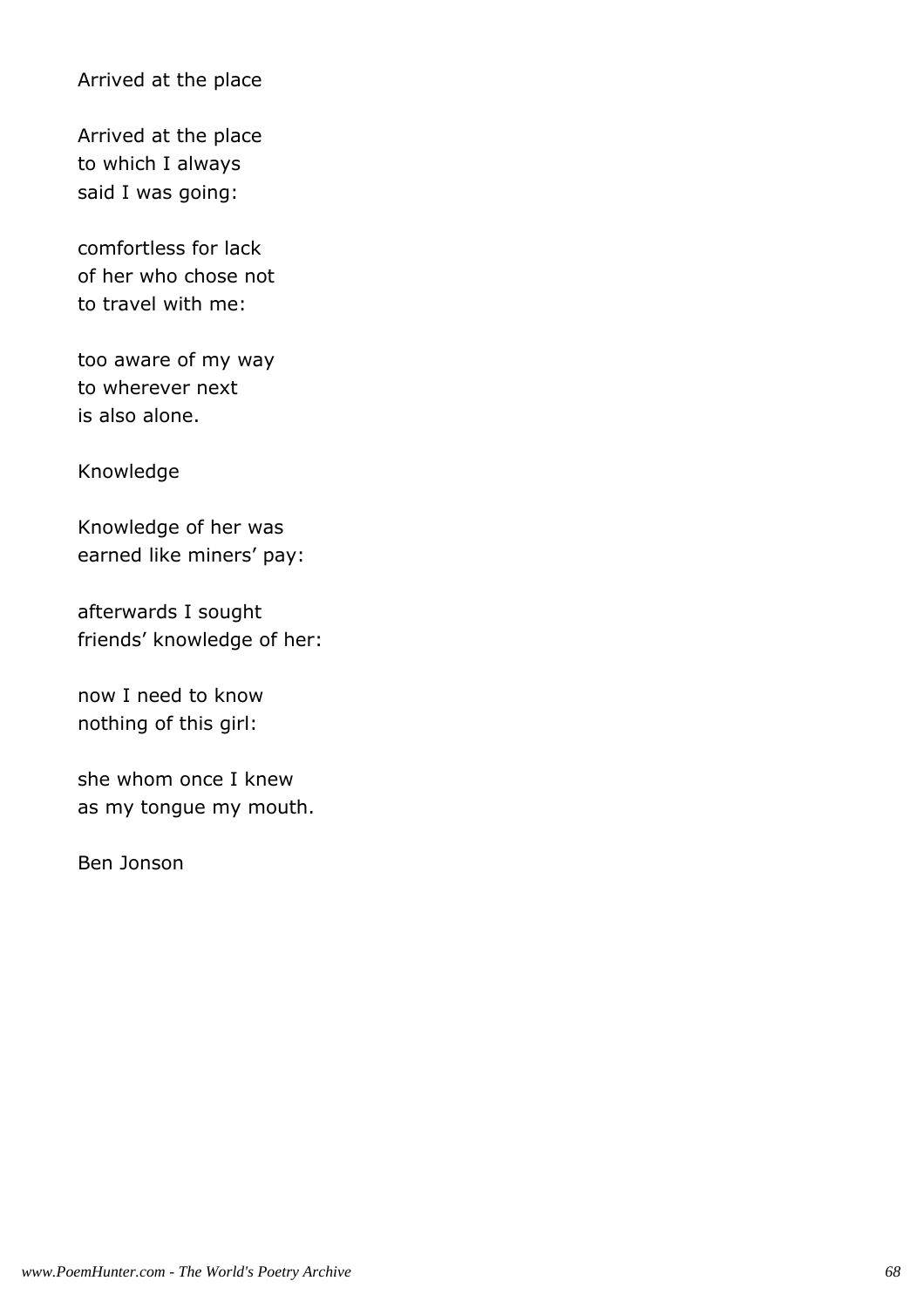### Occupation: Father

My son finds occupation in almost nothing, in everything: my soapy penitential toothpaste, his mother's loosened hair orts, containers, useless things; watches as I pee as at Victoria Falls, once pushed his head between my knees to risk some sort of baptism.

Before his birth I thought I had room for no more love: now when he (say) hurts himself love, consideration, care (copies from the originals) as if burst inside me.

Undoggedly I interest myself in his uninteresting concerns, grow backward to him, more than hoping to find a forward interest for myself.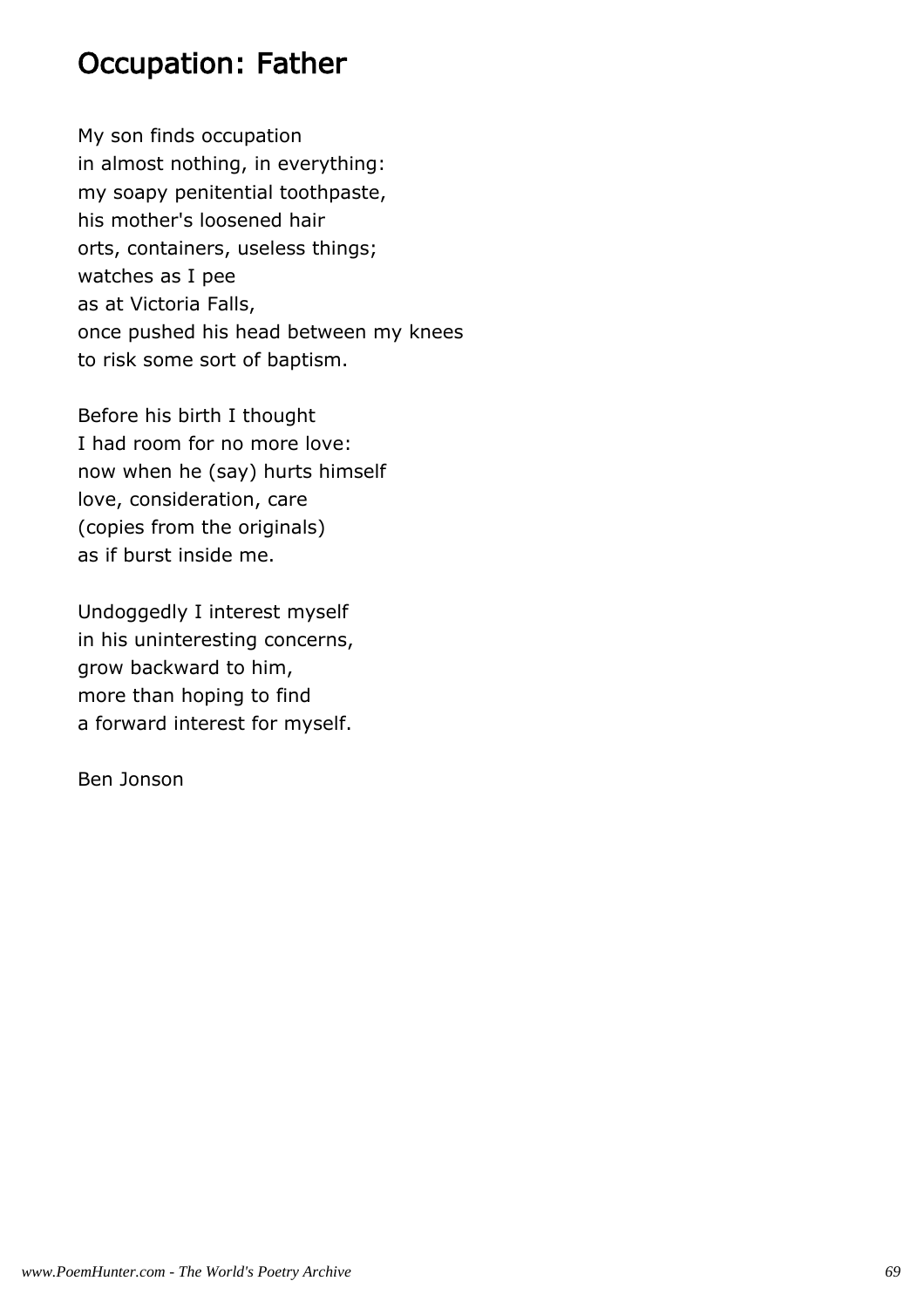# Ode

To the Immortal Memory and Friendship of that Noble Pair, Sir Lucius Cary and Sir Henry Morison.

#### I.

THE TURN.

Brave infant of Saguntum, clear Thy coming forth in that great year, When the prodigious Hannibal did crown His cage, with razing your immortal town. Thou, looking then about, Ere thou wert half got out, Wise child, didst hastily return, And mad'st thy mother's womb thine urn. How summed a circle didst thou leave mankind Of deepest lore, could we the centre find!

THE COUNTER-TURN.

Did wiser nature draw thee back, From out the horror of that sack, Where shame, faith, honour, and regard of right, Lay trampled on? the deeds of death and night, Urged, hurried forth, and hurled Upon th' affrighted world; Sword, fire, and famine, with fell fury met, And all on utmost ruin set; As, could they but life's miseries foresee, No doubt all infants would return like thee.

#### THE STAND.

For what is life, if measured by the space Not by the act? Or masked man, if valued by his face, Above his fact? Here's one outlived his peers,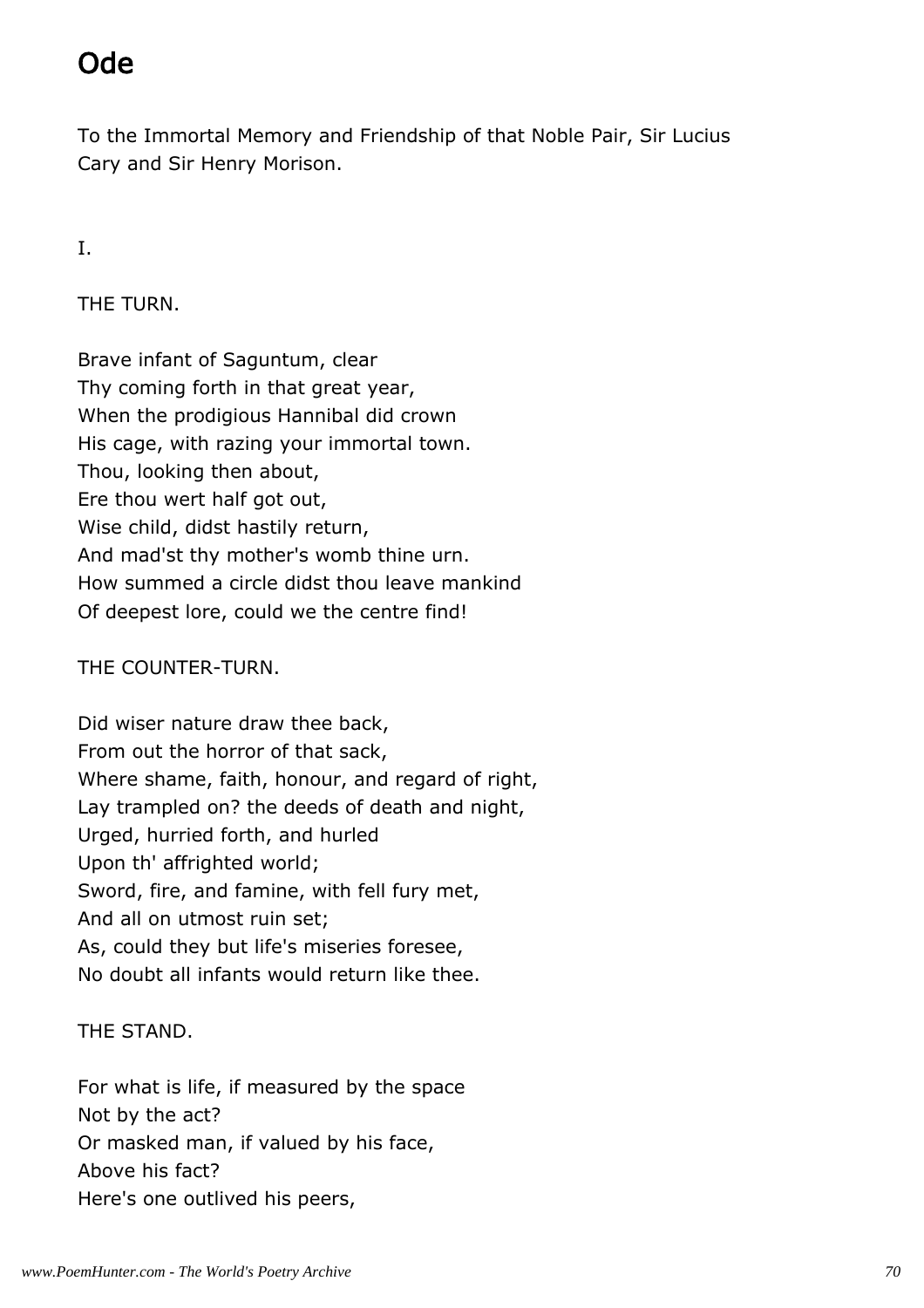And told forth fourscore years; He vexed time, and busied the whole state; Troubled both foes and friends; But ever to no ends: What did this stirrer but die late? How well at twenty had he fallen or stood! For three of his fourscore he did no good.

#### II.

#### THE TURN

He entered well, by virtuous parts, Got up, and thrived with honest arts; He purchased friends, and fame, and honours then, And had his noble name advanced with men: But weary of that flight, He stooped in all men's sight To sordid flatteries, acts of strife, And sunk in that dead sea of life, So deep, as he did then death's waters sup, But that the cork of title buoyed him up.

THE COUNTER-TURN

Alas! but Morison fell young: He never fell,--thou fall'st, my tongue. He stood a soldier to the last right end, A perfect patriot, and a noble friend; But most, a virtuous son. All offices were done By him, so ample, full, and round, In weight, in measure, number, sound, As, though his age imperfect might appear, His life was of humanity the sphere.

#### THE STAND

Go now, and tell out days summed up with fears, And make them years; Produce thy mass of miseries on the stage, To swell thine age;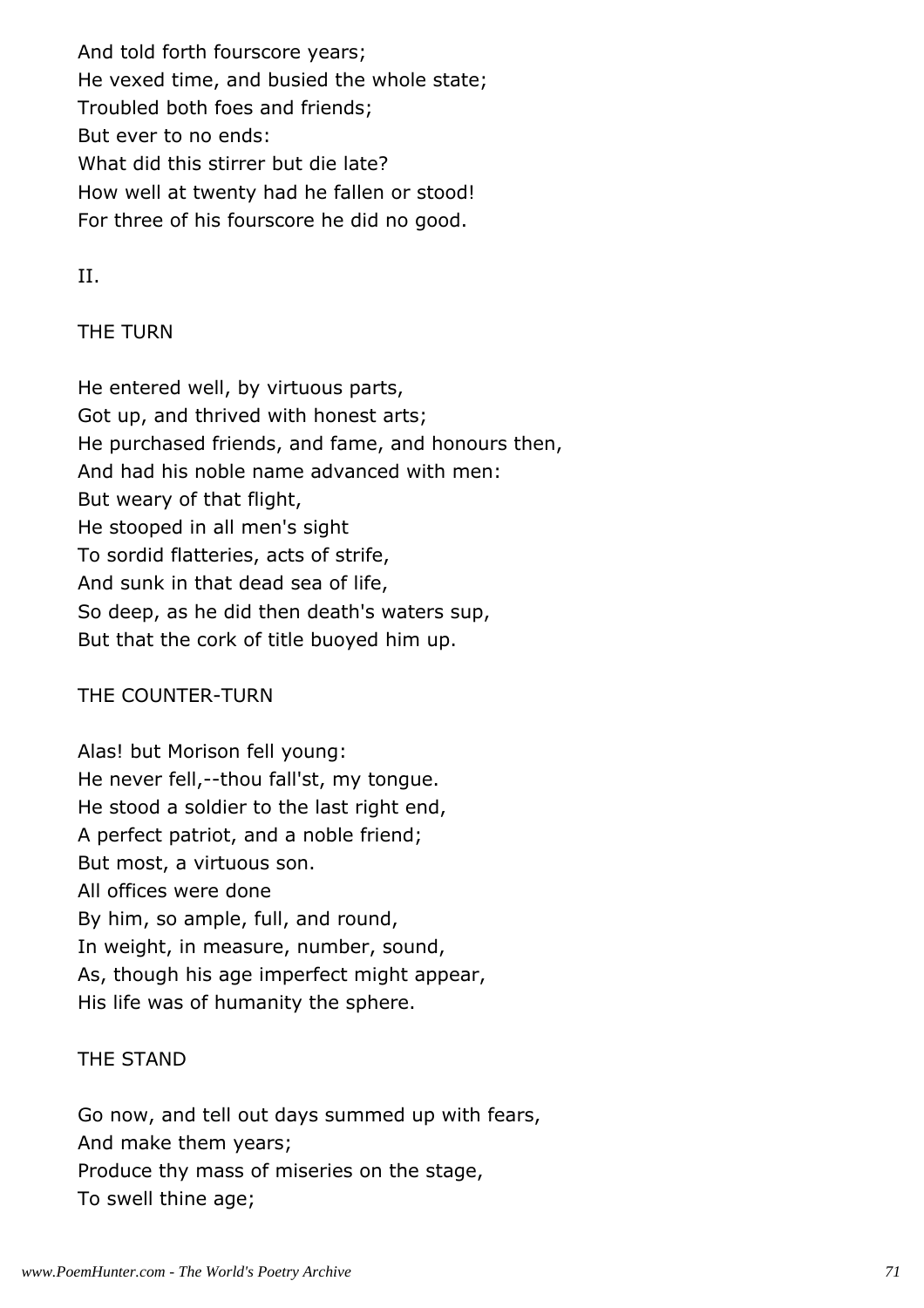Repeat of things a throng, To show thou hast been long, Not lived: for life doth her great actions spell. By what was done and wrought In season, and so brought To light: her measures are, how well Each syllabe answered, and was formed, how fair; These make the lines of life, and that's her air!

III.

### THE TURN

It is not growing like a tree In bulk, doth make men better be; Or standing long an oak, three hundred year, To fall a log at last, dry, bald, and sear: A lily of a day, Is fairer far in May, Although it fall and die that night; It was the plant, and flower of light. In small proportions we just beauties see; And in short measures, life may perfect be.

THE COUNTER-TURN

Call, noble Lucius, then for wine, And let thy looks with gladness shine: Accept this garland, plant it on thy head And think, nay know, thy Morison's not dead He leaped the present age, Possessed with holy rage To see that bright eternal day; Of which we priests and poets say, Such truths, as we expect for happy men: And there he lives with memory and Ben.

THE STAND

Jonson, who sung this of him, ere he went, Himself to rest, Or taste a part of that full joy he meant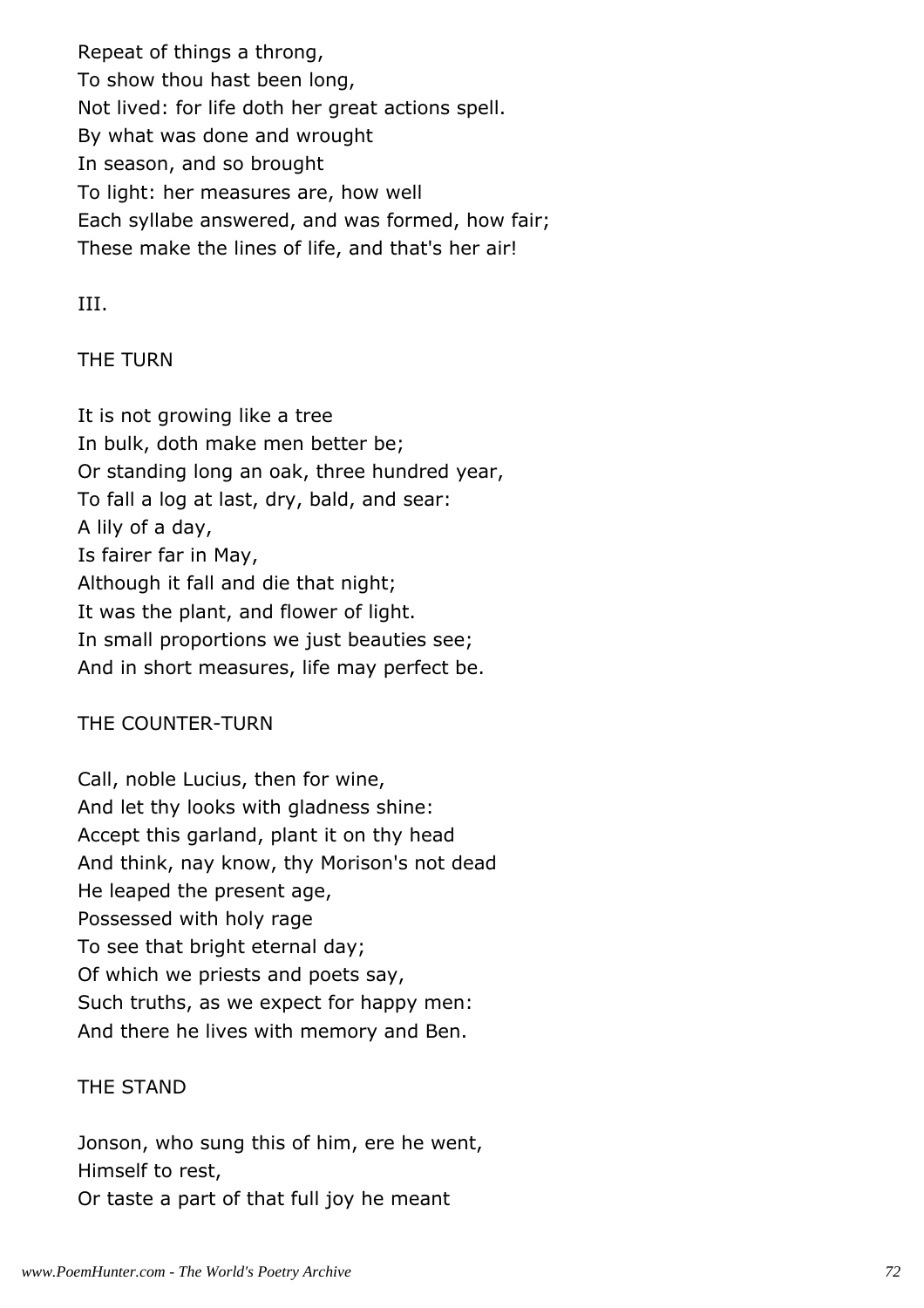To have expressed, In this bright Asterism! Where it were friendship's schism, Were not his Lucius long with us to tarry, To separate these twi-Lights, the Dioscouri; And keep the one half from his Harry, But fate doth so alternate the design Whilst that in heaven, this light on earth must shine.

IV.

THE TURN

And shine as you exalted are; Two names of friendship, but one star: Of hearts the union, and those not by chance Made, or indenture, or leased out t'advance The profits for a time. No pleasures vain did chime, Of rhymes, or riots, at your feasts, Orgies of drink, or feigned protests: But simple love of greatness and of good, That knits brave minds and manners more than blood.

THE COUNTER-TURN

This made you first to know the why You liked, then after, to apply That liking; and approach so one the t'other, Till either grew a portion of the other: Each styled by his end, The copy of his friend. You lived to be the great sir-names, And titles, by which all made claims Unto the virtue; nothing perfect done, But as a Cary, or a Morison.

### THE STAND

And such a force the fair example had, As they that saw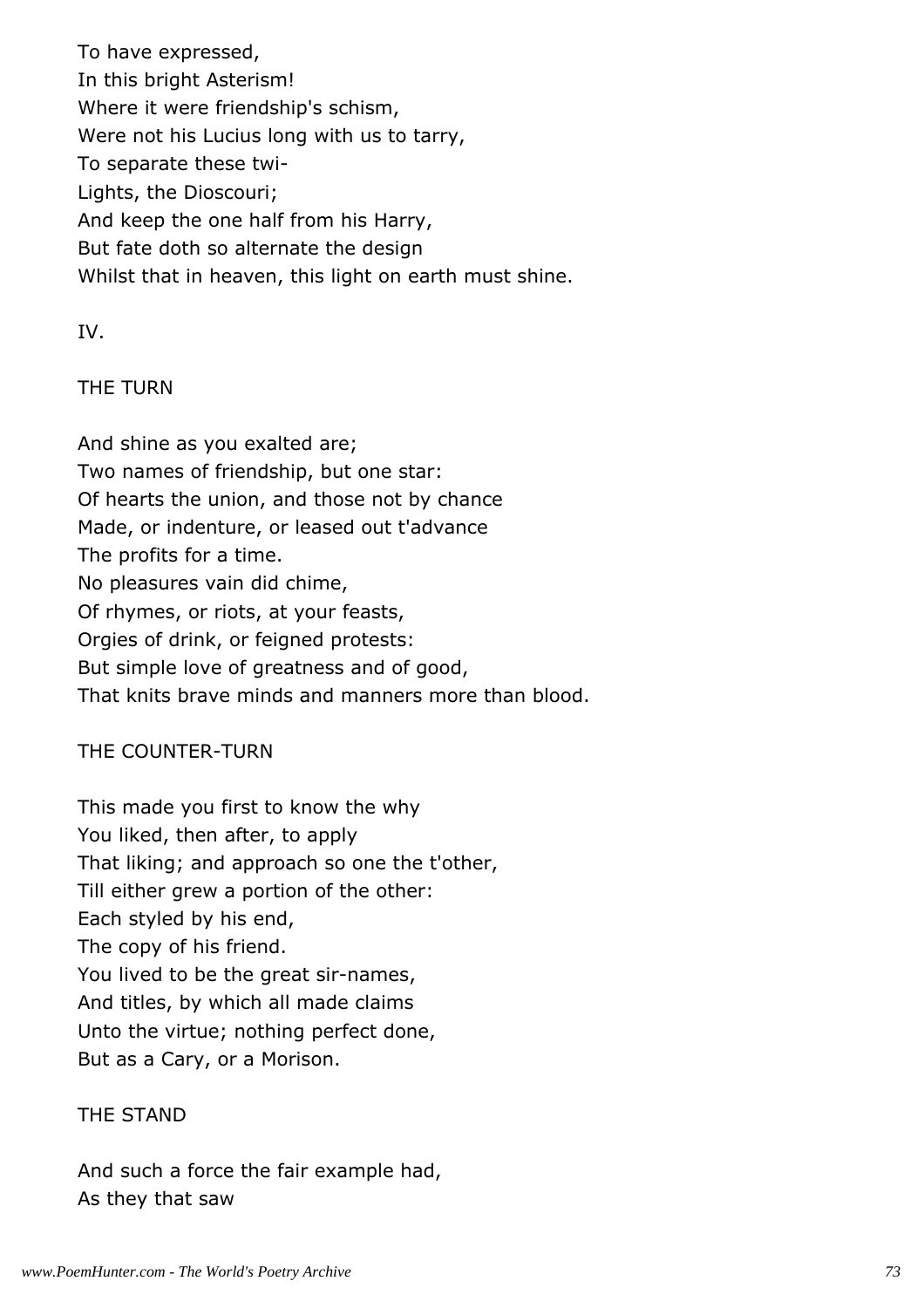The good, and durst not practise it, were glad That such a law Was left yet to mankind; Where they might read and find Friendship, indeed, was written not in words; And with the heart, not pen, Of two so early men, Whose lines her rolls were, and records; Who, ere the first down bloomed upon the chin, Had sowed these fruits, and got the harvest in.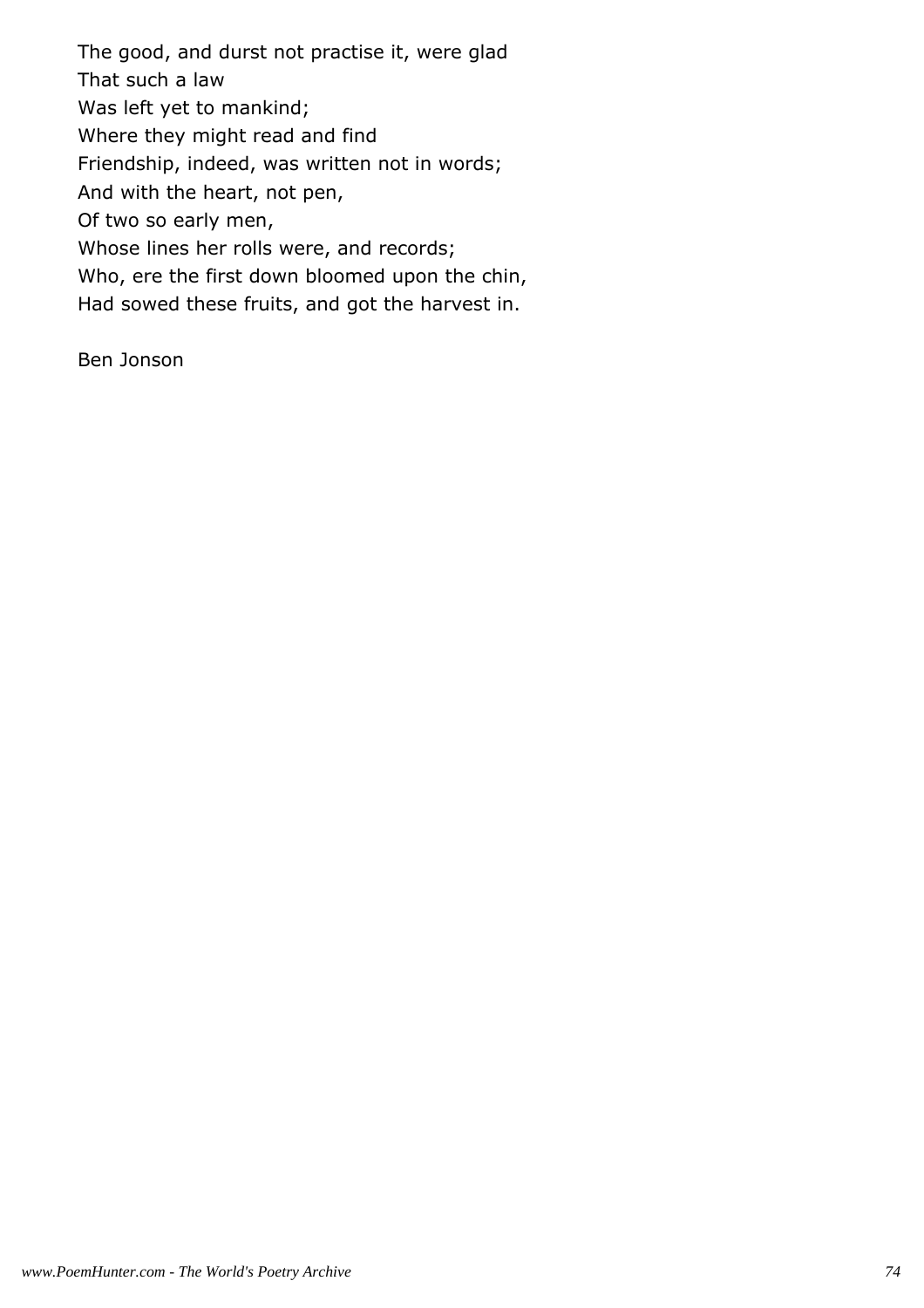# Ode To Sir William Sydney, On His Birthday

Now that the harth is crown'd with smiling fire, And some do drink, and some do dance, Some ring, Some sing, And all do strive t'advance The gladnesse higher: Wherefore should I Stand silent by. Who not the least, Both love the cause, and authors of the feast. Give me my cup, but from the Thespian Well, That I may tell to Sydney, what This day Doth say, And he may think on that Which I do tell: When all the noyse Of these forc'd joyes, Are fled and gone, And he, with his best Genius left alone. This day says, then, the number of glad yeares Are justly summ'd, that make you man; Your vow Must now Strive all right ways it can, T'out-strip your peeres: Since he doth lack Of going back Little, whose will Doth urge him to run wrong, or to stand still. Nor can a little of the common store, Of nobles vertue, shew in you; Your blood So good And great, must seek for new, And study more: Nor weary, rest On what's deceast. For they, that swell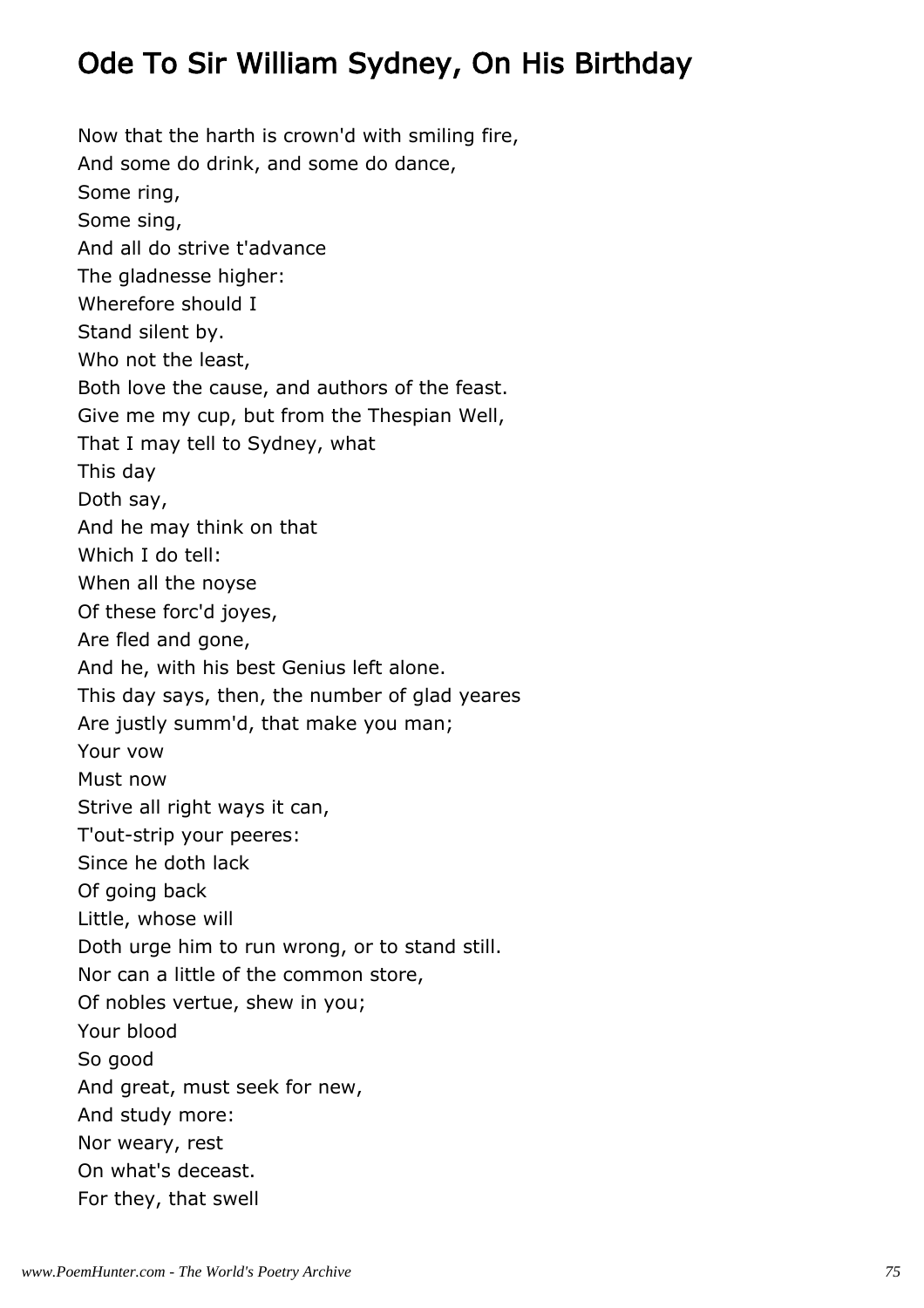With dust of ancestors, in graves but dwell. 'Twill be exacted of your name, whose sonne, Whose nephew, whose grand-child you are; And men Will, then, Say you have follow'd farre, When well begun: Which must be now, They teach you, how. And he that stayes To liue untill to morrow 'hath lost two dayes. So may you live in honor, as in name, If with this truth you be inspir'd; So may This day Be more, and long desir'd: And with the flame Of love bee bright, As with the light Of bone-fires. Then The Birth-day shines, when logs not burne, but men.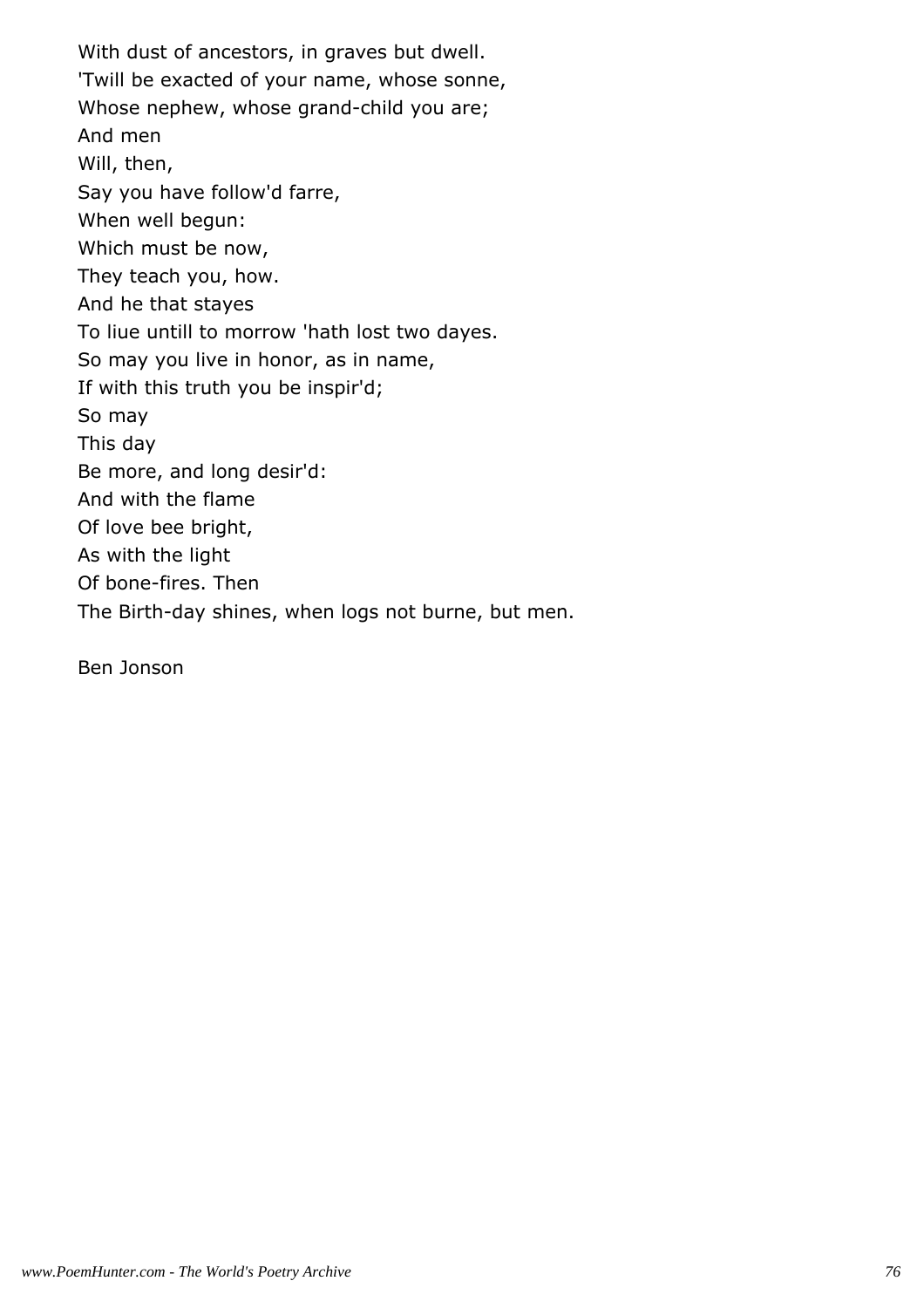### Ode Upon The Censure Of His New Inn

Come, leave the loathed stage, And the more loathsome age; Where pride and impudence, in faction knit, Usurp the chair of wit! Indicting and arraigning every day Something they call a play. Let their fastidious, vain Commission of the brain Run on and rage, sweat, censure, and condemn; They were not made for thee, less thou for them.

Say that thou pour'st them wheat, And they will acorns eat; 'Twere simple fury still thyself to waste On such as have no taste! To offer them a surfeit of pure bread Whose appetites are dead! No, give them grains their fill, Husks, draff to drink and swill: If they love lees, and leave the lusty wine, Envy them not, their palate's with the swine.

No doubt some mouldy tale, Like Pericles, and stale As the shrieve's crusts, and nasty as his fish-Scraps out of every dish Thrown forth, and rak'd into the common tub, May keep up the Play-club: There, sweepings do as well As the best-order'd meal; For who the relish of these guests will fit, Needs set them but the alms-basket of wit.

And much good do't you then: Brave plush-and-velvet-men Can feed on orts; and, safe in your stage-clothes, Dare quit, upon your oaths, The stagers, and the stage-wrights too (your peers) Of larding your large ears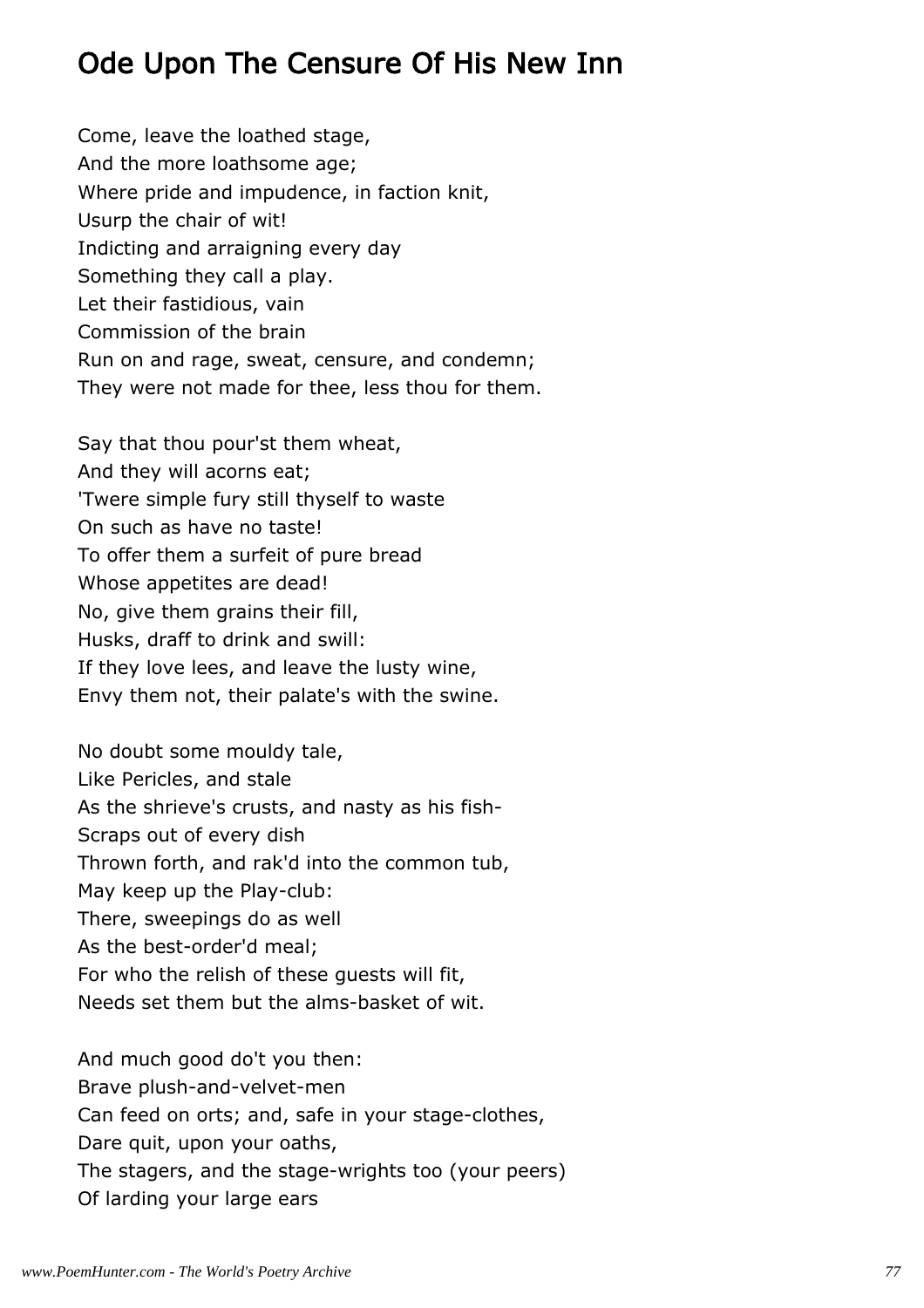With their foul comic socks, Wrought upon twenty blocks; Which if they are torn, and turn'd, and patch'd enough, The gamesters share your gilt, and you their stuff.

Leave things so prostitute, And take the Alcaic lute; Or thine own Horace, or Anacreon's lyre; Warm thee by Pindar's fire: And though thy nerves be shrunk, and blood be cold, Ere years have made thee old, Strike that disdainful heat Throughout, to their defeat, As curious fools, and envious of thy strain, May blushing swear, no palsy's in thy brain.

But when they hear thee sing

- The glories of thy king,
- His zeal to God, and his just awe o'er men:

They may, blood-shaken then,

Feel such a flesh-quake to possess their powers,

As they shall cry: 'Like ours

In sound of peace or wars,

No harp e'er hit the stars,

In tuning forth the acts of his sweet reign,

And raising Charles his chariot 'bove his Wain.'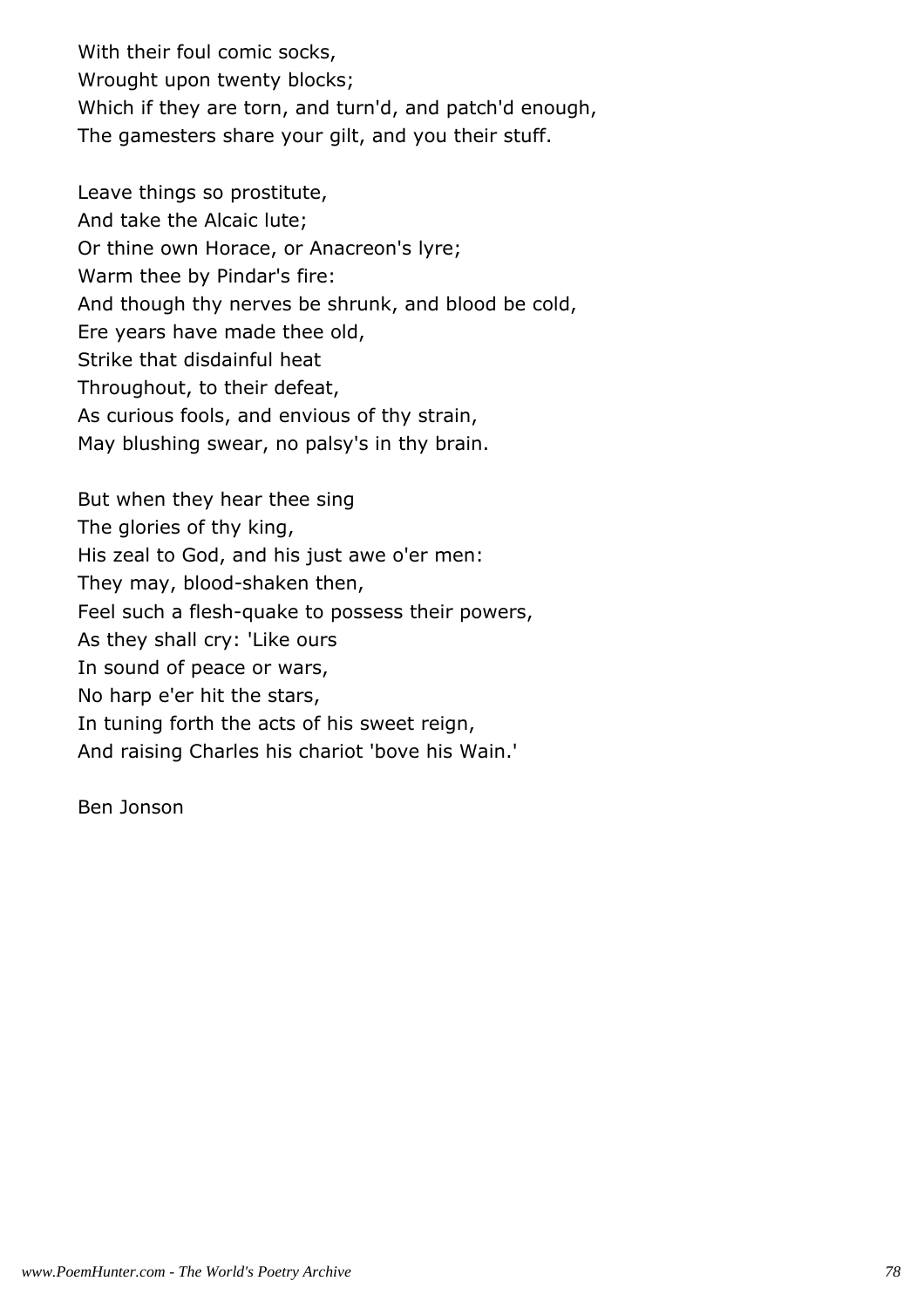# Of Life And Death

The ports of death are sins; of life, good deeds: Through which our merit leads us to our meeds. How wilful blind is he, then, that would stray, And hath it in his powers to make his way! This world death's region is, the other life's: And here it should be one of our first strifes, So to front death, as men might judge us past it: For good men but see death, the wicked taste it.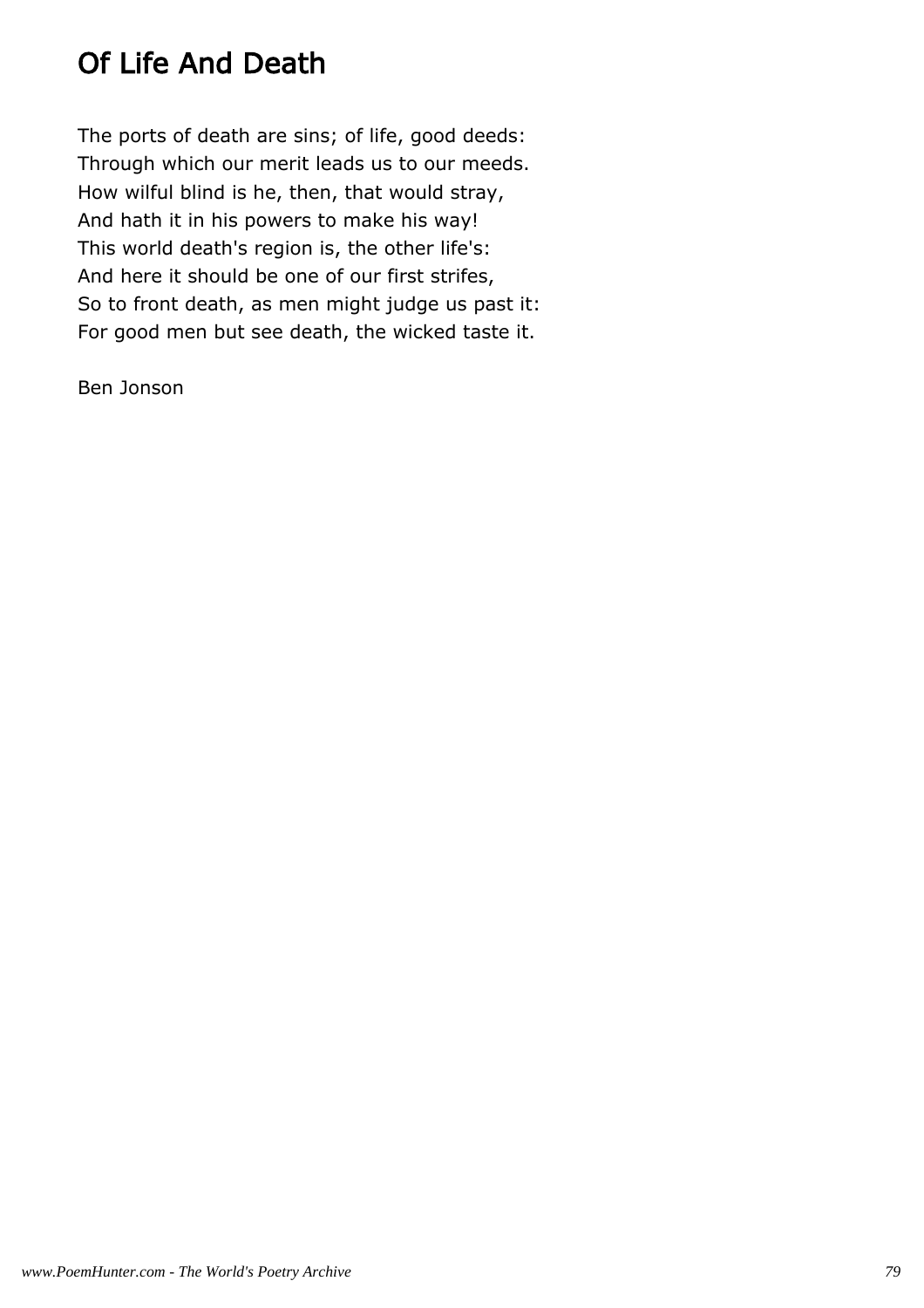# On A Robbery

RIDWAY robb'd DUNCOTE of three hundred pound, Ridway was ta'en, arraign'd, condemn'd to die; But, for this money, was a courtier found, Begg'd Ridway's pardon: Duncote now doth cry, Robb'd both of money, and the law's relief, 'The courtier is become the greater thief.'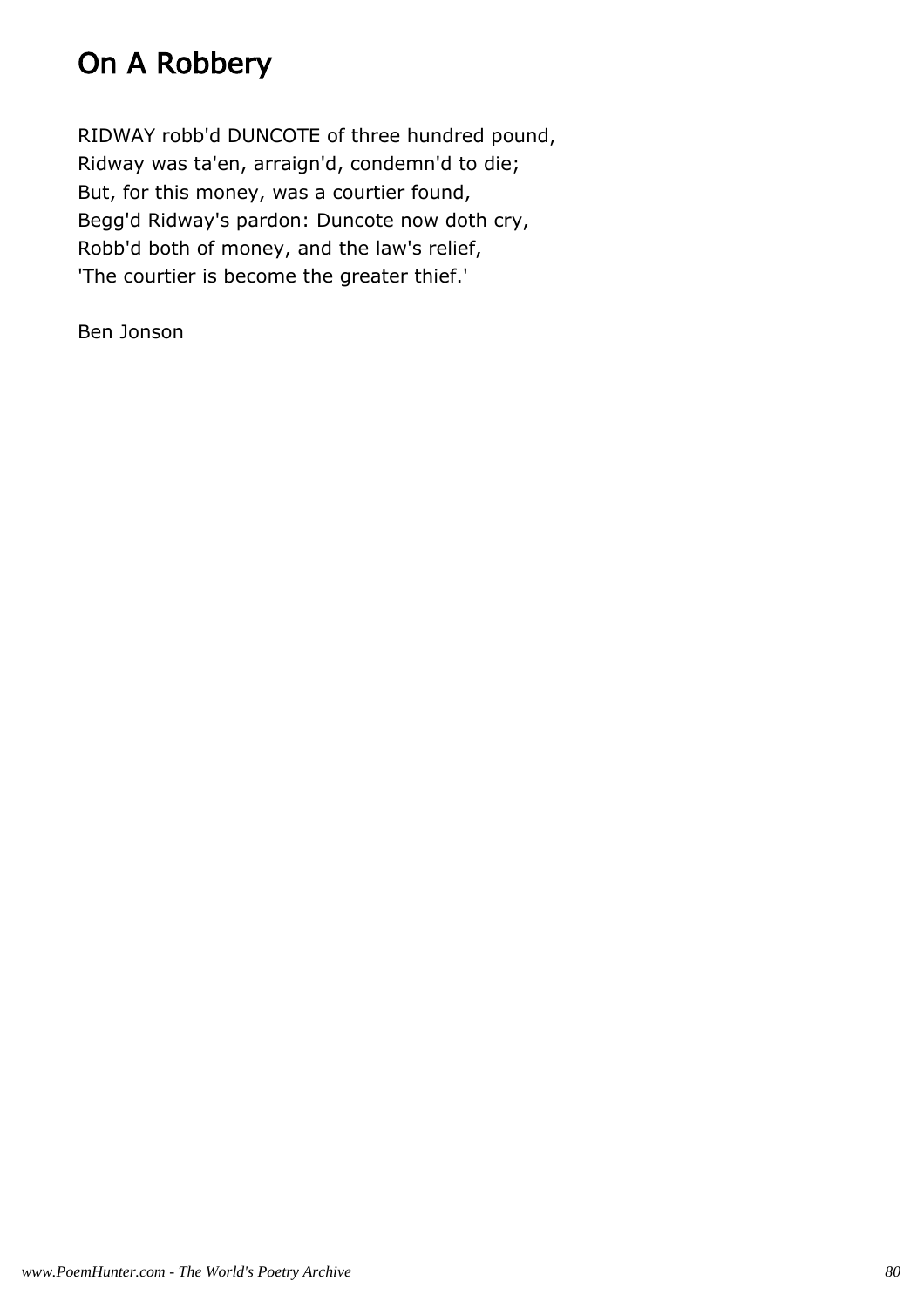# On Don Surly

Don Surly, to aspire the glorious name Of a great man, and to be thought the same, Makes serious use of all great trade he know. He speaks to men with a Rhinocerotes' nose, Which he thinks great; and so reads verses too, And that is done as he saw great men do. He has timpanies of business in his face, And can forget men's names with a great grace. He will both argue and discourse in oaths, Both which are great; and laugh at ill-made clothes-That's greater yet-to cry his own up neat. He doth, at meals, alone his pheasant eat, Which is main greatness; and at his still board He drinks to no man; that's, too, like a lord. He keeps another's wife, which is a spice Of solemn greatness. And he dares, at dice, Blaspheme God greatly, or some poor hind beat That breathes in his dog's way; and this is great. Nay more, for greatness' sake, he will be one May hear my epigrams, but like of none, Surly, use other arts; these only can Style thee a most great fool, but no great man.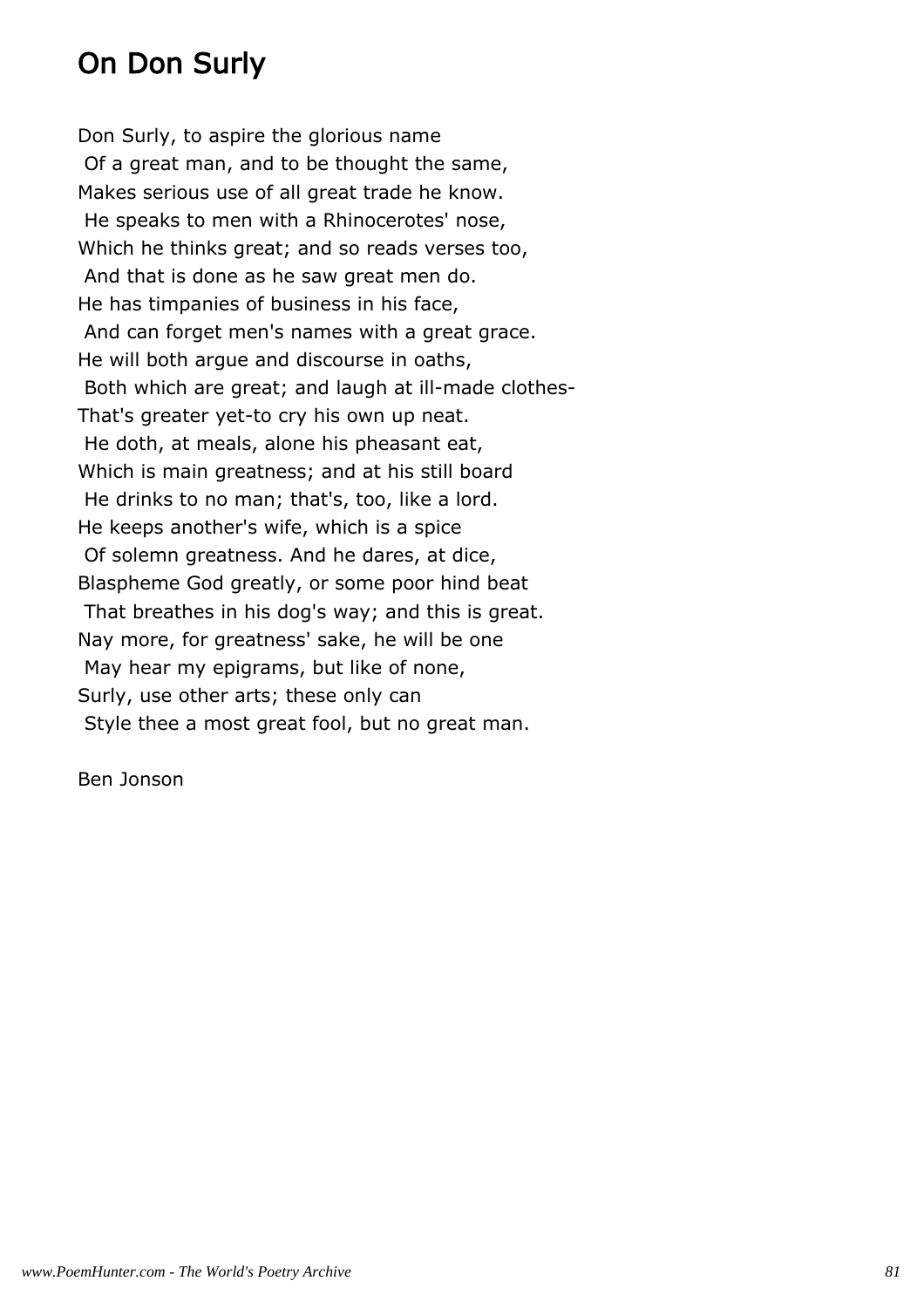# On Elizabeth L. H.

### Epitaphs i

WOULDST thou hear what Man can say In a little? Reader, stay. Underneath this stone doth lie As much Beauty as could die: Which in life did harbour give To more Virtue than doth live. If at all she had a fault, Leave it buried in this vault. One name was Elizabeth, The other, let it sleep with death: Fitter, where it died, to tell Than that it lived at all. Farewell.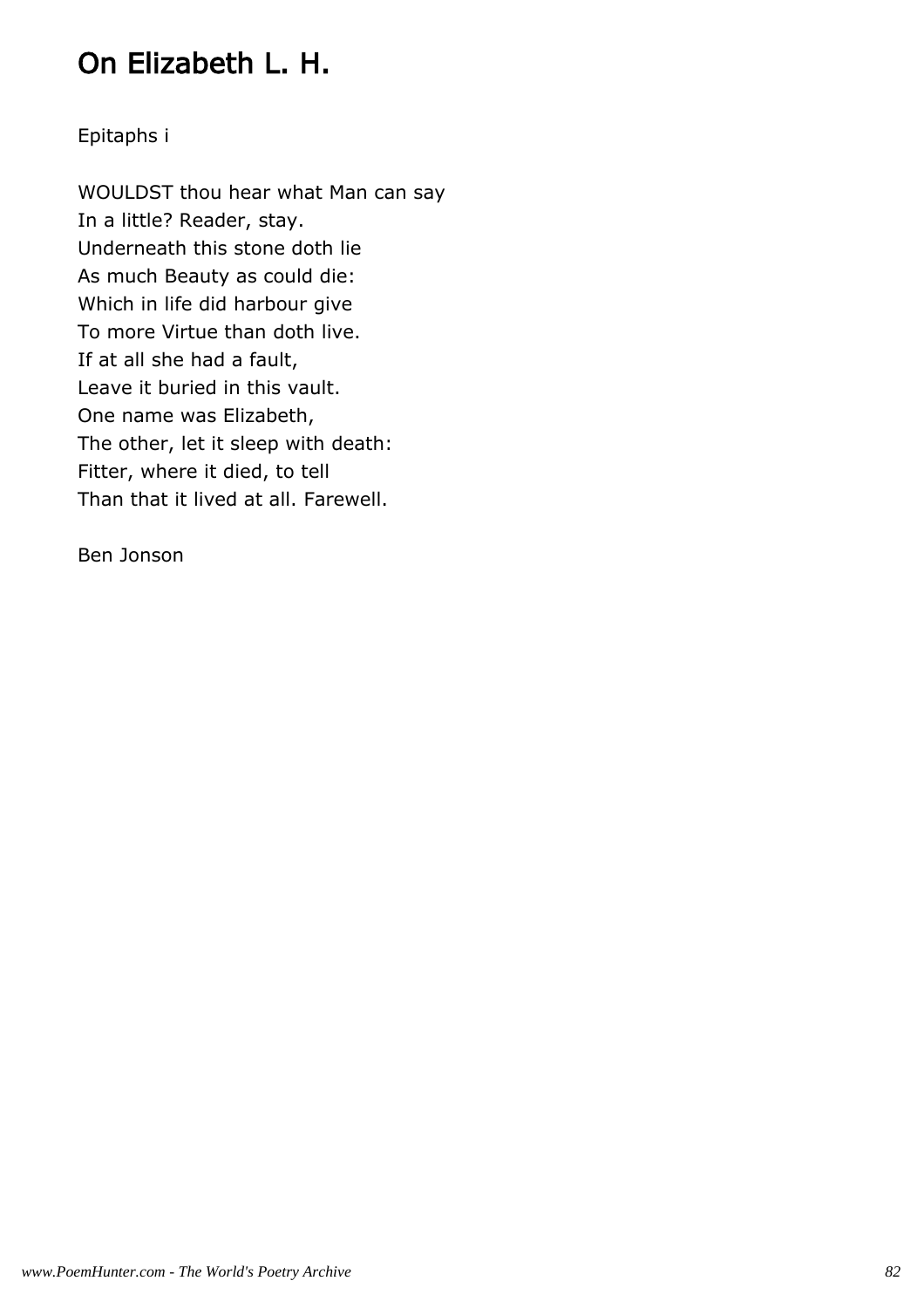### On Giles And Joan

Who says that Giles and Joan at discord be? Th' observing neighbors no such mood can see. Indeed, poor Giles repents he married ever, But that his Joan doth too. And Giles would never By his free will be in Joan's company; No more would Joan he should. Giles riseth early, And having got him out of doors is glad; The like is Joan. But turning home is sad, And so is Joan. Ofttimes, when Giles doth find Harsh sights at home, Giles wisheth he were blind: All this doth Joan. Or that his long-yearned life Were quite outspun. The like wish hath his wife. The children that he keeps Giles swear are none Of his begetting; and so swears his Joan. In all affections she concurreth still. If now, with man and wife, to will and nill The self-same things a note of concord be, I know no couple better can agree.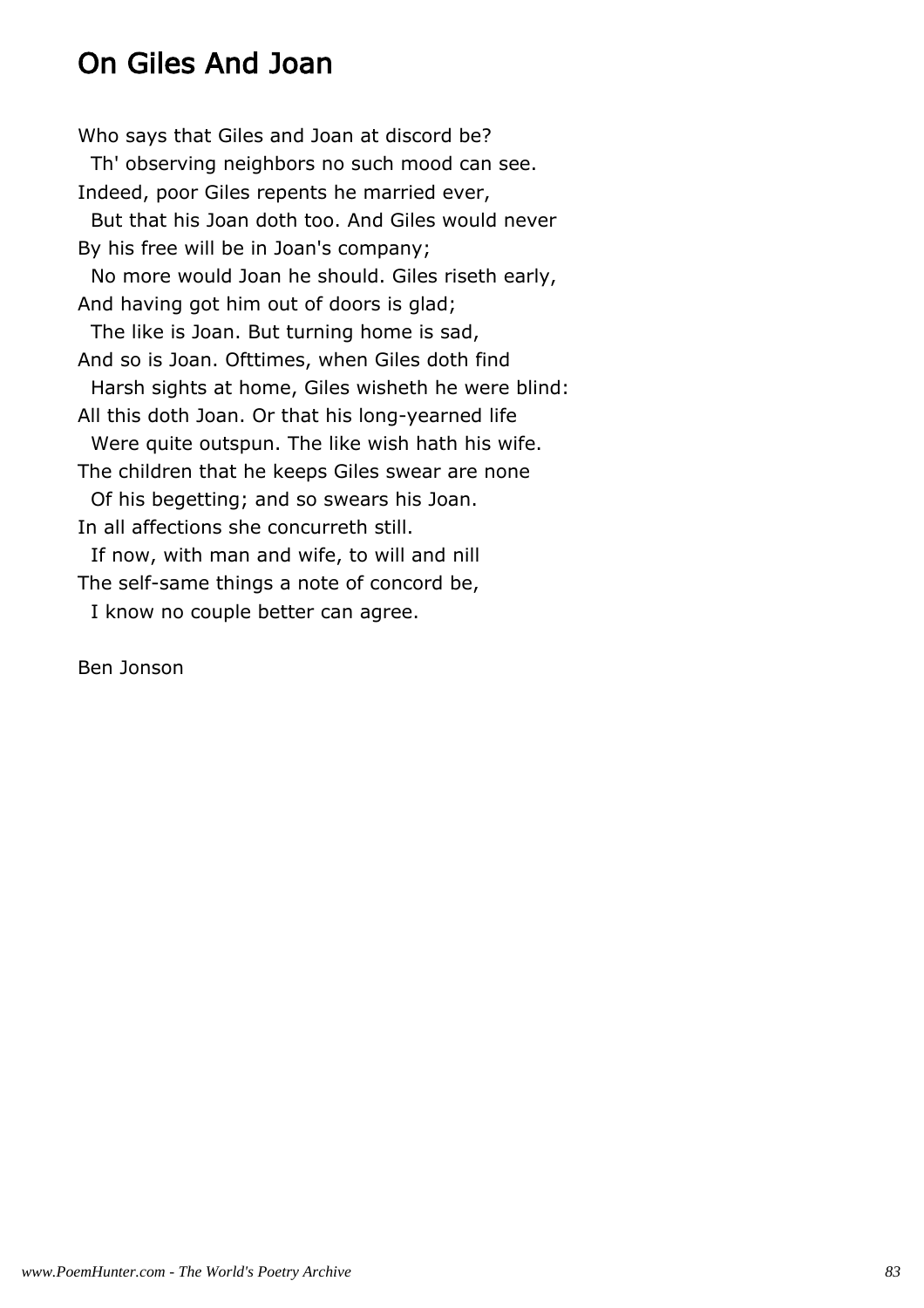# On Lucy, Countess Of Bedford

This morning, timely rapt with holy fire, I thought to form unto my zealous Muse What kind of creature I could most desire, To honour, serve, and love; as poets use. I meant to make her fair, and free, and wise, Of greatest blood, and yet more good than great; I meant the day-star should not brighter rise, Nor lend like influence from his lucent seat. I meant she should be courteous, facile, sweet, Hating that solemn vice of greatness, pride; I meant each softest virtue there should meet, Fit in that softer bosom to reside. Only a learnèd and a manly soul I purposed her; that should, with even powers, The rock, the spindle, and the shears control Of Destiny, and spin her own free hours. Such when I meant to feign, and wished to see, My Muse bade Bedford write, and that was she.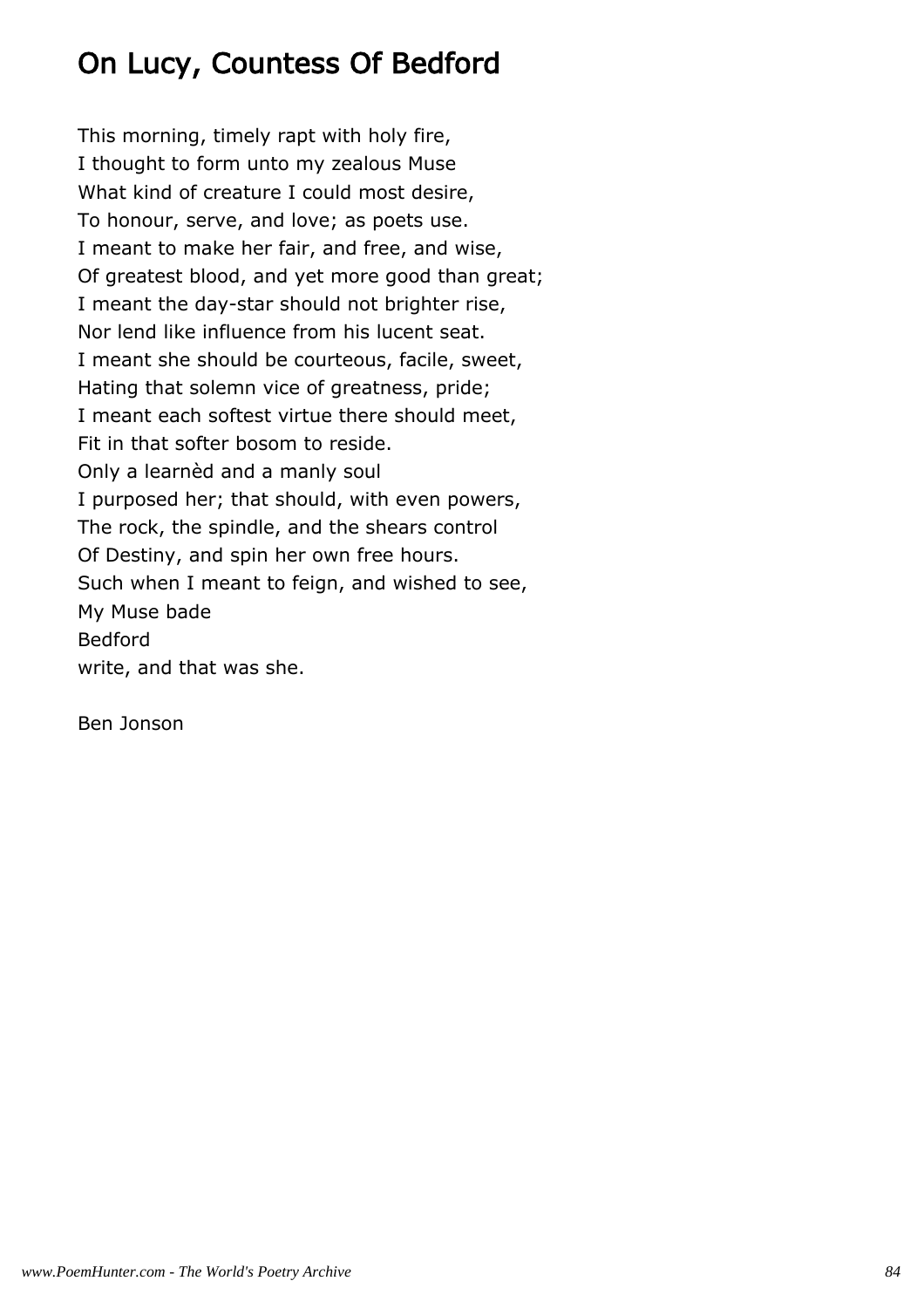# On My First Daughter

Here lies, to each her parents' ruth, Mary, the daughter of their youth; Yet all heaven's gifts being heaven's due, It makes the father less to rue. At six months' end she parted hence With safety of her innocence; Whose soul heaven's queen, whose name she bears, In comfort of her mother's tears, Hath placed amongst her virgin-train: Where, while that severed doth remain, This grave partakes the fleshly birth; Which cover lightly, gentle earth!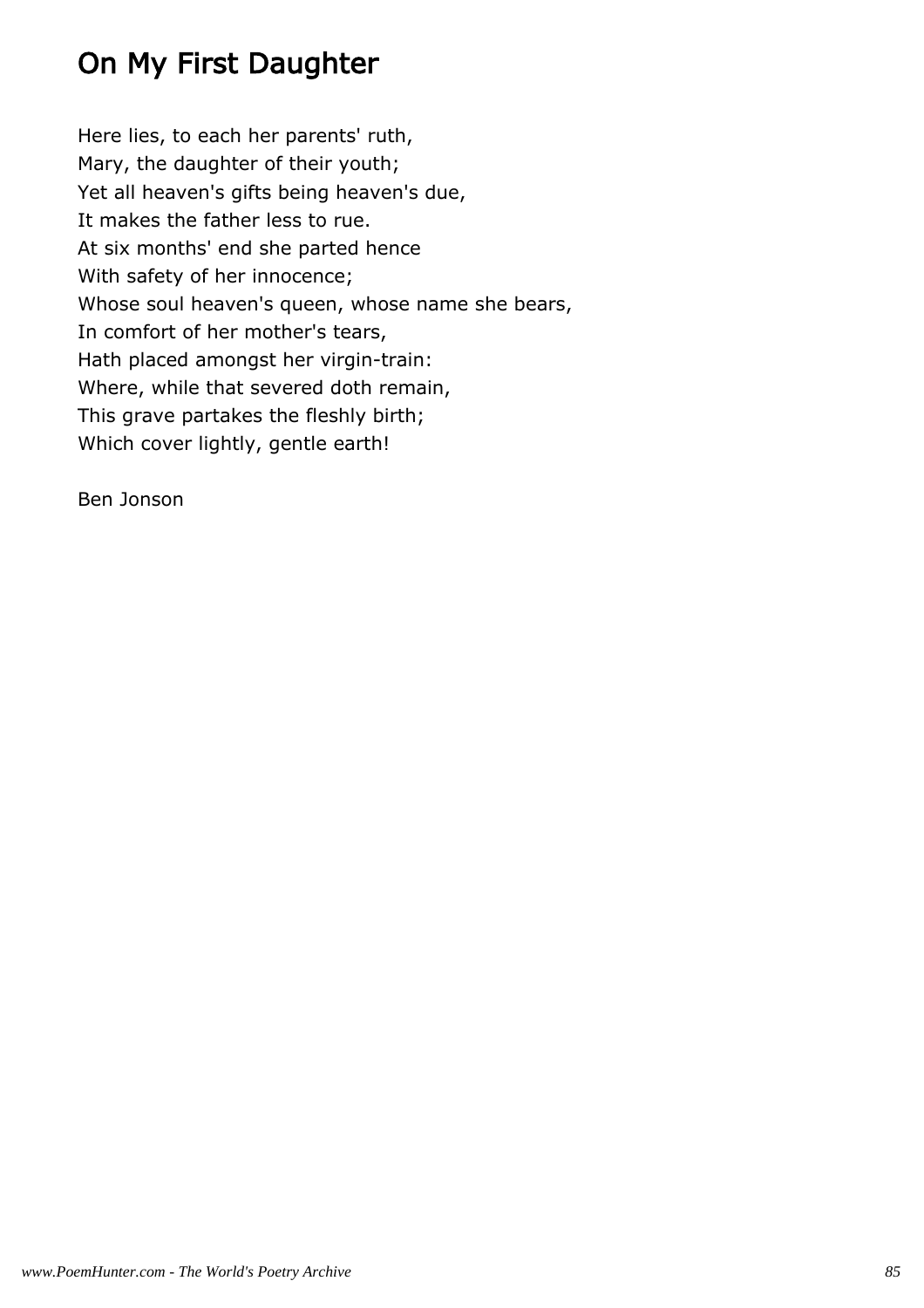# On My First Son

Farewell, thou child of my right hand, and joy; My sin was too much hope of thee, lov'd boy. Seven years thou'wert lent to me, and I thee pay, Exacted by thy fate, on the just day. O, could I lose all father now! For why Will man lament the state he should envy? To have so soon 'scap'd world's and flesh's rage, And, if no other misery, yet age? Rest in soft peace, and, ask'd, say here doth lie Ben Jonson his best piece of poetry. For whose sake, henceforth, all his vows be such, As what he loves may never like too much.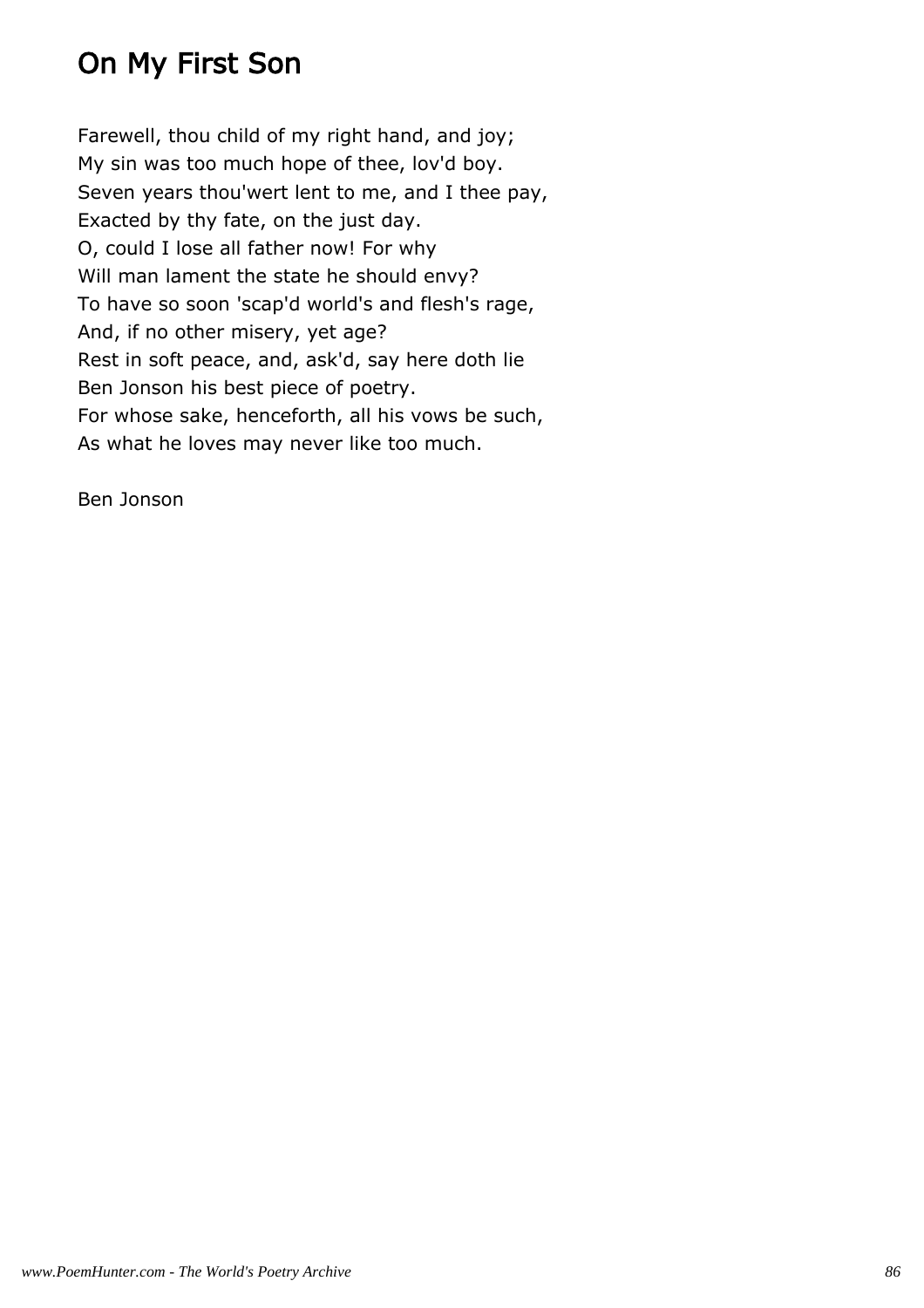# On Poet-Ape

Poor POET-APE, that would be thought our chief, Whose works are e'en the frippery of wit, From brokage is become so bold a thief, As we, the robbed, leave rage, and pity it. At first he made low shifts, would pick and glean, Buy the reversion of old plays; now grown To a little wealth, and credit in the scene, He takes up all, makes each man's wit his own. And, told of this, he slights it. Tut, such crimes The sluggish gaping auditor devours; He marks not whose 'twas first: and after-times May judge it to be his, as well as ours. Fool, as if half eyes will not know a fleece From locks of wool, or shreds from the whole piece!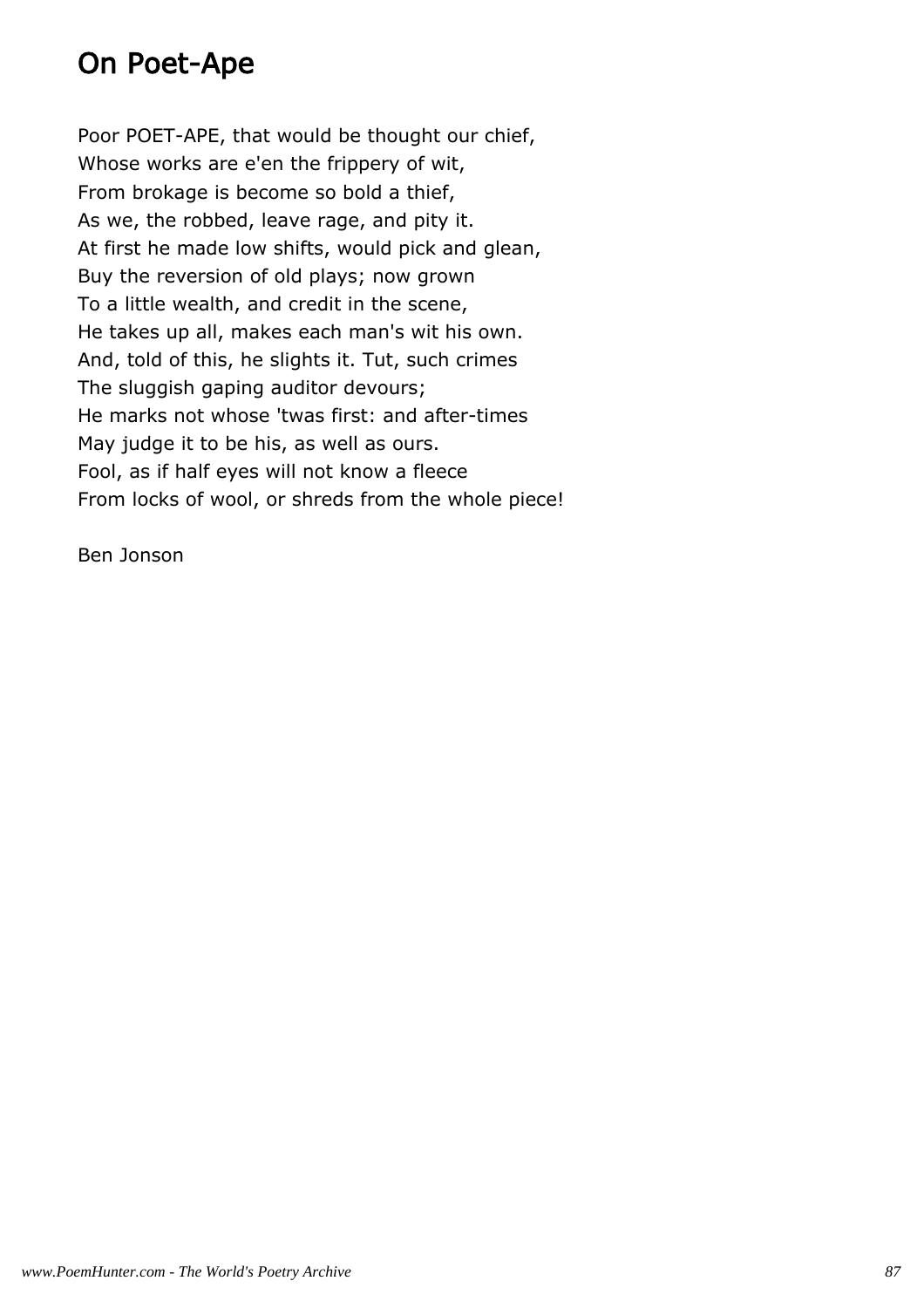# On Salathiel Pavy

A child of Queen Elizabeth's Chapel Epitaphs: ii

WEEP with me, all you that read This little story; And know, for whom a tear you shed Death's self is sorry. 'Twas a child that so did thrive In grace and feature, As Heaven and Nature seem'd to strive Which own'd the creature. Years he number'd scarce thirteen When Fates turn'd cruel, Yet three fill'd zodiacs had he been The stage's jewel; And did act (what now we moan) Old men so duly, As sooth the Parcae thought him one, He play'd so truly. So, by error, to his fate They all consented; But, viewing him since, alas, too late! They have repented; And have sought, to give new birth, In baths to steep him; But, being so much too good for earth, Heaven vows to keep him.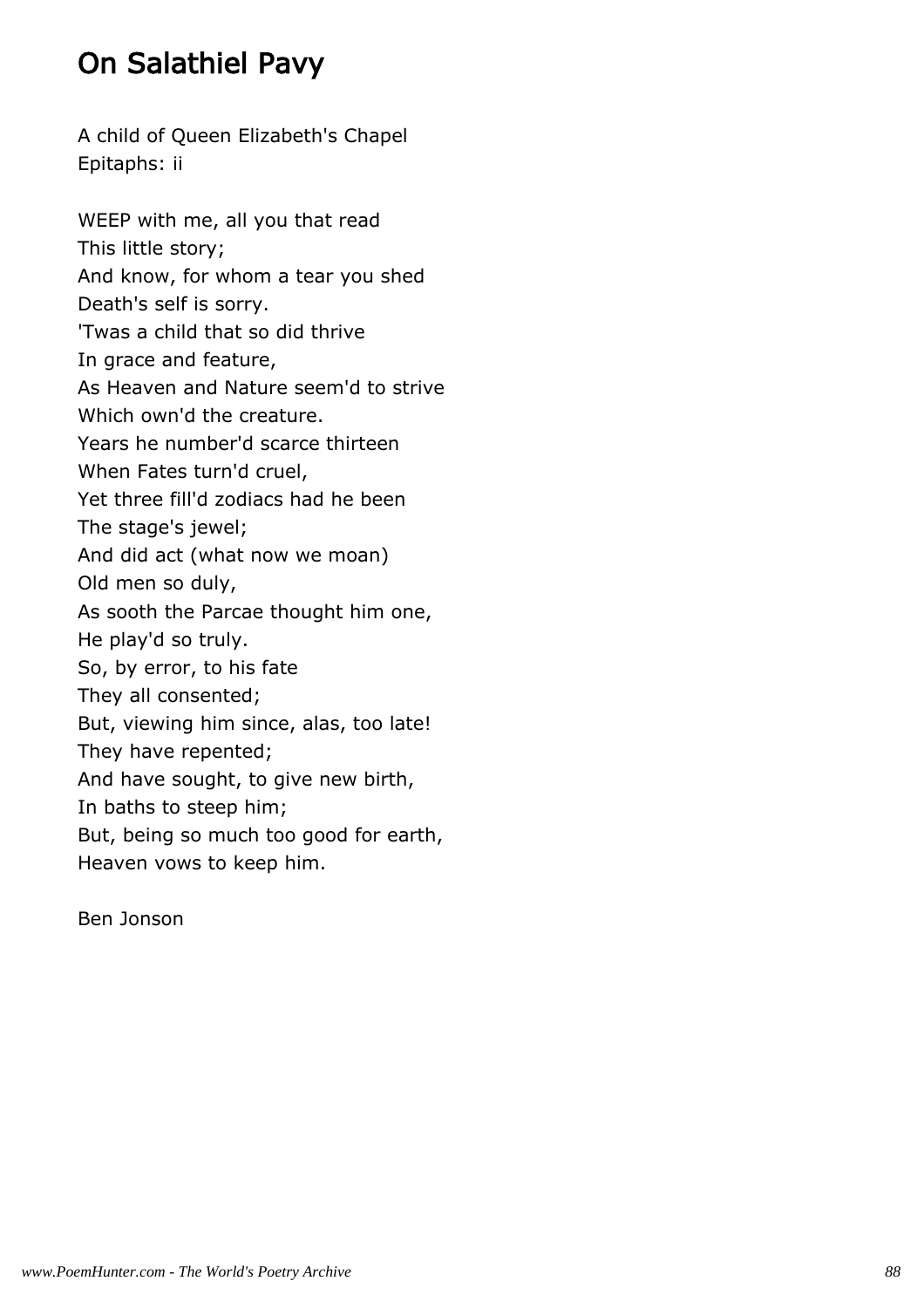# On Something, That Walks Somewhere

At court I met it, in clothes brave enough To be a courtier, and looks grave enough To seem a statesman: as I near it came, It made me a great face. I asked the name. 'A lord,' it cried, 'buried in flesh and blood, And such from whom let no man hope least good, For I will do none; and as little ill, For I will dare none.' Good lord, walk dead still.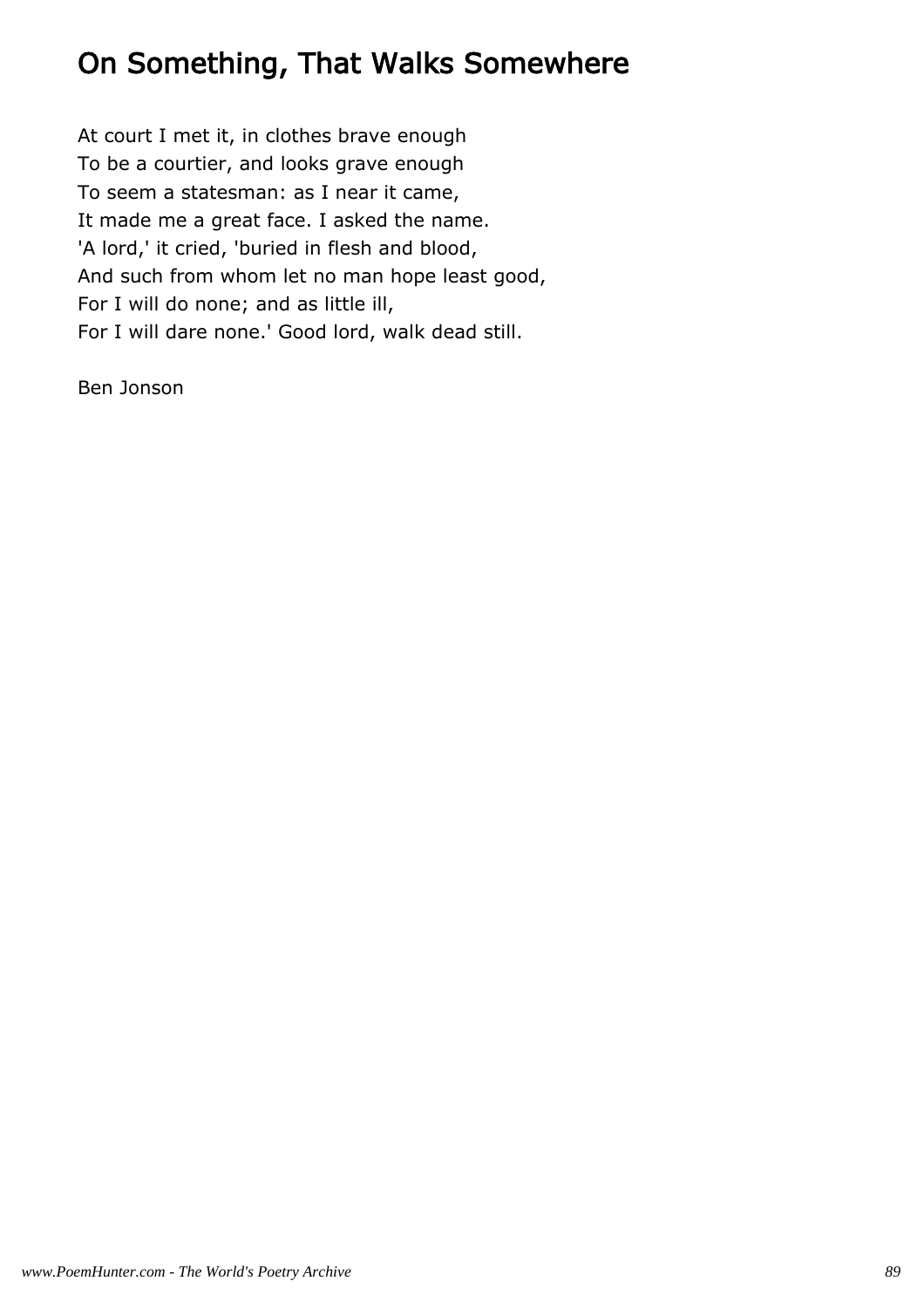# Opening Doors

He smashed his hand in opening a door for her, and less pain than embarrassment shrieked through him. Concealing both, grimacing as if theatrically, he asked himself who he thought he was to go around opening doors for anyone, much less for her.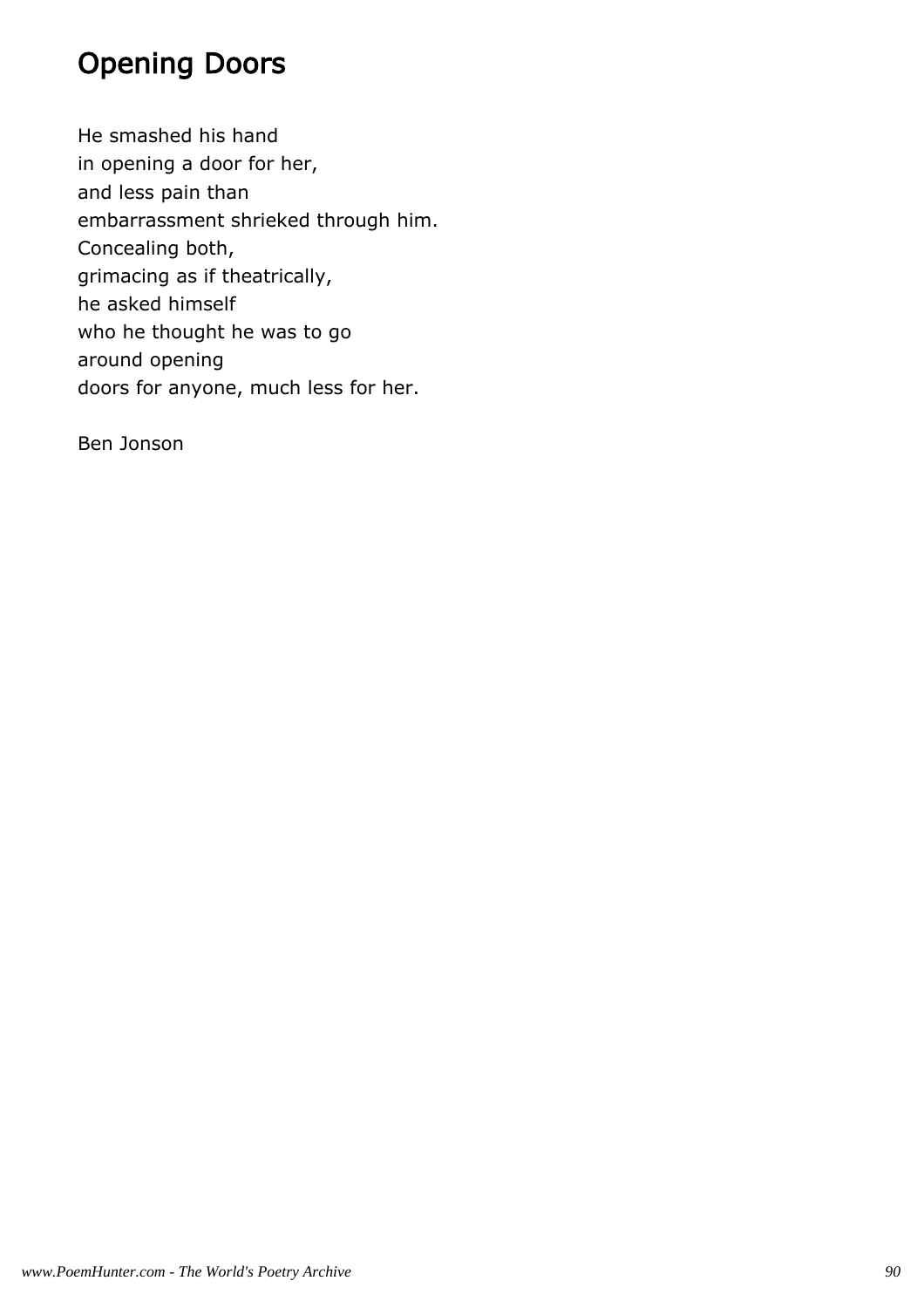### Porth Ceiriad Bay

Descended to the shore, odd how we left the young girl with us to herself, and went straight to examine the stratified cliffs, forgot her entirely in our interest.

You marvelled at the shapes the clockwork sea had worn the stone, talking keenly, until the pace of this random sculpture recalled your age to you, and then its anodynes.

And so you turned, pretending youth, courting the girl as if you were a boy again, leaving the wry cliffs to their erosion and me to my observant solitude.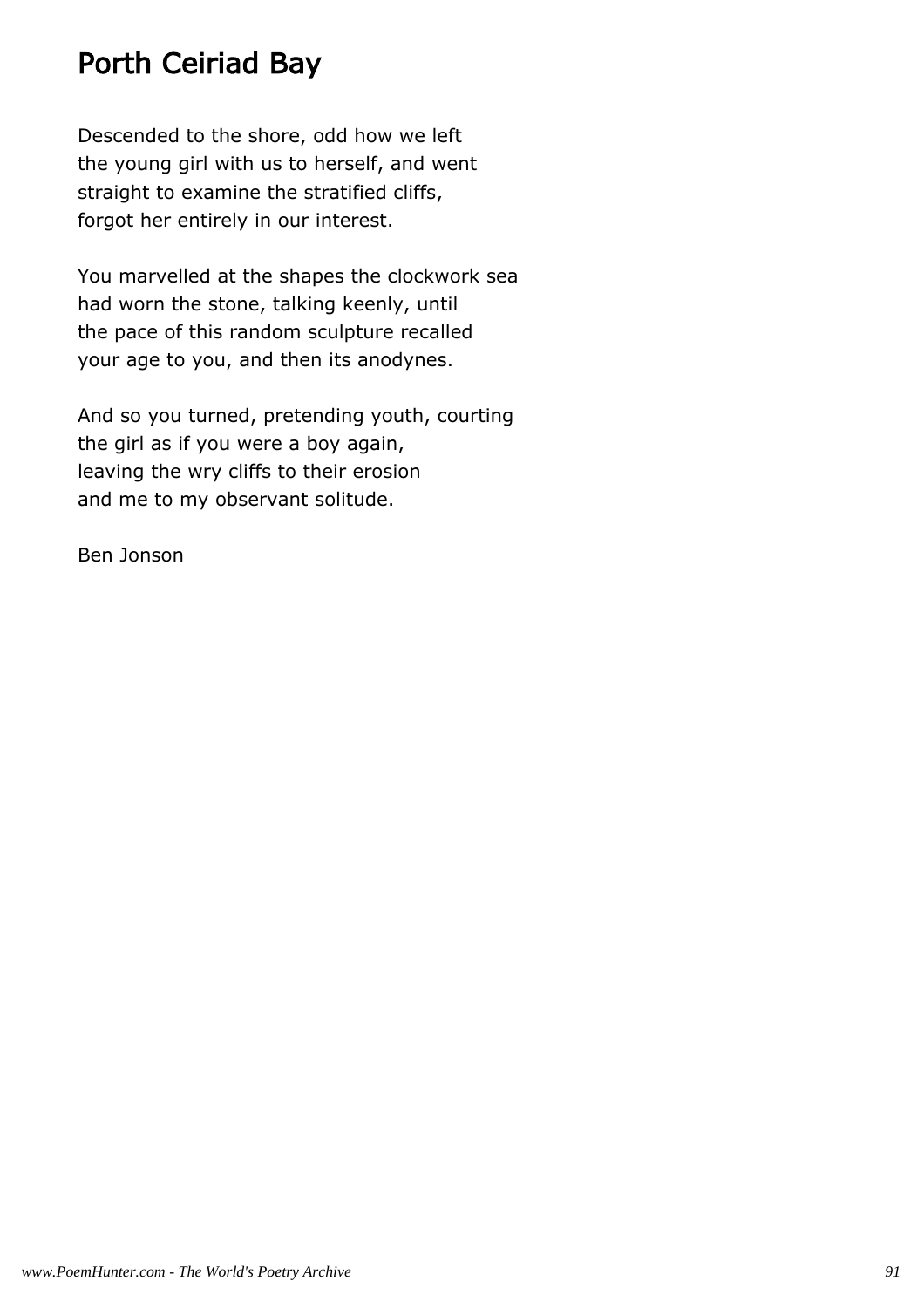### Praeludium

And must I sing? What subject shall I choose! Or whose great name in poets' heaven use, For the more countenance to my active muse?

Hercules? alas, his bones are yet sore With his old earthly labours t' exact more Of his dull godhead were sin. I'll implore

Phoebus. No, tend thy cart still. Envious day Shall not give out that I have made thee stay, And foundered thy hot team, to tune my lay.

Nor will I beg of thee, lord of the vine, To raise my spirits with thy conjuring wine, In the green circle of thy ivy twine.

Pallas, nor thee I call on, mankind maid, That at thy birth mad'st the poor smith afraid. Who with his axe thy father's midwife played.

Go, cramp dull Mars, light Venus, when he snorts, Or with thy tribade trine invent new sports; Thou, nor thy looseness with my making sorts.

Let the old boy, your son, ply his old task, Turn the stale prologue to some painted mask; His absence in my verse is all I ask.

Hermes, the cheater, shall not mix with us, Though he would steal his sisters' Pegasus, And rifle him; or pawn his petasus.

Nor all the ladies of the Thespian lake, Though they were crushed into one form, could make A beauty of that merit, that should take

My muse up by commission; no, I bring My own true fire: now my thought takes wing, And now an epode to deep ears I sing.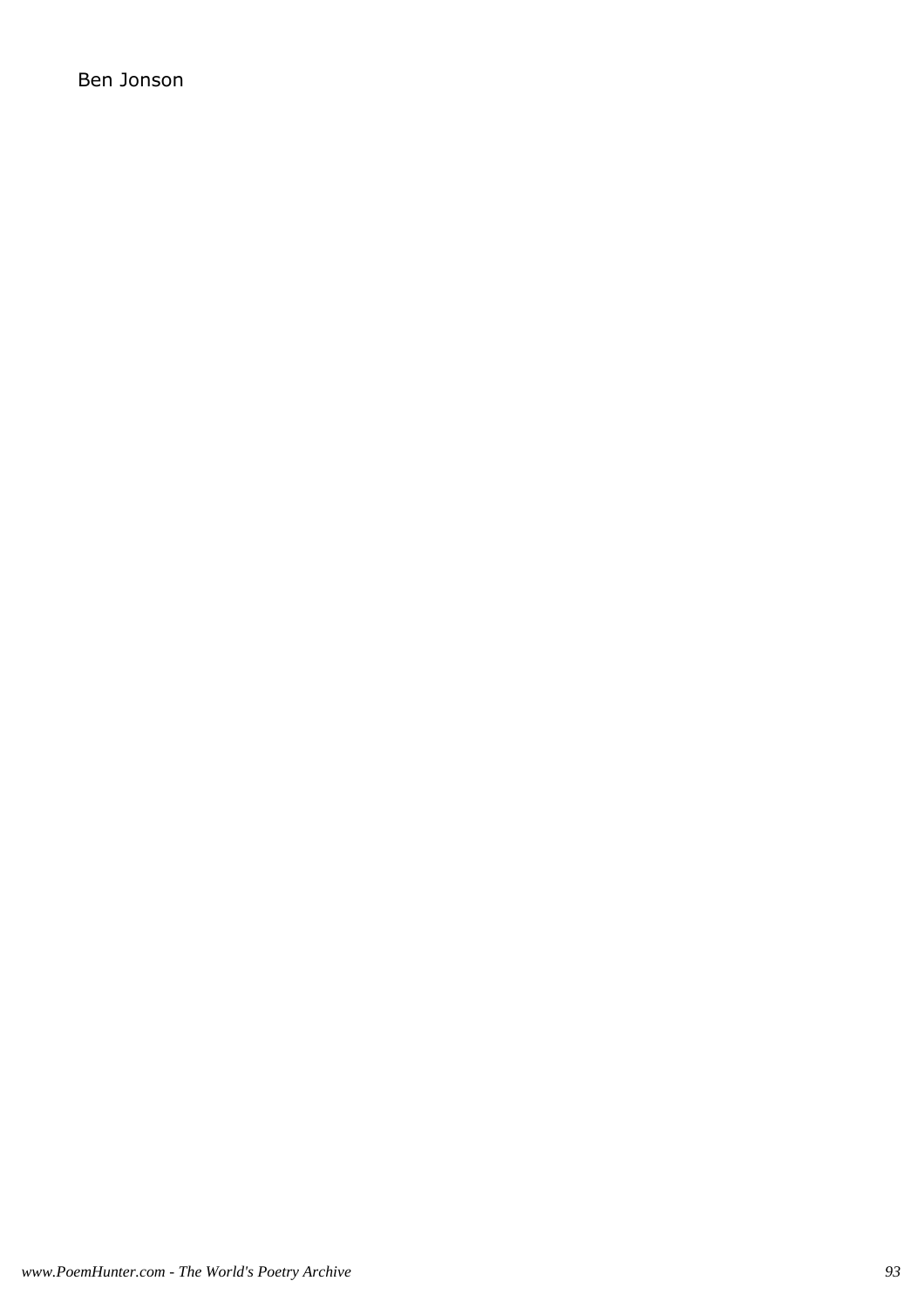### Preconception

I have no children:

But tonight a poem came in which a small child, my daughter, appeared at the door of a half-lit room where late one night I wrote at a heavy desk.

And though interruption was hardly welcome I took her to myself, just as the poem, comforted this daughter until she found peace.

The poems as the children come as they will come.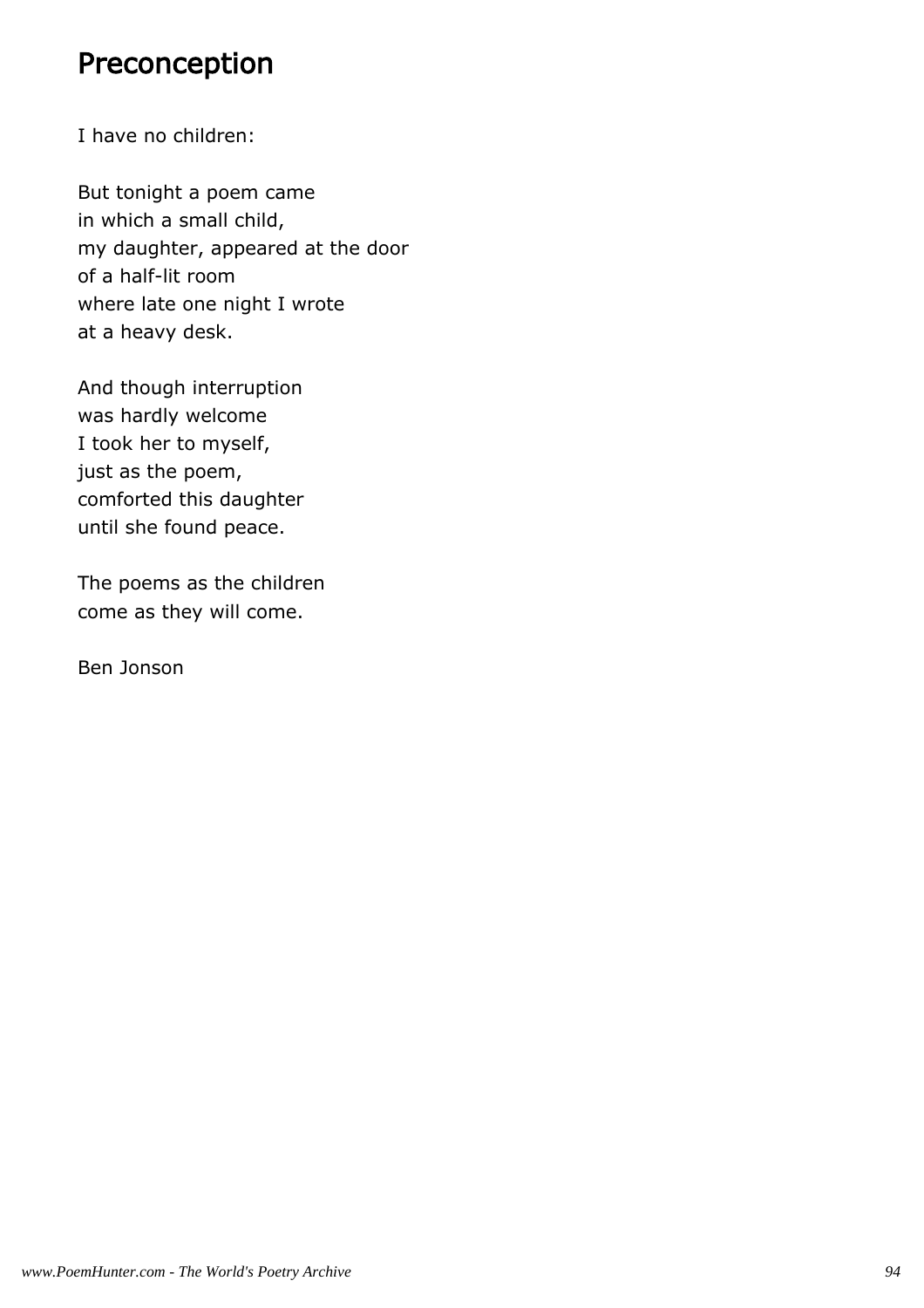### Queen And Huntress

Queen and huntress, chaste and fair, Now the sun is laid to sleep, Seated in thy silver chair State in wonted manner keep: Hesperus entreats thy light, Goddess excellently bright.

Earth, let not thy envious shade Dare itself to interpose; Cynthia's shining orb was made Heaven to clear when day did close: Bless us then with wished sight, Goddess excellently bright.

Lay thy bow of pearl apart And thy crystal-shining quiver; Give unto the flying hart Space to breathe, how short soever: Thou that mak'st a day of night, Goddess excellently bright.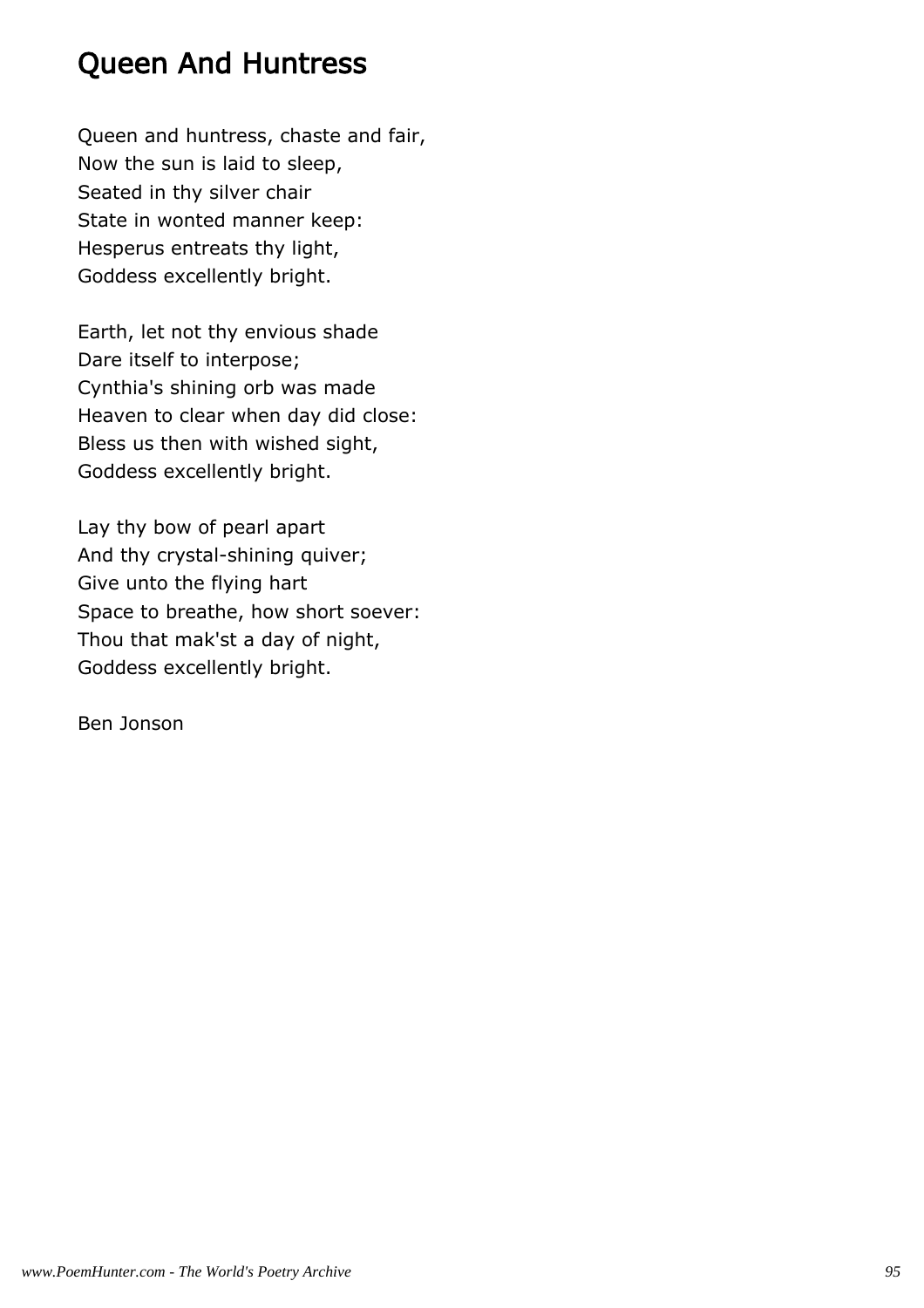### Simplex Munditiis

Still to be neat, still to be dressed, As you were going to a feast; Still to be powdered, still perfumed: Lady, it is to be presumed, Though art's hid causes are not found, All is not sweet, all is not sound.

Give me a look, give me a face, That makes simplicity a grace; Robes loosely flowing, hair as free: Such sweet neglect more taketh me Than all the adulteries of art; They strike mine eyes, but not my heart.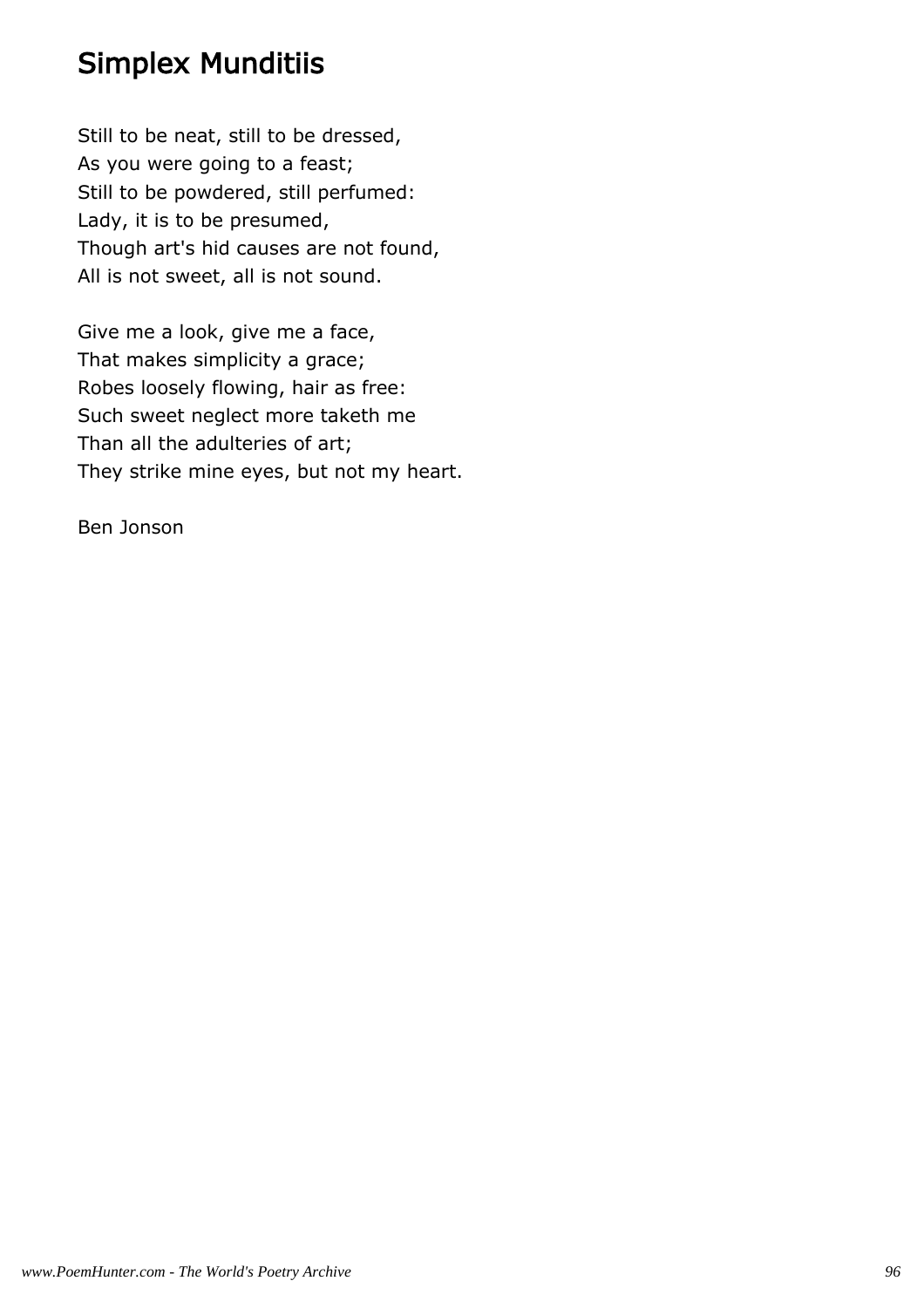# So Breaks The Sun

So breaks the sun earth's rugged chains, Wherein rude winter bound her veins; So grows both stream and source of price, That lately fettered were with ice. So naked trees get crisped heads, And colored coats the roughest meads, And all get vigor, youth, and sprite, That are but looked on by his light.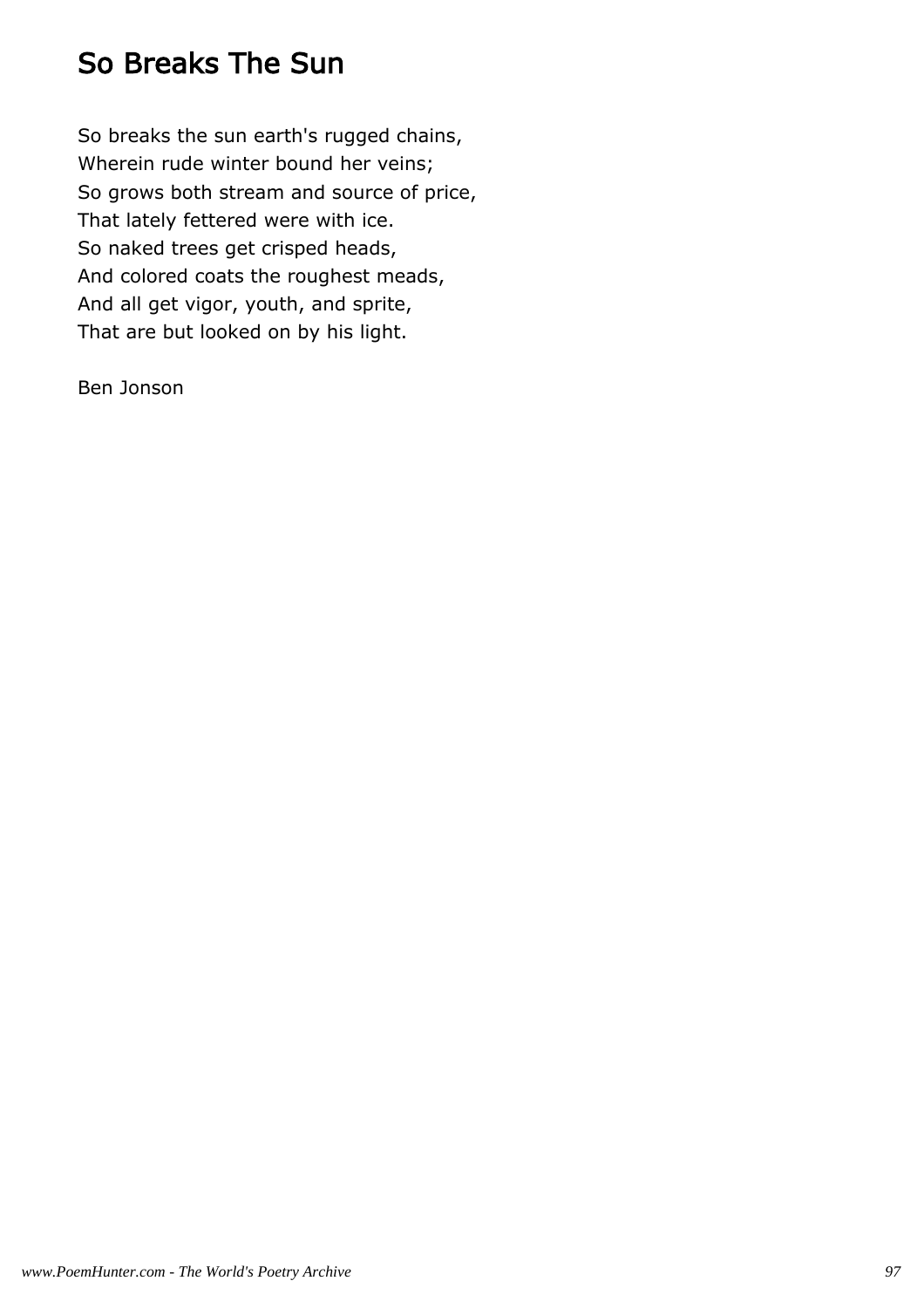### Song From The Silent Woman

Still to be neat, still to be dressed, As you were going to a feast; Still to be powdered, still perfumed: Lady, it is to be presumed, Though art's hid causes are not found, All is not sweet, all is not sound.

Give me a look, give me a face, That makes simplicity a grace; Robes loosely flowing, hair as free; Such sweet neglect more taketh me Than all th' adulteries of art: They strike mine eyes, but not my heart.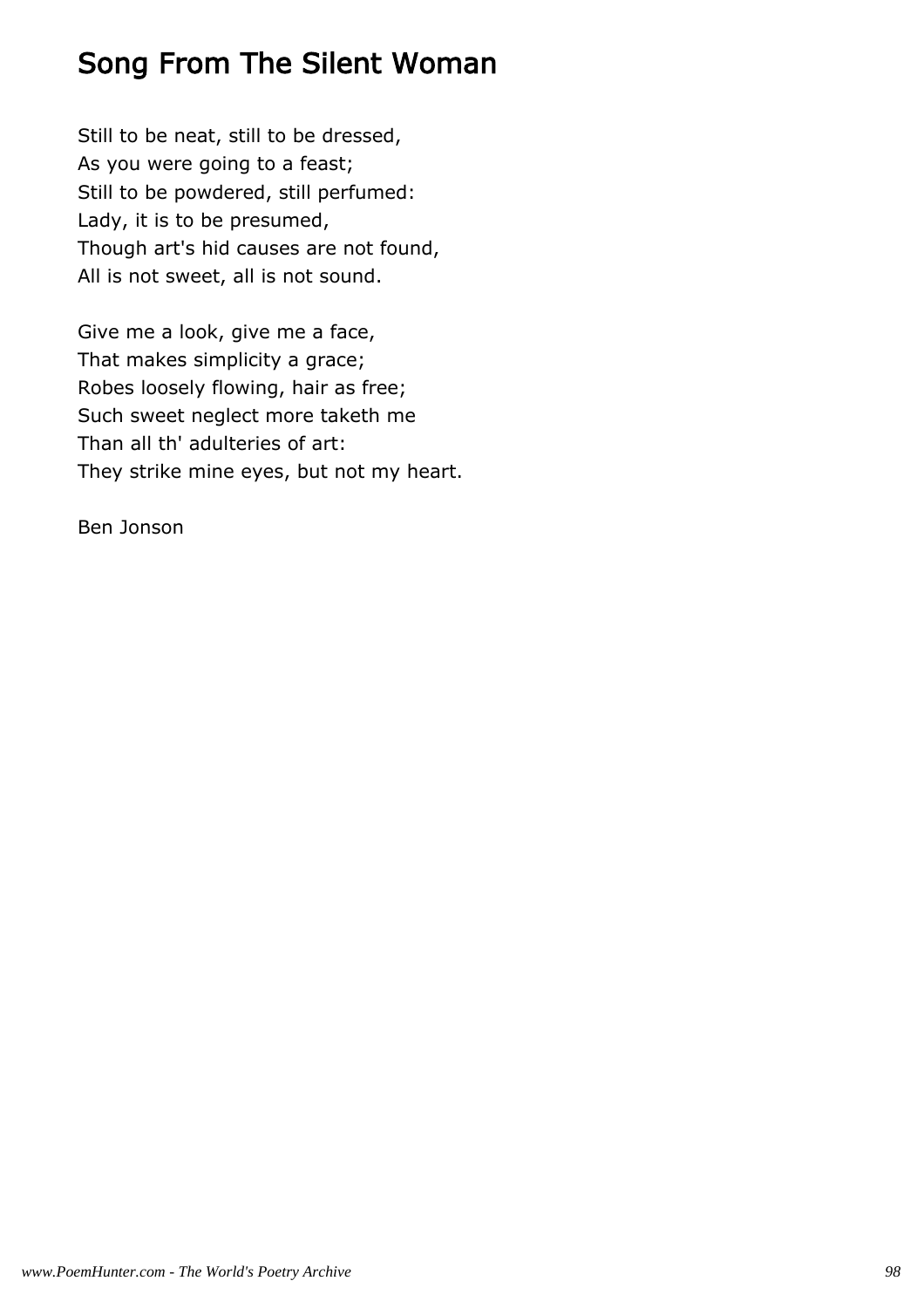### Song To Celia - I

Come, my Celia, let us prove While we may the sports of love; Time will not be ours forever, He at length our good will sever.

Spend not then his gifts in vain; Suns that set may rise again, But if once we lose this light, 'Tis with us perpetual night.

Why should we defer our joys? Fame and rumour are but toys. Cannot we delude the eyes Of a few poor household spies? Or his easier ears beguile, So removed by our wile?

'Tis no sin love's fruits to steal; But the sweet theft to reveal, To be taken, to be seen, These have crimes accounted been.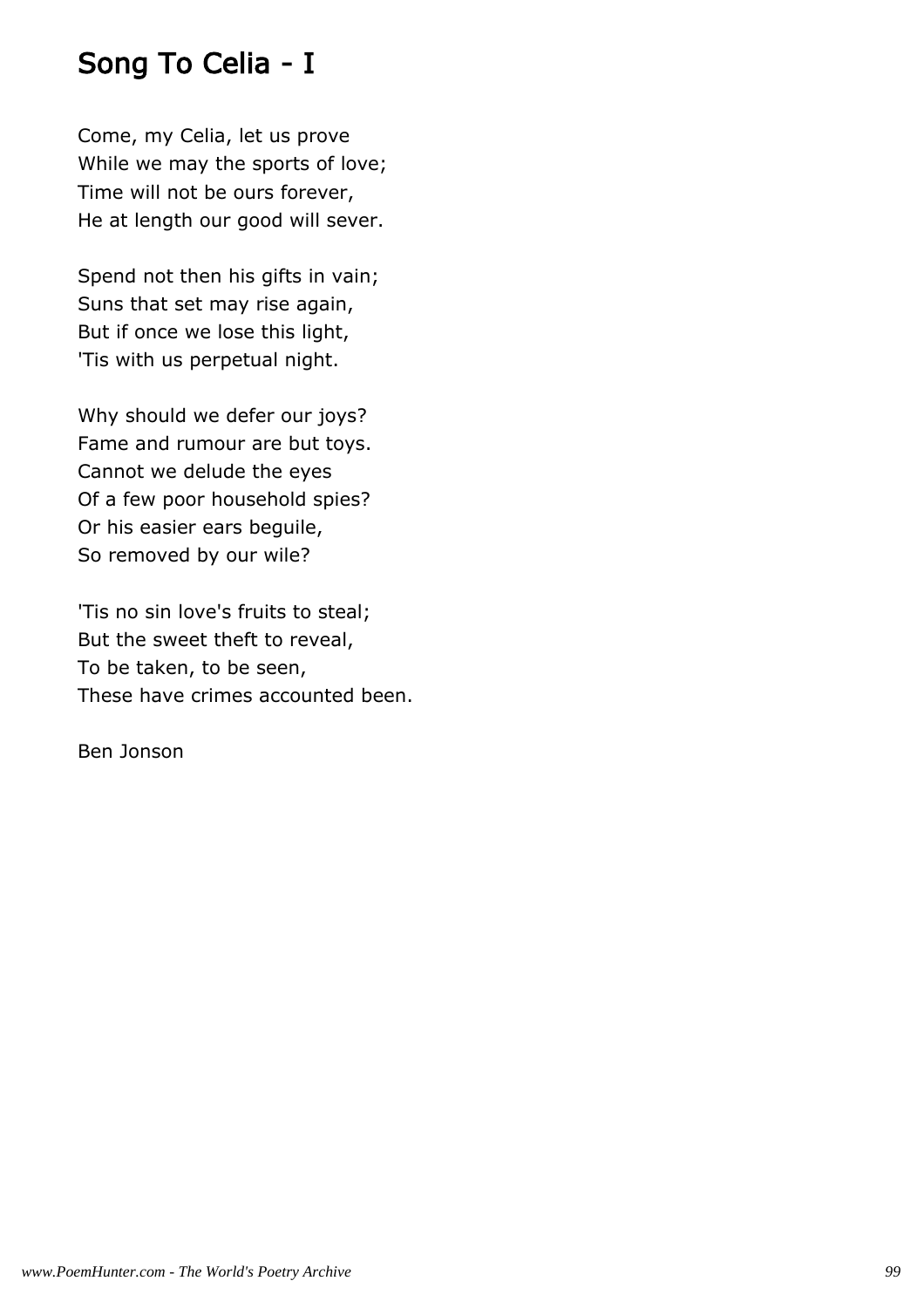### Song To Celia Ii

Drink to me only with thine eyes, And I will pledge with mine; Or leave a kiss but in the cup, And I'll not look for wine.

The thirst that from the soul doth rise Doth ask a drink divine; But might I of Jove's nectar sup, I would not change for thine.

I sent thee late a rosy wreath, Not so much honouring thee As giving it a hope, that there It could not withered be.

But thou thereon didst only breathe, And sent'st it back to me; Since when it grows, and smells, I swear, Not of itself, but thee.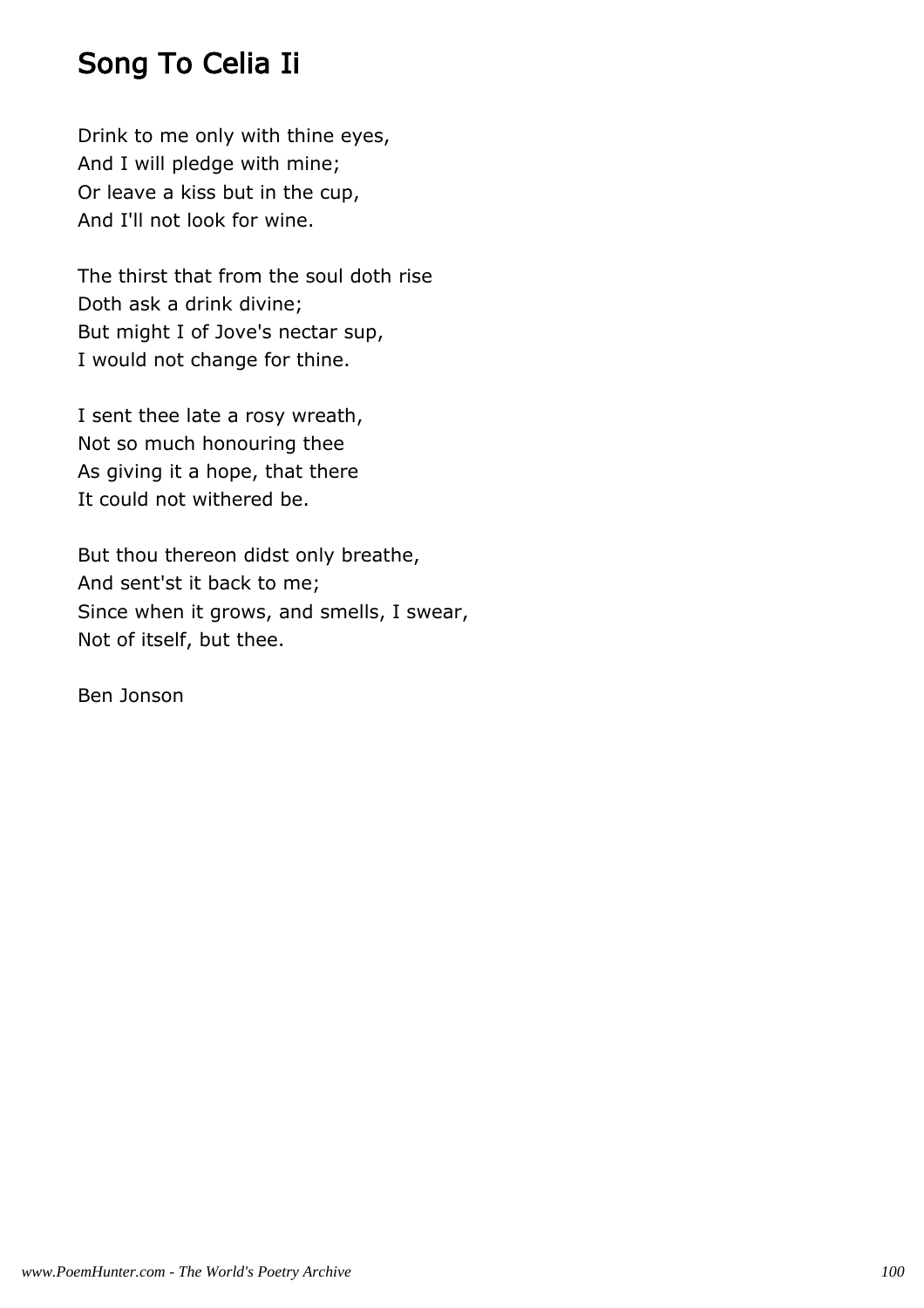### Song To Diana

Queen and huntress, chaste and fair, Now the sun is laid to sleep, Seated in thy silver chair State in wonted manner keep: Hesperus entreats thy light, Goddess excellently bright.

Earth, let not thy envious shade Dare itself to interpose; Cynthia's shining orb was made Heaven to clear when day did close: Bless us then with wished sight, Goddess excellently bright.

Lay thy bow of pearl apart, And thy crystal-shining quiver; Give unto the flying hart Space to breathe, how short soever: Thou that mak'st a day of night, Goddess excellently bright.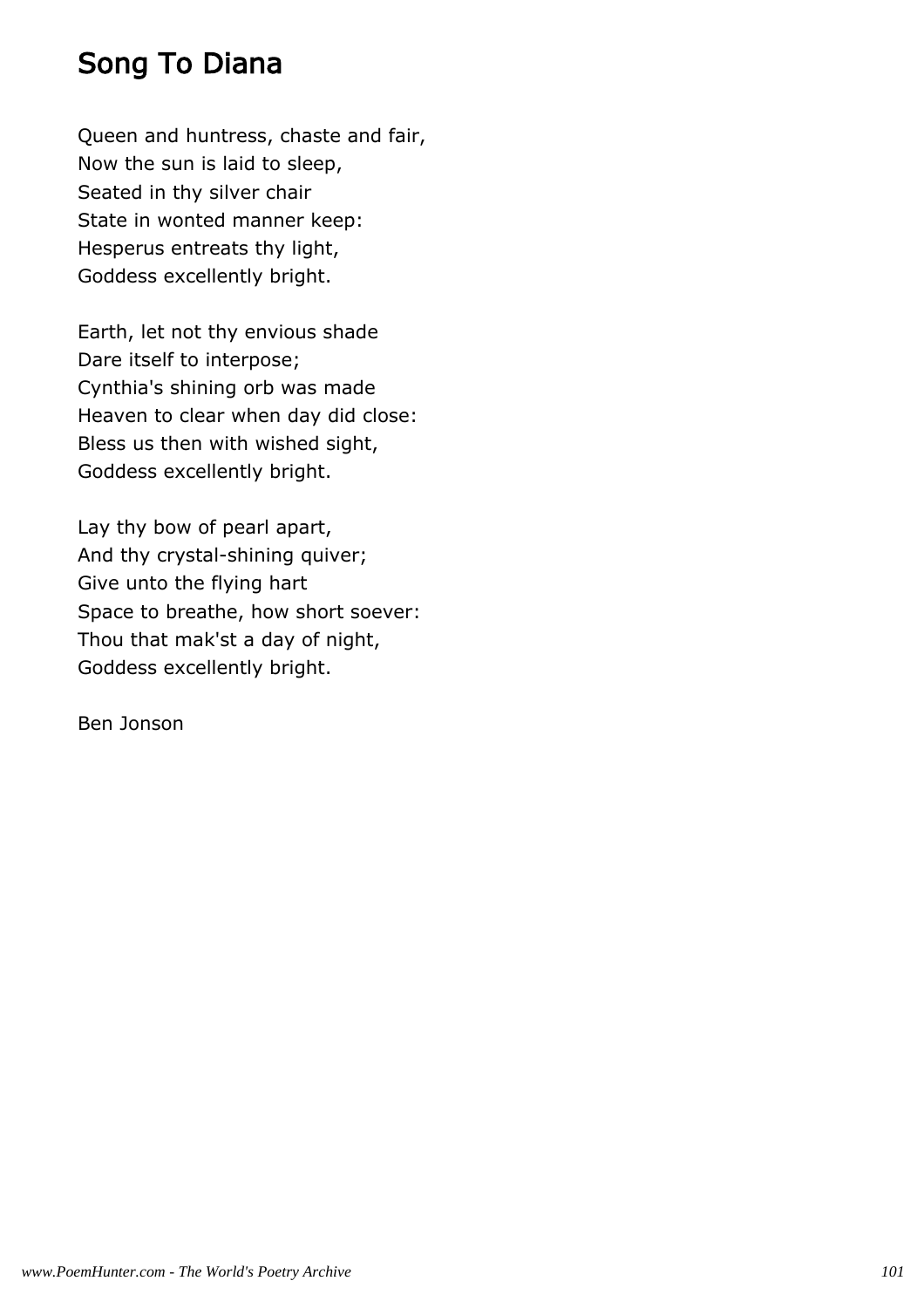# Song: From Cynthia's Revels

O, that joy so soon should waste! Or so sweet a bliss As a kiss Might not for ever last! So sugared, so melting, so soft, so delicious, The dew that lies on roses, When the Morn herself discloses, Is not so precious. O, rather than I would it smother, Were I to taste such another, It should be my wishing That I might die kissing.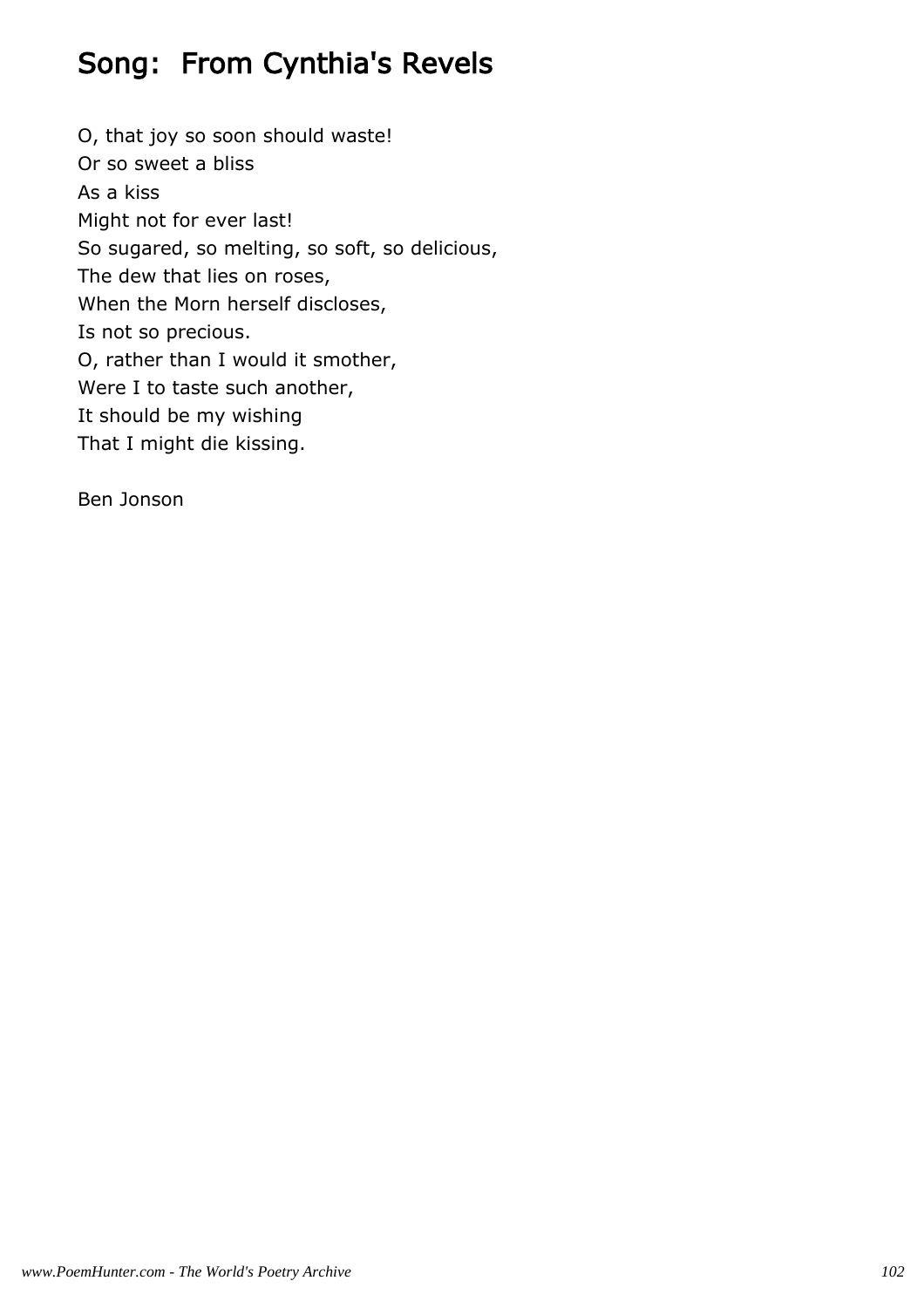### Song: To Cynthia

From 'Cynthia's Revels'

Queen and huntress, chaste and fair, Now the sun is laid to sleep, Seated in thy silver chair, State in wonted manner keep: Hesperus entreats thy light, Goddess excellently bright.

Earth, let not thy envious shade Dare itself to interpose; Cynthia's shining orb was made Heaven to clear, when day did close: Bless us then with wished sight, Goddess excellently bright.

Lay thy bow of pearl apart, And thy crystal-shining quiver; Give unto the flying hart Space to breathe, how short soever: Thou that mak'st a day of night, Goddess excellently bright.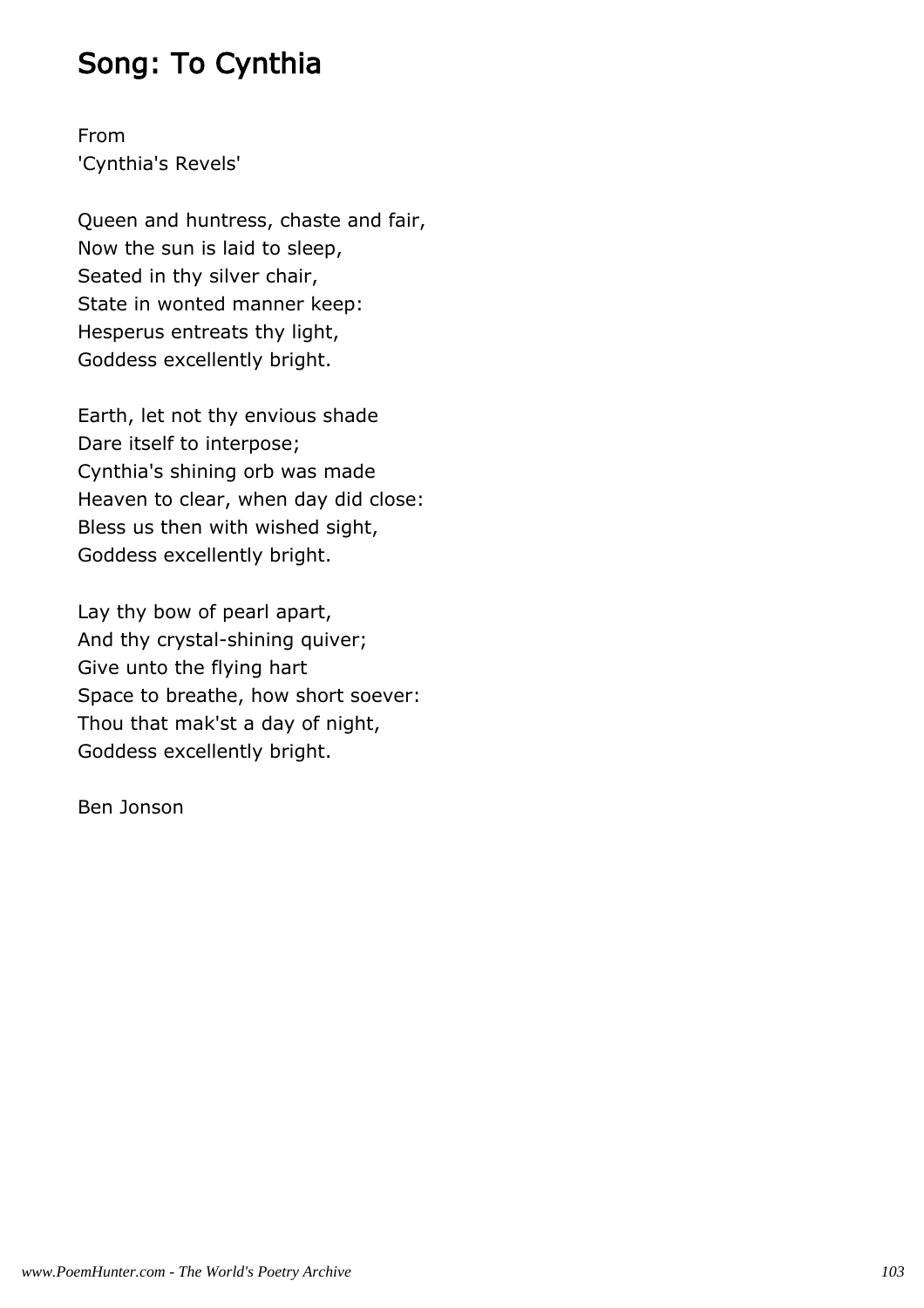### Still To Be Neat

Still to be neat, still to be drest, As you were going to a feast; Still to be powder'd, still perfum'd: Lady, it is to be presum'd, Though art's hid causes are not found, All is not sweet, all is not sound.

Give me a look, give me a face, That make simplicity a grace; Robes loosely flowing, hair as free: Such sweet neglect more taketh me Than all th'adulteries of art. They strike mine eyes, but not my heart.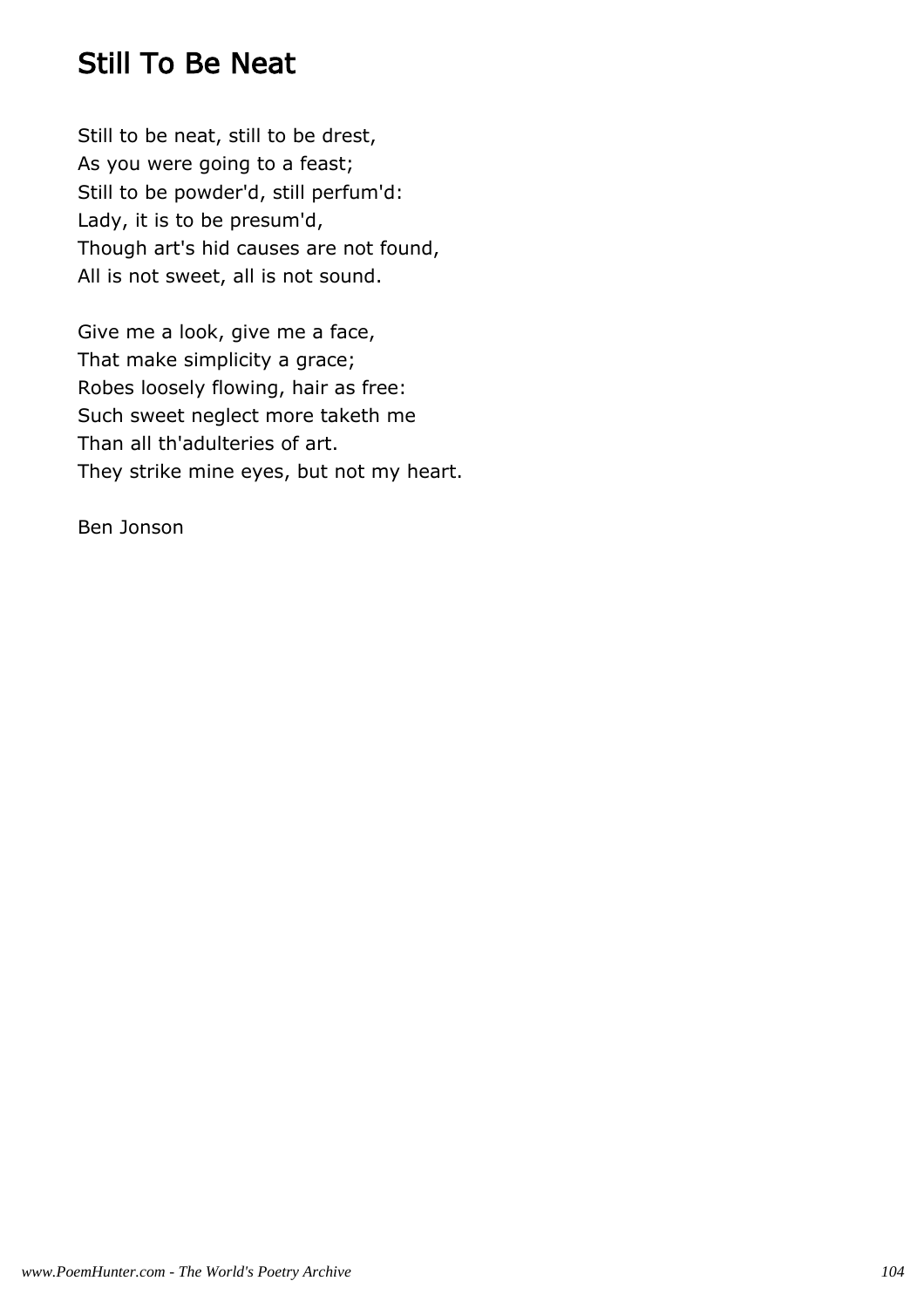### That Women Are But Men's Shadows

Follow a shadow, it still flies you; Seem to fly it, it will pursue: So court a mistress, she denies you; Let her alone, she will court you. Say, are not women truly then Styled but the shadows of us men?

At morn and even shades are longest, At noon they are or short or none; So men at weakest, they are strongest, But grant us perfect, they're not known. Say, are not women truly then Styled but the shadows of us men?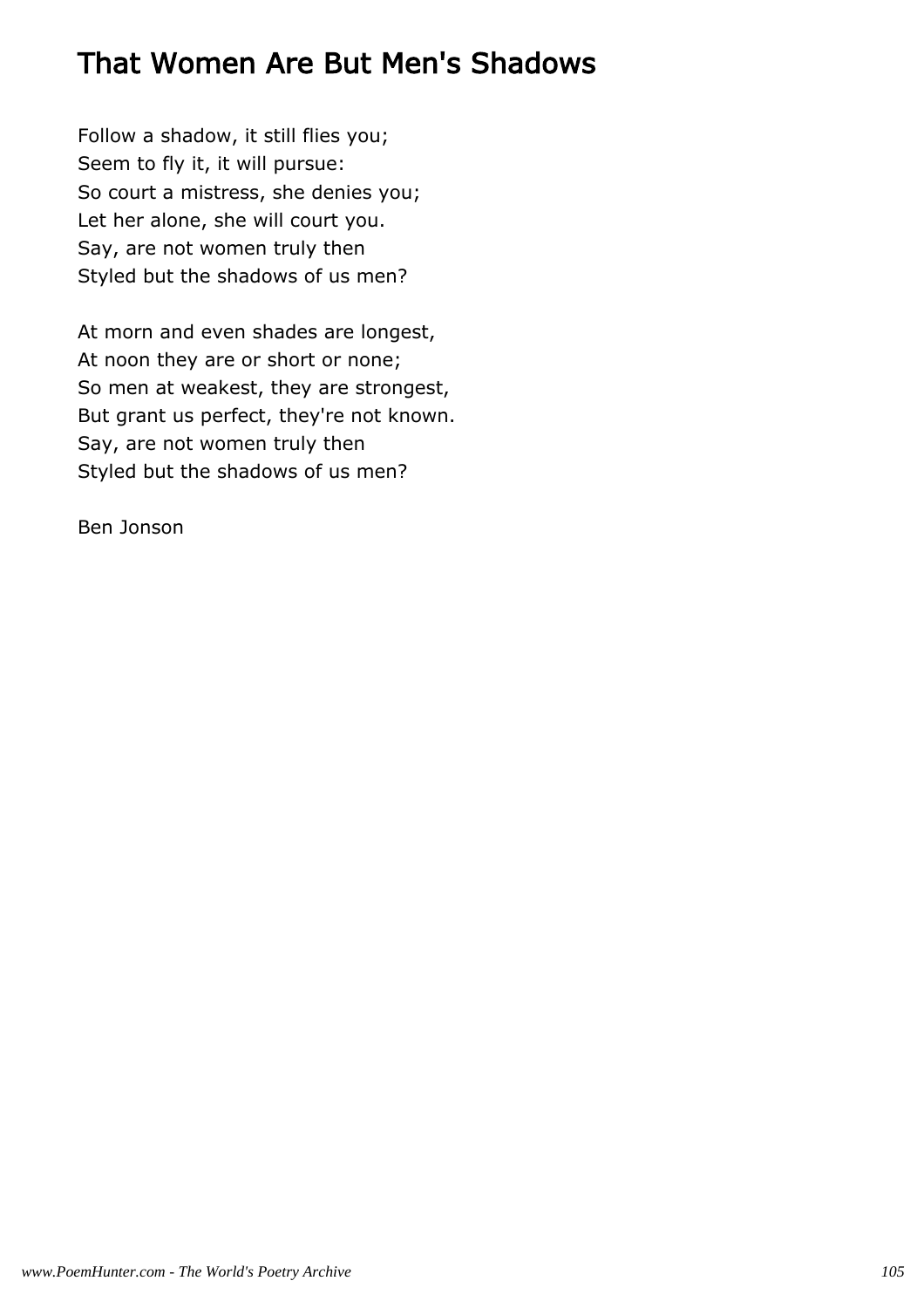# The Alchemist

The sickness hot, a master quit, for fear, His house in town, and left one servant there; Ease him corrupted, and gave means to know

A Cheater, and his punk; who now brought low, Leaving their narrow practice, were become Cozeners at large; and only wanting some House to set up, with him they here contract, Each for a share, and all begin to act. Much company they draw, and much abuse, In casting figures, telling fortunes, news, Selling of flies, flat bawdry with the stone, Till it, and they, and all in fume are gone.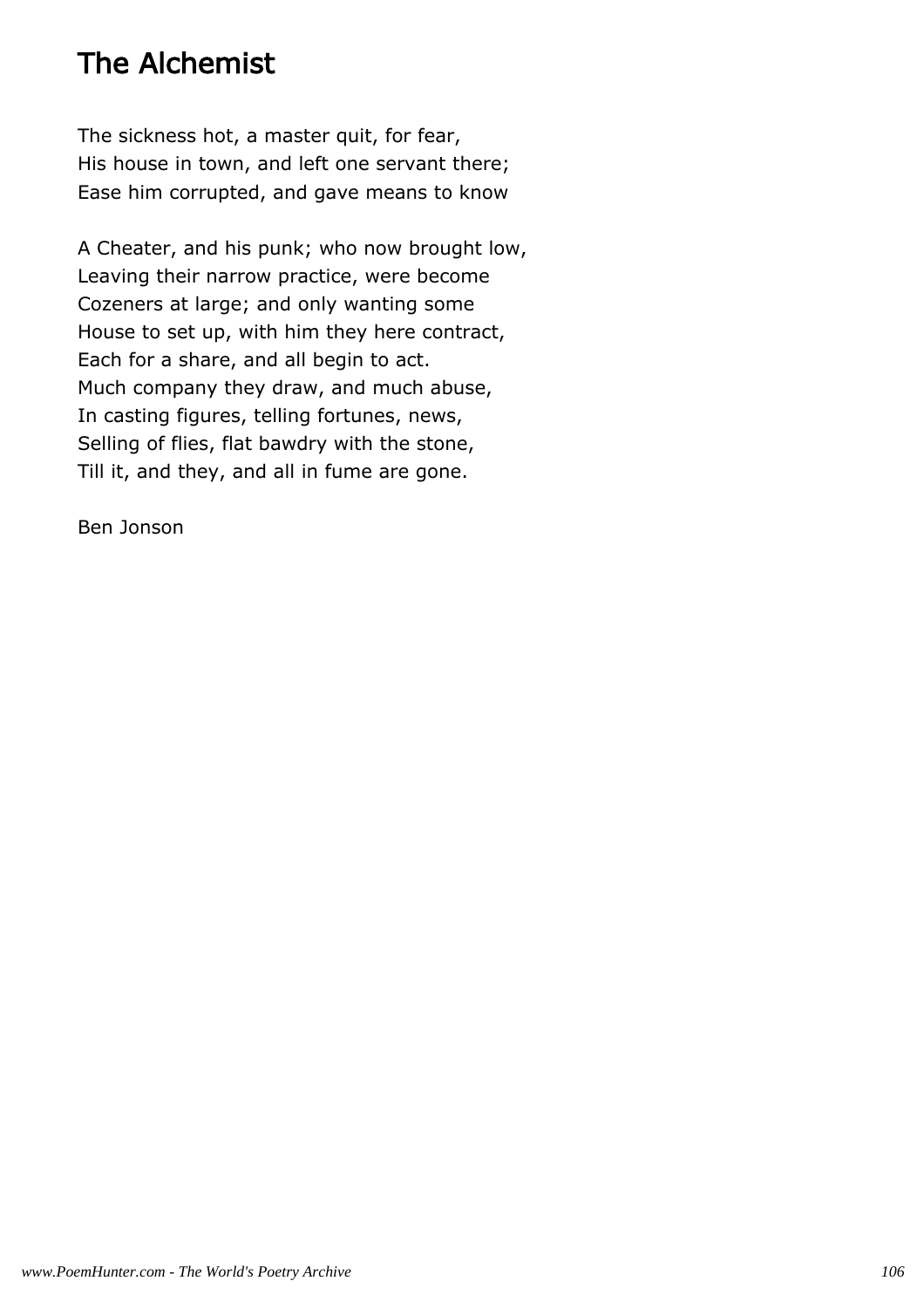### The Alchemist: Prologue

Fortune, that favours fools, these two short hours, We wish away, both for your sakes and ours, Judging spectators; and desire, in place, To the author justice, to ourselves but grace. Our scene is London, 'cause we would make known, No country's mirth is better than our own: No clime breeds better matter for your whore, Bawd, squire, impostor, many persons more, Whose manners, now call'd humours, feed the stage; And which have still been subject for the rage Or spleen of comic writers. Though this pen Did never aim to grieve, but better men; Howe'er the age he lives in doth endure The vices that she breeds, above their cure. But when the wholesome remedies are sweet, And in their working gain and profit meet, He hopes to find no spirit so much diseased, But will with such fair correctives be pleased: For here he doth not fear who can apply. If there be any that will sit so nigh Unto the stream, to look what it doth run, They shall find things, they'd think or wish were done; They are so natural follies, but so shewn, As even the doers may see, and yet not own.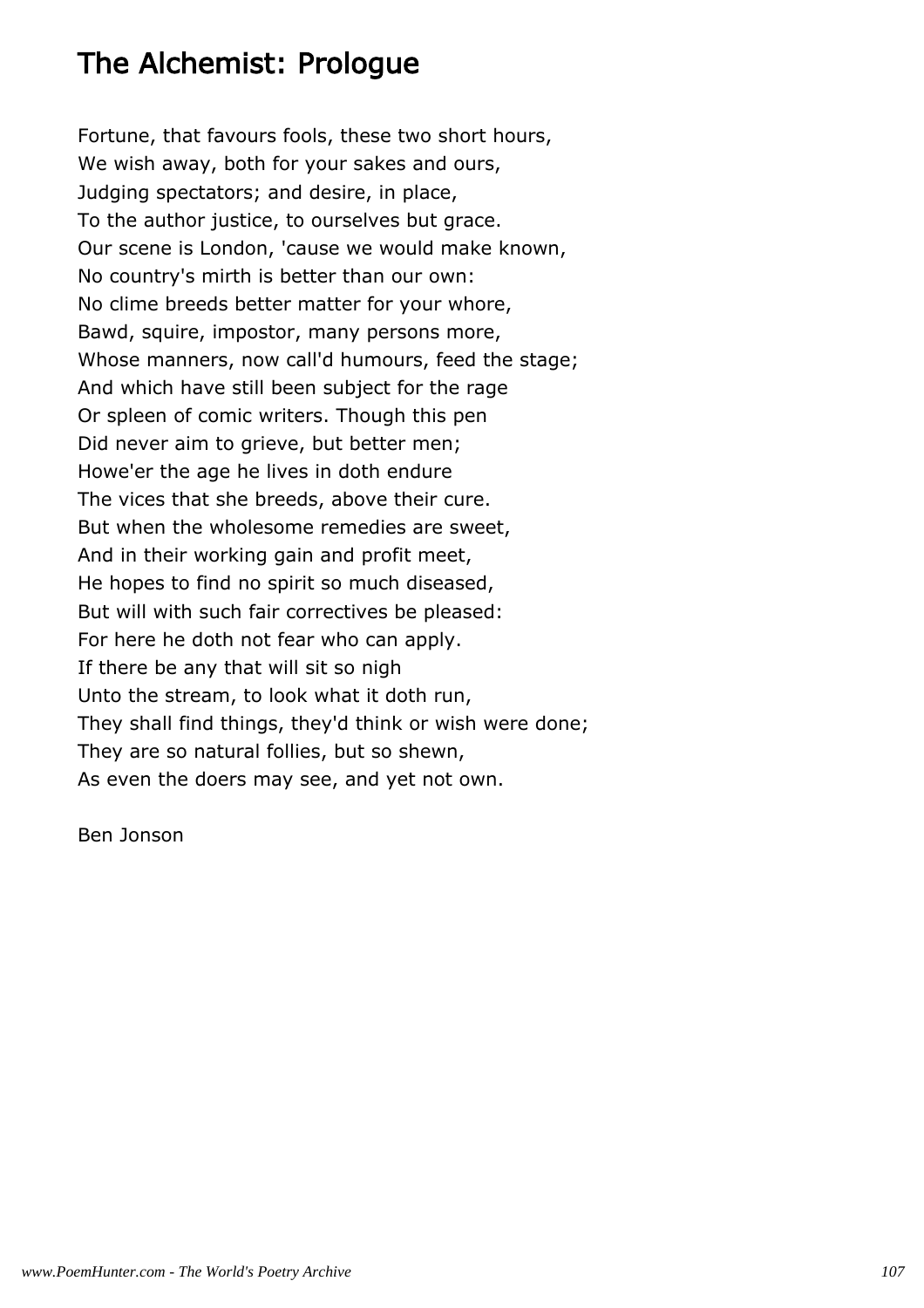## The Hourglass

Do but consider this small dust Here running in the glass, By atoms moved; Could you believe that this The body was Of one that loved? And in his mistress' flame, playing like a fly, Turned to cinders by her eye? Yes; and in death, as life, unblessed, To have't expressed, Even ashes of lovers find no rest.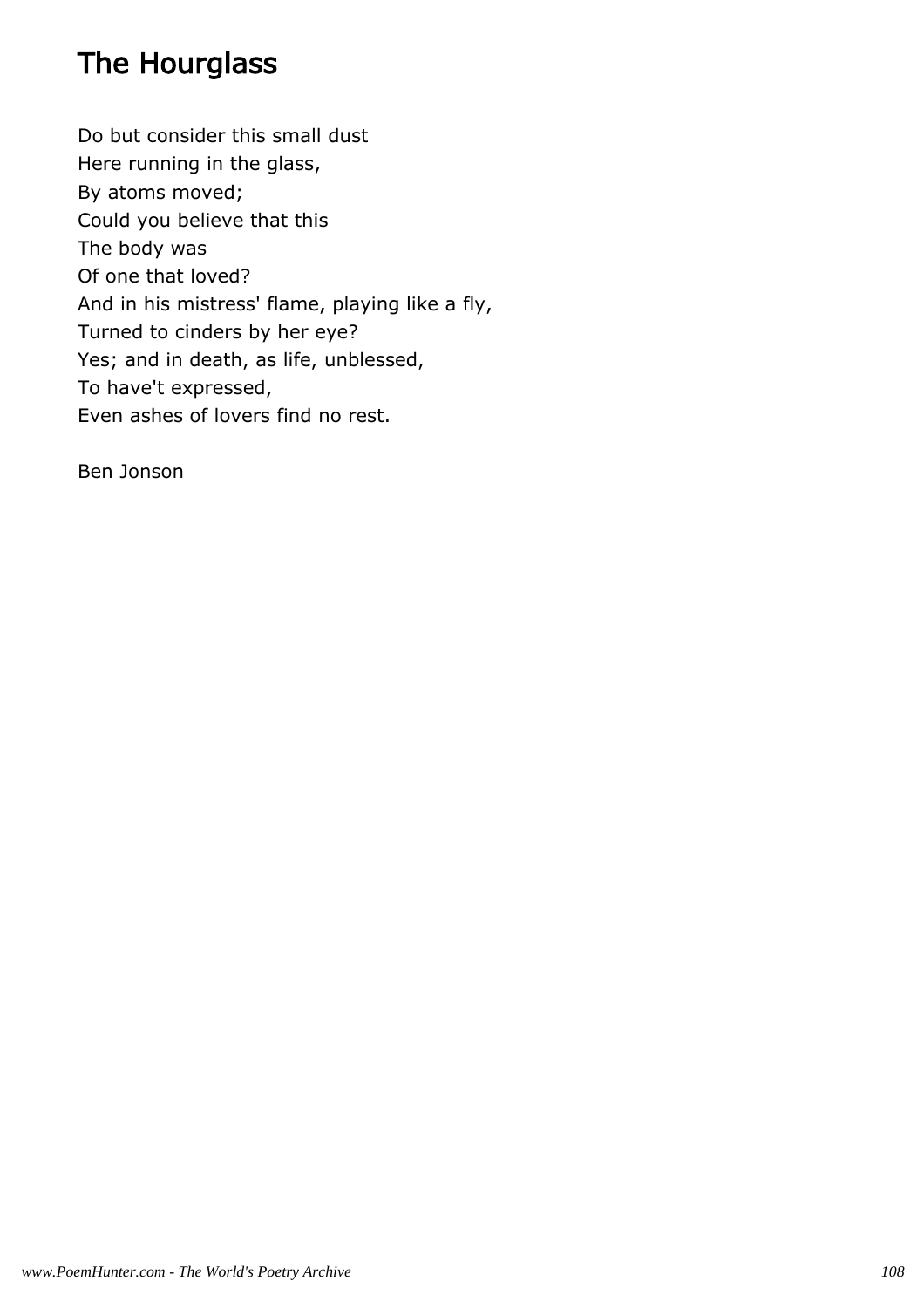## The Metamorphosed Gypsies (Excerpt)

The fairy beam upon you, The stars to glister on you; A moon of light In the noon of night, Till the fire-drake hath o'ergone you. The wheel of fortune guide you The boy with the bow beside you; Run aye in the way Till the bird of day, And the luckier lot betide you.

To the old, long life and treasure, To the young, all health and pleasure; To the fair, their face With eternal grace, And the foul to be lov'd at leisure. To the witty, all clear mirrors, To the foolish, their dark errors; To the loving sprite, A secure delight; To the jealous, his own false terrors.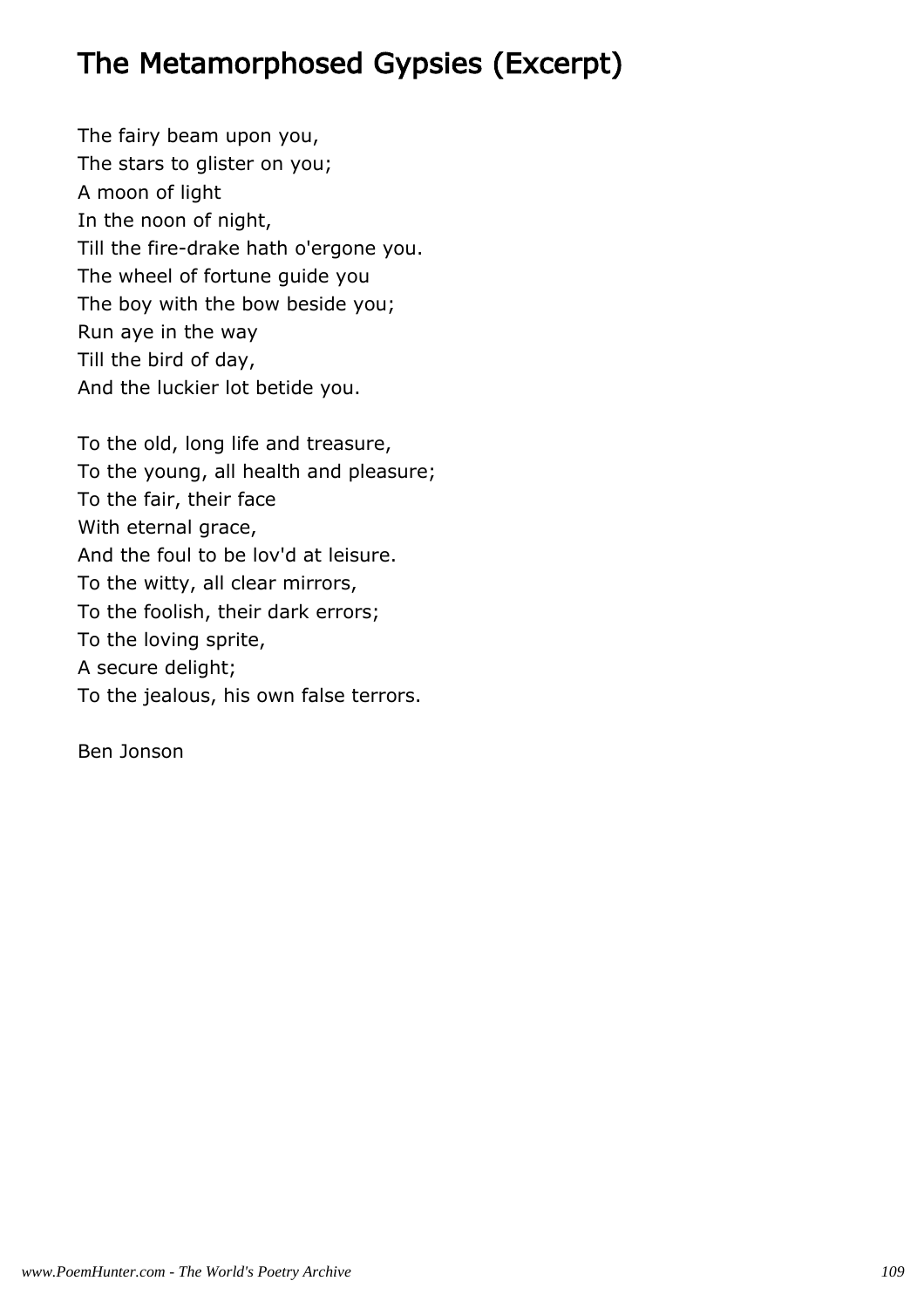## The New Cry

Ere cherries ripe, and strawberries be gone; Unto the cries of London I'll add one; Ripe statesmen, ripe: they grow in ev'ry street; At six-and-twenty, ripe. You shall 'em meet, And have him yield no favour, but of state. Ripe are their ruffs, their cuffs, their beards, their gate, And grave as ripe, like mellow as their faces. They know the states of Christendom, not the places: Yet have they seen the maps, and bought 'em too, And understand 'em, as most chapmen do. The counsels, projects, practices they know, And what each prince doth for intelligence owe, And unto whom; they are the almanacks For twelve years yet to come, what each state lacks. They carry in their pockets Tacitus, And the Gazetti, or Gallo-Belgicus: And talk reserv'd, lock'd up, and full of fear; Nay, ask you how the day goes, in your ear. Keep a Star-chamber sentence close twelve days: And whisper what a Proclamation says. They meet in sixes, and at ev'ry mart, Are sure to con the catalogue by heart; Or ev'ry day, some one at Rimee's looks, Or bills, and there he buys the name of books. They all get Porta, for the sundry ways To write in cypher, and the several keys, To ope the character. They've found the slight With juice of lemons, onions, piss, to write; To break up seals and close 'em. And they know, If the states make peace, how it will go With England. All forbidden books they get, And of the powder-plot, they will talk yet. At naming the French king, their heads they shake, And at the Pope, and Spain, slight faces make. Or 'gainst the bishops, for the brethren rail Much like those brethren; thinking to prevail With ignorance on us, as they have done On them: and therefore do not only shun Others more modest, but contemn us too,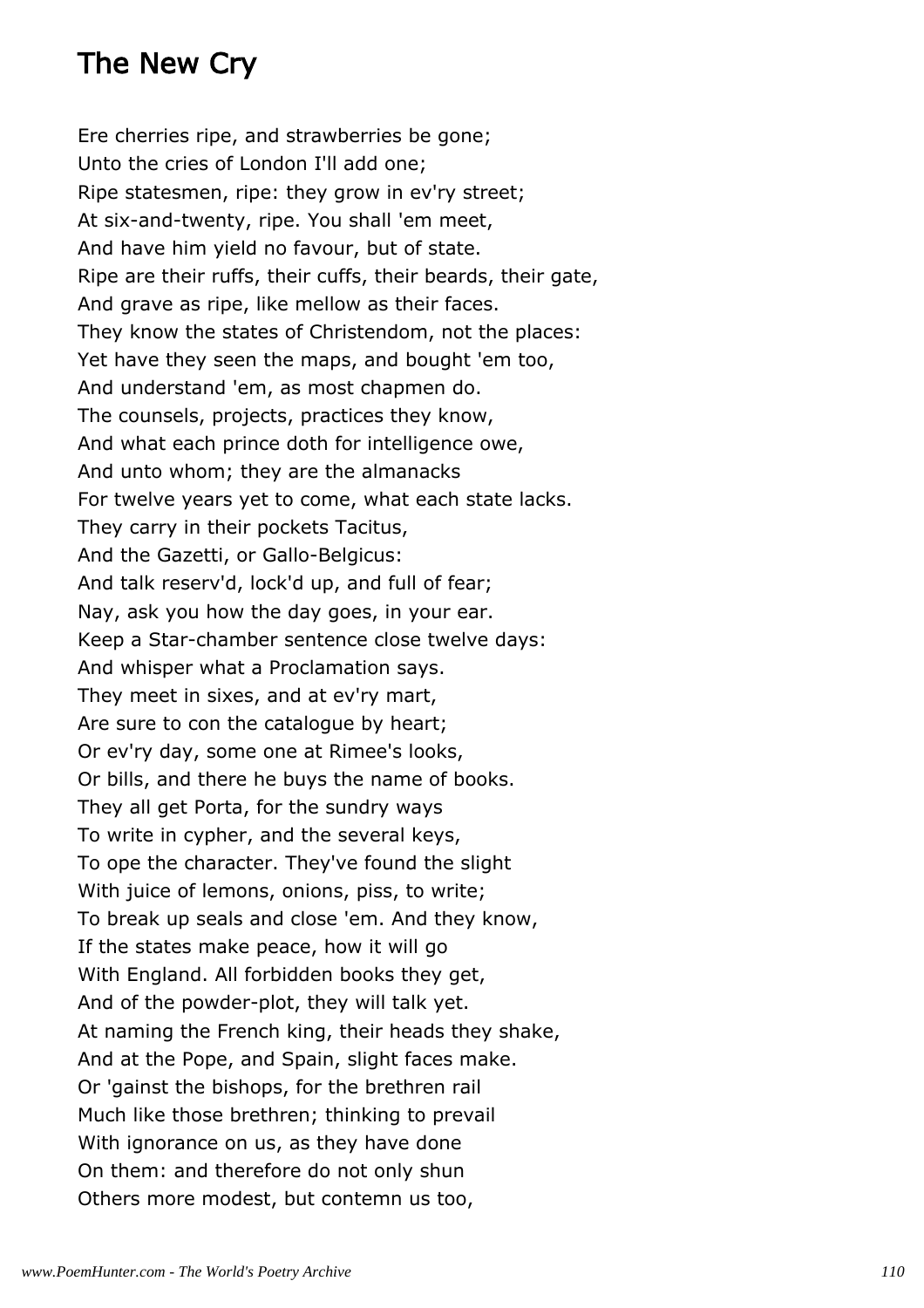That know not so much state, wrong, as they do.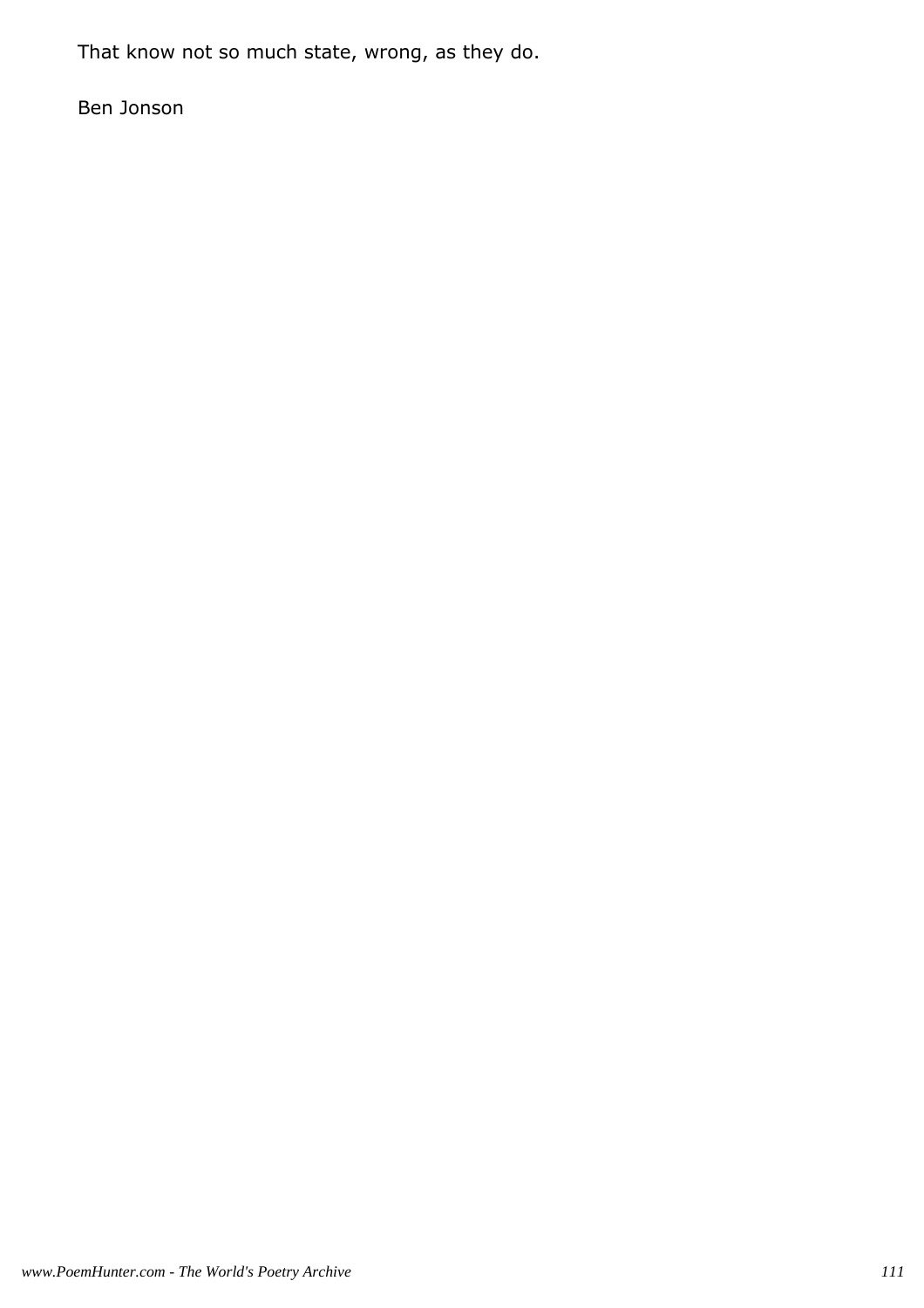## The Noble Balm

HIGH-SPIRITED friend, I send nor balms nor cor'sives to your wound: Your fate hath found A gentler and more agile hand to tend The cure of that which is but corporal; And doubtful days, which were named critical, Have made their fairest flight And now are out of sight. Yet doth some wholesome physic for the mind Wrapp'd in this paper lie, Which in the taking if you misapply, You are unkind.

Your covetous hand, Happy in that fair honour it hath gain'd, Must now be rein'd. True valour doth her own renown command In one full action; nor have you now more To do, than be a husband of that store. Think but how dear you bought This fame which you have caught: Such thoughts will make you more in love with truth. 'Tis wisdom, and that high, For men to use their fortune reverently, Even in youth.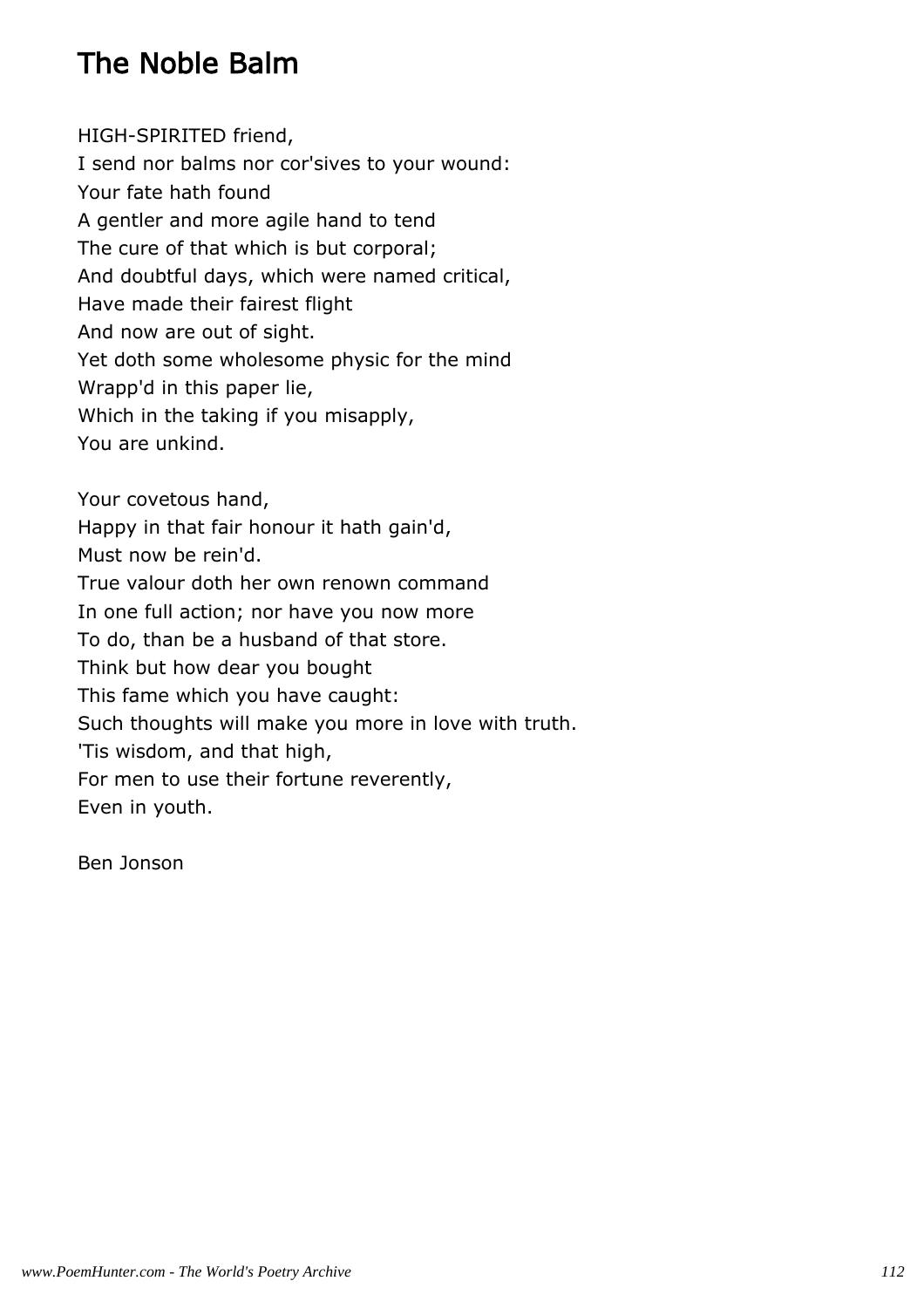## The Noble Nature

It is not growing like a tree in bulk, doth make Man better be; or standing long an oak three hundred year, to fall a log at last, dry, bald, and sere;

A lily of a day is fairer in May, although it fall and die that night-It was the plant and flower of Light. In small proportions we just beauties see: and in short measures life may perfect be.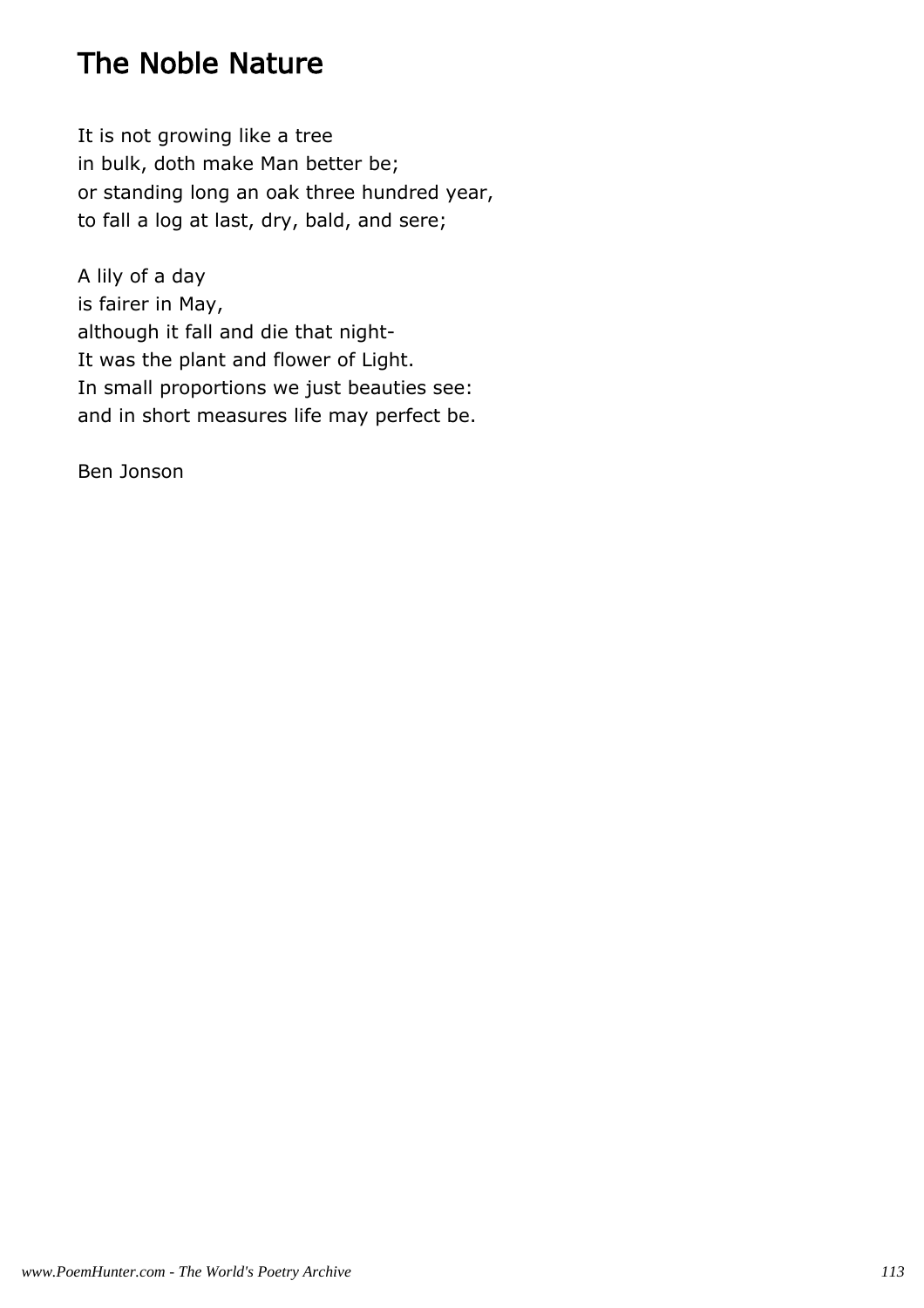## The Short Fear

My awkward grossness grows: I go down, through

I maintain my self in the conviction that I have as much to say as others and more apposite ways of saying it

Certainly I feel it has all been said

The short fear is that even saying it in my own way is equally pointless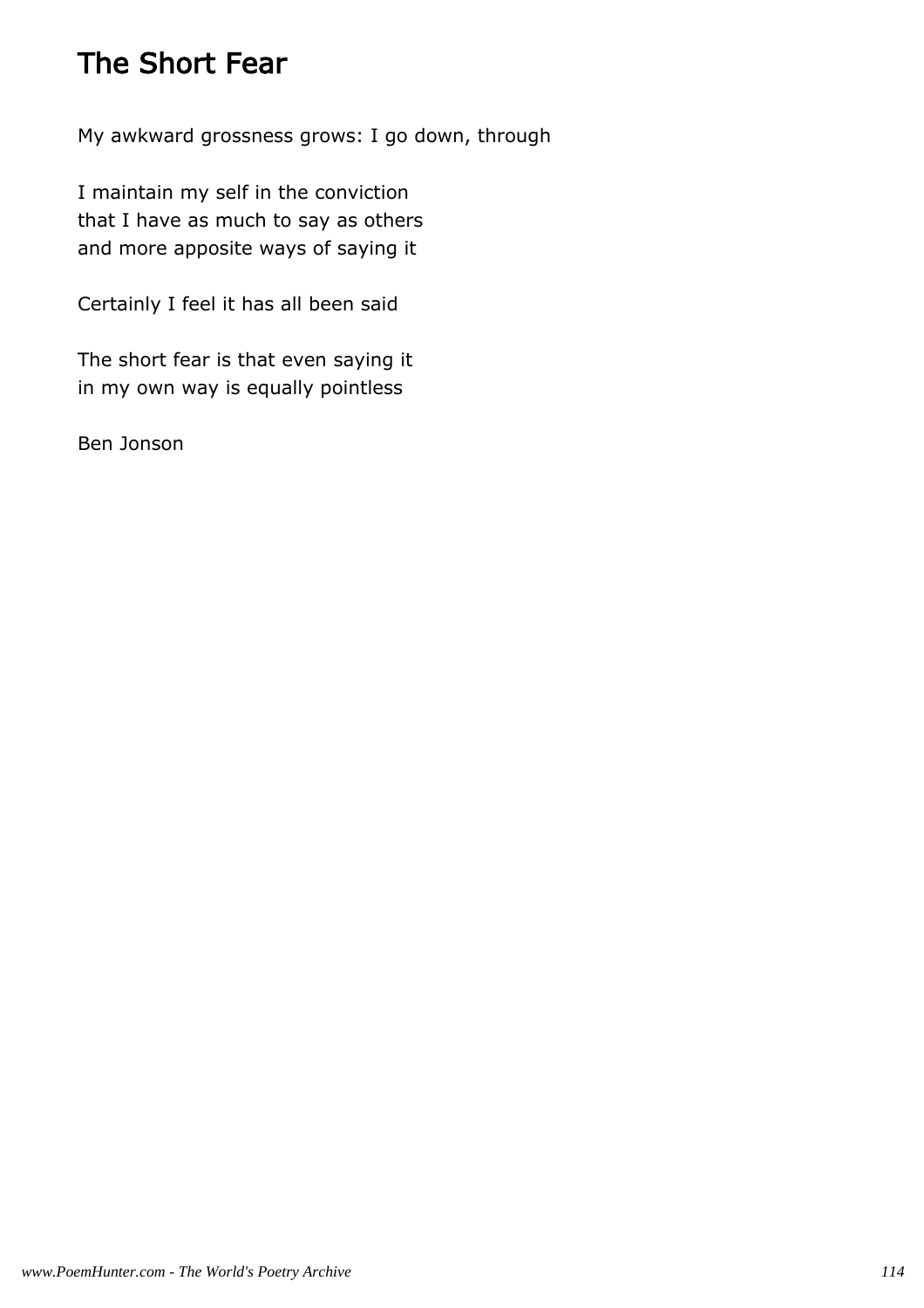## The Speech

The long laments I spent for ruin'd Troy, Are dried; and now mine eyes run teares of joy. No more shall men suppose Electra dead, Though from the consort of her sisters fled Unto the Artick circle, here to grace, And gild this day with her serenest face: And see, my daughter Iris hastes to throw Her roseat wings in compasse of a bow, About our State, as signe of my approach: Attracting to her seate from Mithras coach, A thousand different, and particular hiewes, Which she throughout her body doth diffuse. The Sun, as loth to part from this halfe Spheare, Stands still; and Phoebe labors to appeare In all as bright (if not as rich) as he: And, for a note of more serenity, My six faire sisters hither shift their lights; To do this hower the utmost of her rites. Where lest the captious, or prophane might doubt, How these cleare heavenly bodies come about All to be seen at once; yet neithers light Eclips'd, or shadow'd by the others sight: Let ignorance know, great King, this day is thine, And doth admit no night; but all do shine As well nocturnall, as diurnall fires, To adde unto the flame of our desires. Which are (now thou hast closd up Janus gates, And giv'n so generall peace to all Estates) That no offensive mist, or cloudy staine May mixe with splendor of thy golden raigne; But, as th'ast free'd thy Chamber, from the noyse Of war and tumult; thou wilt powre those joyes Upon this place, which claimes to be the seate Of all the kingly race: the cabinet To all thy counsels; and the judging chaire To this thy speciall Kingdome. Who so faire And wholsome laws, in every Court, shall strive By Æquity, and their first innocence to thrive; The base and guilty bribes of guiltier men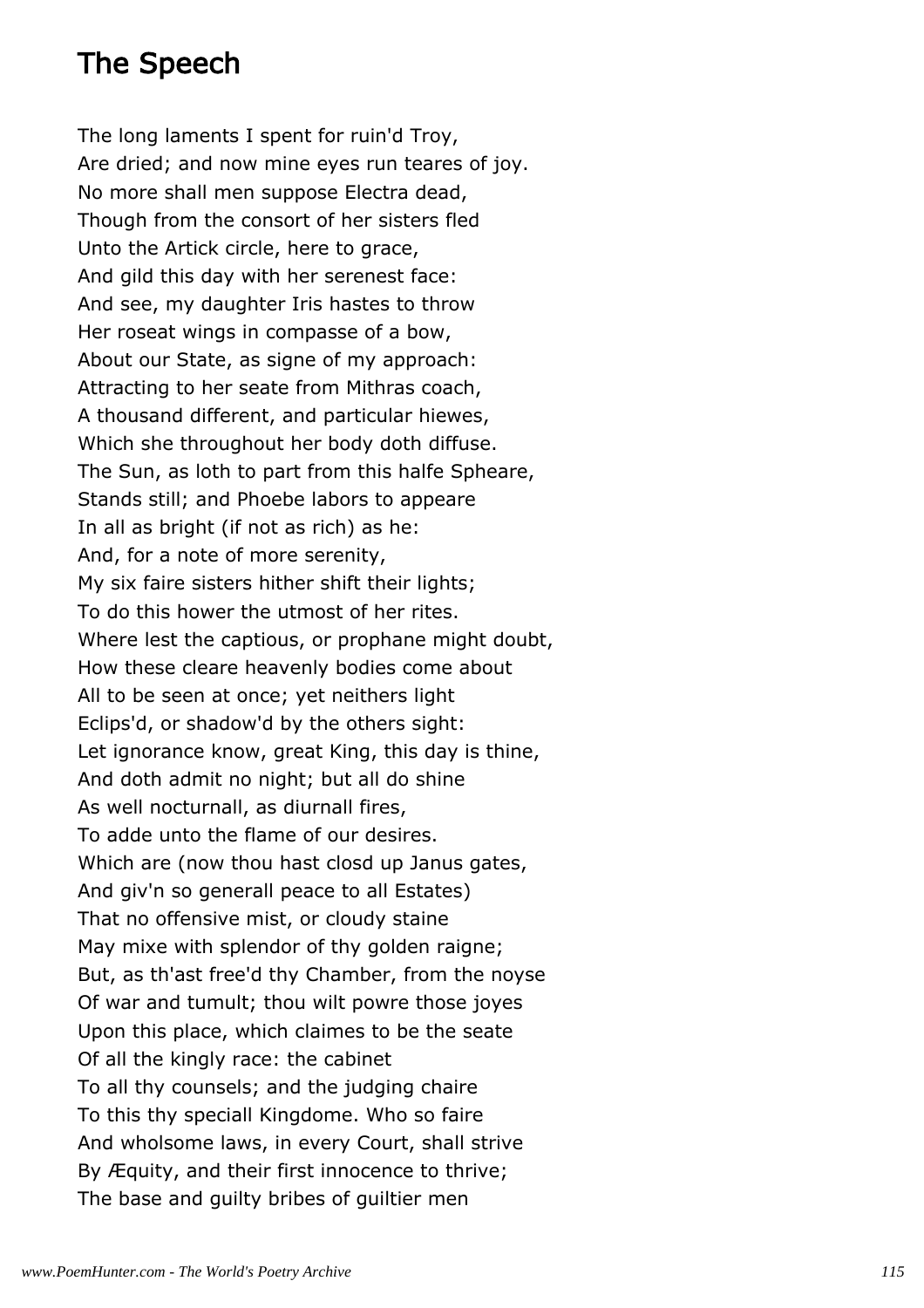Shall be thrown back, and Justice look, as when She lov'd the earth, and fear'd not to be sold For that, which worketh all things to it, gold.

The Dam of other evils, avarice Shall here locke down her jaws, and that rude vice Of ignorant, and pittied greatnesse, pride, Decline with shame; ambition now shall hide Her face in dust, as dedicate to sleep, That in great portals wont her watch to keep. All ils shall fly the light: Thy Court be free No lesse from envy, than from flattery; All tumult, faction, and harsh discord cease, That might perturbe the musick of thy peace: The querulous nature shall no longer finde Room for his thoughts: One pure consent of minde Shall flow in every brest, and not the ayre, Sun, Moon, or Stars shine more serenely faire. This from that loud, blest Oracle, I sing, Who here, and first, pronounc'd thee Brittaines King. Long maist thou live, and see me thus appeare, As ominous a Comet, from my Spheare, Unto thy raigne; as that did auspicate So lasting glory to Augustus State.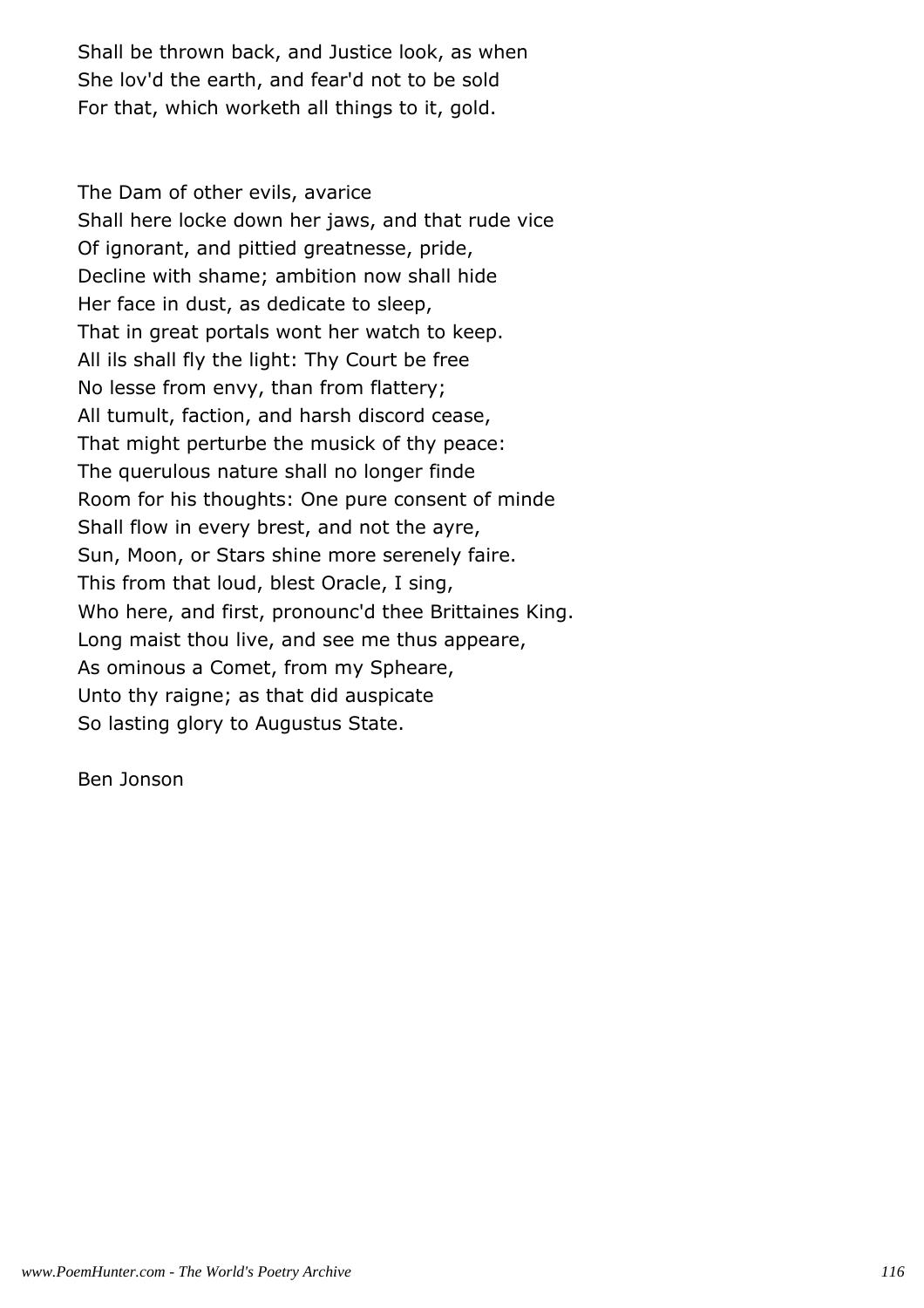## The Speeches Of Gratulations

#### GENIUS.

Time, Fate, and Fortune have at length conspir'd, To give our Age the day so much desir'd. What all the minutes, houres, weekes, months, and yeares, That hang in file upon these silver haires, Could not produce, beneath the Britaine stroke, The Roman, Saxon, Dane, and Norman yoke, This point of Time hath done. Now London, reare Thy forehead high, and on it strive to weare Thy choisest gems; teach thy steepe Towres to rise Higher with people: set with sparkling eyes Thy spacious windowes; and in every street, Let thronging joy, love, and amazement meet. Cleave all the ayre with shouts, and let the cry Strike through as long, and universally, As thunder; for, thou now art blist to see That sight, for which thou didst begin to bee. When Brutus plough first gave thee infant bounds, And I, thy Genius walkt auspicious rounds In every furrow; then did I fore-looke, And saw this day mark't white in Clotho's booke. The severall circles, both of change and sway, Within this Isle, there also figur'd lay: Of which the greatest, perfectest, and last Was this, whose present happinesse we tast. Why keepe you silence daughters? What dull peace Is this inhabits you? Shall office cease Upon th'aspect of him, to whom you owe More than you are, or can be? Shall Time know That article, wherein your flame stood still, And not aspir'd? Now heaven avert an ill Of that black looke. Ere pause possesse your brests I wish you more of plagues: 'Zeale when it rests, Leaves to be zeale. Up thou tame River, wake; And from thy liquid limbes this slumber shake: Thou drown'st thy selfe in inofficious sleepe; And these thy sluggish waters seeme to creepe, Rather than flow. Up, rise, and swell with pride Above thy bankes. 'Now is not every tide.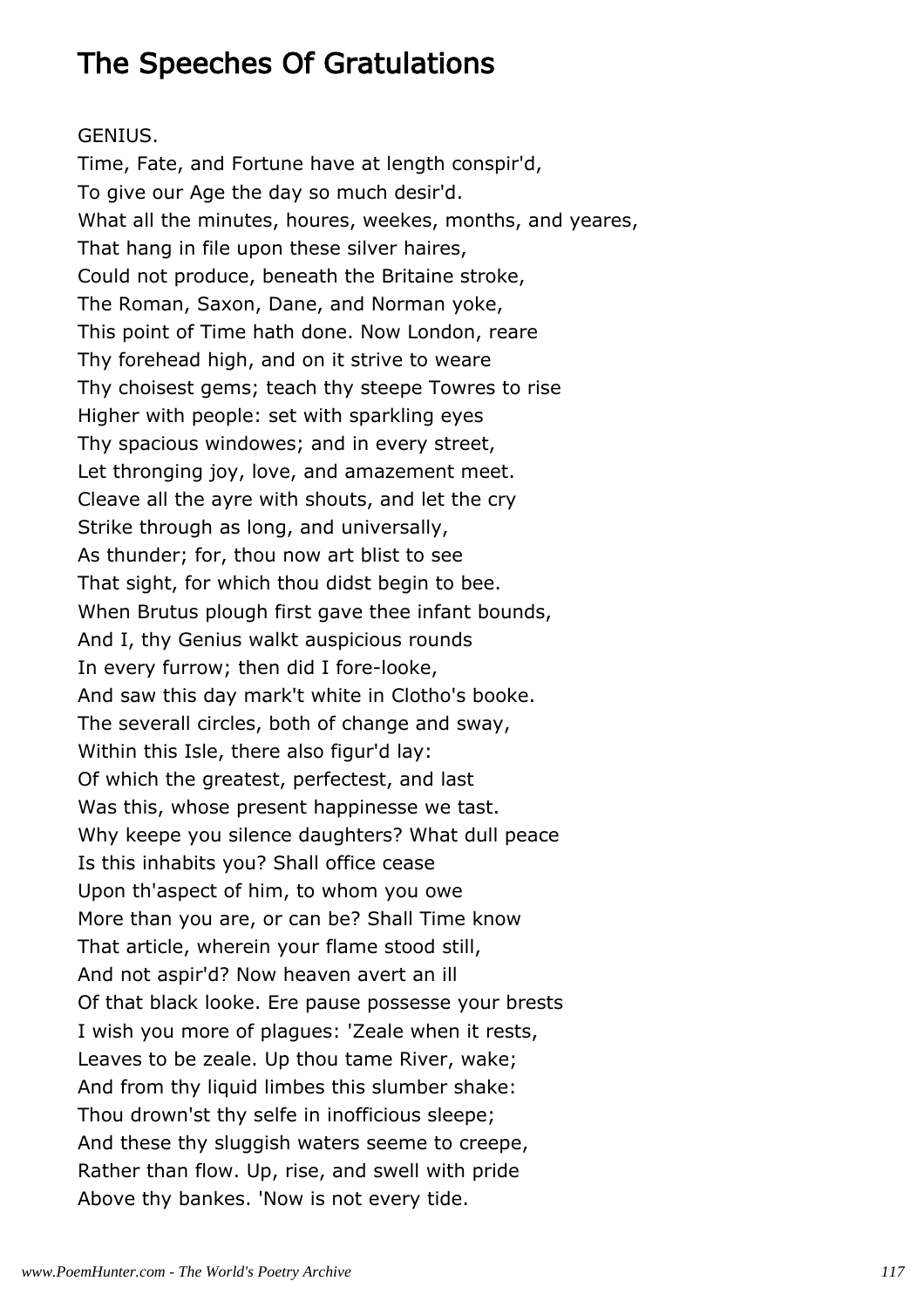#### TAMESIS.

To what vaine end should I contend to show My weaker powers, when seas of pompe o'reflow The Cities face: and cover all the shore With sands more rich than Tagus wealthy ore? When in the floud of joy, that comes with him, He drownes the world; yet makes it live and swimme, And spring with gladnesse: not my fishes here, Though they be dumbe, but doe expresse the cheere Of these bright streames. No lesse may these, and I Boast our delights, albe't we silent lie.

#### GENIUS.

Indeed, true gladnesse doth not alwayes speake? Joy bred, and borne but in the tongue, is weake. Yet (lest the fervour of so pure a flame As this my Citie beares, might lose the name, Without the apt eventing of her heat) Know greatest James (and no lesse good, than great,) In the behalfe of all my vertuous sonnes, Whereof my eldest there, thy pompe fore-runnes, (A man without my flattering, or his Pride, As worthy, as he's blest to be thy guide) In his grave name, and all his brethrens right, (Who thirst to drink the nectar of thy sight) The Councell, Commoners, and multitude; (Glad, that this day so long deny'd, is view'd) I tender thee the heartiest welcome, yet That ever King had to his Empires seat: Never came man, more long'd for, more desir'd: And being come, more reverenc'd, lov'd, admir'd: Heare, and record it: 'In a Prince it is 'No little vertue, to know who are his.

With like devotions, doe I stoope t'embrace This springing glory of thy god-like race;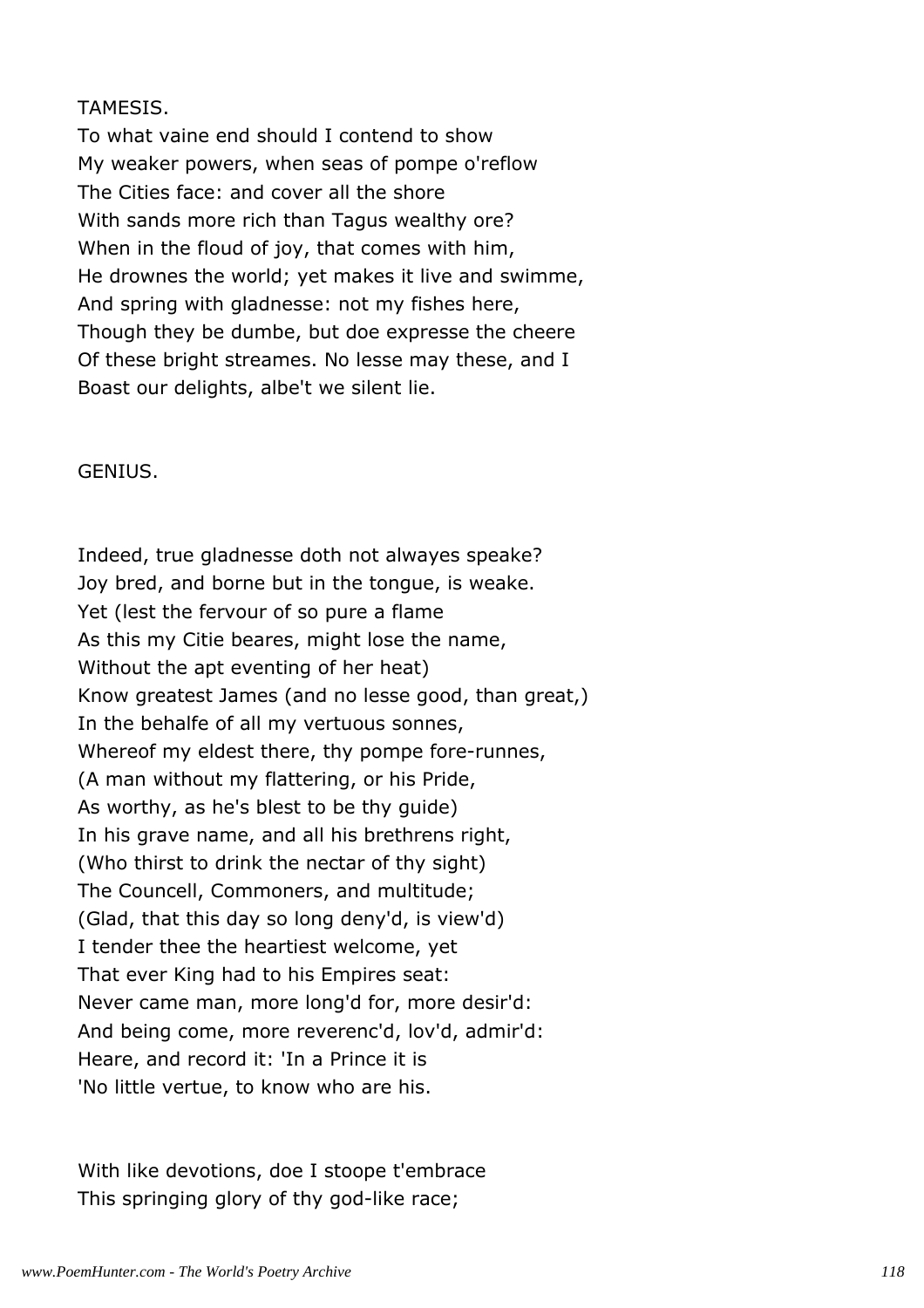His Countries wonder, hope, love, joy and pride: How well doth hee become the royall side Of this erected, and broad spreading Tree, Under whose shade, may Britaine ever be. And from this Branch, may thousand Branches more Shoot o're the maine, and knit with every shore In bonds of marriage, kinred, and increase; And stile this land, the navill of their peace. This is your servants wish, your Cities vow, Which still shall propagate it selfe, with you; And free from spurres of hope, that slow minds move: 'He seekes no hire, that owes his life to love.

And here shee comes that is no lesse a part In this dayes greatnesse, than in my glad heart. Glory of Queenes, and glory of your name, Whose graces doe as farre out-speak your fame, As Fame doth silence, when her trumpet rings You daughter, sister, wife of severall Kings: Besides alliance, and the stile of mother, In which one title you drowne all your other. Instance, be that faire shoot, is gone before, Your eldest joy, and top of all your store, With those, whose sight to us is yet deny'd, But not our zeale to them, or ought beside This Citie can to you: For whose estate Shee hopes you will be still good advocate To her best Lord. So, whilst you mortall are, No taste of sowre mortalitie once dare Approach your house; nor fortune greet your Grace, But comming on, and with a forward face.

GENIUS.

Stay, what art thou, that in this strange attire, Dar'st kindle stranger, and un-hallowed fire Upon this Altar?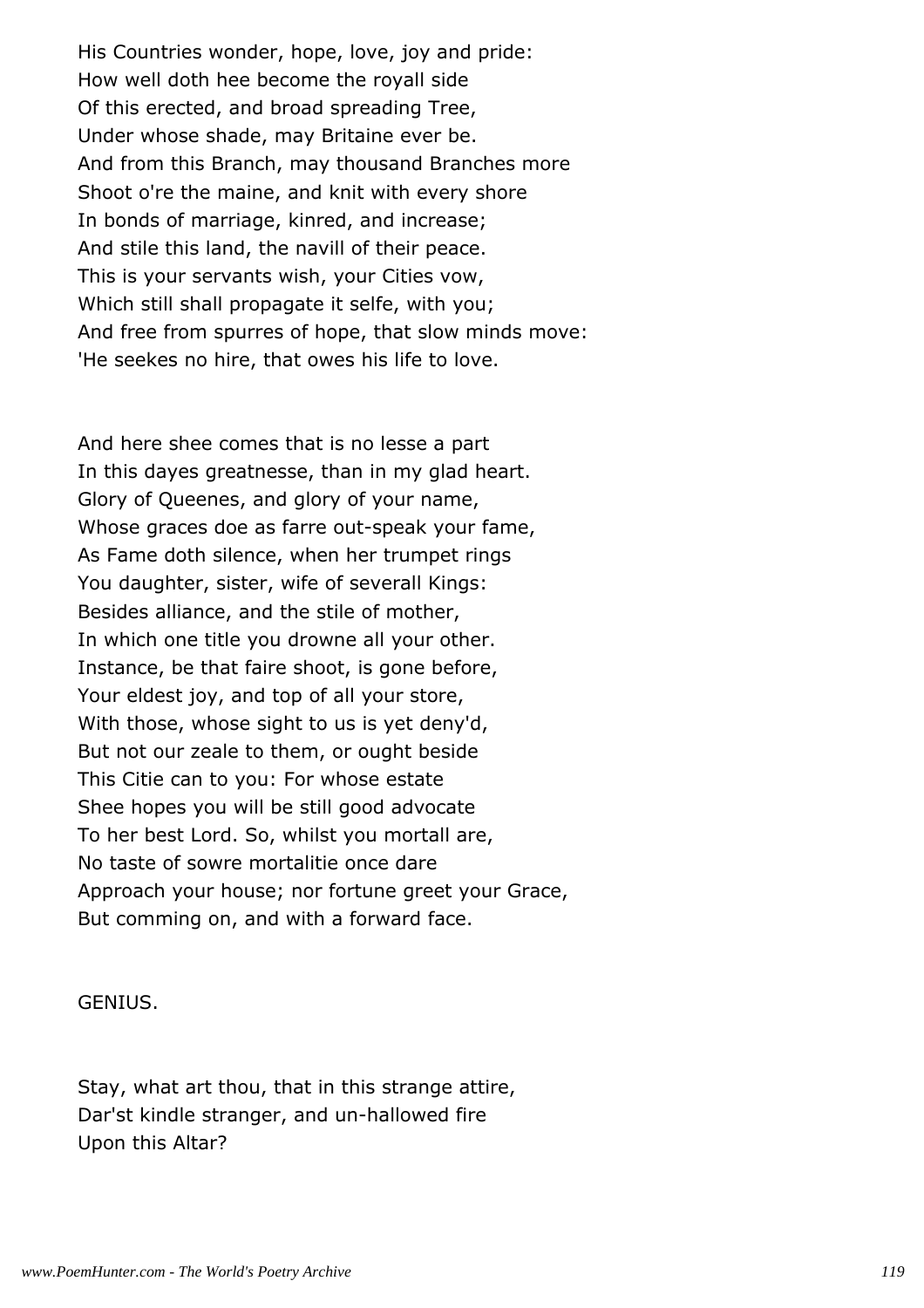Fl. Rather what art thou That dar'st so rudely interrupt my vow? My habit speakes my name.

Ge. A Flamen?

Fl. Yes, And Martialis call'd.

Ge. I so did ghesse By my short view; but whence didst thou ascend Hither? or how? or to what mystick end?

Fl.

The noyse, and present tumult of this day, Rowsd me from sleep, and silence, where I lay Obscur'd from light; which when I wakt to see, I wondring thought what this great pompe might bee. When (looking in my Kalender) I found The Ides of March were entred, and I bound With these, to celebrate the geniall feast Of Anna still'd Perenna, Mars his guest, Who, in this month of his, is yearely call'd To banquet at his altars; and instal'd A goddesse with him, since she fils the yeare, And knits the oblique scarfe that girts the spheare. Whilest fourefac'd Janus turnes his vernall look Upon their meeting houres, as if he took High pride and pleasure.

Ge. Sure thou still dost dreame, And both thy tongue, and thought rides on the streame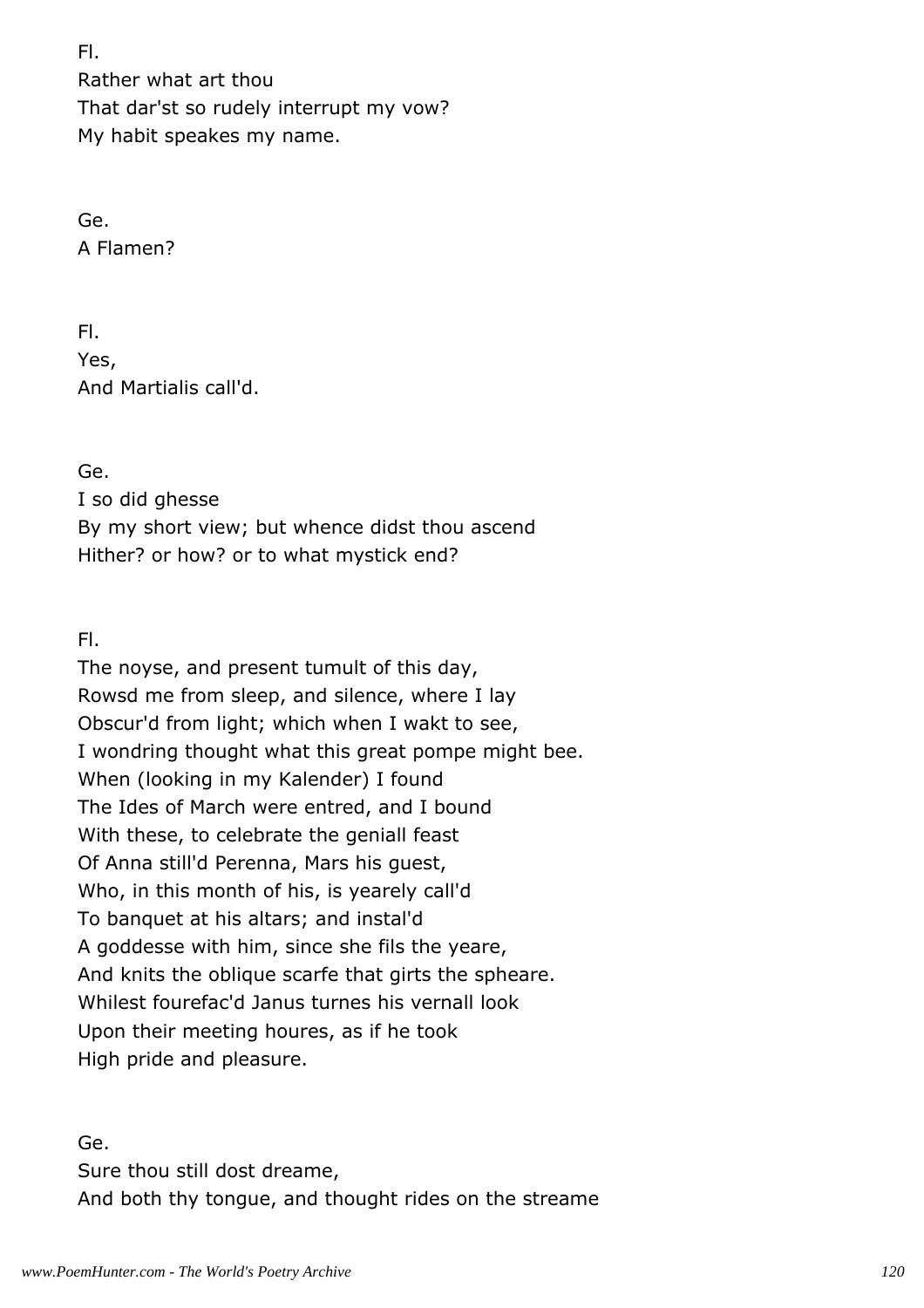Of phantasie: Behold here he nor she, Have any altar, fane, or deity. Stoope: read but this inscription: and then view To whom the place is consecrate. 'Tis true That this is Janus temple, and that now He turnes upon the yeare his freshest brow: That this is Mars his month; and these the Ides, Wherein his Anne was honor'd; both the tides, Titles, and place, we know: but these dead rites Are long since buryed, and new power excites More high and hearty flames. Loe, there is he, Who brings with him a greater Anne than she: Whose strong and potent vertues have defac'd Sterne Mars his statues, and upon them plac'd His, and the Worlds blest blessings: This hath brought Sweet peace to sit in that bright State she ought, Unbloody, or untroubled; hath forc'd hence All tumults, feares, or other dark portents That might invade weak minds; hath made men see Once more the face of welcome liberty: And doth (in all his present acts) restore That first pure World, made of the better ore. Now innocence shall cease to be the spoyle Of ravenous greatnesse, or to steep the soyle Of raysed pesantry with teares, and blood; No more shall rich men (for their little good) Suspected to be made guilty; or vile spies Enjoy the lust of their so murdring eyes: Men shall put off their yron minds, and hearts; The time forget his old malicious arts With this new minute; and no print remaine Of what was thought the former ages staine. Back, Flamen, with thy superstitious fumes, And cense not here; Thy ignorance presumes Too much, in acting any Ethnick rite In this translated temple: here no wight, To sacrifice, save my devotion comes, That brings in stead of those thy masculine gums. My Cities heart; which shall for ever burne Upon this Altar, and no time shall turne The same to ashes: here I fixe it fast, Flame bright, flame high, and may it ever last.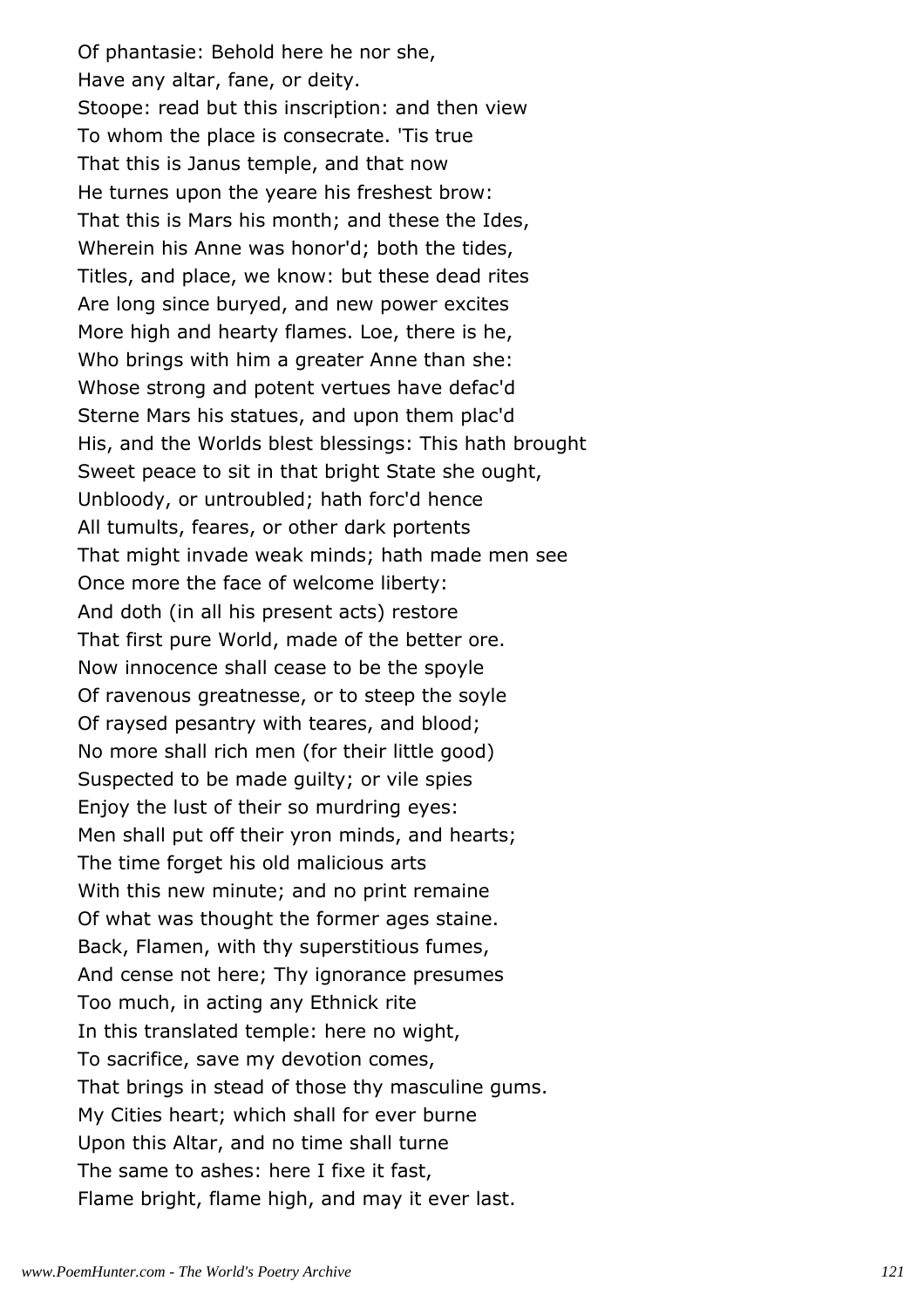Whilst I, before the figure of thy peace, Still tend the fire; and give it quick increase With prayers, wishes, vows; whereof be these The least, and weakest: that no age may leese The memory of this so rich a day; But rather, that it henceforth yearely may Begin our spring, and with our spring the prime, And first accompt of yeares, of months, of time: And may these Ides as fortunate appeare To thee, as they to Cæsar fatall were. Be all thy thoughts borne perfect, and thy hopes In their events still crown'd beyond their scopes. Let not wide heav'n that secret blessing know To give, which she on thee will not bestow. Blind Fortune be thy slave; and may her store (The lesse thou seek'st it) follow thee the more. Much more I would: but see, these brazen gates Make haste to close, as urged by thy fates; Here ends my Cities office, here it breakes: Yet with my tongue, and this pure heart, she speakes A short farewell; and lower than thy feet, With fervent thankes, thy Royall paines doth greet. Pardon, if my abruptnesse breed disease; 'He merits not t'offend, that hastes to please.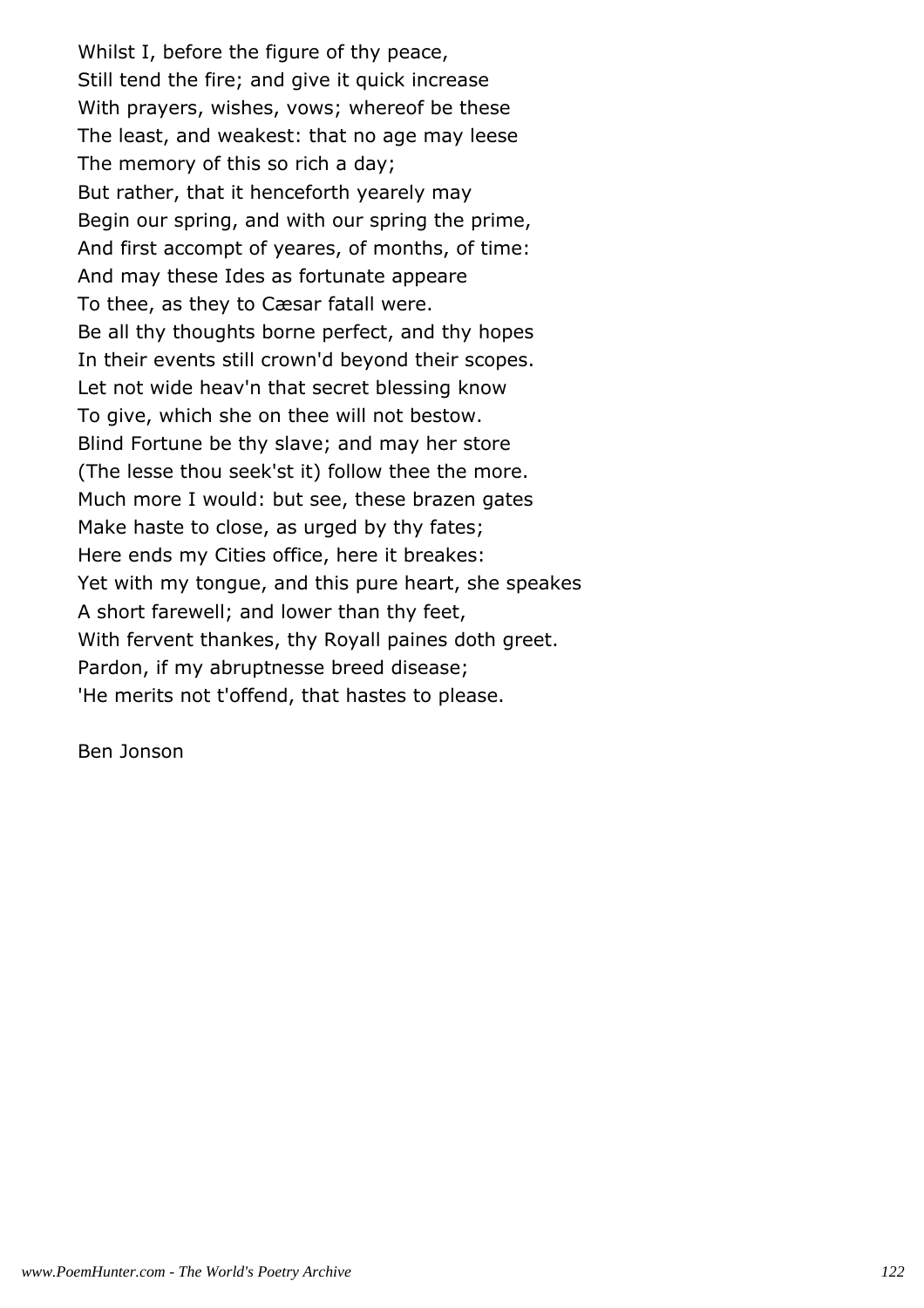#### The Thames At Mortlake

if only for ten minutes

after the mass feeding of schoolchildren after the careful inanity of the staff

at low tide this was the place for calm, for order of a kind

the relief of walking there

and the smell was acceptable perhaps even preferable

the objects to be seen found

principally (I have it still) a short fat halfpound brass bolt and nut virgin, unscrewed

other things less permanent

sodden grey bones scratched glass, rubbed brick, rusted gatebutts once a chaffinch eggshell

every conceivable other

but mainly dirty shingle silt prairies of malachite slime

though was the important thing that I met no one else there?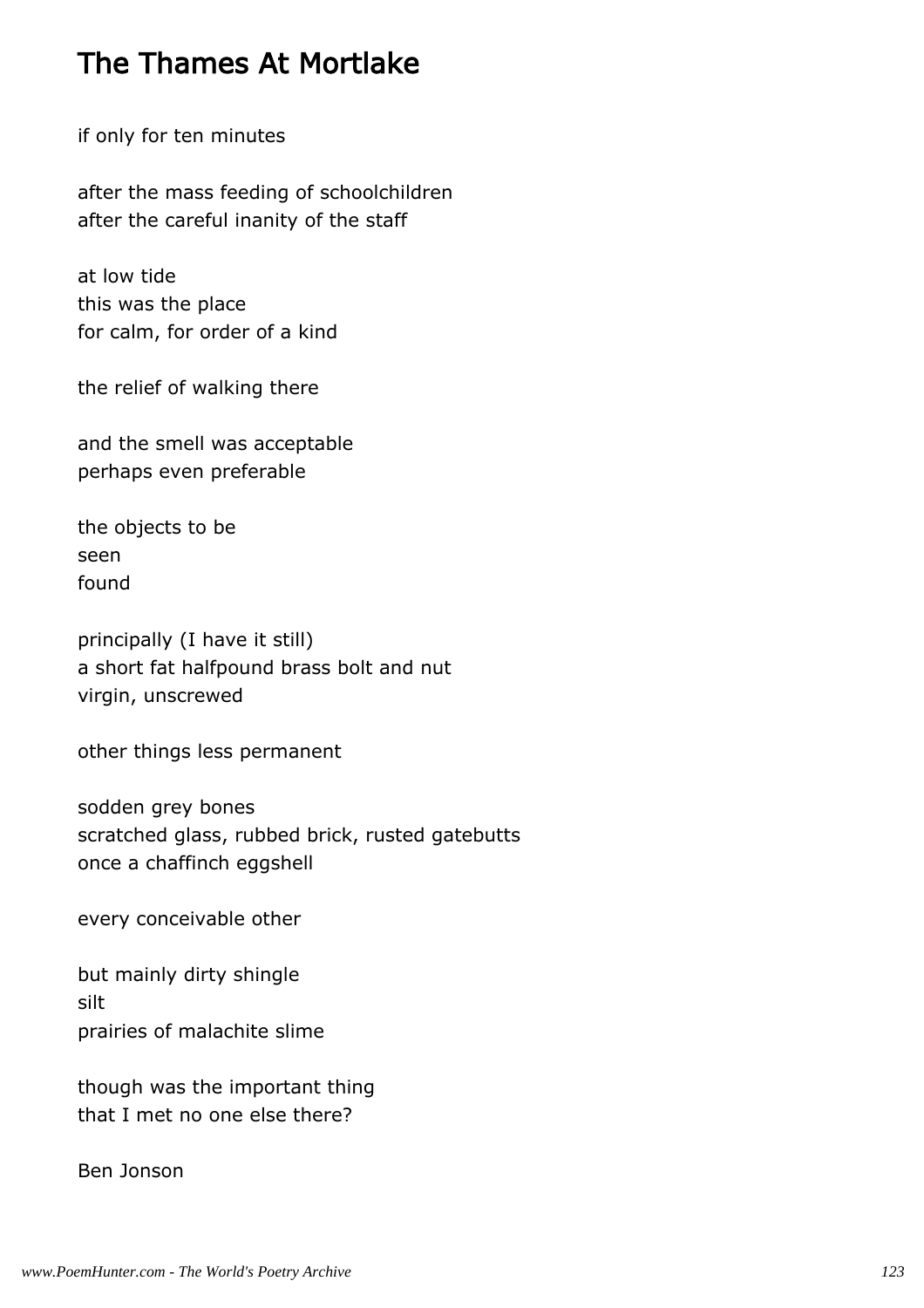## The Triumph Of Charis

See the chariot at hand here of Love, Wherein my lady rideth! Each that draws is a swan or a dove, And well the car Love guideth. As she goes, all hearts do duty Unto her beauty; And, enamoured, do wish, so they might But enjoy such a sight, That they still were to run by her side, Through swords, through seas, whither she would ride.

Do but look on her eyes, they do light All that Love's world compriseth! Do but look on her hair, it is bright As Love's star when it riseth! Do but mark, her forehead's smoother Than words that soothe her! And from her arched brows, such a grace Sheds itself through the face, As alone there triumphs to the life All the gain, all the good, of the elements' strife.

Have you seen but a bright lily grow Before rude hands have touched it? Have you marked but the fall o' the snow Before the soil hath smutched it? Have you felt the wool of beaver? Or swan's down ever? Or have smelt o' the bud o' the brier? Or the nard in the fire? Or have tasted the bag of the bee? O so white! O so soft! O so sweet is she!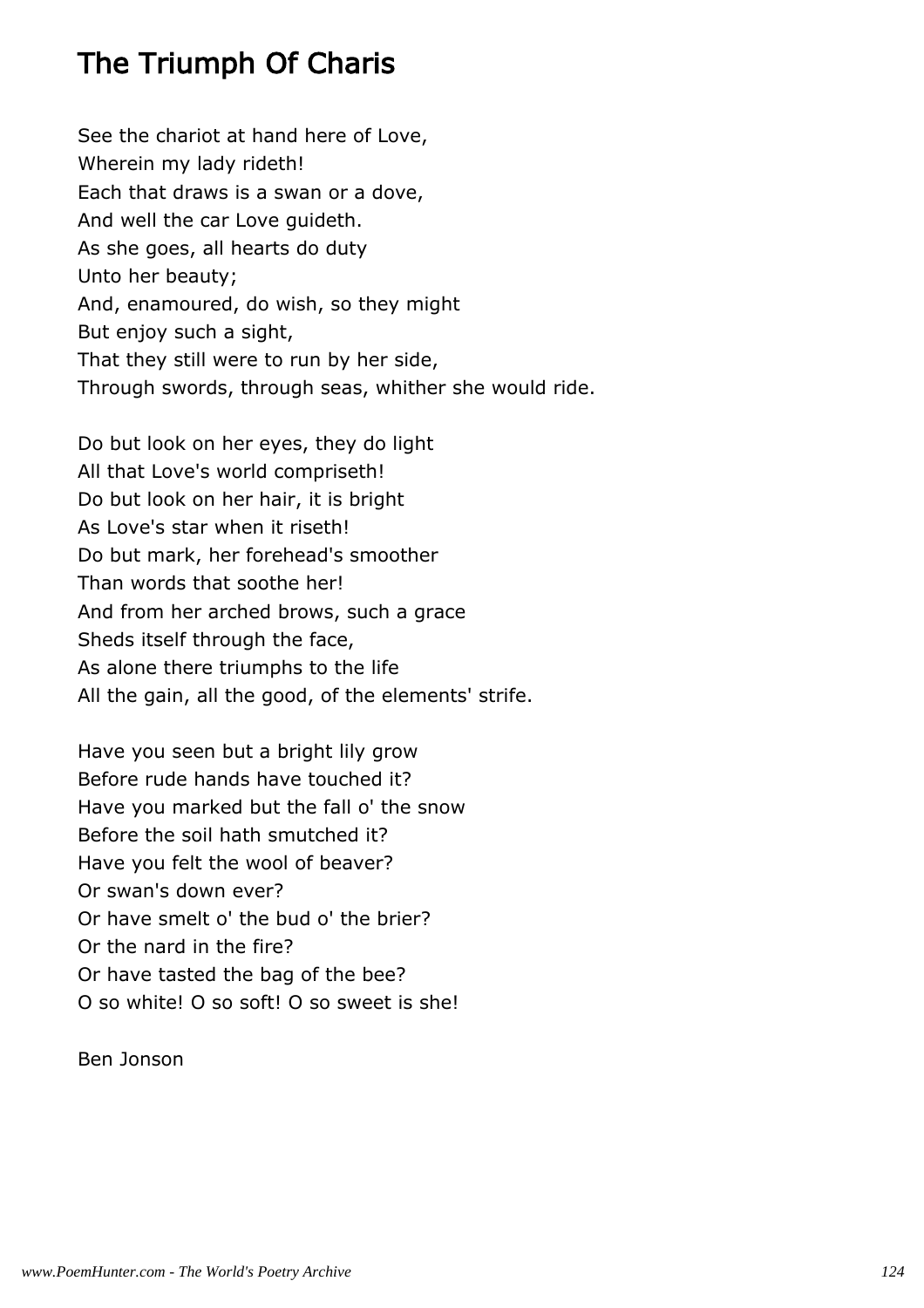## Third Charm from Masque of Queens

The owl is abroad, the bat, and the toad, And so is the cat-a-mountain, The ant and the mole sit both in a hole, And the frog peeps out o' the fountain; The dogs they do bay, and the timbrels play, The spindle is now a turning; The moon it is red, and the stars are fled, But all the sky is a-burning:

The ditch is made, and our nails the spade, With pictures full, of wax and of wool; Their livers I stick, with needles quick; There lacks but the blood, to make up the flood. Quickly, Dame, then bring your part in, Spur, spur upon little Martin, Merrily, merrily, make him fail, A worm in his mouth, and a thorn in his tail, Fire above, and fire below, With a whip in your hand, to make him go.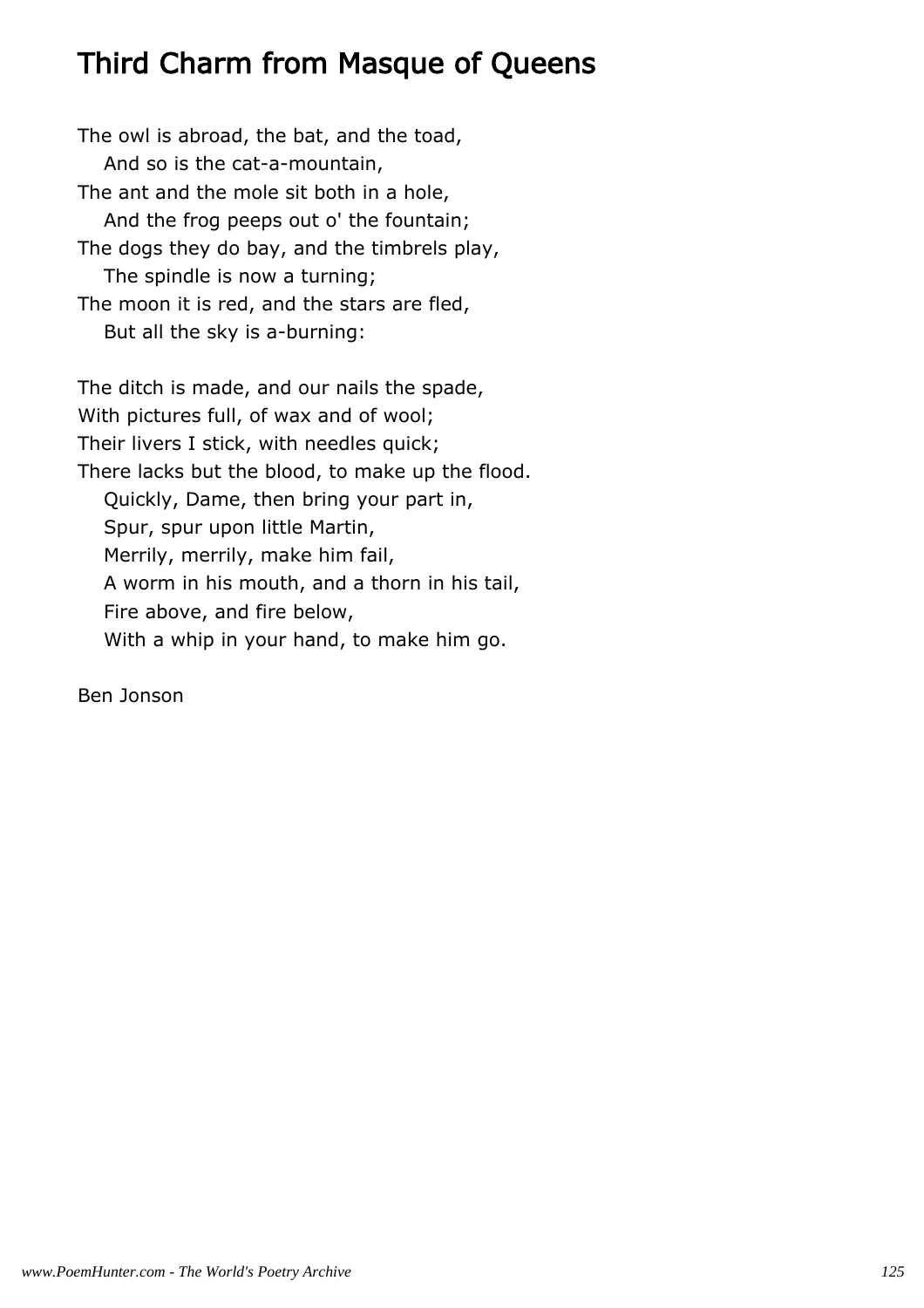# To Celia

Drinke to me, onely, with thine eyes, And I will pledge with mine; Or leave a kisse but in the cup, And Ile not looke for wine. The thirst, that from the soule doth rise, Doth aske a drinke divine: But might I of Jove's Nectar sup, I would not change for thine. I sent thee, late, a rosie wreath, Not so much honoring thee, As giving it a hope, that there It could not withered bee. But thou thereon did'st onely breath, And sent'st it back to mee: Since when it growes, and smells, I sweare, Not of it selfe, but thee.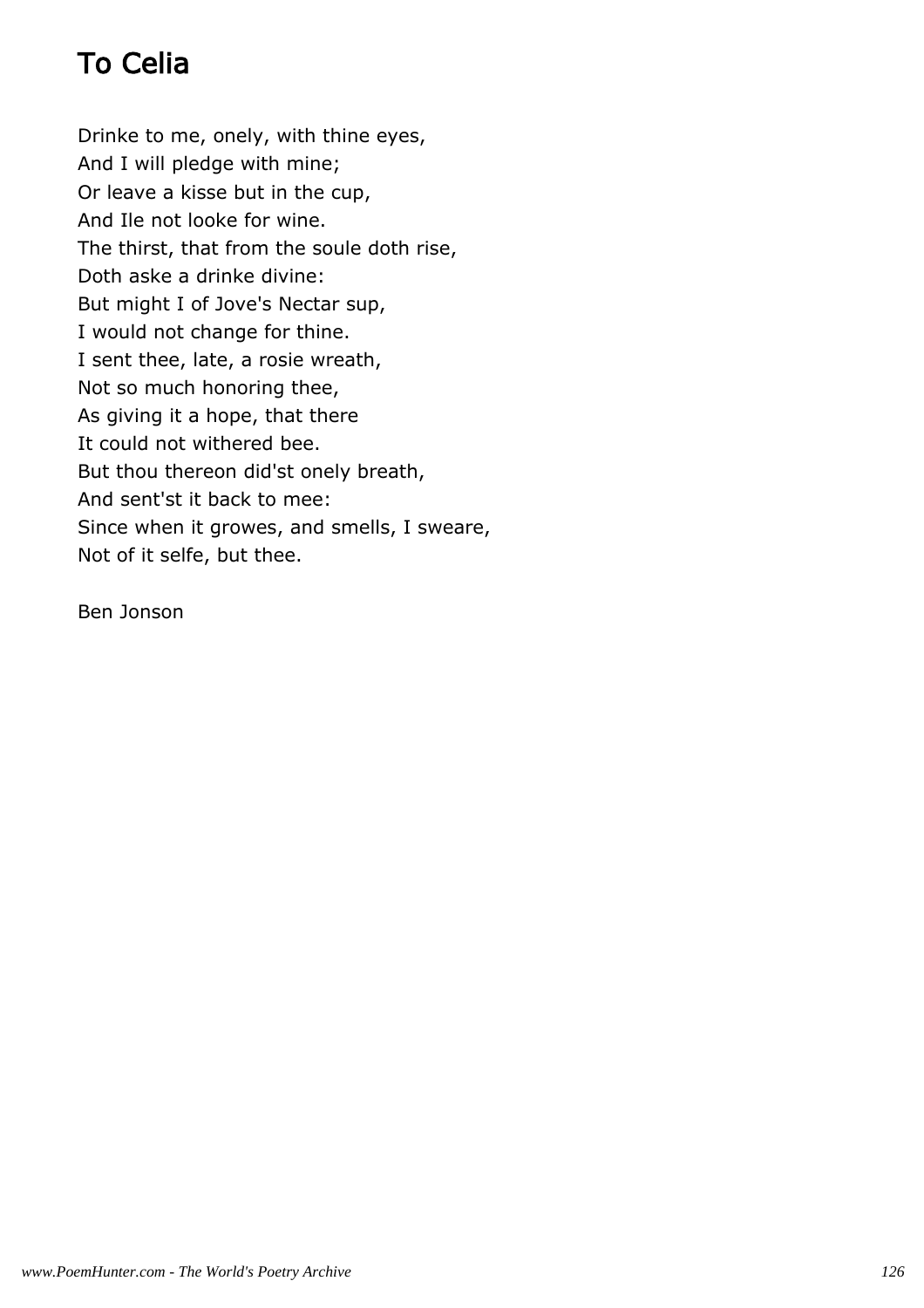## To Censorious Courtling

COURTLING, I rather thou should'st utterly Dispraise my work, than praise it frostily: When I am read, thou feign'st a weak applause, As if thou wert my friend, but lack'dst a cause. This but thy judgment fools: the other way Would both thy folly and thy spite betray.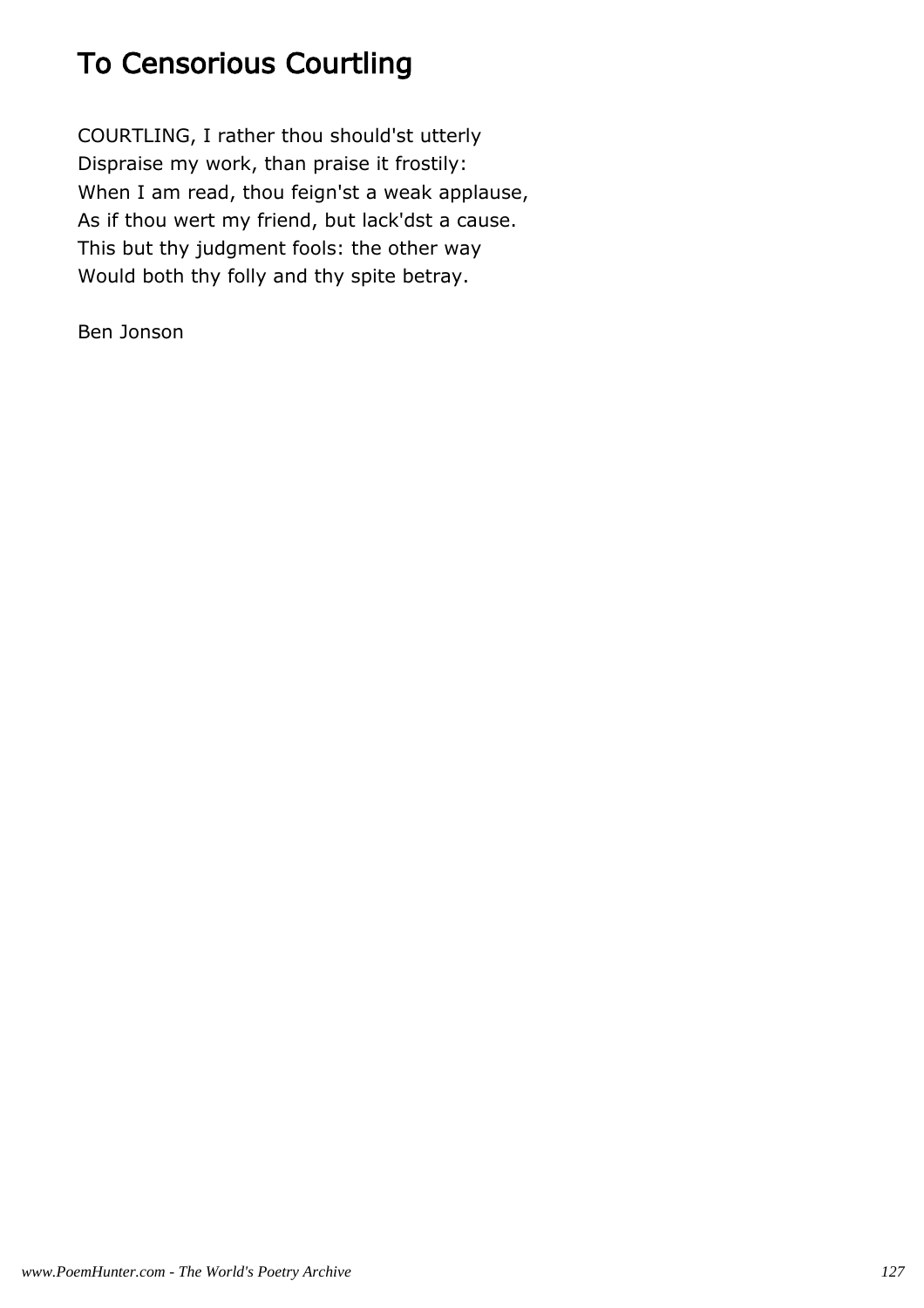## To Doctor Empiric

When men a dangerous disease did 'scape, Of old, they gave a cock to Aesculape. Let me give two, that doubly am got free From my disease's danger, and from thee.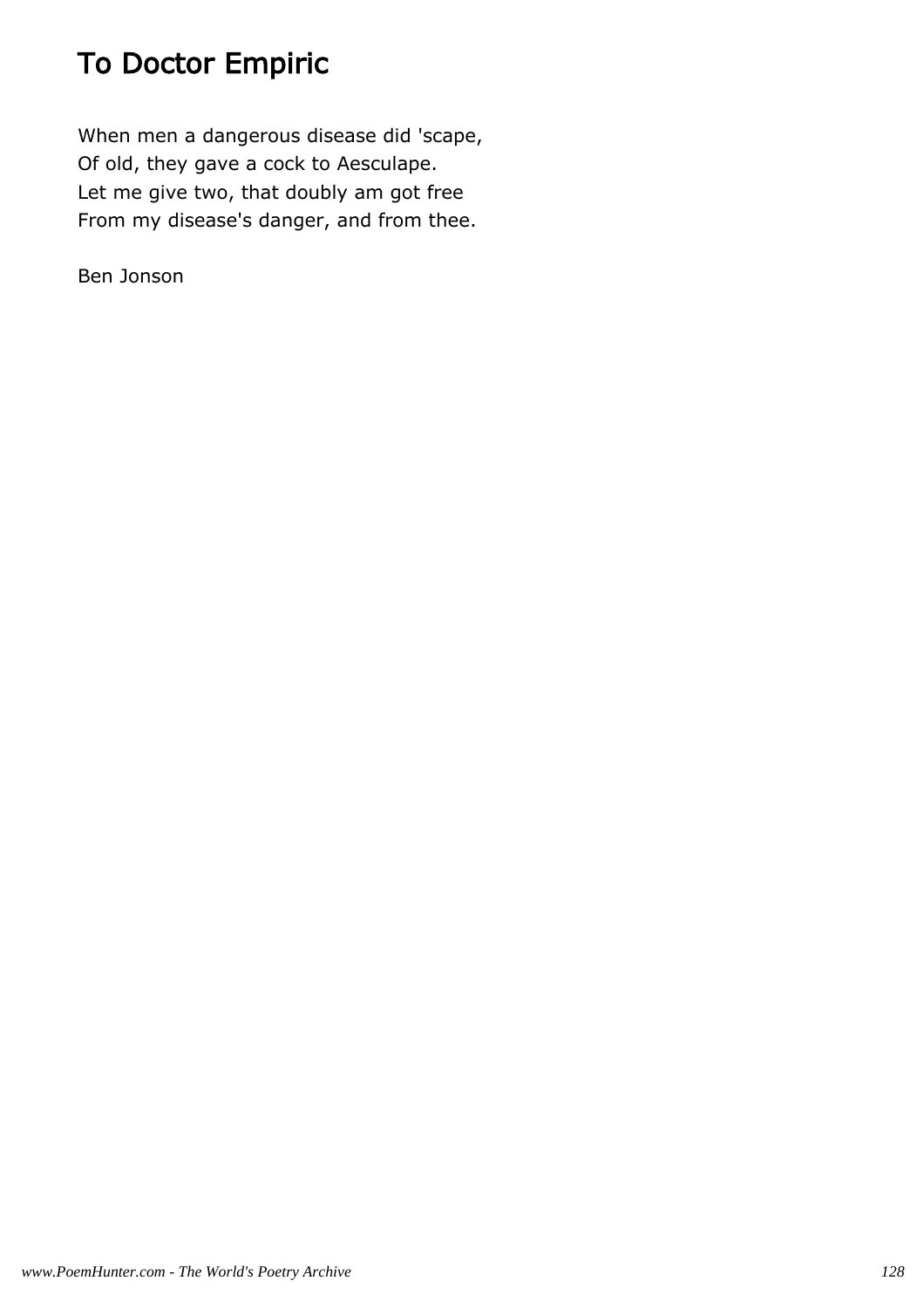## To Fine Lady Would-Be

Fine madam Would-Be, wherefore should you fear, That love to make so well, a child to bear? The world reputes you barren: but I know Your 'pothecary, and his drug says no. Is it the pain affrights? That's soon forgot. Or your complexion's loss? you have a pot, That can restore that. Will it hurt your feature? To make amends, you are thought a wholesome creature. What should the cause be? Oh, you live at court; And there's both loss of time, and loss of sport, In a great belly: Write then on thy womb, 'Of the not born, yet buried, here's the tomb.'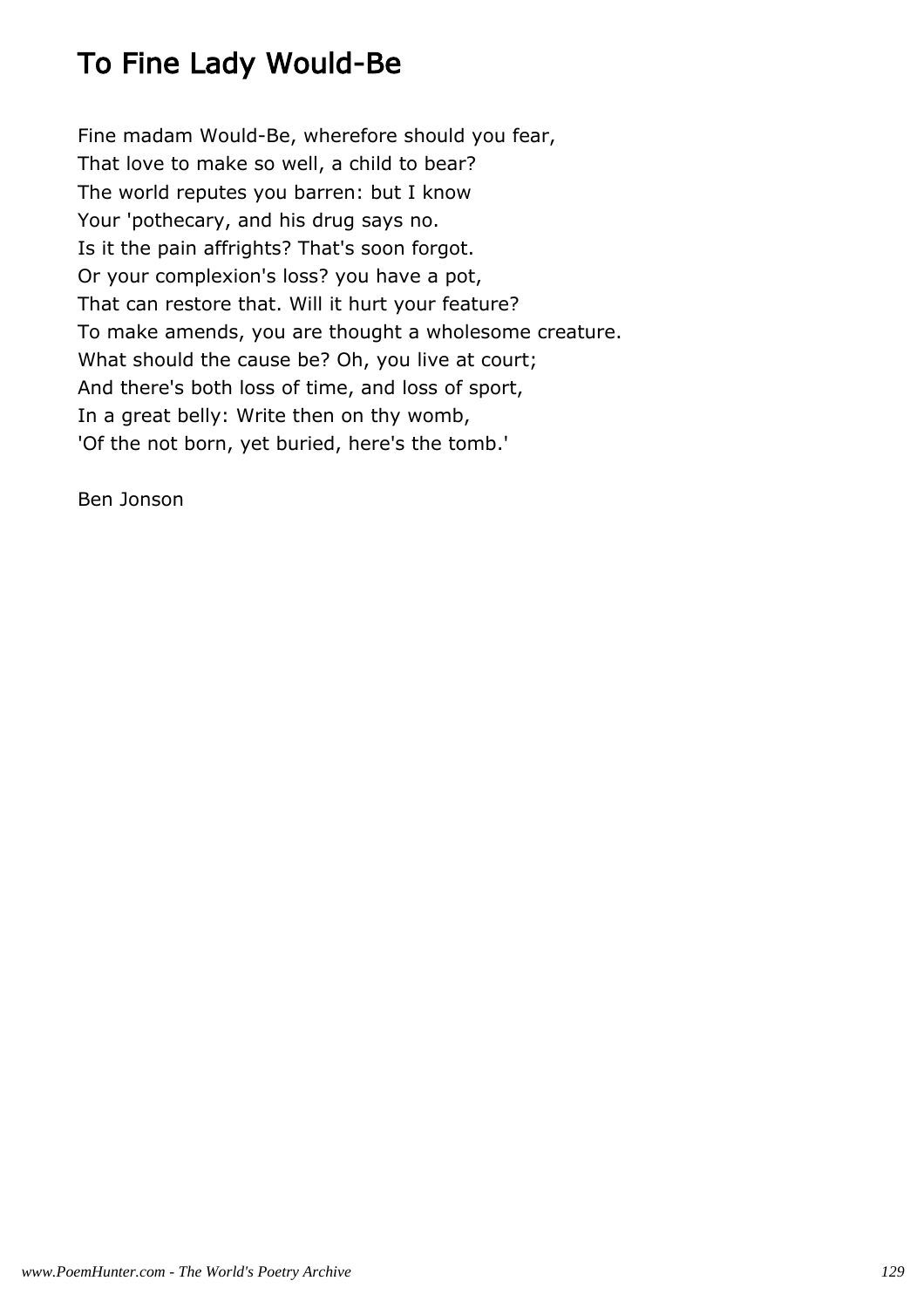## To Francis Beaumont

How I do love thee, Beaumont, and thy muse, That unto me dost such religion use! How I do fear myself, that am not worth The least indulgent thought thy pen drops forth! At once thou mak'st me happy, and unmak'st; And giving largely to me, more thou takest! What fate is mine, that so itself bereaves? What art is thine, that so thy friend deceives? When even there, where most thou praisest me, For writing better, I must envy thee.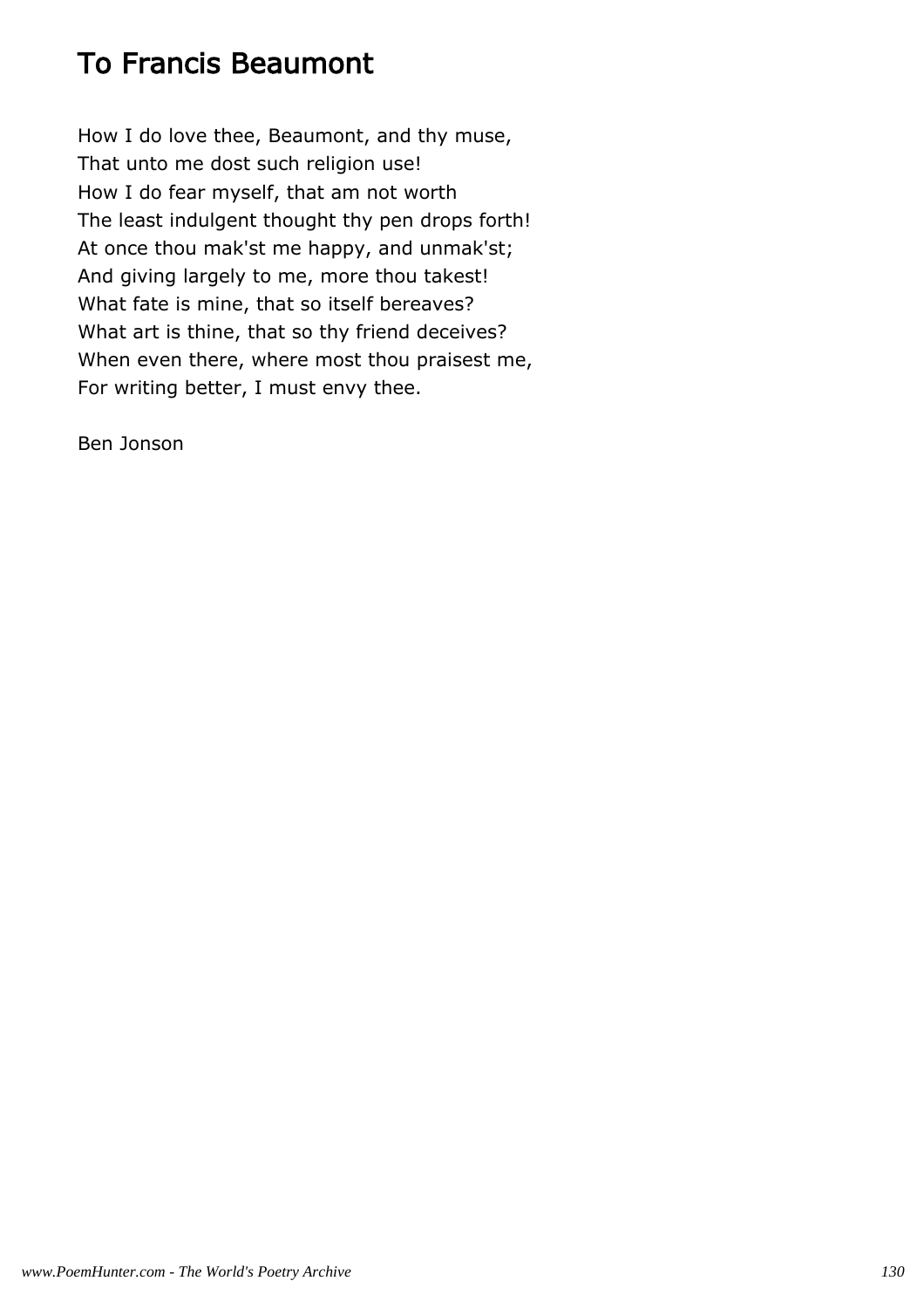## To John Donne

Donne, the delight of Phoebus and each Muse Who, to thy one, all other brains refuse; Whose every work of thy most early wit Came forth example, and remains so yet; Longer a-knowing than most wits do live; And which no affection praise enough can give! To it, thy language, letters, arts, best life, Which might with half mankind maintain a strife. All which I meant to praise, and yet I would; But leave, because I cannot as I should!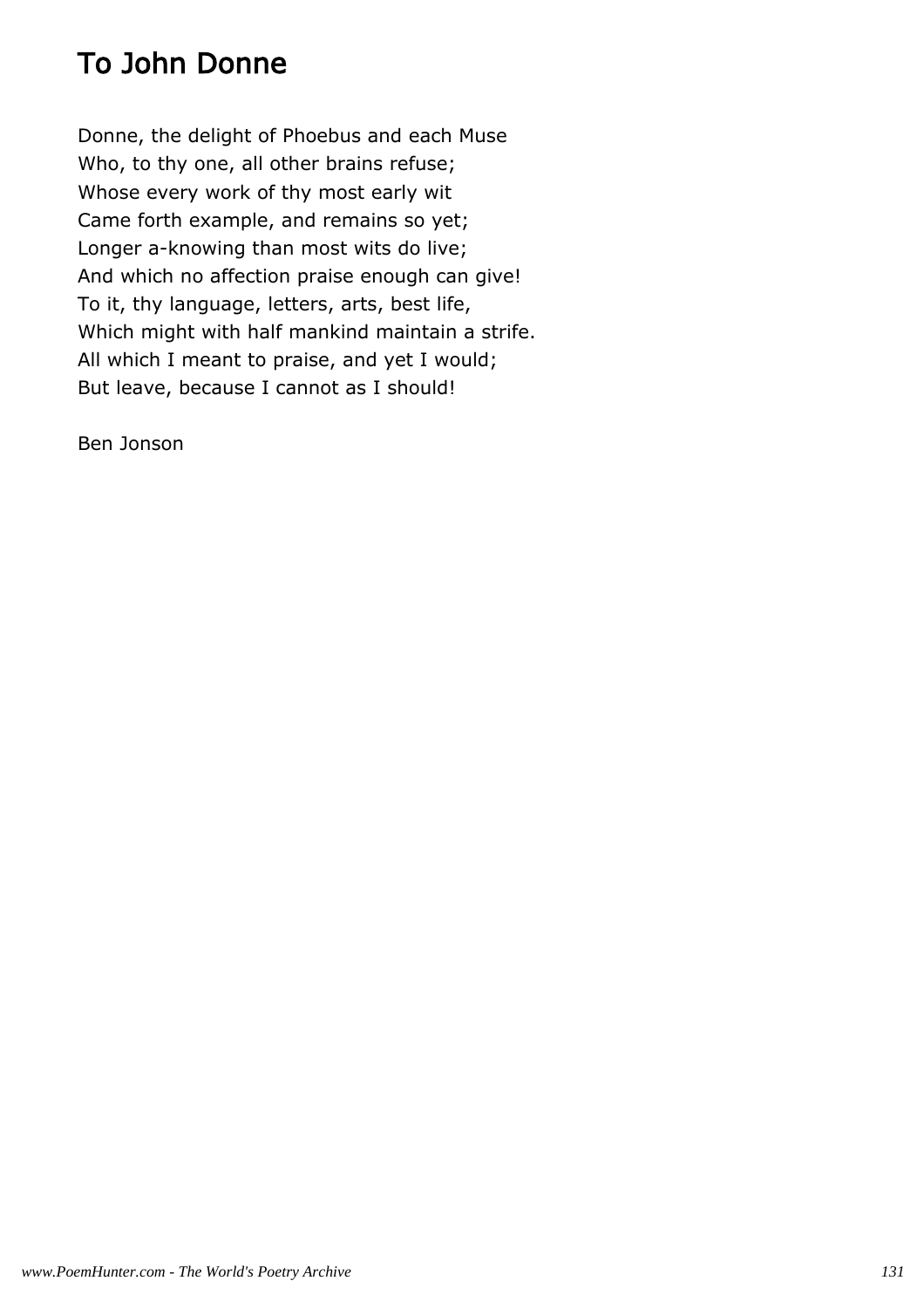# To Lucy, Countess Of Bedford, With John Donne's Satires

Lucy, you brightness of our sphere, who are Life of the Muses' day, their morning star! If works, not th' author's, their own grace should look, Whose poems would not wish to be your book? But these, desir'd by you, the maker's ends Crown with their own. Rare poems ask rare friends. Yet satires, since the most of mankind be Their unavoided subject, fewest see; For none e'er took that pleasure in sin's sense But, when they heard it tax'd, took more offence. They, then, that living where the matter is bred, Dare for these poems, yet, both ask and read And like them too, must needfully, though few, Be of the best; and 'mongst those best are you, Lucy, you brightness of our sphere, who are The Muses' evening, as their morning star.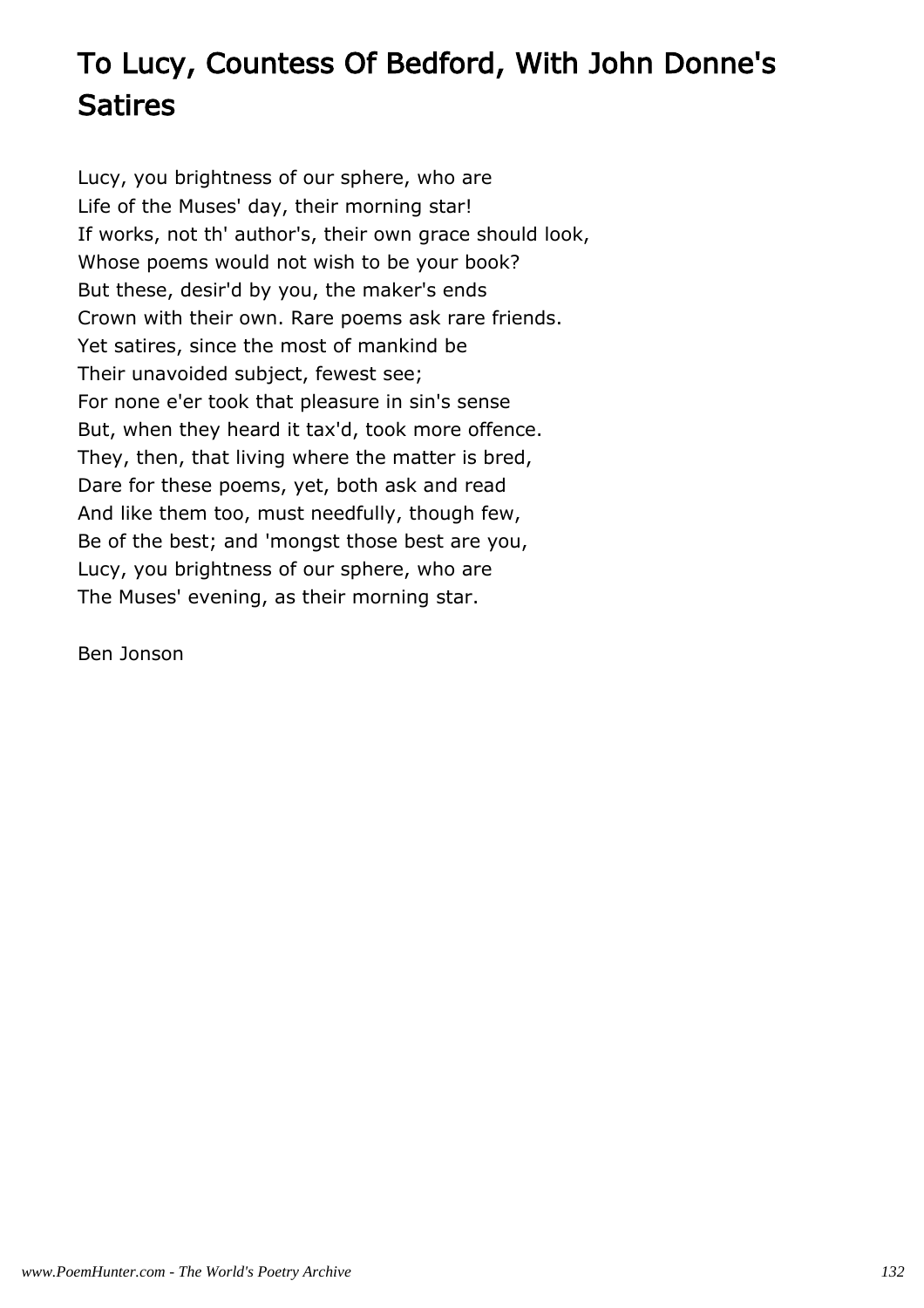## To My Book

It will be looked for, book, when some but see Thy title, Epigrams , and named of me, Thou should'st be bold, licentious, full of gall, Wormwood and sulphur, sharp and toothed withal, Become a petulant thing, hurl ink and wit As madmen stones, not caring whom they hit. Deceive their malice who could wish it so, And by thy wiser temper let men know Thou art not covetous of least self-fame Made from the hazard of another's shame-Much less with lewd, profane, and beastly phrase To catch the world's loose laughter or vain gaze. He that departs with his own honesty For vulgar praise, doth it too dearly buy.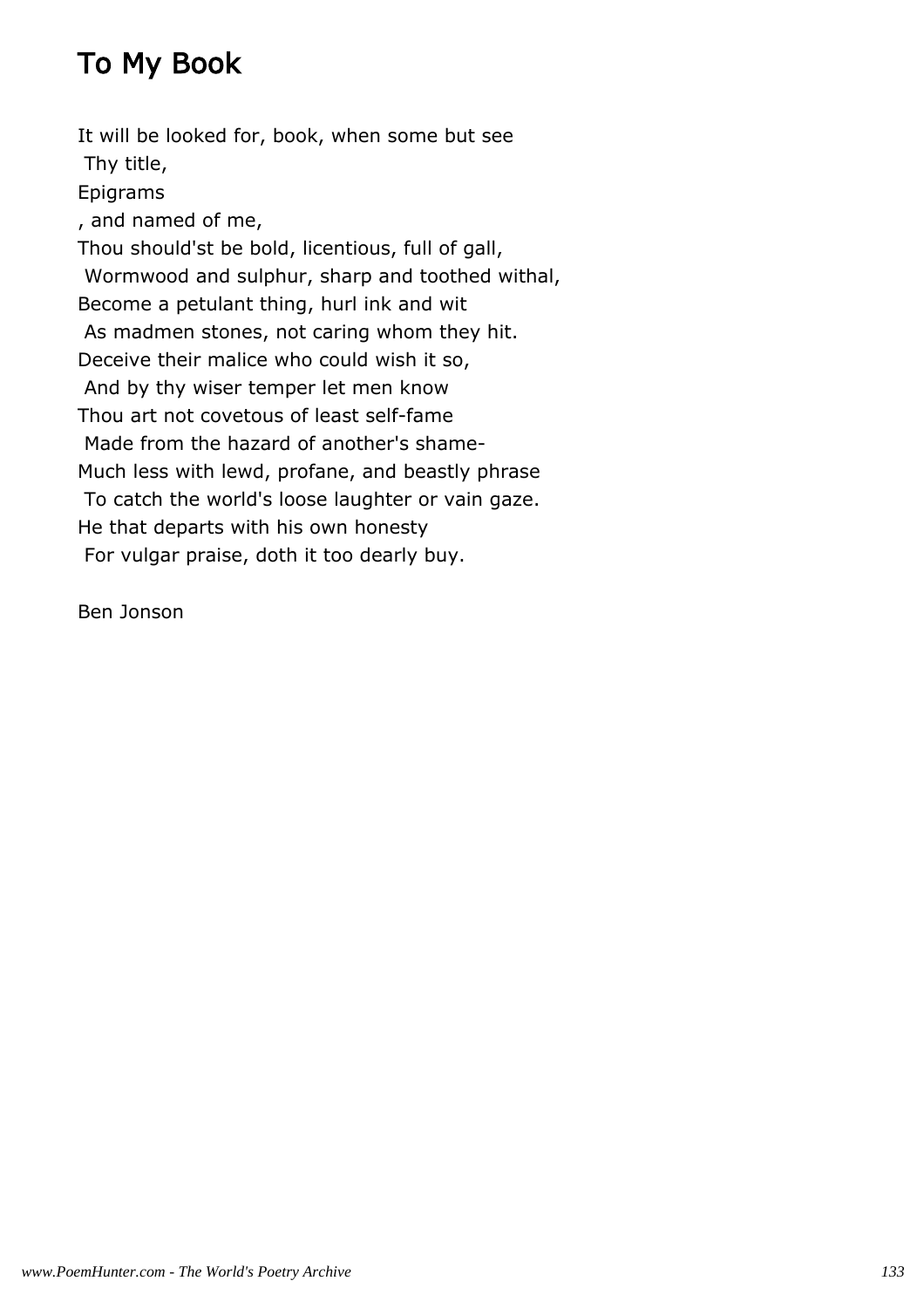## To Penshurst

Thou art not, Penshurst, built to envious show, Of touch, or marble; nor canst boast a row Of polish'd pillars, or a roofe of gold: Thou hast no lantherne, whereof tales are told; Or stayre, or courts; but stand'st an ancient pile, And these grudg'd at, art reverenc'd the while. Thou joy'st in better marks, of soile, of ayre, Of wood, of water: therein thou art faire. Thou hast thy walkes for health, as well as sport: Thy Mount , to which the Dryads do resort, Where Pan, and Bacchus their high feasts have made, Beneath the broad beech, and the chest-nut shade; That taller tree, which of a nut was set, At his great birth, where all the Muses met. There, in the writhed barke, are cut the names Of many a Sylvane, taken with his flames And thence the ruddy Satyres oft provoke The lighter Faunes , to reach thy Ladies oke .

Thy copp's, too, nam'd of Gamage, thou hast there, That never failes to serve thee season'd deere, When thou would'st feast, or exercise thy friends. The lower land, that to the river bends, Thy sheep, thy bullocks, kine, and calves do feed: The middle grounds thy Mares, and Horses breed. Each banck, doth yeeld thee Coneyes; and the topps Fertile of wood, Ashore, and Sydney's copp's, To crown thy open table, doth provide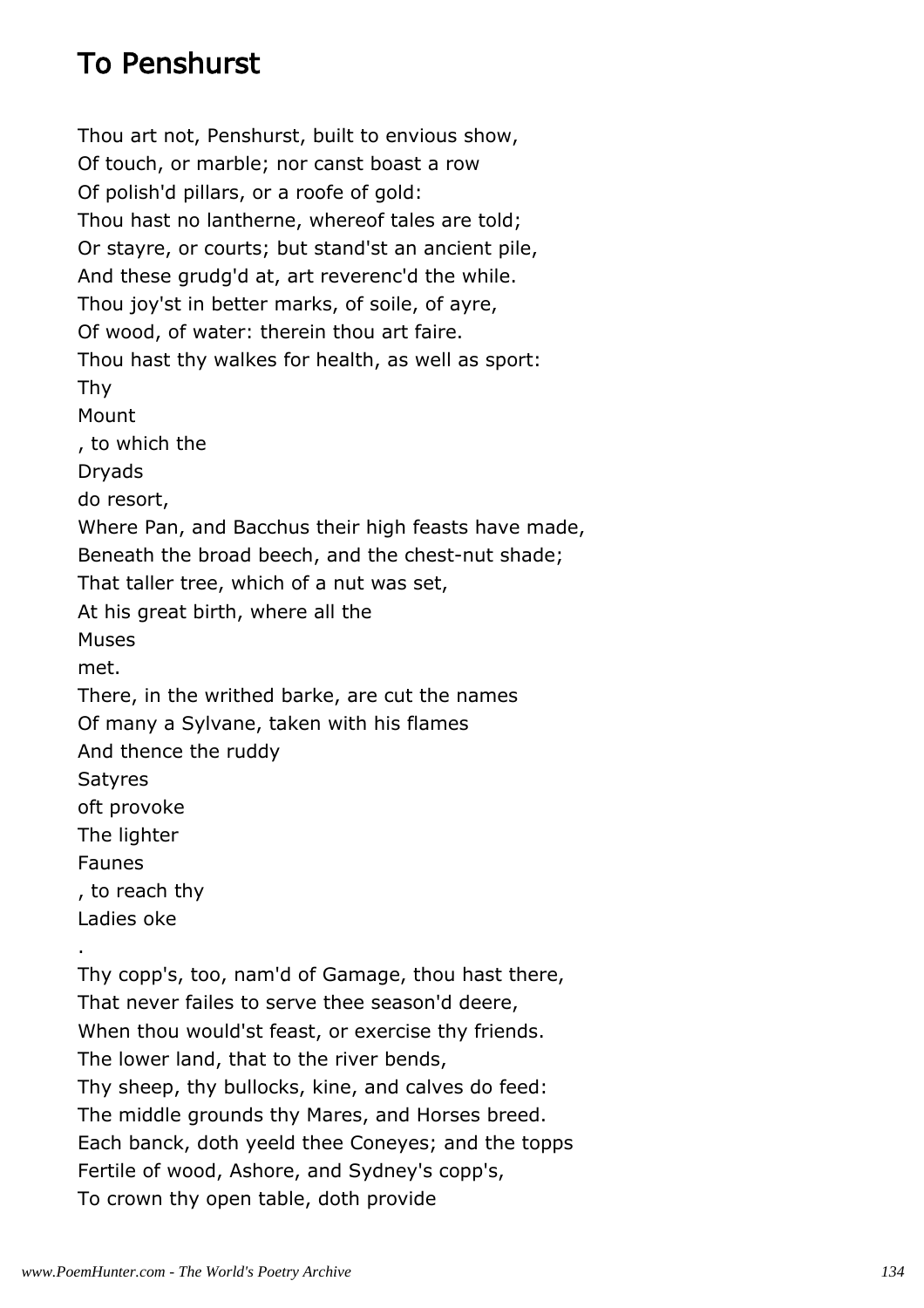The purpled Phesant, with the speckled side: The painted Partrich lyes in every field, And, for thy messe, is willing to be kill'd. And if the high-swolne Medway faile thy dish, Thou hast thy ponds, that pay thee tribute fish, Fat, aged Carps, that run into thy net. And Pikes, now weary their own kinde to eat, As loth, the second draught, or cast to stay, Officiously, at first, themselves betray. Bright Eeles, that emulate them, and leap on land; Before the fisher, or into his hand. Then hath thy Orchard fruit, thy garden flowers, Fresh as the ayre, and new as are the houres. The earely Cherry, with the later Plum, Fig, Grape, and Quince, each in his time doth come: The blushing Apricot, and woolly Peach Hang on thy wals, that every child may reach. And though thy wals be of the countrey stone, They' are rear'd with no mans ruine, no mans grone; There's none, that dwell about them, wish them downe; But all come in, the farmer and the clowne: And no one empty-handed, to salute Thy Lord, and Lady, though they have no sute. Some bring a Capon, some a rurall Cake, Some Nuts, some Apples; some that think they make The better Cheeses, bring 'hem; or else send By their ripe daughters, whom they would commend This way to husbands; and whose baskets beare An Embleme of themselves, in plum, or peare. But what can this (more than expresse their love) Adde to thy free provisions, farre above The need of such? whose liberall boord doth flow, With all, that hospitality doth know! Where comes no guest, but is allow'd to eat, Without his feare, and of thy Lords own meat: Where the same beere, and bread, and selfe-same wine, That is his Lordships, shall be also mine. And I not faine to sit (as some, this day, At great mens tables) and yet dine away. Here no man tels my cups; nor, standing by,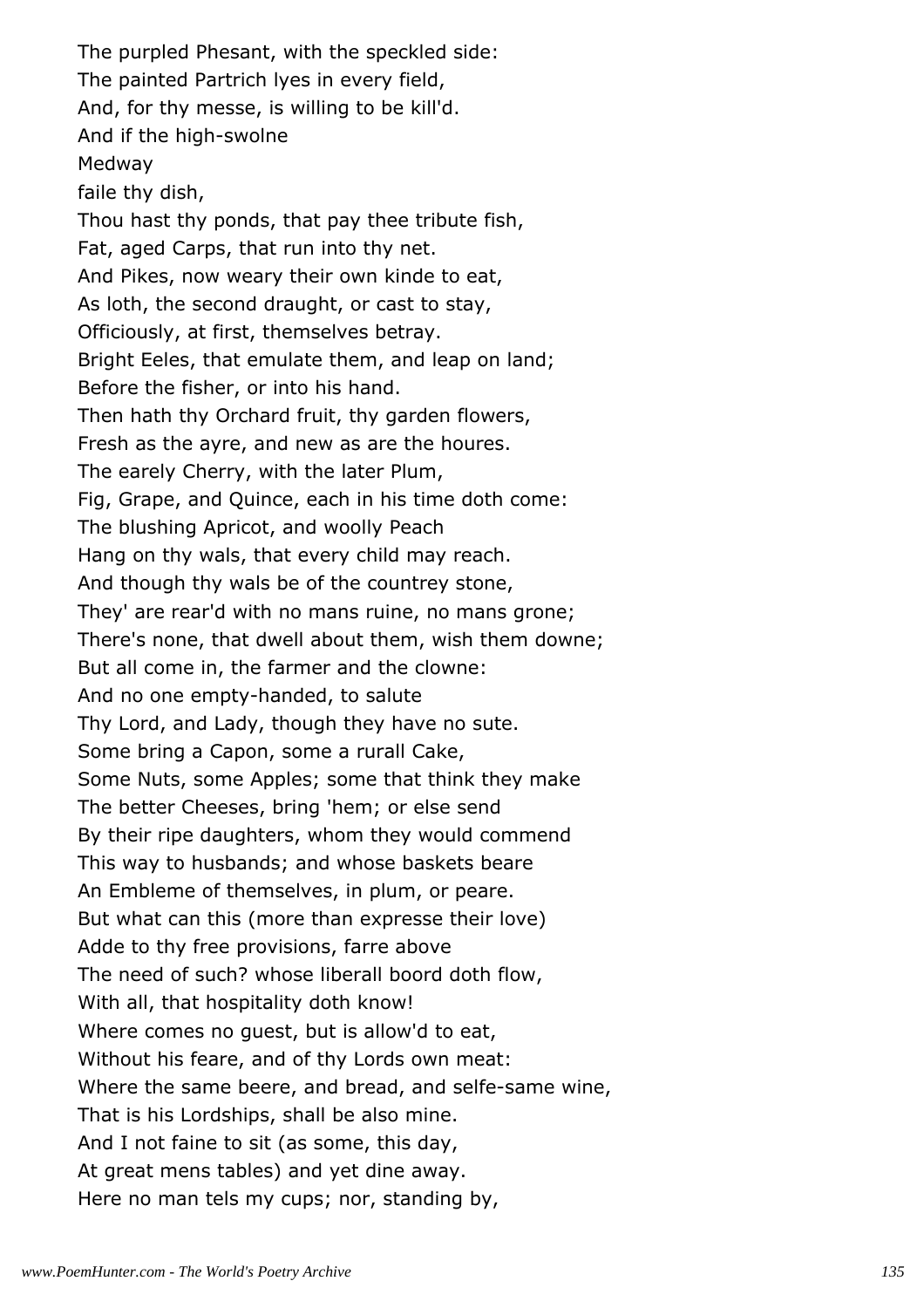A waiter, doth my gluttony envy: But gives me what I call for, and lets me eate; He knowes, below, he shall finde plentie of meate; Thy tables hoord not up for the next day, Nor, when I take my lodging, need I pray For fire, or lights, or livorie: all is there; As if thou, then, wert mines, or I raign'd here: There's nothing I can wish, for which I stay. That found King James, when hunting late, this way, With his brave sonne, the Prince, they saw thy fires Shine bright on every harth as the desires Of thy Penates had beene set on flame, To entertayne them; or the Countrey came, With all their zeale, to warme their welcome here. What (great, I will not say, but) sodaine cheare Didst thou, then, make 'hem! and what praise was heap'd On thy good lady, then! who therein, reap'd The just reward of her high huswifery; To have her linnen, plate, and all things nigh, When she was farre: and not a roome, but drest, As if it had expected such a guest! These, Penshurst, are thy praise, and yet not all. Thy lady's noble, fruitfull, chaste withall. His children thy great lord may call his owne: A fortune, in this age, but rarely knowne. They are, and have been taught religion: Thence Their gentler spirits have suck'd innocence. Each morne, and even, they are taught to pray, With the whole houshold, and may, every day, Reade, in their vertuous parents noble parts, The mysteries of manners, armes, and arts. Now, Penshurst, they that will proportion thee With other edifices, when they see Those proud, ambitious heaps, and nothing else, May say, their lords have built, but thy lord dwells.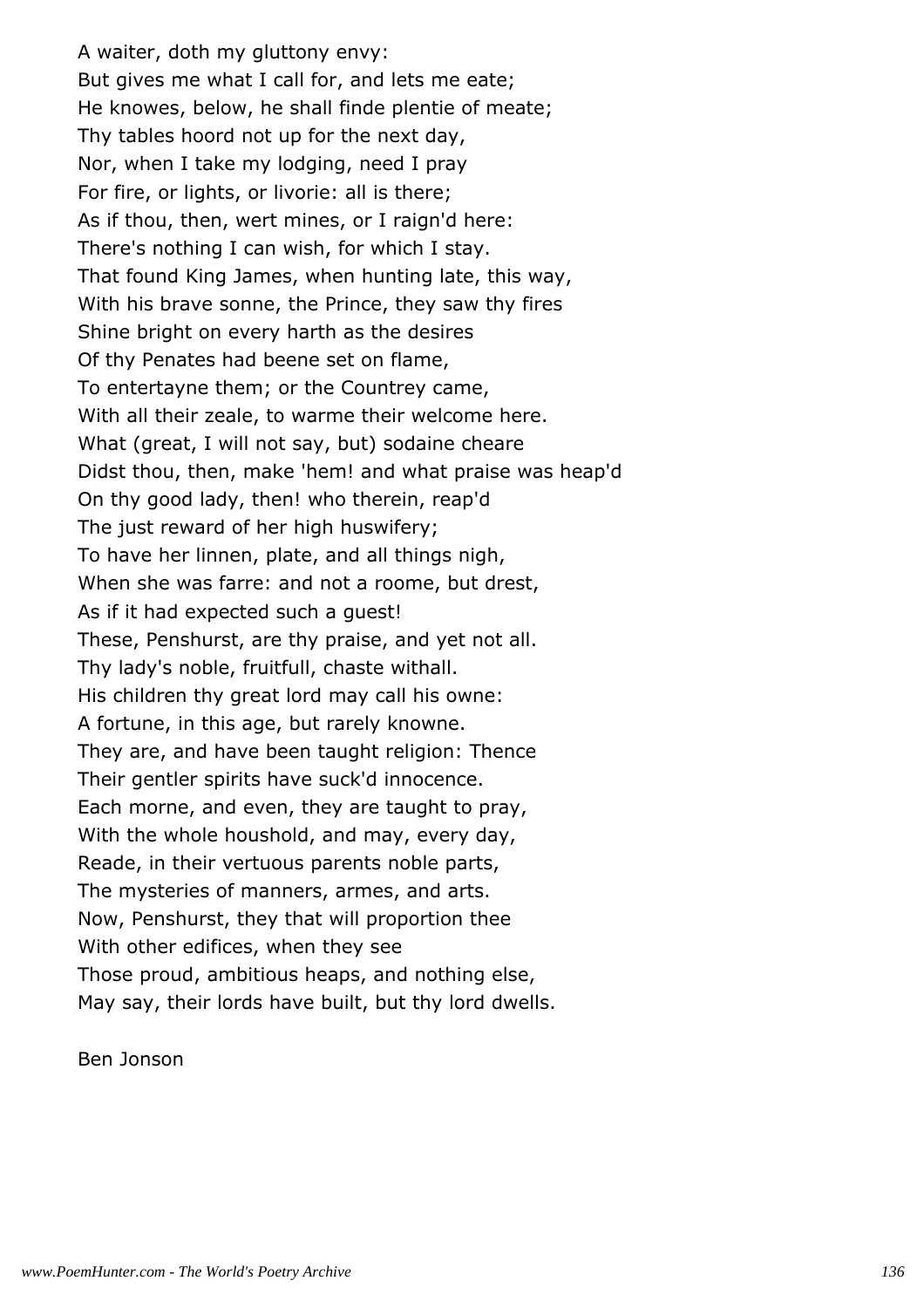# To The Immortal Memory And Friendship Of That Noble Pair, Sir Lucius Cary And Sir H. Morison

The Turn

Brave infant of Saguntum, clear Thy coming forth in that great year, When the prodigious Hannibal did crown His rage, with razing your immortal town. Thou looking then about Ere thou wert half got out, Wise child, didst hastily return, And mad'st thy mother's womb thine urn. How summed a circle didst thou leave mankind Of deepest lore, could we the centre find!

The Counter-Turn

Did wiser nature draw thee back From out the horror of that sack, Where shame, faith, honour, and regard of right, Lay trampled on?-the deeds of death and night Urged, hurried forth, and hurled Upon th' affrighted world? Sword, fire, and famine, with fell fury met, And all on utmost ruin set: As, could they but life's miseries foresee, No doubt all infants would return like thee.

The Stand

For what is life, if measured by the space, Not by the act?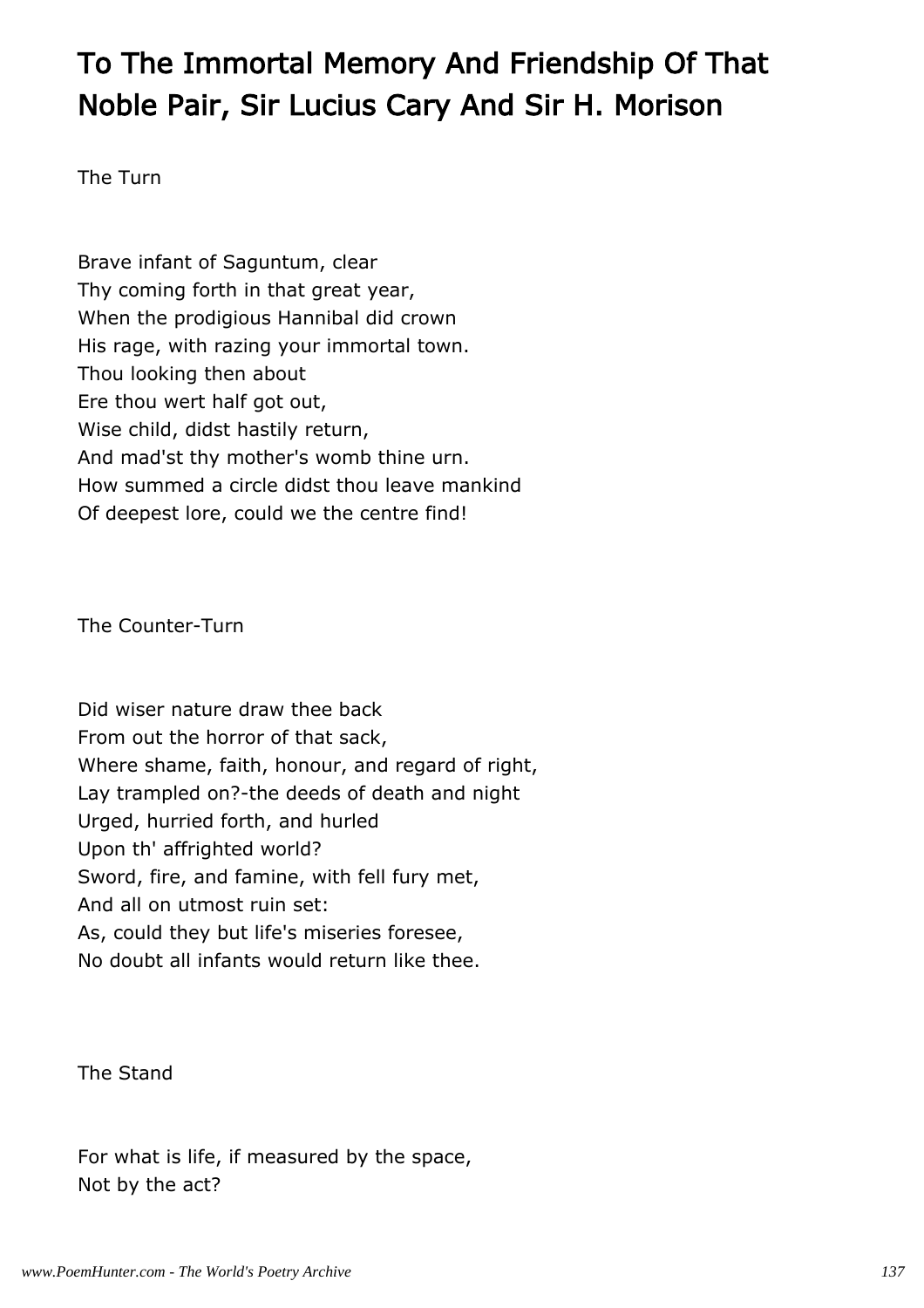Or maskèd man, if valued by his face, Above his fact? Here's one outlived his peers And told forth fourscore years: He vexèd time, and busied the whole state, Troubled both foes and friends, But ever to no ends: What did this stirrer but die late? How well at twenty had he fall'n or stood! For three of his four score, he did no good.

The Turn

He entered well, by virtuous parts, Got up and thrived with honest arts: He purchased friends, and fame, and honours then, And had his noble name advanced with men; But, weary of that flight, He stooped in all men's sight To sordid flatteries, acts of strife, And sunk in that dead sea of life So deep, as he did then death's waters sup, But that the cork of title buoyed him up.

The Counter-Turn

Alas, but Morison fell young;- He never fell, thou fall'st, my tongue. He stood, a soldier to the last right end, A perfect patriot and a noble friend, But most a virtuous son. All offices were done By him, so ample, full, and round In weight, in measure, number, sound, As, though his age imperfect might appear, His life was of humanity the sphere.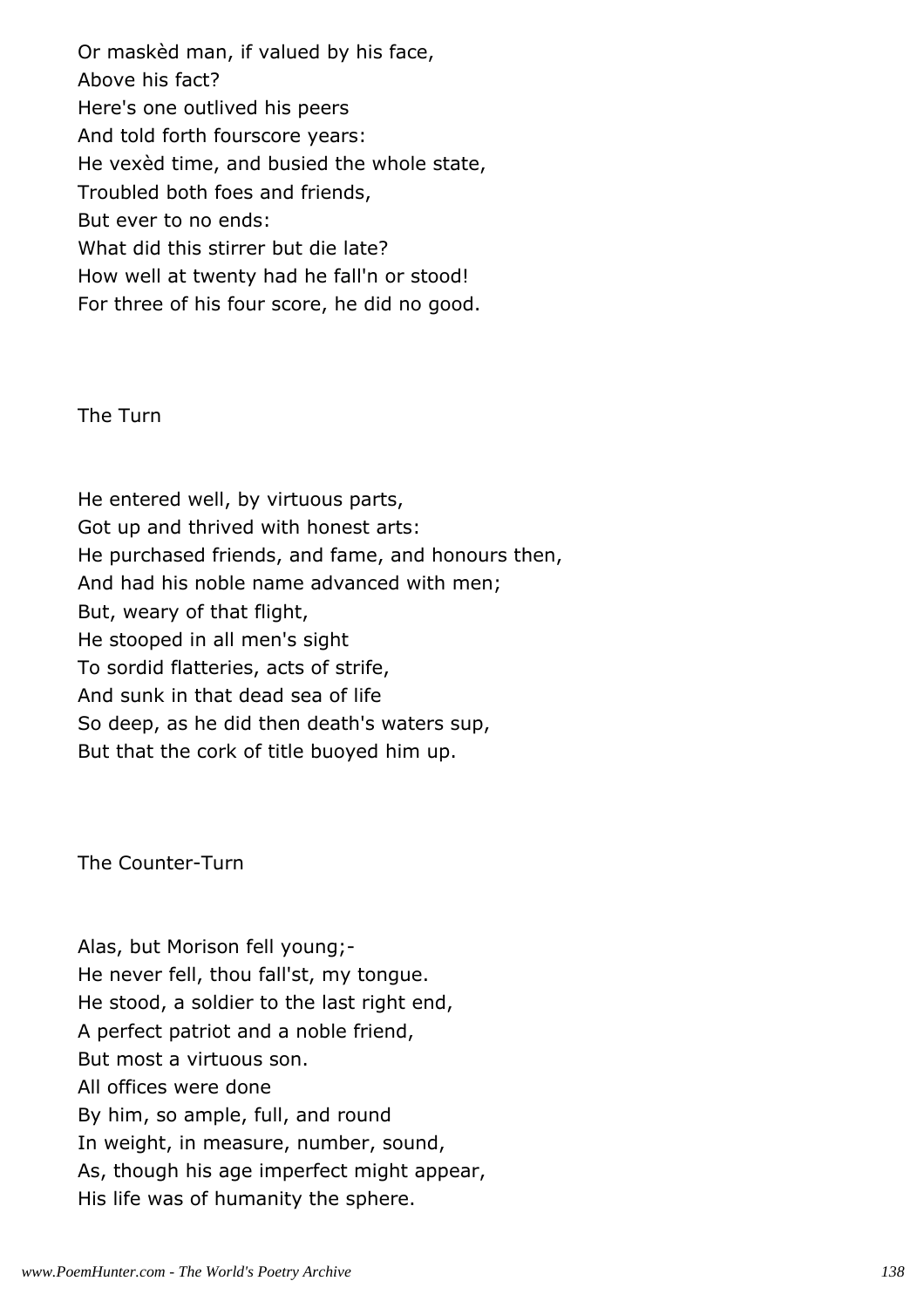#### The Stand

Go now, and tell out days summed up with fears, And make them years; Produce thy mass of miseries on the stage To swell thine age; Repeat of things a throng, To show thou hast been long, Not lived; for life doth her great actions spell, By what was done and wrought In season, and so brought To light: her measures are, how well Each syllab'e answered, and was formed how fair; These make the lines of life, and that's her air.

The Turn

It is not growing like a tree In bulk, doth make men better be, Or standing long an oak, three hundred year, To fall a log at last, dry, bald, and sere: A lily of a day Is fairer far in May, Although it fall and die that night; It was the plant and flower of light. In small proportions we just beauties see; And in short measures life may perfect be.

The Counter-Turn

Call, noble Lucius, then for wine, And let thy looks with gladness shine: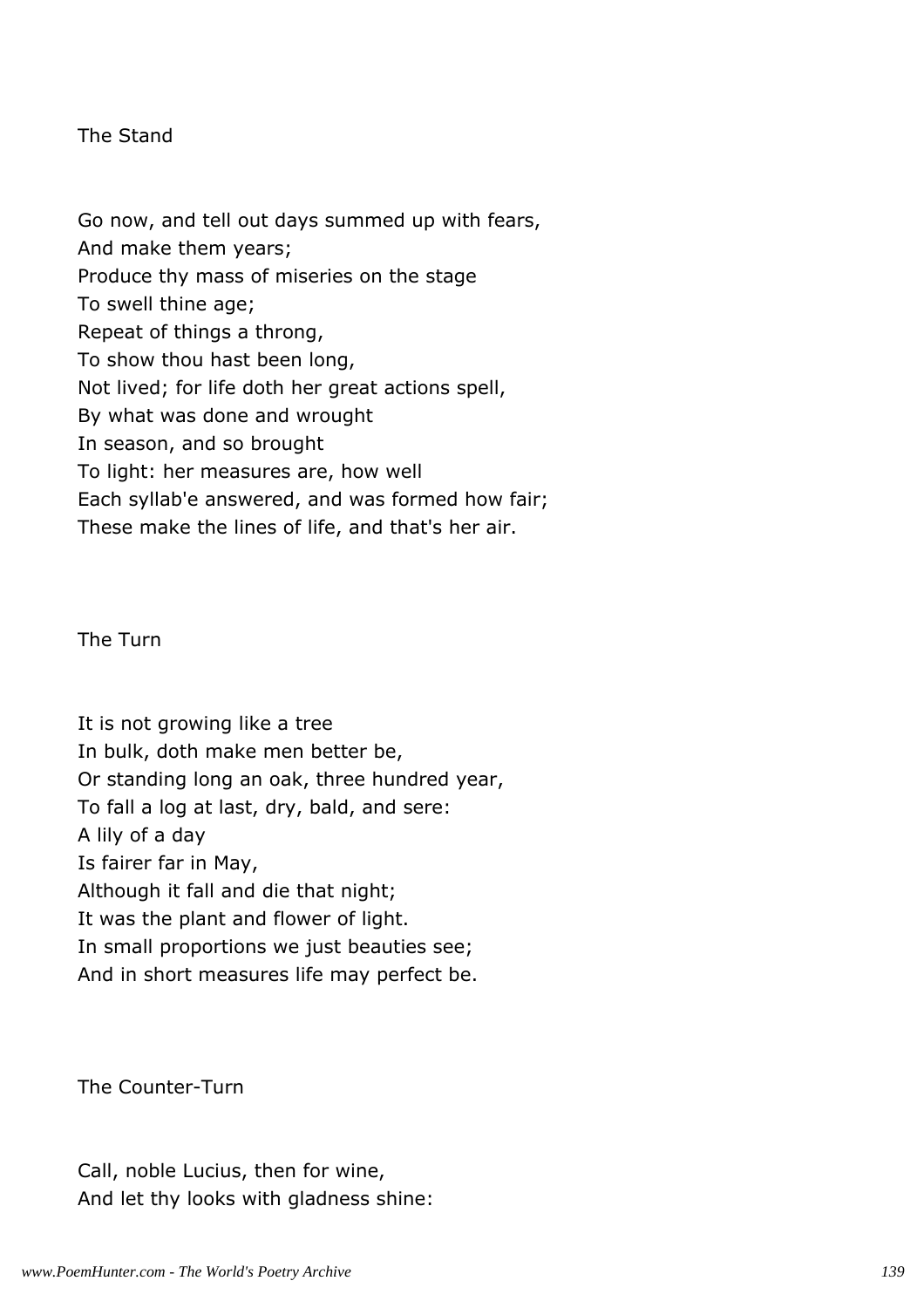Accept this garland, plant it on thy head, And think, nay, know, thy Morison's not dead. He leaped the present age, Possest with holy rage, To see that bright eternal day, Of which we priests and poets say Such truths as we expect for happy men, And there he lives with memory: and Ben

The Stand

Jonson, who sung this of him ere he went Himself to rest, Or taste a part of that full joy he meant To have expressed In this bright asterism: Where it were friendship's schism, (Were not his Lucius long with us to tarry) To separate these twi-Lights, the Dioscuri, And keep the one half from his Harry. But fate doth so alternate the design, Whilst that in heaven, this light on earth must shine.

The Turn

And shine as you exalted are, Two names of friendship, but one star, Of hearts the union. And those not by chance Made, or indentured, or leased out t' advance The profits for a time. No pleasures vain did chime Of rhymes, or riots at your feasts, Orgies of drink, or feigned protests; But simple love of greatness and of good That knits brave minds and manners, more than blood.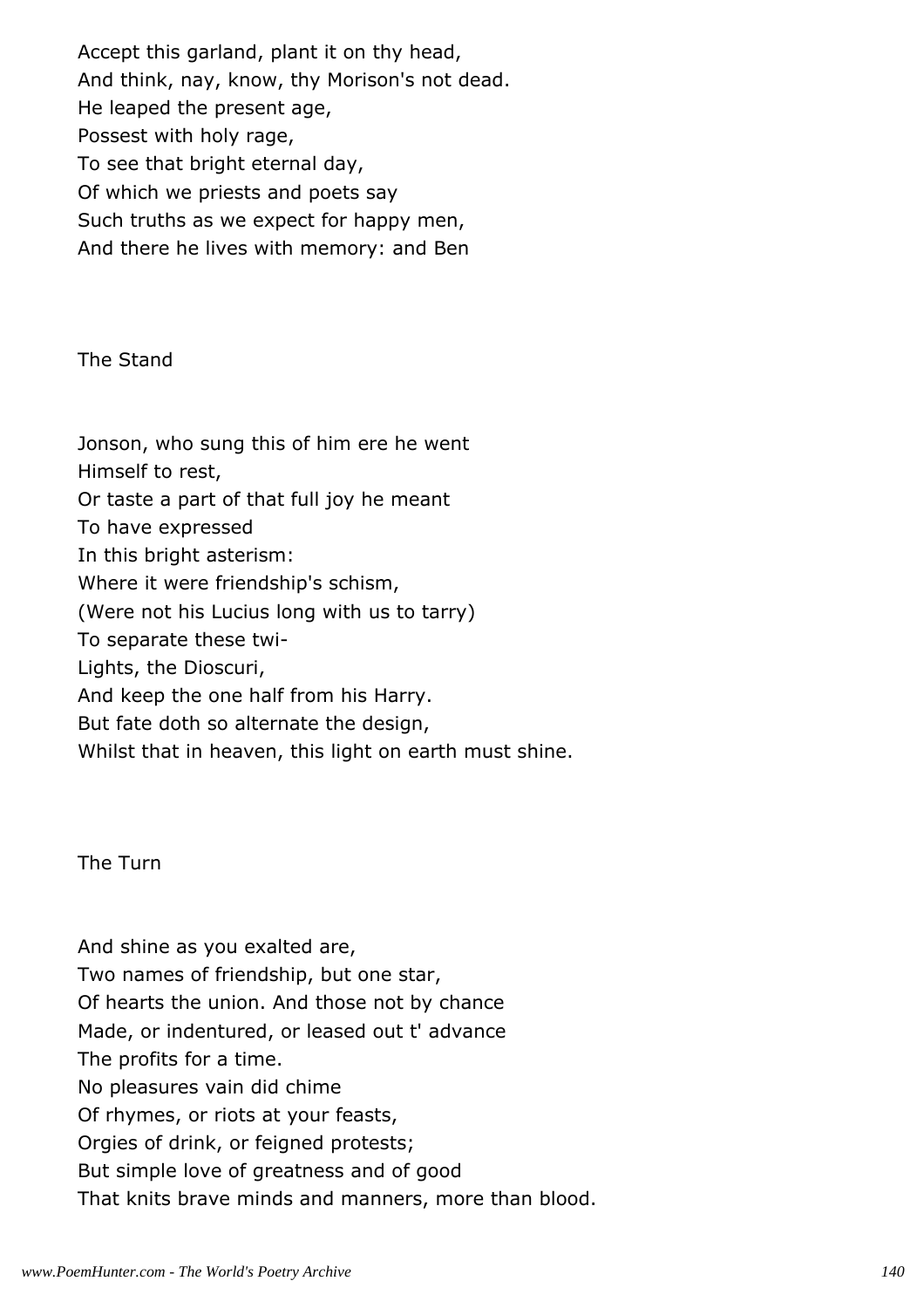The Counter-Turn

This made you first to know the why You liked, then after to apply That liking; and approach so one the t'other, Till either grew a portion of the other; Each stylèd by his end, The copy of his friend. You lived to be the great surnames And titles by which all made claims Unto the virtue: nothing perfect done, But as a Cary or a Morison.

The Stand

And such a force the fair example had, As they that saw The good and durst not practise it, were glad That such a law Was left yet to mankind; Where they might read and find Friendship in deed was written, not in words. And with the heart, not pen, Of two so early men, Whose lives her rolls were, and records, Who, ere the first down bloomèd on the chin Had sow'd these fruits, and got the harvest in.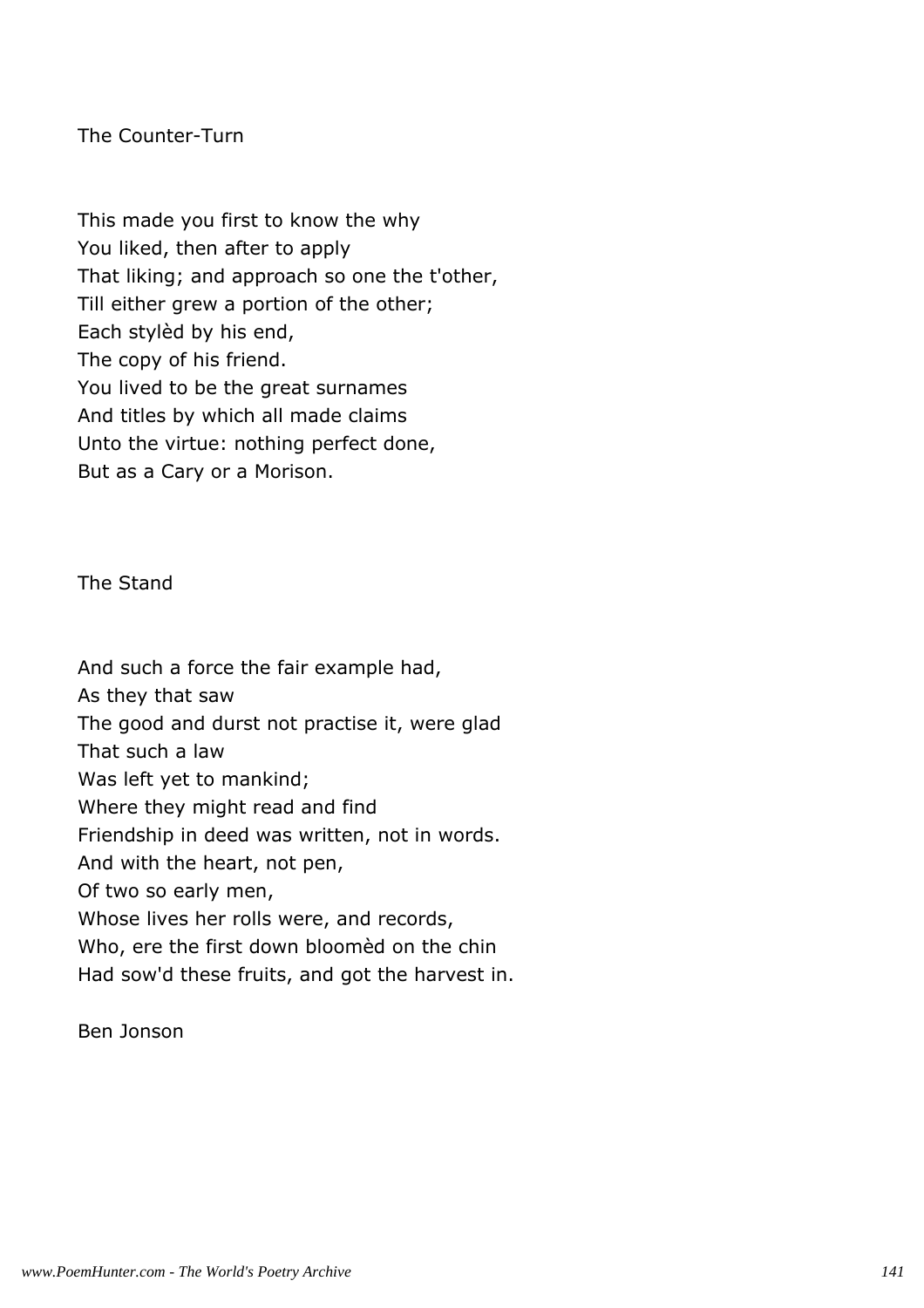# To The Memory Of My Beloved Author, Mr. William Shakespeare

To draw no envy, Shakespeare, on thy name, Am I thus ample to thy book and fame; While I confess thy writings to be such As neither man nor muse can praise too much; 'Tis true, and all men's suffrage. But these ways Were not the paths I meant unto thy praise; For seeliest ignorance on these may light, Which, when it sounds at best, but echoes right; Or blind affection, which doth ne'er advance The truth, but gropes, and urgeth all by chance; Or crafty malice might pretend this praise, And think to ruin, where it seem'd to raise. These are, as some infamous bawd or whore Should praise a matron; what could hurt her more? But thou art proof against them, and indeed, Above th' ill fortune of them, or the need. I therefore will begin. Soul of the age! The applause, delight, the wonder of our stage! My Shakespeare, rise! I will not lodge thee by Chaucer, or Spenser, or bid Beaumont lie A little further, to make thee a room: Thou art a monument without a tomb, And art alive still while thy book doth live And we have wits to read and praise to give. That I not mix thee so, my brain excuses, I mean with great, but disproportion'd Muses, For if I thought my judgment were of years, I should commit thee surely with thy peers, And tell how far thou didst our Lyly outshine, Or sporting Kyd, or Marlowe's mighty line. And though thou hadst small Latin and less Greek, From thence to honour thee, I would not seek For names; but call forth thund'ring {AE}schylus, Euripides and Sophocles to us; Pacuvius, Accius, him of Cordova dead, To life again, to hear thy buskin tread, And shake a stage; or, when thy socks were on,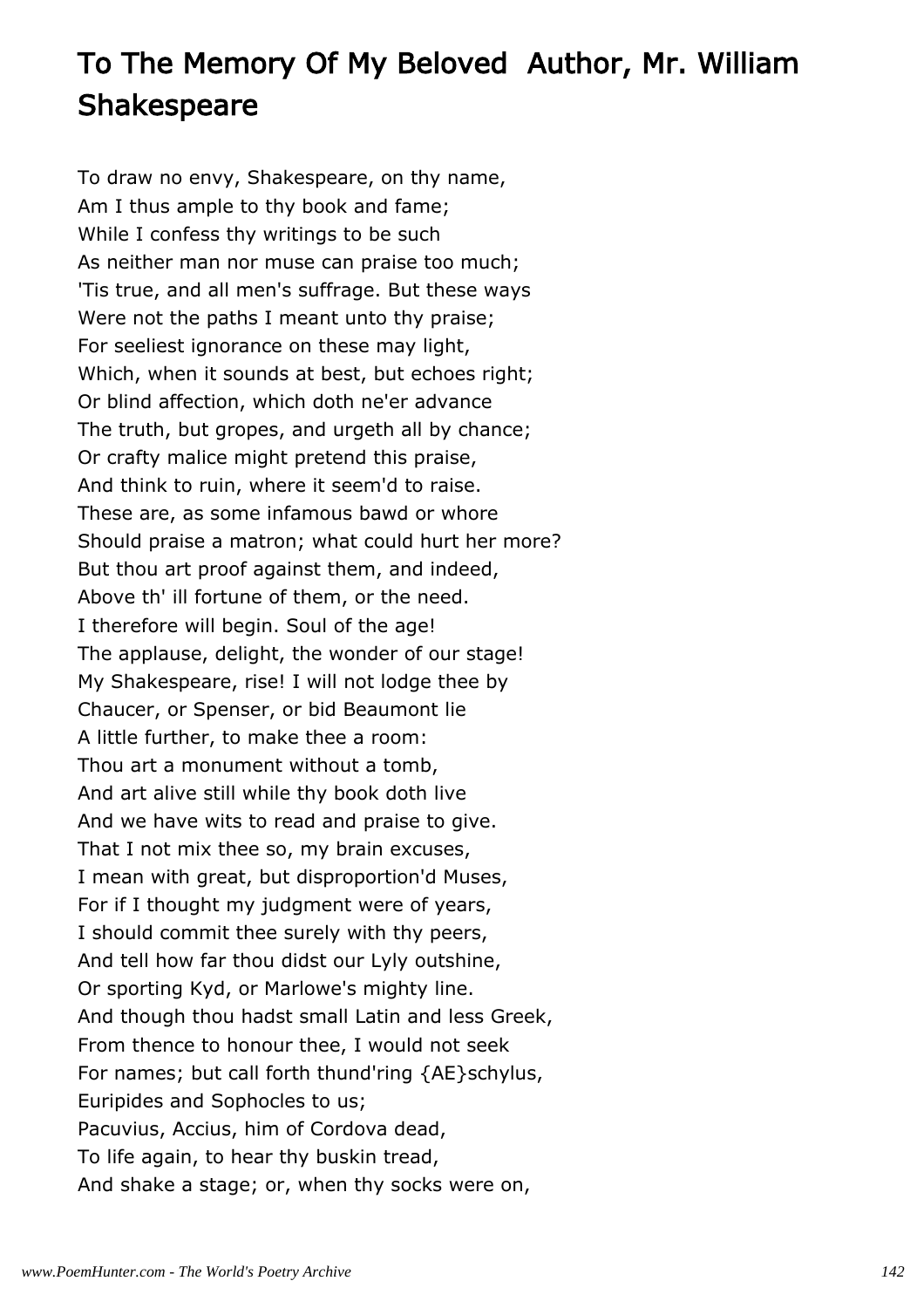Leave thee alone for the comparison Of all that insolent Greece or haughty Rome Sent forth, or since did from their ashes come. Tri{'u}mph, my Britain, thou hast one to show To whom all scenes of Europe homage owe. He was not of an age but for all time! And all the Muses still were in their prime, When, like Apollo, he came forth to warm Our ears, or like a Mercury to charm! Nature herself was proud of his designs And joy'd to wear the dressing of his lines, Which were so richly spun, and woven so fit, As, since, she will vouchsafe no other wit. The merry Greek, tart Aristophanes, Neat Terence, witty Plautus, now not please, But antiquated and deserted lie, As they were not of Nature's family. Yet must I not give Nature all: thy art, My gentle Shakespeare, must enjoy a part. For though the poet's matter nature be, His art doth give the fashion; and, that he Who casts to write a living line, must sweat, (Such as thine are) and strike the second heat Upon the Muses' anvil; turn the same (And himself with it) that he thinks to frame, Or, for the laurel, he may gain a scorn; For a good poet's made, as well as born; And such wert thou. Look how the father's face Lives in his issue, even so the race Of Shakespeare's mind and manners brightly shines In his well-turned, and true-filed lines; In each of which he seems to shake a lance, As brandish'd at the eyes of ignorance. Sweet Swan of Avon! what a sight it were To see thee in our waters yet appear, And make those flights upon the banks of Thames, That so did take Eliza and our James! But stay, I see thee in the hemisphere Advanc'd, and made a constellation there! Shine forth, thou star of poets, and with rage Or influence, chide or cheer the drooping stage; Which, since thy flight from hence, hath mourn'd like night,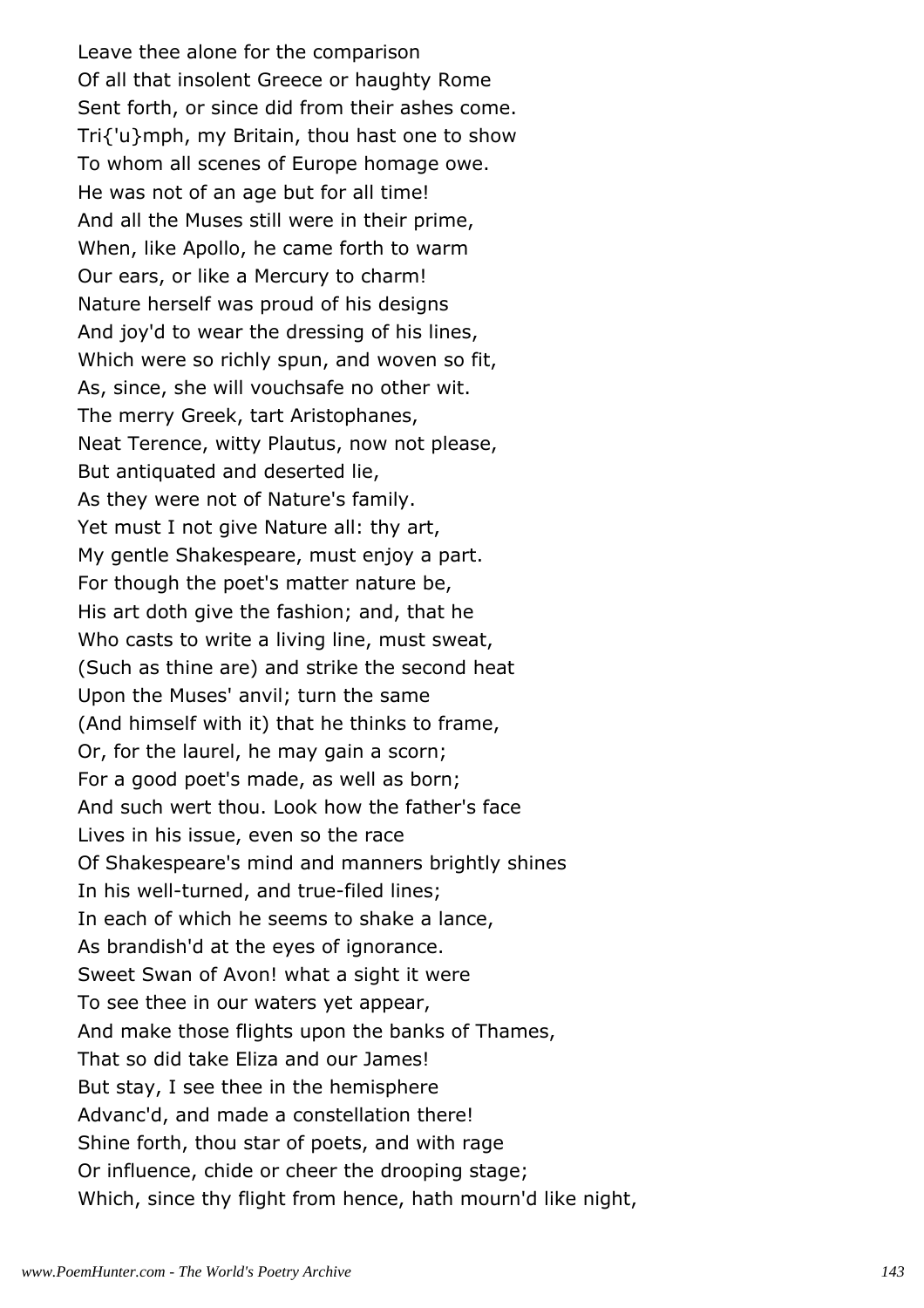And despairs day, but for thy volume's light.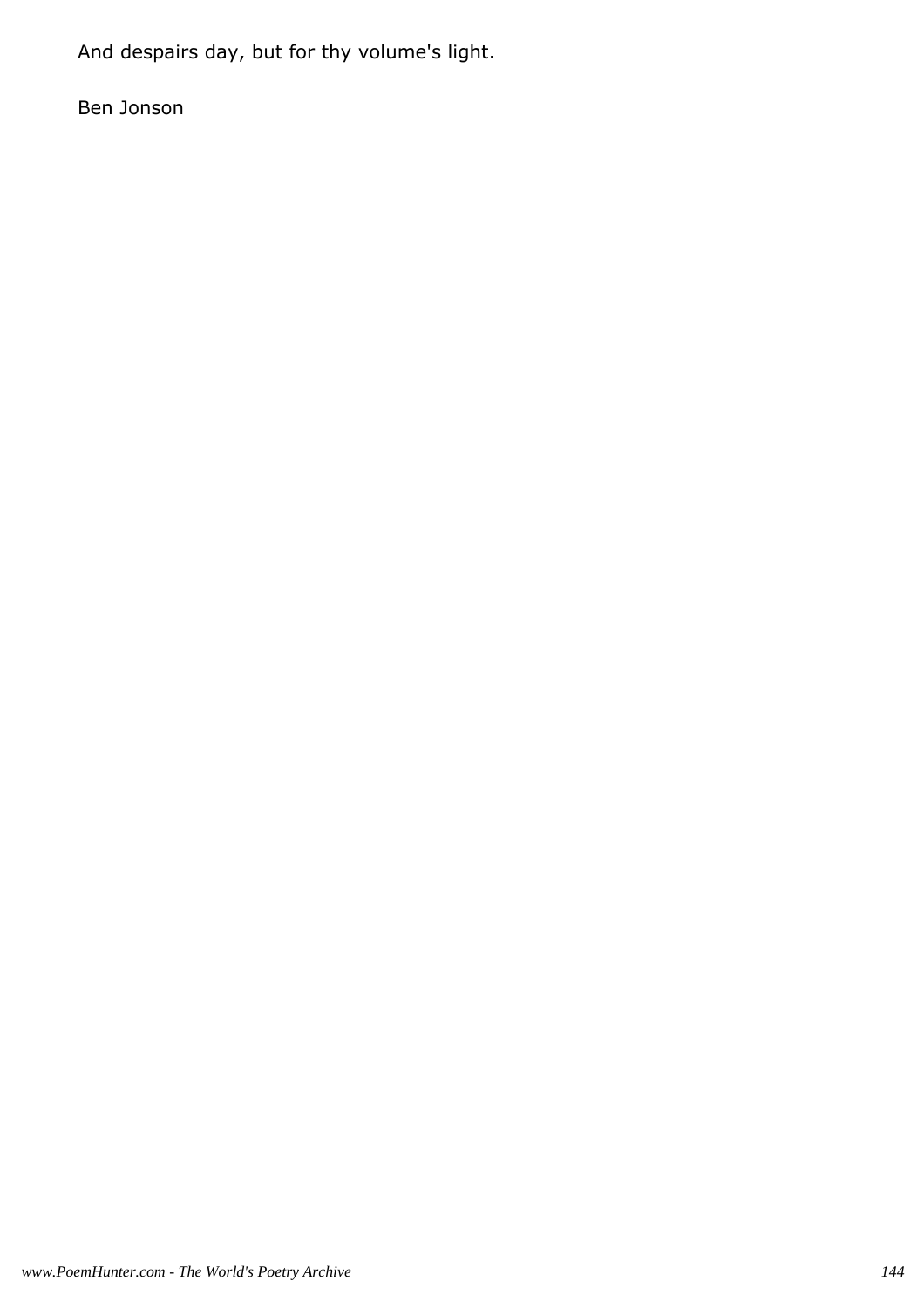# To The Reader

Pray thee, take care, that tak'st my book in hand, To read it well - that is, to understand.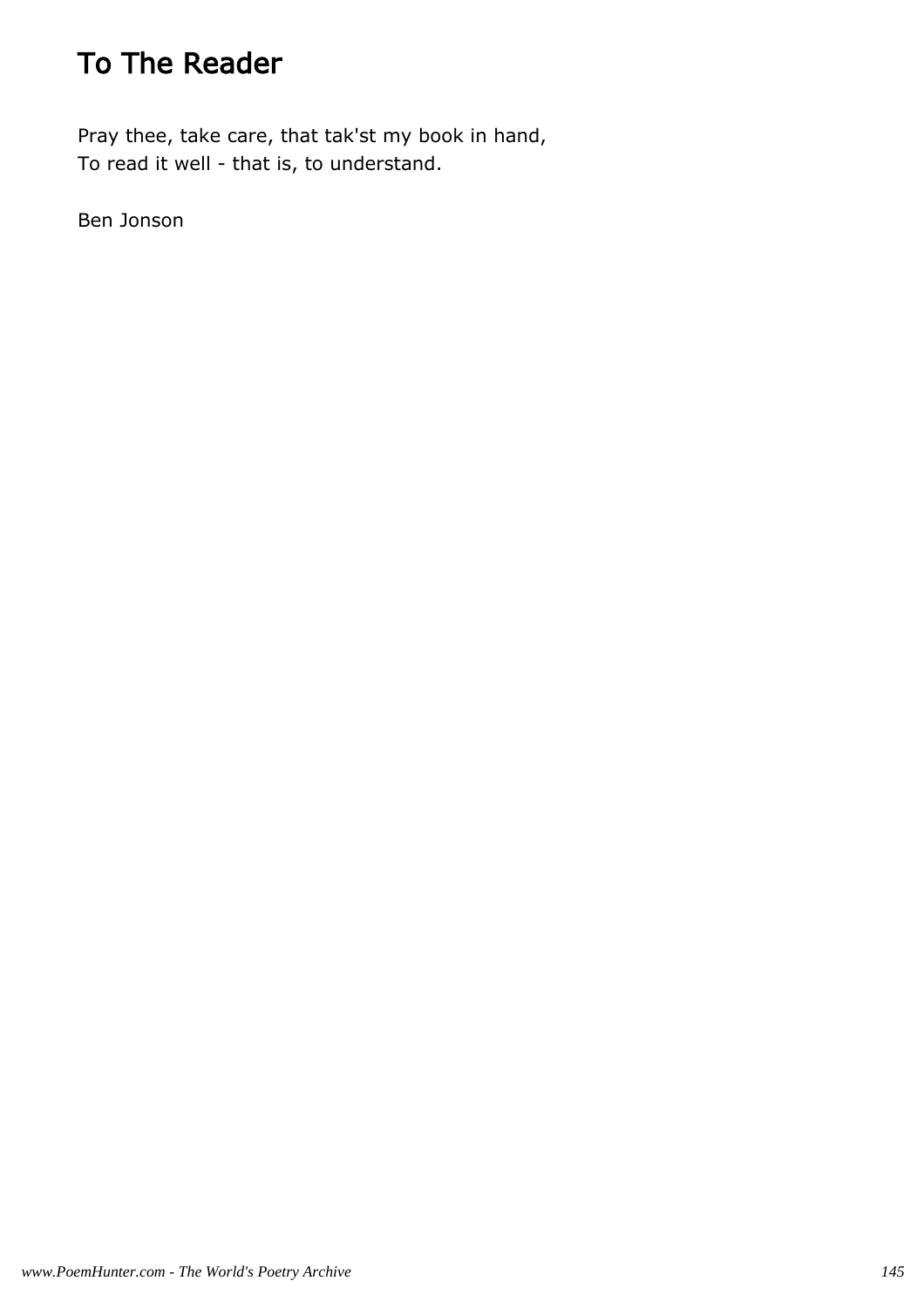# To William Camden

Camden, most reverend head, to whom I owe All that I am in arts, all that I know (How nothing's that!), to whom my country owes The great renown and name wherewith she goes; Than thee the age sees not that thing more grave, More high, more holy, that she more would crave. What name, what skill, what faith hast thou in things! What sight in searching the most antique springs! What weight and what authority in thy speech! Man scarce can make that doubt, but thou canst teach. Pardon free truth and let thy modesty, Which conquers all, be once o'ercome by thee. Many of thine this better could than I; But for their powers, accept my piety.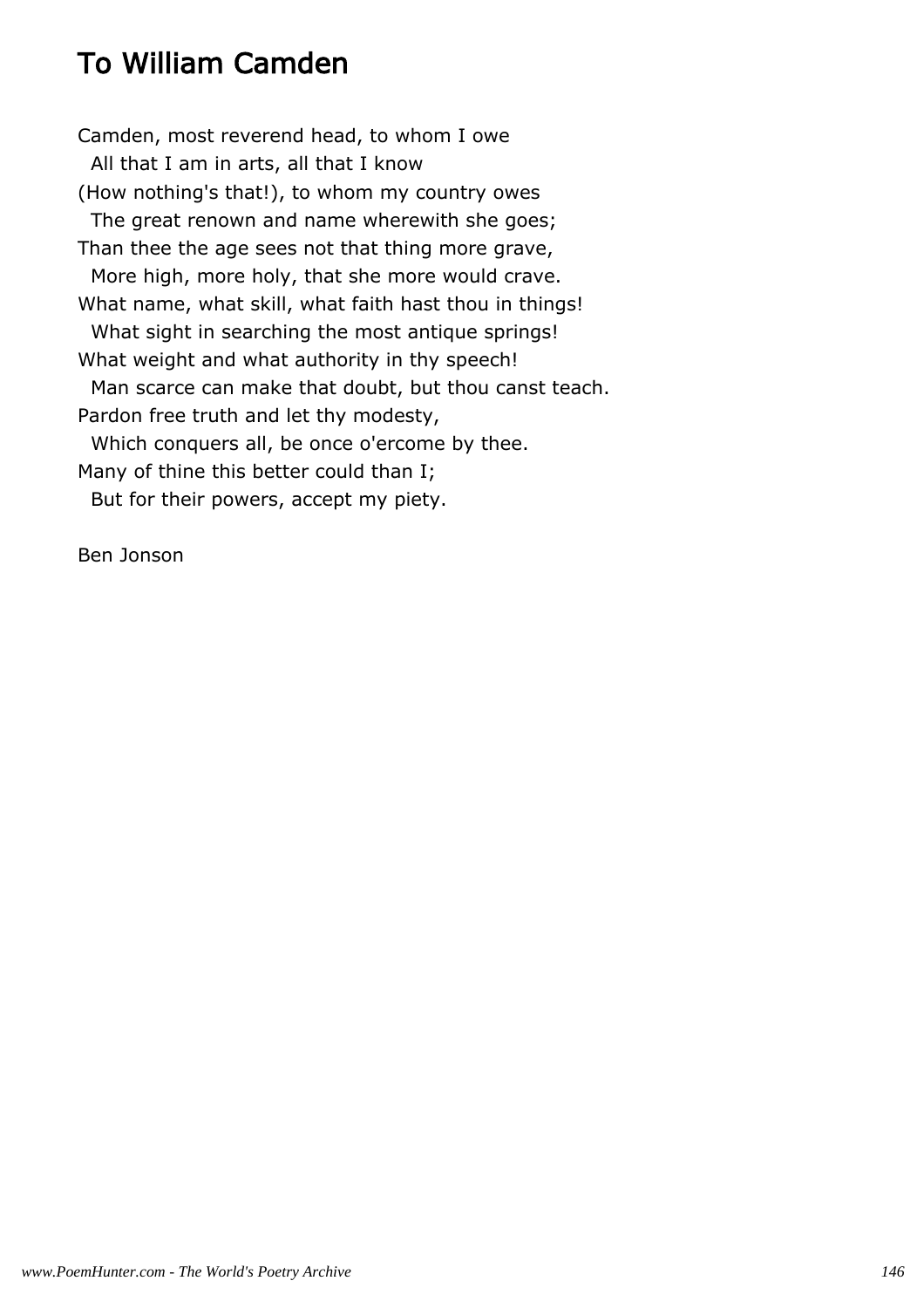#### Venus' Runaway

Beauties, have ye seen this toy, Called Love, a little boy, Almost naked, wanton, blind; Cruel now, and then as kind? If he be amongst ye, say? He is Venus' runaway.

She that will but now discover Where the winged wag doth hover, Shall to-night receive a kiss, How or where herself would wish: But who brings him to his mother, Shall have that kiss, and another.

He hath marks about him plenty: You shall know him among twenty. All his body is a fire, And his breath a flame entire, That, being shot like lightning in, Wounds the heart, but not the skin.

At his sight, the sun hath turned, Neptune in the waters burned; Hell hath felt a greater heat; Jove himself forsook his seat: From the centre to the sky, Are his trophies reared high.

Wings he hath, which though ye clip, He will leap from lip to lip, Over liver, lights, and heart, But not stay in any part; But if chance his arrow misses, He will shoot himself in kisses.

He doth bear a golden bow, And a quiver, hanging low, Full of arrows, that outbrave Dian's shafts; where, if he have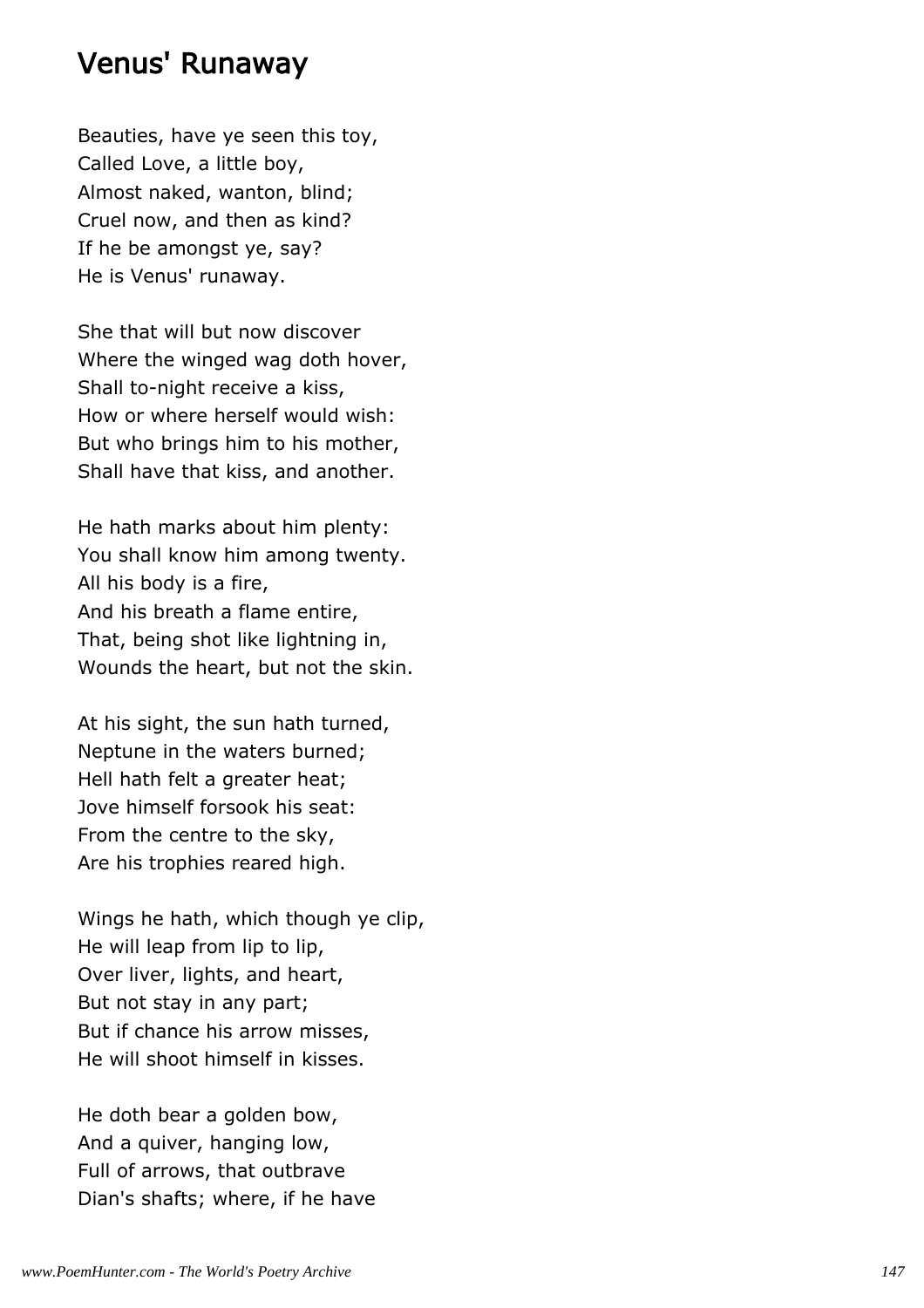Any head more sharp than other, With that first he strikes his mother.

Still the fairest are his fuel. When his days are to be cruel, Lovers' hearts are all his food, And his baths their warmest blood: Naught but wounds his hands doth season, And he hates none like to Reason.

Trust him not; his words, though sweet, Seldom with his heart do meet. All his practice is deceit; Every gift it is a bait;

Not a kiss but poison bears; And most treason in his tears.

Idle minutes are his reign; Then, the straggler makes his gain By presenting maids with toys, And would have ye think them joys: 'Tis the ambition of the elf To have all childish as himself.

If by these ye please to know him, Beauties, be not nice, but show him. Though ye had a will to hide him, Now, we hope, ye'll not abide him; Since you hear his falser play, And that he's Venus' runaway.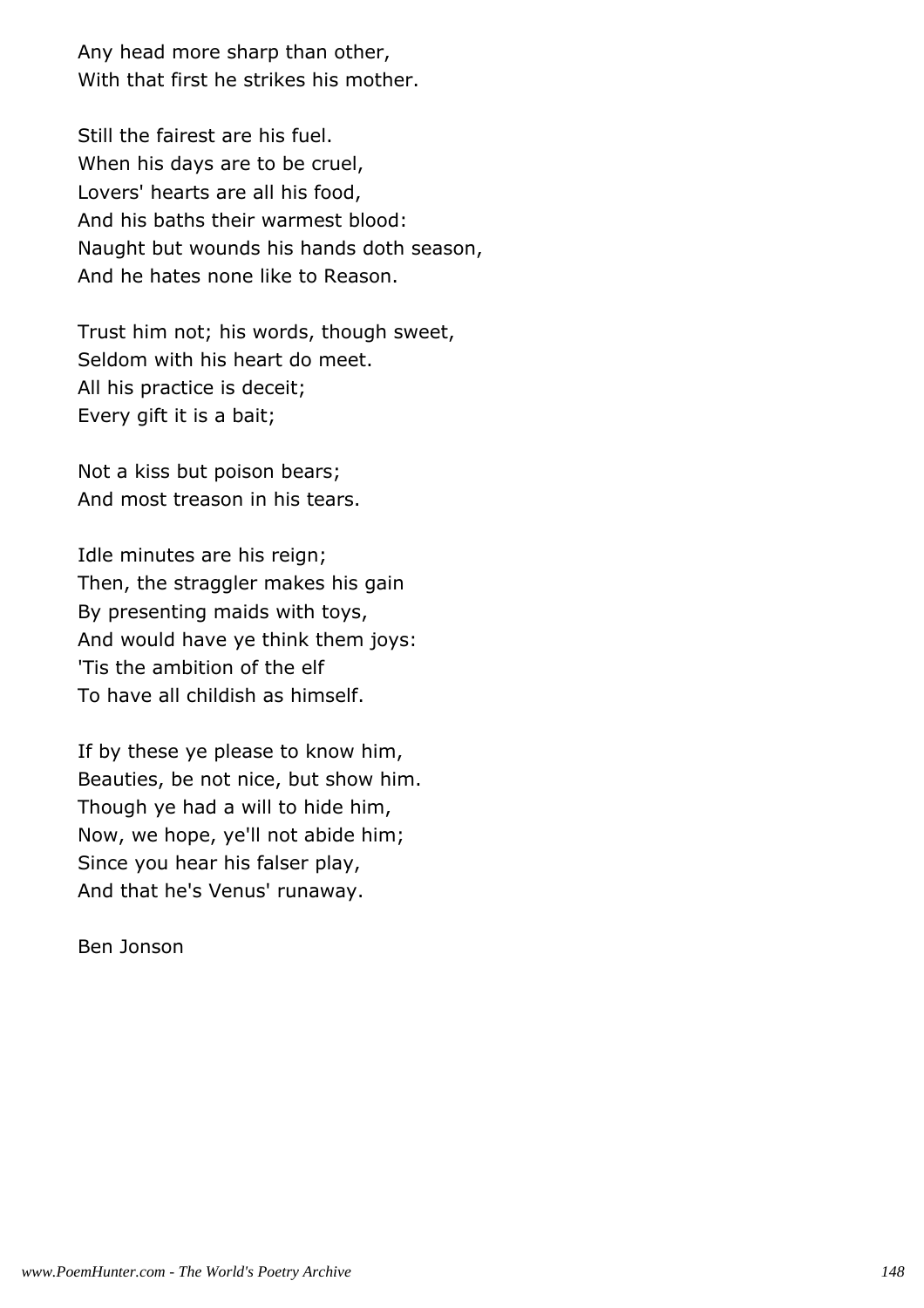## Vi: To The Same

Kisse mee, Sweet: The wary lover Can your favours keepe, and cover, When the common courting jay All your bounties will betray. Kisse againe: no creature comes. Kisse, and score up wealthy summes On my lips, thus hardly sundred, While you breathe. First give a hundred, Then a thousand, then another Hundred, then unto the tother Adde a thousand, and so more: Till you equall with the store, All the grasse that Rumney yeelds, Or the sands in Chelsey fields, Or the drops in silver Thames, Or the stars, that guild his streames, In the silent sommer-nights, When youths ply their stoln delights. That the curious may not know How to tell 'hem as they flow, And the envious, when they find What their number is, be pin'd.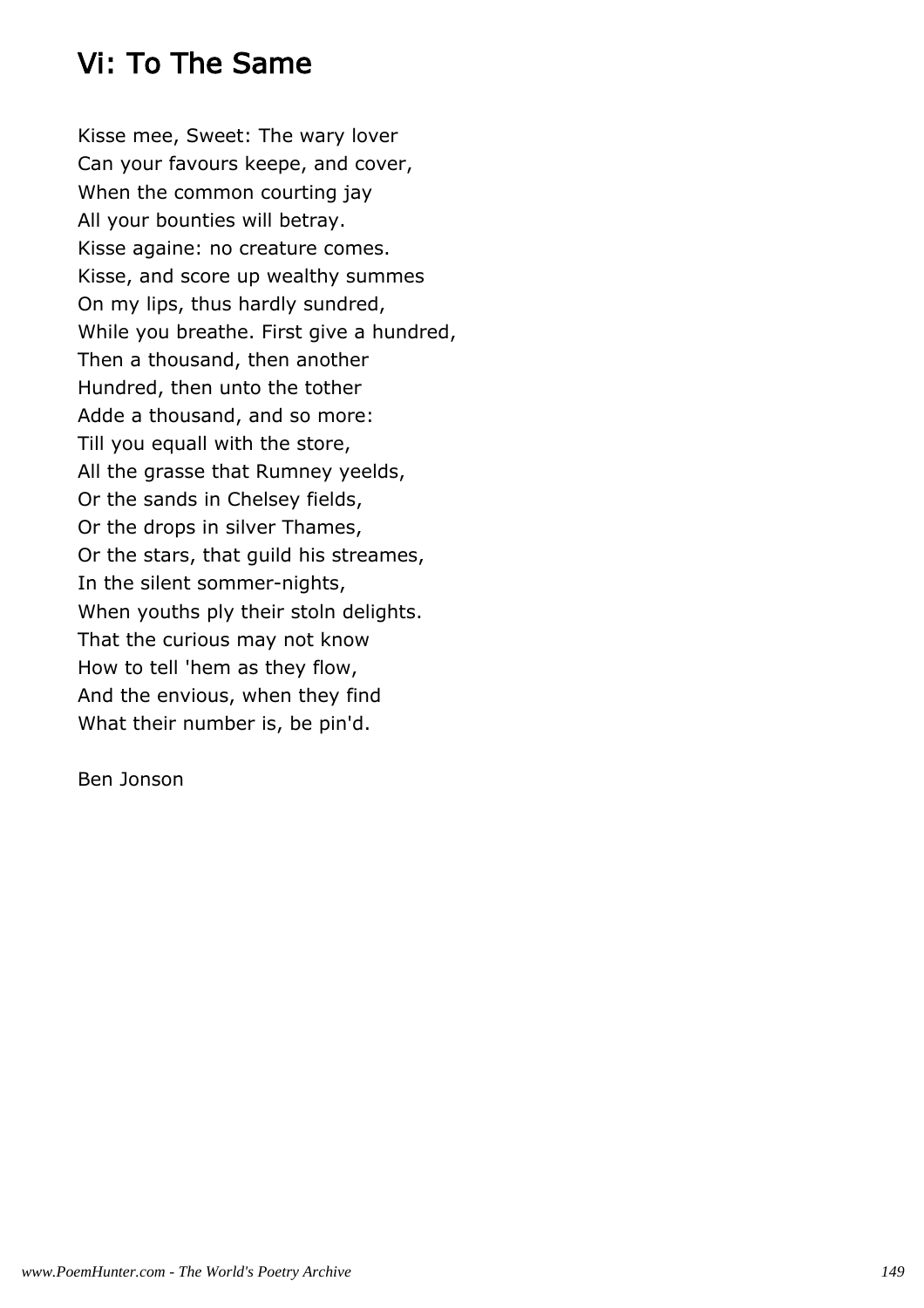### Vii: Song: That Women Are But Mens Shaddows

Follow a shaddow, it still flies you, Seeme to flye it, it will pursue: So court a mistris, she denies you; Let her alone, she will court you. Say, are not women truly, then, Stil'd but the shaddows of us men? At morne, and even, shades are longest; At noone, they are short, or none: So men at weakest, they are strongest, But grant us perfect, they're not knowne. Say, are not women truly, then, Stil'd but the shaddows of us men?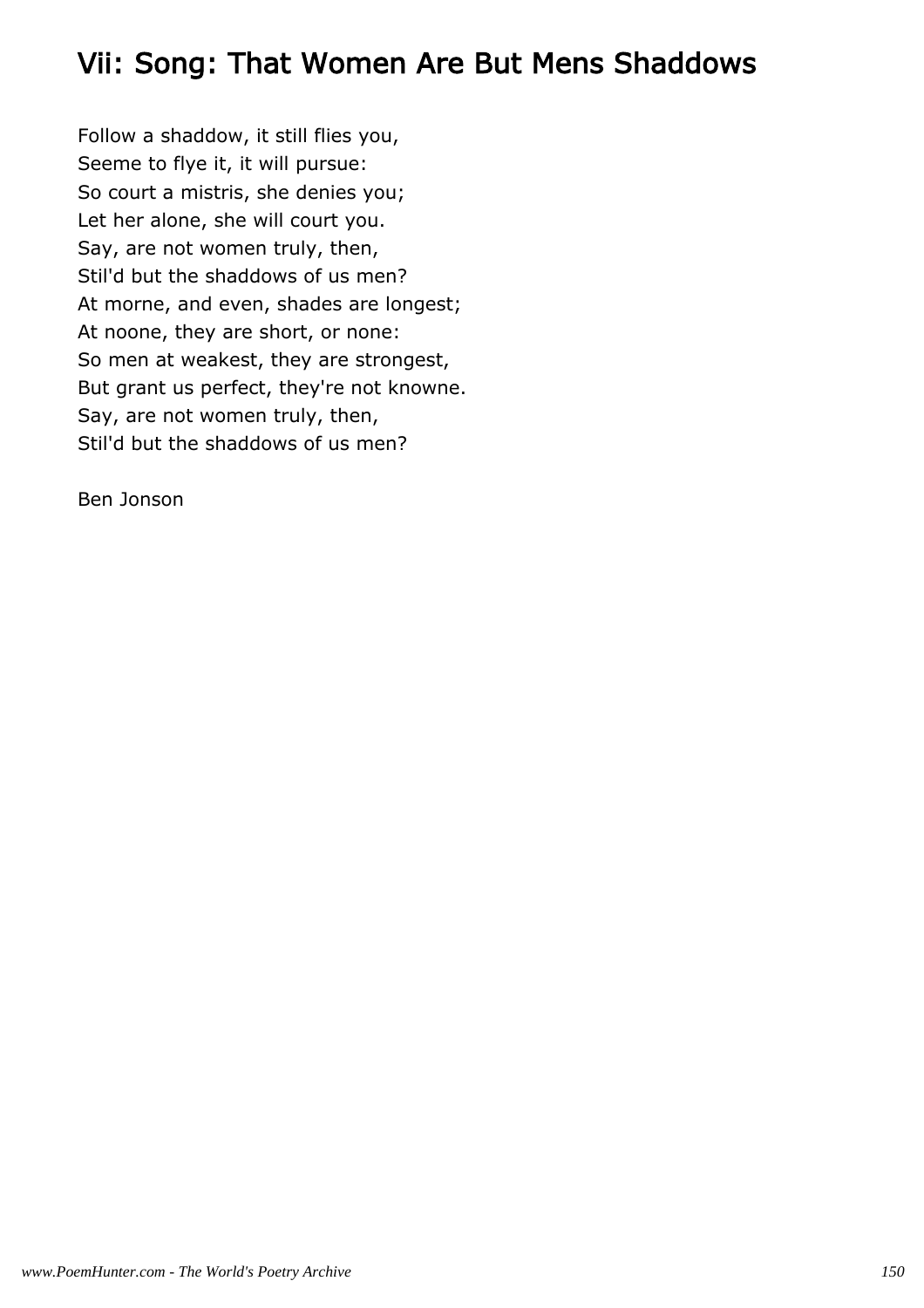#### Viii: Song: To Sicknesse

Why, Disease, dost thou molest Ladies? and of them the best? Do not men, ynow of rites To thy altars, by their nights Spent in surfets: and their dayes, And nights too, in worser wayes? Take heed, Sicknesse, what you do, I shall feare, you'll surfet too. Live not we, as, all thy stals, Spittles, pest-house, hospitals, Scarce will take our present store? And this age will build no more: 'Pray thee, feed contented, then, Sicknesse; only on us men. Or if needs thy lust will taste Woman-kind; devoure the waste Livers, round about the town. But forgive me, with thy crown They maintaine the truest trade, And have more diseases made. What should, yet, thy pallat please? Daintinesse, and softer ease, Sleeked lims, and finest blood? If thy leannesse love such food, There are those, that, for thy sake, Do enough; and who would take Any paines; yea, think it price, To become thy sacrifice. That distill their husbands land In decoctions; and are mann'd With ten Emp'ricks, in their chamber, Lying for the spirit of amber. That for the oyle of Talck, dare spend More than citizens dare lend Them, and all their officers. That to make all pleasure theirs, Will by coach, and water go, Every stew in towne to know; Date entayle their loves on any,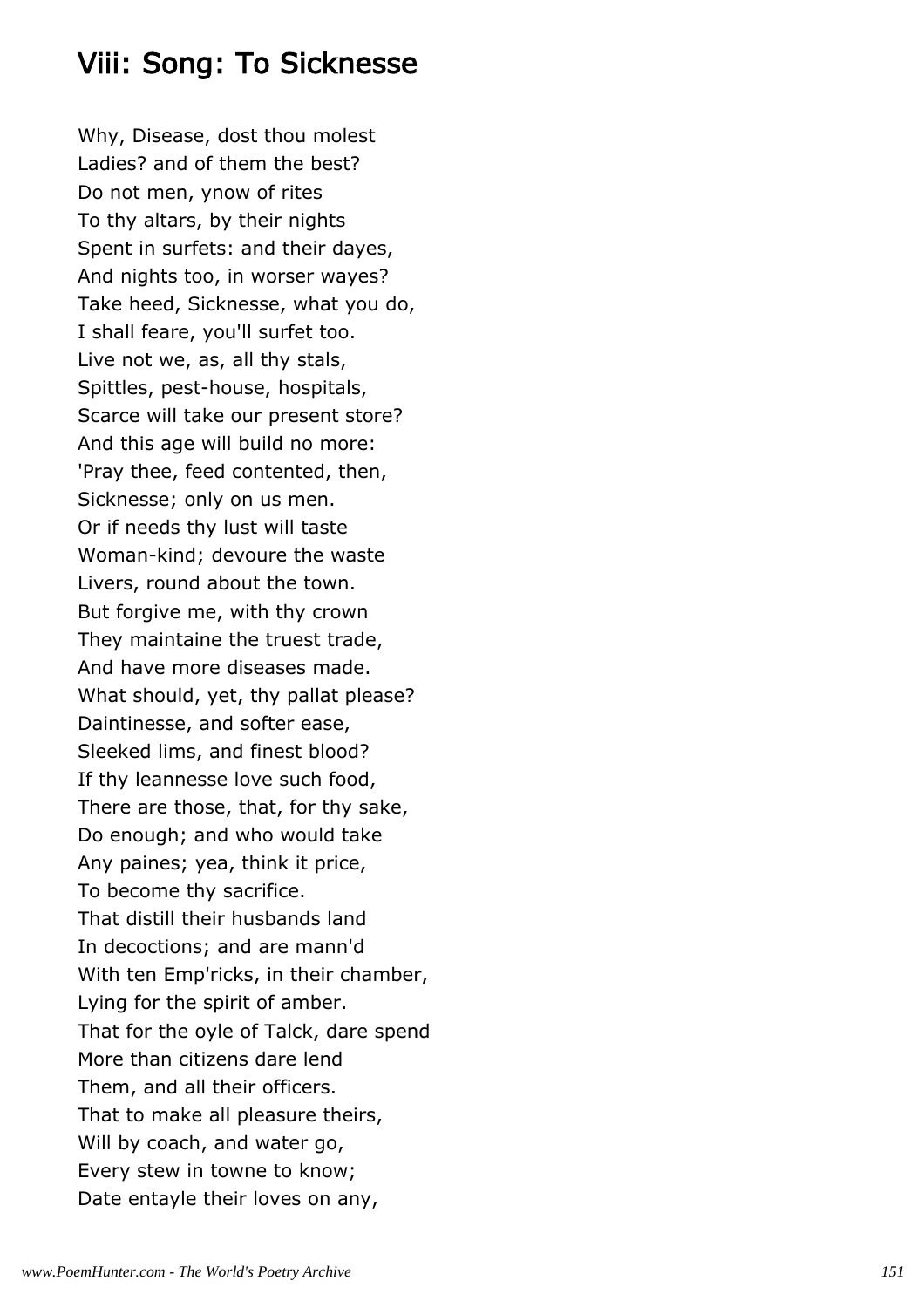Bald, or blind, or nere so many: And, for thee at common game, Play away, health, wealth, and fame. These, disease, will thee deserve: And will, long ere thou should'st starve, On their bed most prostitute, Move it, as their humblest sute, In thy justice to molest None but them, and leave the rest.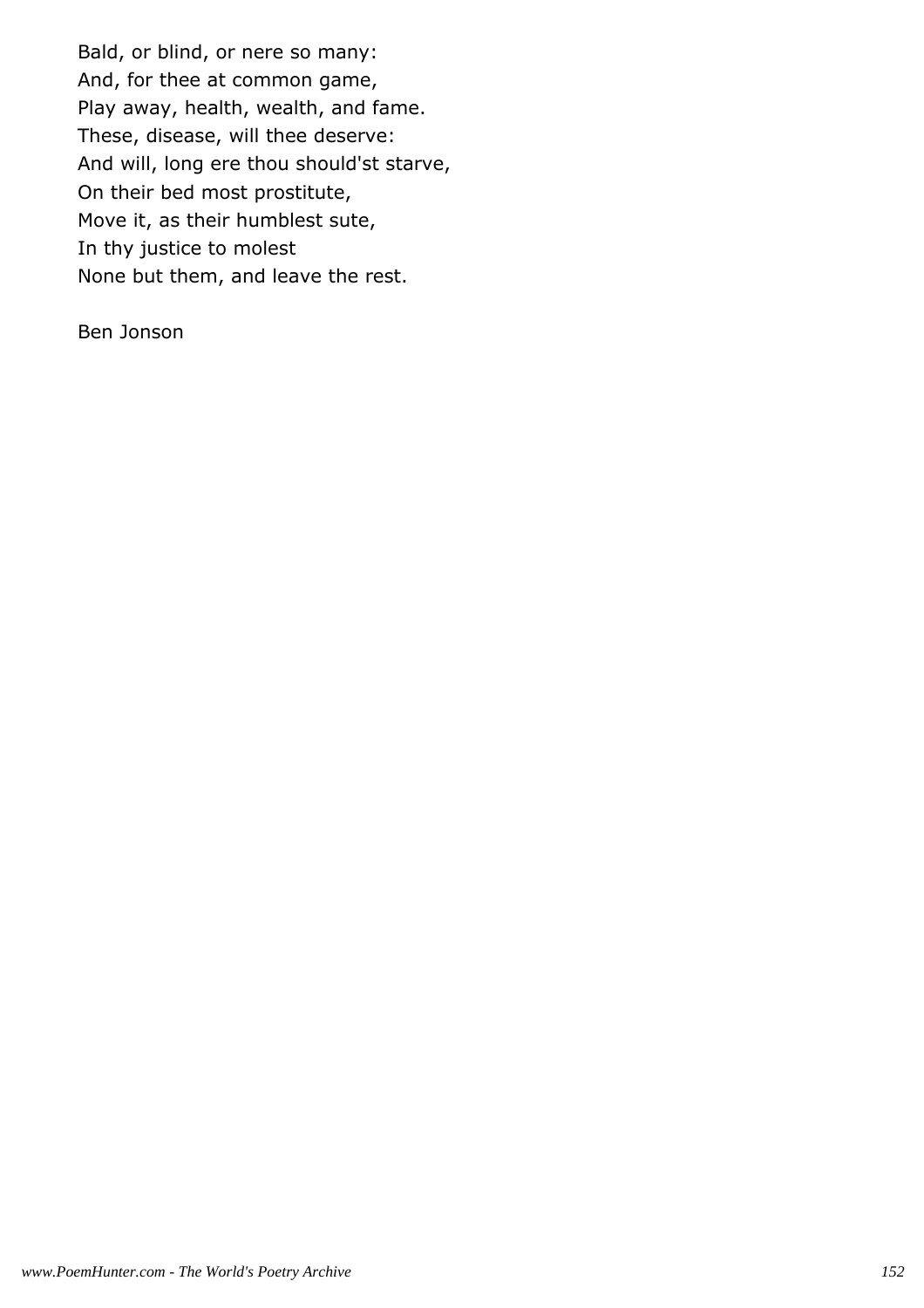### X: And Must I Sing?

And must I sing? what subject shall I chuse? Or whose great name in Poets heaven use? For the more countenance to my active Muse?

Hercules? alas his bones are yet sore, With his old earthly labours. T'exact more, Of his dull god-head, were sinne. Ile implore

Phoebus? No. tend thy cart still. Envious day Shall not give out, that I have made thee stay, And foundred thy hot teame, to tune my lay.

Nor will I begge of thee, Lord of the vine, To raise my spirits with thy conjuring wine, In the greene circle of thy Ivie twine.

Pallas, nor thee I call on, mankind maid, That, at thy birth, mad'st the poore Smith affraid, Who, with his axe, thy fathers mid-wife plaid.

Goe, crampe dull Mars, light Venus, when he snorts, Or, with thy Tribade trine, invent new sports. Thou, nor thy loosenesse with my making sorts.

Let the old Boy, your sonne, ply his old taske, Turne the stale prologue to some painted maske, His absence in my verse, is all I aske.

Hermes, the cheater, shall not mix with us, Though hee would steale his sisters Pegasus, And riffle him: or pawne his Petasus.

Nor all the ladies of the Thespian lake, (Though they were crusht into one forme) could make A beautie of that merit, that should take

My Muse up by commission: No, I bring My owne true fire. Now my thought takes wing, And now an Epode to deepe eares I sing.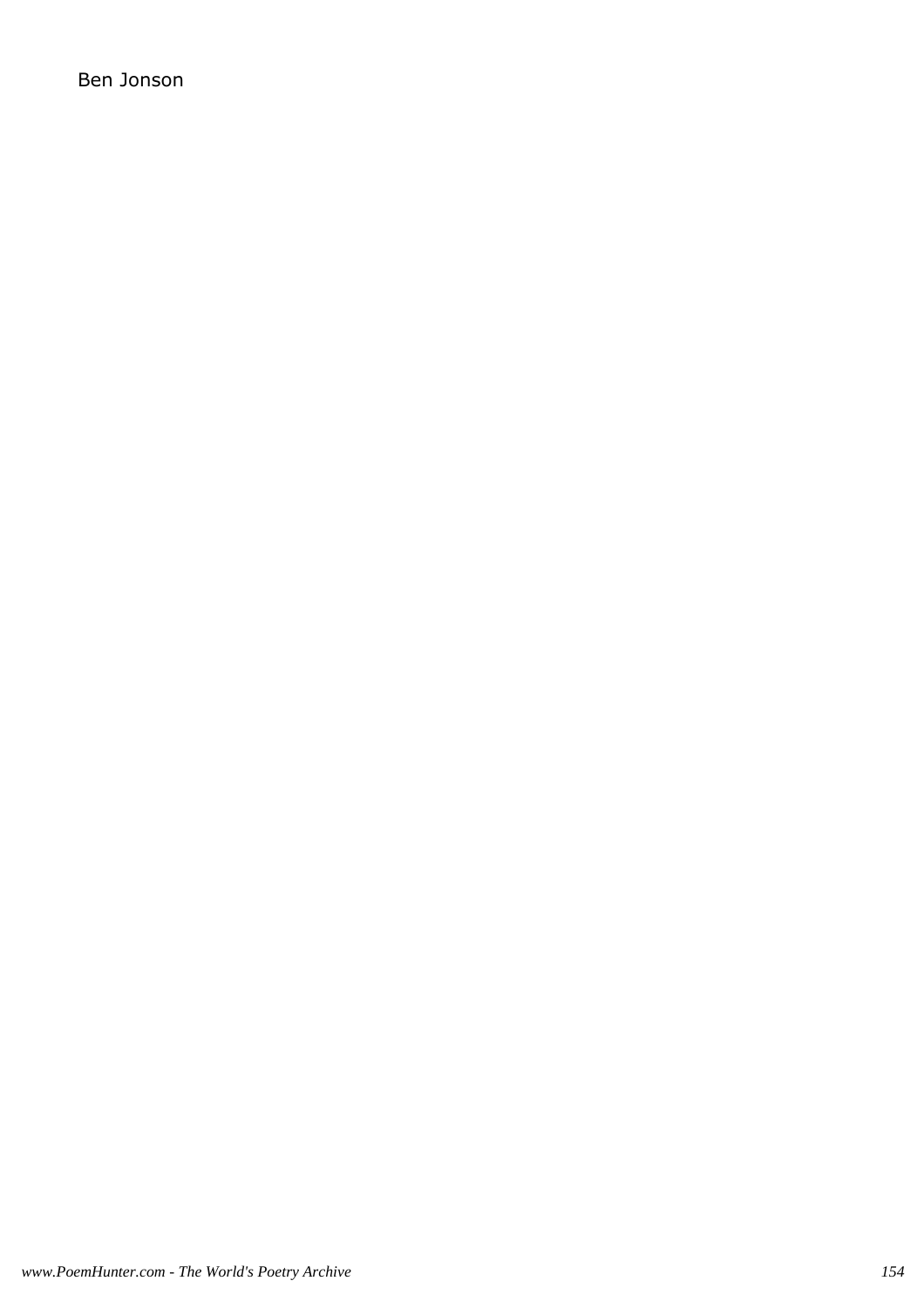# Xi: Epode

Not to know vice at all, and keepe true state, Is vertue, and not Fate: Next, to that vertue, is to know vice well, And her black spight expell. Which to effect (since no brest is so sure, Or safe, but shee'll procure Some way of entrance) we must plant a guard Of thoughts to watch, and ward At th'eye and eare (the ports unto the minde) That no strange, or unkinde Object arrive there, but the heart (our spie) Give knowledge instantly, To wakefull Reason, our affections king: Who (in th'examining) Will quickly taste the reason, and commit Close, the close cause of it. 'Tis the securest policie we have, To make our sense our slave. But this true course is not embrac'd by many: By many? scarce by any. For either our affections doe rebell, Or else the sentinell (That should ring larum to the heart) doth sleepe, Or some great thought doth keepe Back the intelligence, and falsely sweares, Th'are base, and idle feares Whereof the loyall conscience so complaines. Thus by these subtill traines, Doe severall passions invade the minde, And strike our reason blinde. Of which usurping ranck, some have thought Love The first; as prone to move Most frequent tumults, horrors, and unrests, In our enflamed brests: But this doth from the cloud of error grow, Which thus we over-blow. The thing, they here call Love, is blinde Desire, Arm'd with bow, shafts, and fire; Inconstant, like the sea, of whence 'tis borne,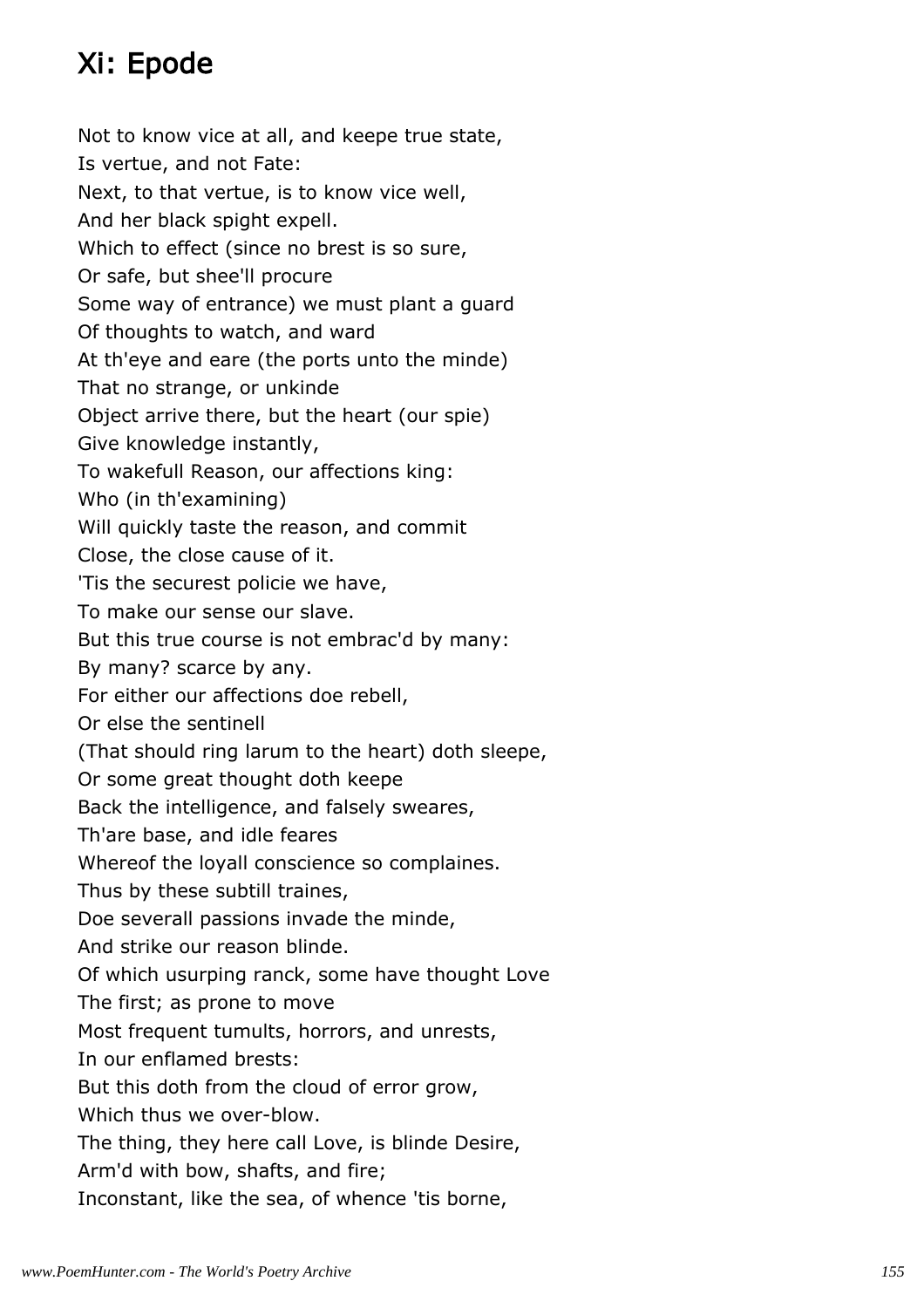Rough, swelling, like a storme: With whom who sailes, rides on the surge of feare, And boyles, as if he were In a continuall tempest. Now, true Love No such effects doth prove; That is an essence farre more gentle, fine, Pure, perfect, nay divine; It is a golden chaine let downe from heaven, Whose linkes are bright, and even. That falls like sleepe on Lovers, and combines The soft, and sweetest mindes In equall knots: This beares no brands, nor darts, To murther different hearts, But, in a calme, and god-like unitie, Preserves communitie. O, who is he, that (in this peace) enjoyes Th Elixir of all joyes? A forme more fresh, than are the Eden bowers, And lasting, as her flowers: Richer than Time, and as Time's vertue, rare: Sober, as saddest care: A fixed thought, an eye un-taught to glance; Who (blest with such high chance) Would, at suggestion of a steep desire, Cast himselfe from the spire Of all his happinesse? But soft: I heare Some vicious foole draw neare, That cryes, we dream, and swears there's no such thing, As this chaste love we sing. Peace luxury, thou art like one of those Who, being at sea, suppose, Because they move, the Continent doth so. No, vice, we let thee know, Though thy wild thoughts with sparrows wings do flye, Turtles can chastly dye; And yet (in this t'expresse our selves more cleare) We do not number here, Such Spirits as are only continent, Because lust's meanes are spent: Or those, who doubt the common mouth of fame, And for their place and name, Cannot so safely sinne. Their chastity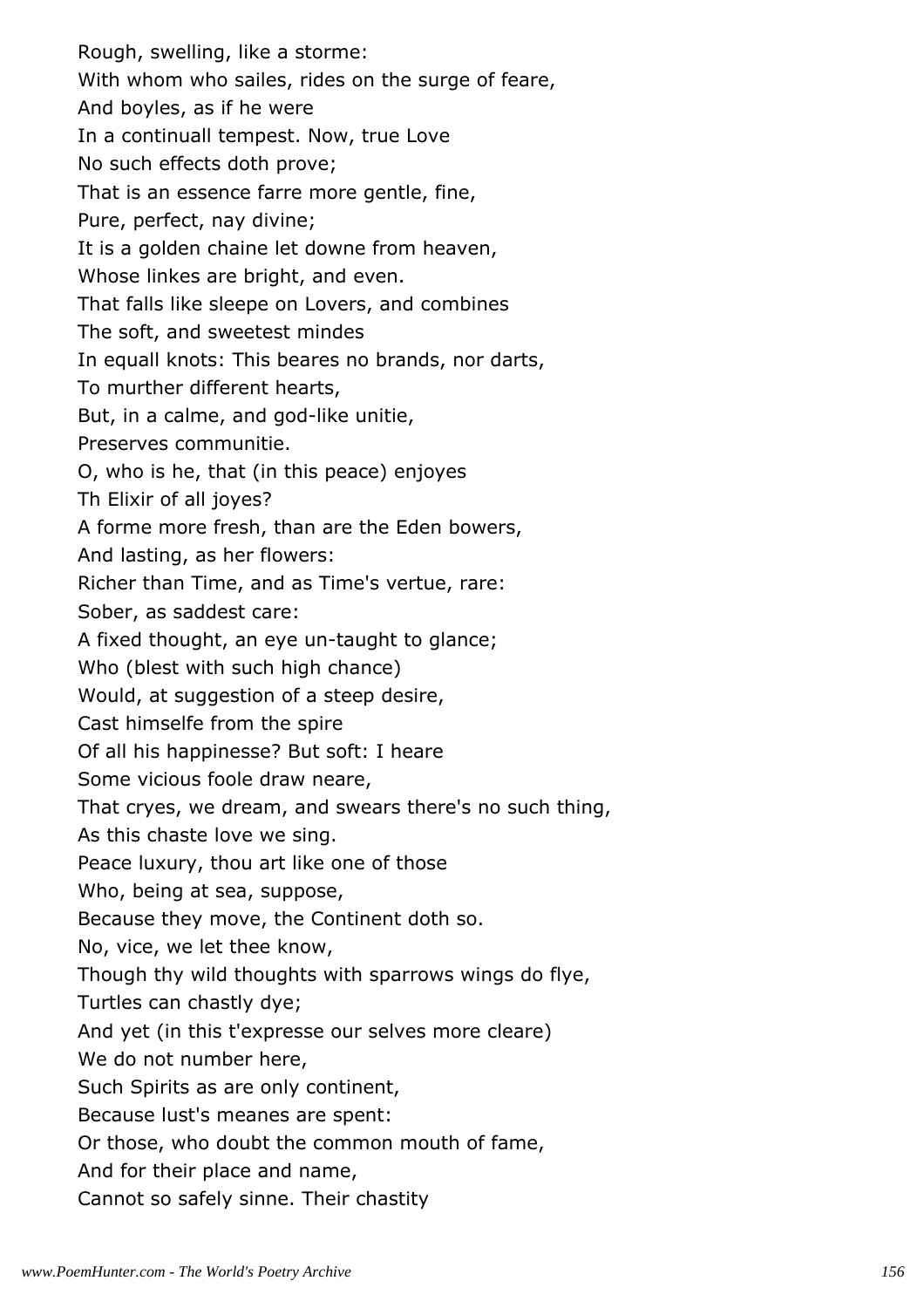Is meere necessity. Nor meane we those, whom Vowes and conscience Have fill'd with abstinence: Though we acknowledge, who can so abstayne, Makes a most blessed gaine. He that for love of goodnesse hateth ill, Is more crowne-worthy still, Than he, which for sins penalty forbeares; His heart sins, though he feares. But we propose a person like our Dove, Grac'd with a Phoenix love; A beauty of that cleare, and sparkling light, Would make a day of night, And turne the blackest sorrowes to bright joyes: Whose od'rous breath destroyes All taste of bitternesse, and makes the ayre As sweet as she is faire. A body so harmoniously compos'd, As if Nature disclos'd All her best symmetrie in that one feature! O, so divine a creature, Who could be false to? chiefly when he knowes How only she bestowes The wealthy treasure of her love on him; Making his fortunes swim In the full flood of her admir'd perfection? What savage, brute affection, Would not be fearefull to offend a dame Of this excelling frame? Much more a noble, and right generous mind (To vertuous moods inclin'd) That knowes the weight of guilt: He will refraine From thoughts of such a straine. And to his sense object this sentence ever,

Man may securely sinne, but safely never.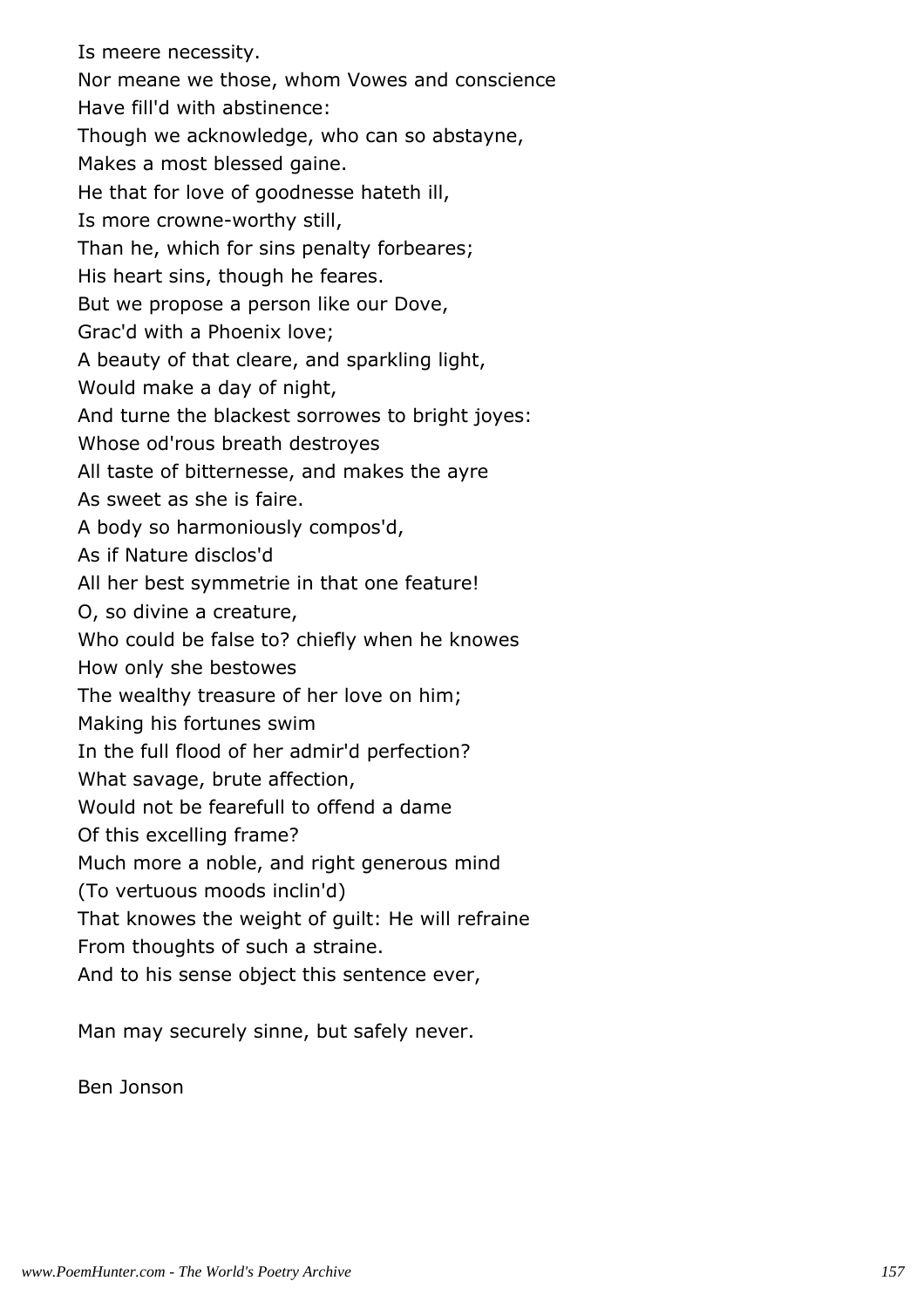## Xii: Epistle To Elizabeth Countesse Of Rutland

Madame,

VVhil'st that, for which all vertue now is sold, And almost every vice, almightie gold, That which, to boote with hell, is thought worth heaven, And for it, life, conscience, yea soules are given, Toyles, by grave custome, up and downe the Court, To every squire, or groome, that will report Well, or ill, only, all the following yeere, Just to the waight their this dayes-presents beare; While it makes huishers serviceable men, And some one apteth to be trusted, then, Though never after; whiles it gaynes the voyce Of some grand peere, whose ayre-doth make rejoyce The foole that gave it; who will want, and weepe, When his proud patrons favours are asleepe; While thus it buyes great grace, and hunts poore fame; Runs betweene man, and man, 'tweene, dame, and dame; Solders crackt friendship; makes love last a day; Or perhaps lesse: whil'st gold beares all this sway, I, that have none (to send you) send you verse. A present which (if elder Writs reherse The truth of times) was once of more esteeme, Than this, our guilt, nor golden age can deeme, When gold was made no weapon to cut throats, Or put to flight Astrea, when her ingots Were yet unfound, and better plac'd in earth, Than, here, to give pride fame, and peasants birth. But let this drosse carry: what price it will With noble ignorants, and let them still, Turne, upon scorned verse, their quarter-face: With you, I know, my offring will finde grace. For what a sinne 'gainst your great fathers spirit, Were it to think, that you should not inherit His love unto the Muses, when his skill Almost you have, or may have, when you will? Wherein wise Nature you a dowrie gave, Worth an estate, treble to that you have. Beauty, I know, is good, and blood is more;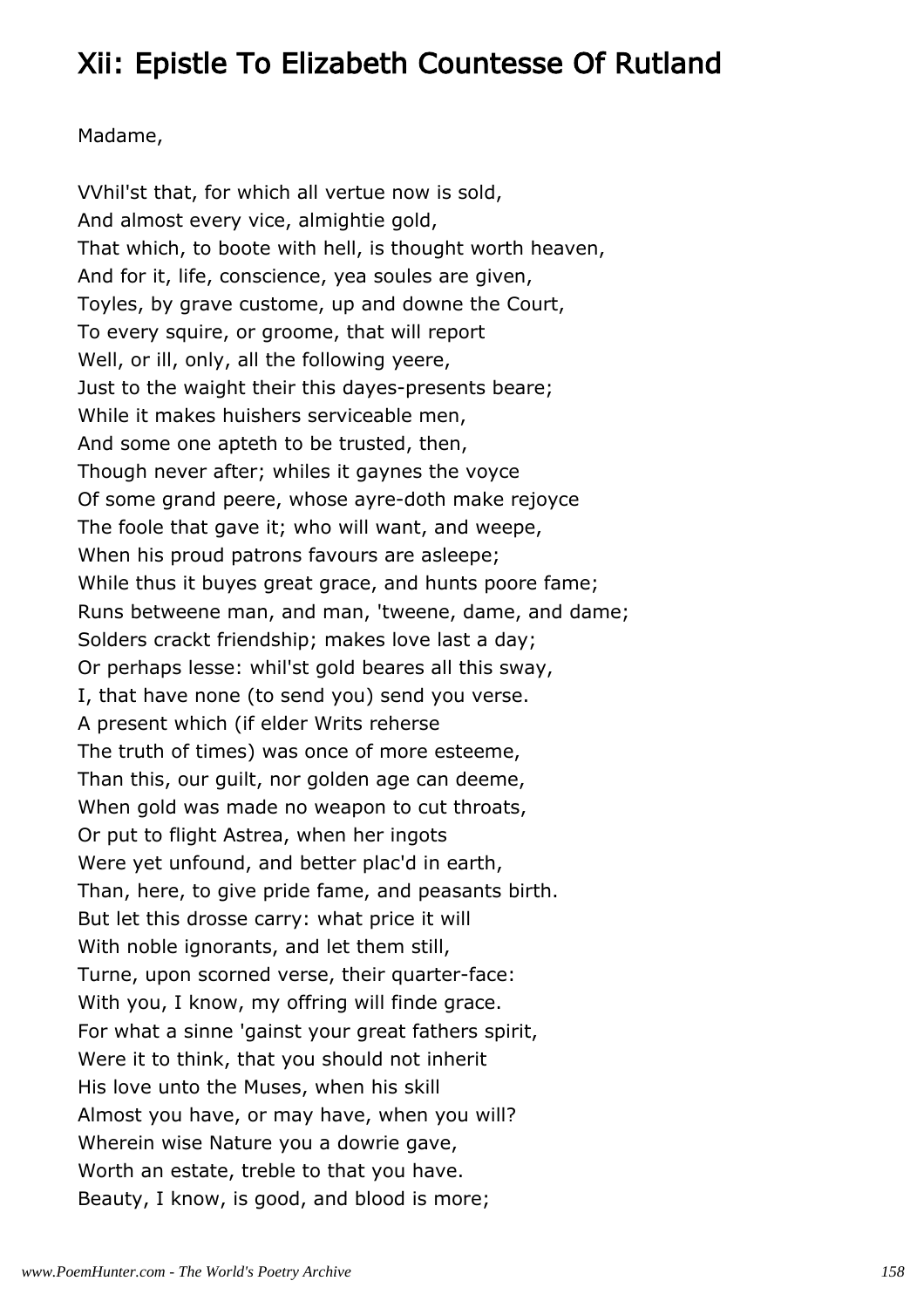Riches thought most: But, Madame, think what store The world hath seene, which all these had in trust, And now lye lost in their forgotten dust. It is the Muse alone, can raise to heaven, And, at her strong armes end, hold up, and even, The soules, she loves. Those other glorious notes, Inscrib'd in touch or marble, or the cotes Painted, or carv'd upon our great-mens tombs, Or in their windowes; doe but prove the wombs, That bred them, graves: when they were borne, they dy'd, That had no Muse to make their fame abide. How many equall with the Argive Queene, Have beauty knowne, yet none so famous seene? Achilles was not first, that valiant was, Or, in an armies head, that lockt in brasse, Gave killing strokes. There were brave men, before Ajax, or Idomen, or all the store, That Homer brought to Troy; yet none so live: Because they lack'd the sacred pen, could give Like life unto 'hem. Who heav'd Hercules Unto the starrs? or the Tyndarides? Who placed Jasons Argo in the skie? Or set bright Ariadnes crowne so high? Who made a lampe of Berenices hayre? Or lifted Cassiopea in her chayre? But only Poets, rapt with rage divine? And such, or my hopes faile, shall make you shine. You, and that other starre; that purest light, Of all Lucina's traine; Lucy the bright. Than which, a nobler heaven it selfe knowes not. Who, though shee have a better Verser got, (Or Poet, in the Court account) than I, And, who doth me (though I not him) envy, Yet for the timely favours shee hath done, To my lesse sanguine Muse, wherein she hath wonne My gratefull soule, the subject of her powers, I have already us'd some happy houres, To her remembrance; which when time shall bring To curious light, to notes, I then shall sing, Will prove old Orpheus Act no rule to be: For I shall move stocks, stones, no lesse than he. Then all, that have but done my Muse least grace,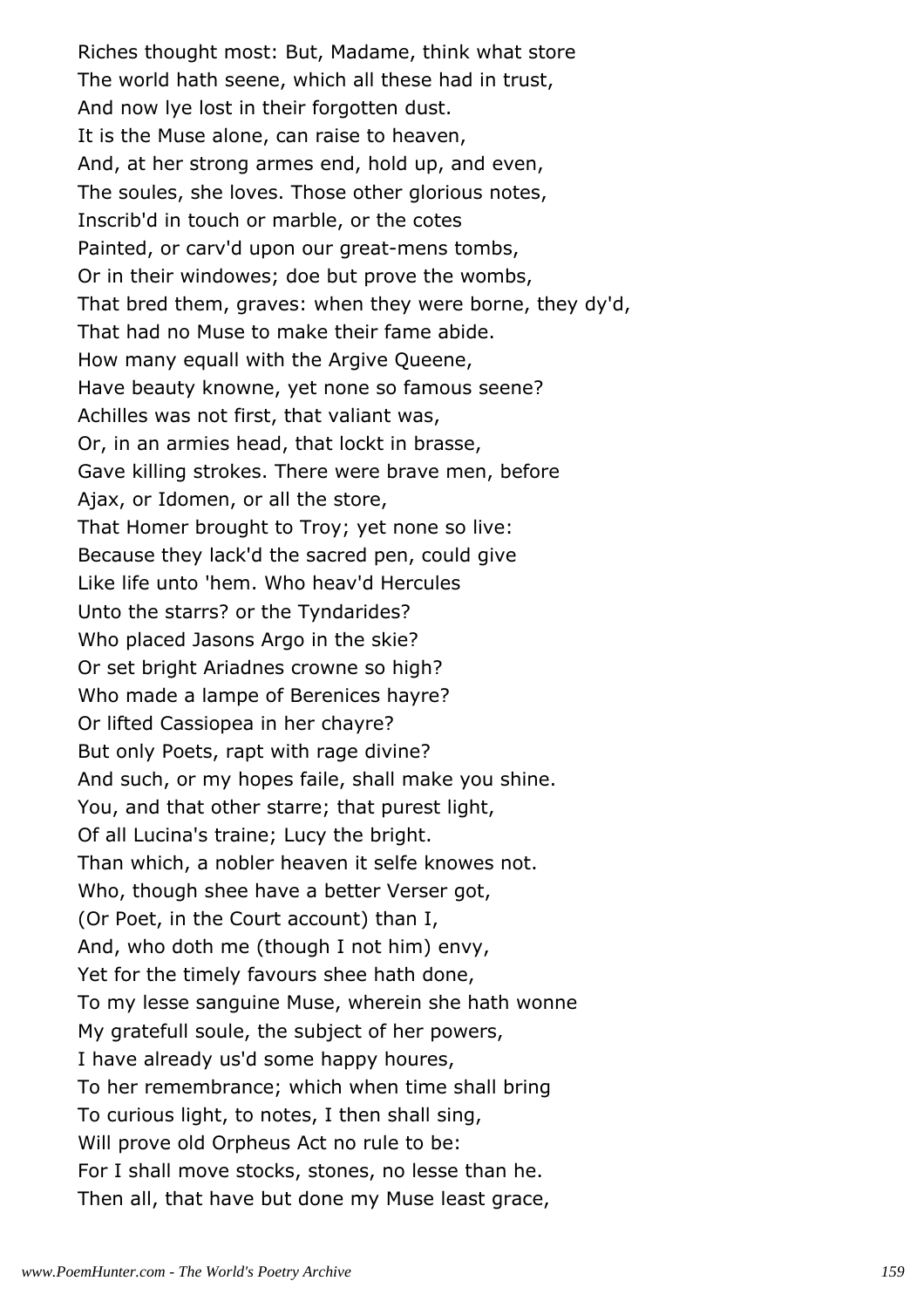Shall thronging come, and boast the happy place They hold in my strange poems, which, as yet, Had not their forme touch'd by an English wit. There like a rich, and golden Pyramede, Borne up by statues, shall I roare your head, Above your under-carved ornaments, And show, how, to the life, my soule presents Your forme imprest there: not with tickling rimes, Or Common-places, filch'd, that take these times, But high, and noble matter; such as flies From braines entranc'd, and fill'd with extasies; Moods, which the god-like Sydney oft did prove, And your brave friend, and mine so well did love. Who, wheresoere he be ---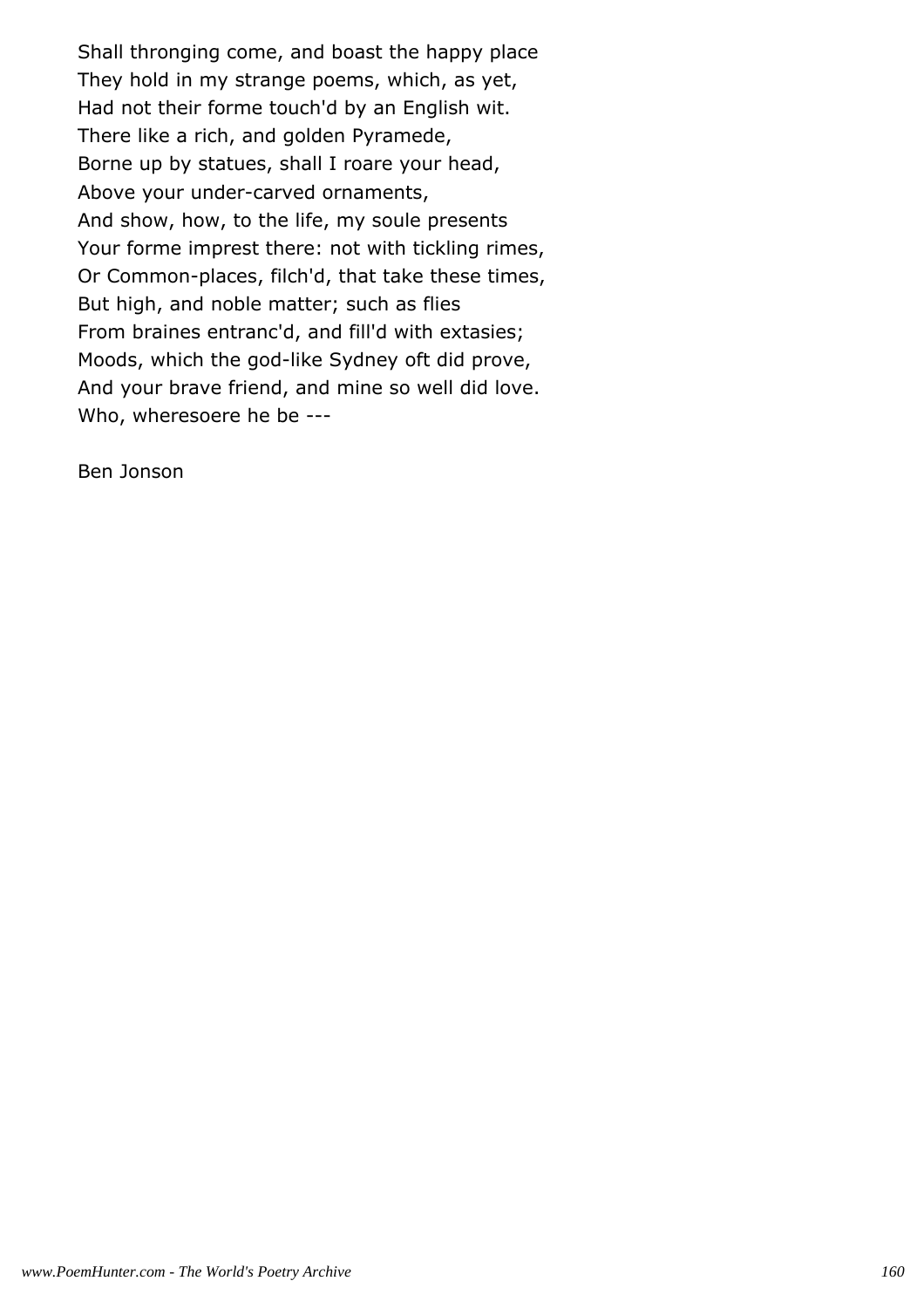### Xiii: Epistle: To Katherine, Lady Aubigny

'Tis growne almost a danger to speake true Of any good minde, now: There are so few. The bad, by number, are so fortified, As what th'have lost t'expect, they dare deride. So both the prais'd, and praisers suffer: Yet, For others ill, ought none their good forget. I, therefore, who professe my selfe in love With every vertue, wheresoere it move, And howsoever; as I am at fewd With sinne and vice, though with a throne endew'd; And, in this name, am given out dangerous By arts, and practise of the vicious, Such as suspect themselves, and think it fit For their owne cap'tall crimes, t'indite my wit; I, that have suffer'd this; and, though forsooke Of Fortune, have not alter'd yet my looke, Or so my selfe abandon'd, as because Men are not just, or keepe no holy lawes Of nature, and societie, I should faint; Or feare to draw true lines, 'cause others paint: I, Madame, am become your praiser. Where, If it may stand with your soft blush to heare, Your selfe but told unto your selfe, and see In my character, what your features bee, You will not from the paper slightly passe: No Lady, but, at sometime loves her glasse. And this shall be no false one, but as much Remov'd, as you from need to have it such. Looke then, and see your selfe. I will not say Your beautie; for you see that every day: And so doe many more. All which can call It perfect, proper, pure, and naturall, Not taken up o' th'Doctors, but as well As I, can say, and see it doth excell. That askes but to be censur'd by the eyes: And, in those outward formes, all fooles are wise. Nor that your beautie wanted not a dower, Doe I reflect. Some Alderman has power, Or cos'ning Farmer of the customes so,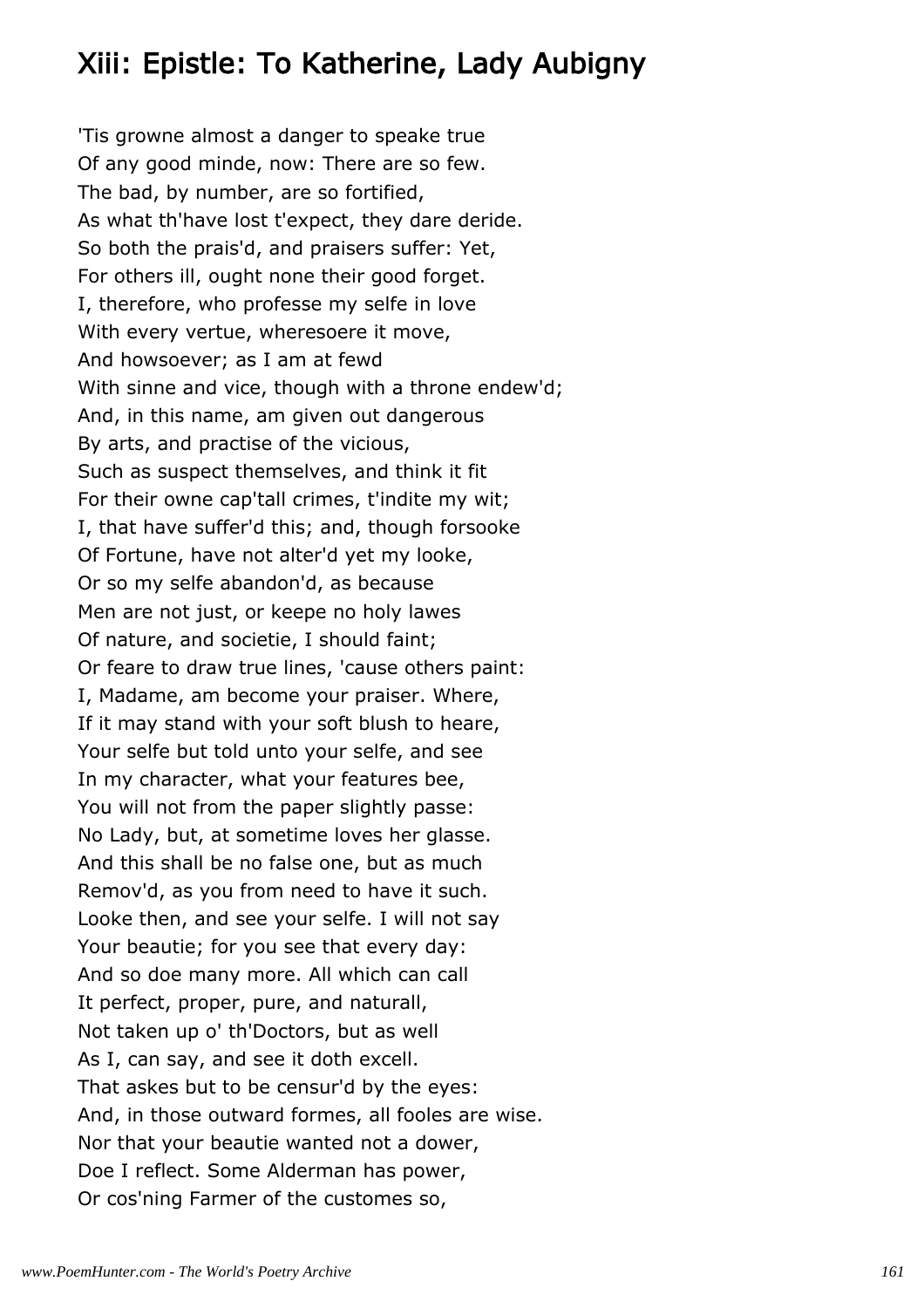T'advance his doubtfull issue, and ore-flow A Princes fortune: These are gifts of chance, And raise not vertue; they may vice enhance. My mirror is more subtill, cleare, refin'd, And takes, and gives the beauties of the mind. Though it reject not those of Fortune: such As Blood, and Match. Wherein, how more than much Are you engaged to your happie fate, For such a lot! that mixt you with a State Of so great title, birth, but vertue most, Without which, all the rest were sounds, or lost. 'Tis onely that can time, and chance defeat: For he, that once is good, is ever great. Wherewith, then, Madame, can you better pay This blessing of your starres, than by that way Of vertue, which you tread? what if alone? Without companions? 'Tis safe to have none. In single paths, dangers with ease are watch'd: Contagion in the prease is soonest catch'd. This makes, that wisely you decline your life, Farre from the maze of custome, error, strife, And keepe an even, and unalter'd gaite; Not looking by, or back (like those, that waite Times, and occasions, to start forth, and seeme) Which though the turning world may dis-esteeme, Because that studies spectacles, and showes, And after varied, as fresh objects goes, Giddie with change, and therefore cannot see Right, the right way: yet must your comfort bee Your conscience, and not wonder, if none askes For Truths complexion, where they all weare maskes. Let who will follow fashions, and attyres, Maintaine their liedgers forth, for forrain wyres, Melt downe their husbands land, to powre away On the close groome, and page, on new-yeares day, And almost, all dayes after, while they live; (They finde it both so wittie, and safe to give) Let 'hem on poulders, oyles, and paintings, spend, Till that no usurer, nor his bawds dare lend Them, or their officers: and no man know, Whether it be a face they weare, or no. Let 'hem waste body, and state; and after all,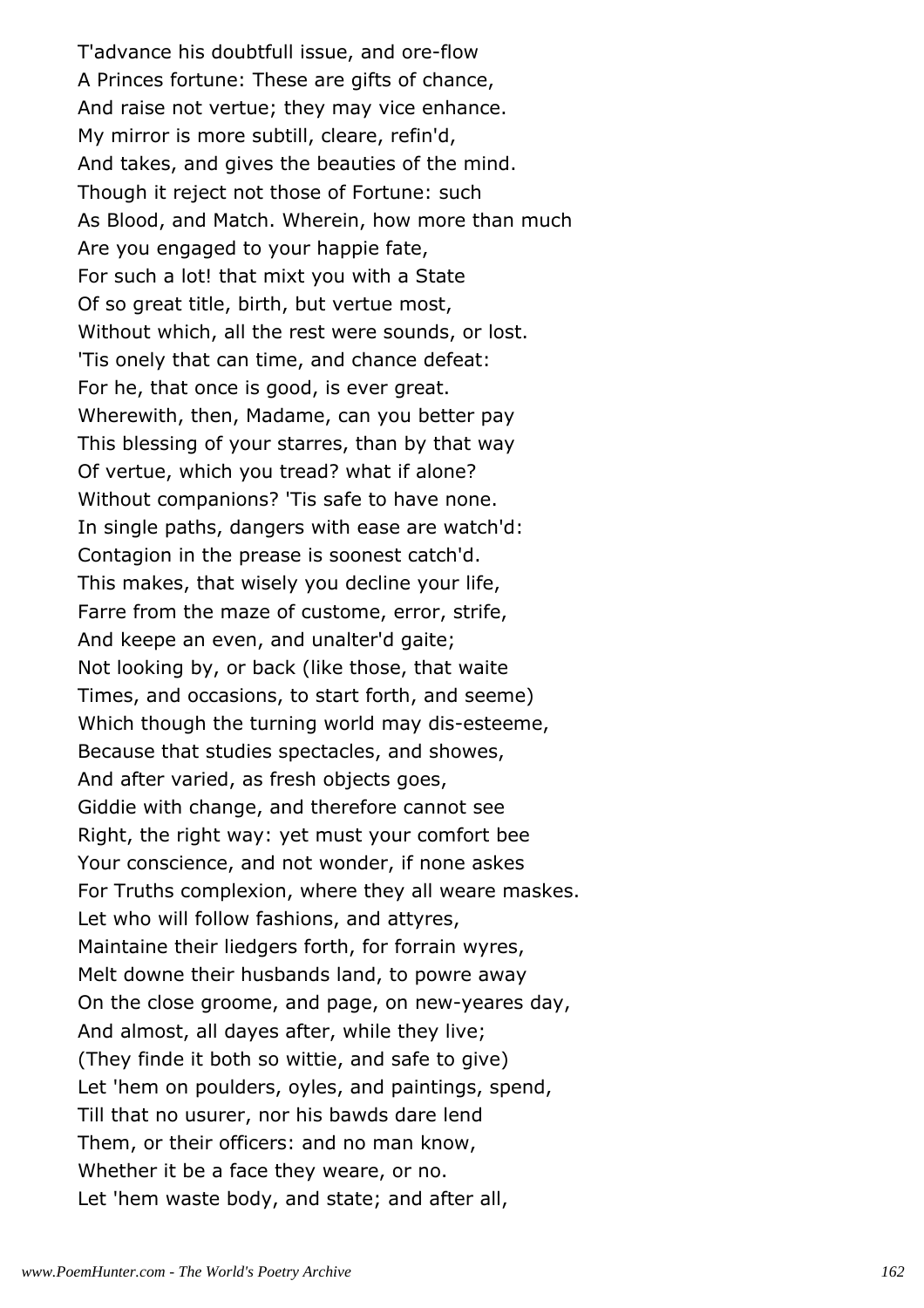When their owne Parasites laugh at their fall, May they have nothing left, whereof they can Boast, but how oft they have gone wrong to man: And call it their brave sinne. For such there be That doe sinne onely for the infamie: And never think, how vice doth every houre, Eat on her clients, and some one devoure. You, Madam, yong have learn'd to shun these shelves, Whereon the most of mankind wracke themselves, And, keeping a just course, have early put Into your harbour, and all passage shut 'Gainst stormes, or pyrats, that might charge your peace; For which you worthy are the glad increase Of your blest wombe, made fruitfull from above To pay your lord the pledges of chaste love: And raise a noble stemme, to give the fame, To Cliftons blood, that is deny'd their name. Grow, grow, faire tree, and as thy branches shoote, Heare, what the Muses sing above thy root, By me, their Priest (if they can ought divine) Before the moones have fill'd their tripple trine, To crowne the burthen which you go withall, It shall a ripe and timely issue fall, T'expect the honors of great 'Avbigny: And greater rites, yet writ in mystery, But which the Fates forbid me to reveale. Only, thus much, out of a ravish'd zeale, Unto your name, and goodnesse of your life, They speake; since you are truly that rare wife, Other great wives may blush at: when they see What your try'd manners are, what theirs should be. How you love one, and him you should; how still You are depending on his word, and will; Not fashion'd for the Court, or strangers eyes; But to prease him, who is the dearer prise Unto himselfe, by being so deare to you. This makes, that your affections still be new, And that your soules conspire, as they were gone Each into other, and had now made one. Live that one, still; and as long yeares do passe, Madame, be bold to use this truest glasse: Wherein, your forme, you still the same shall find;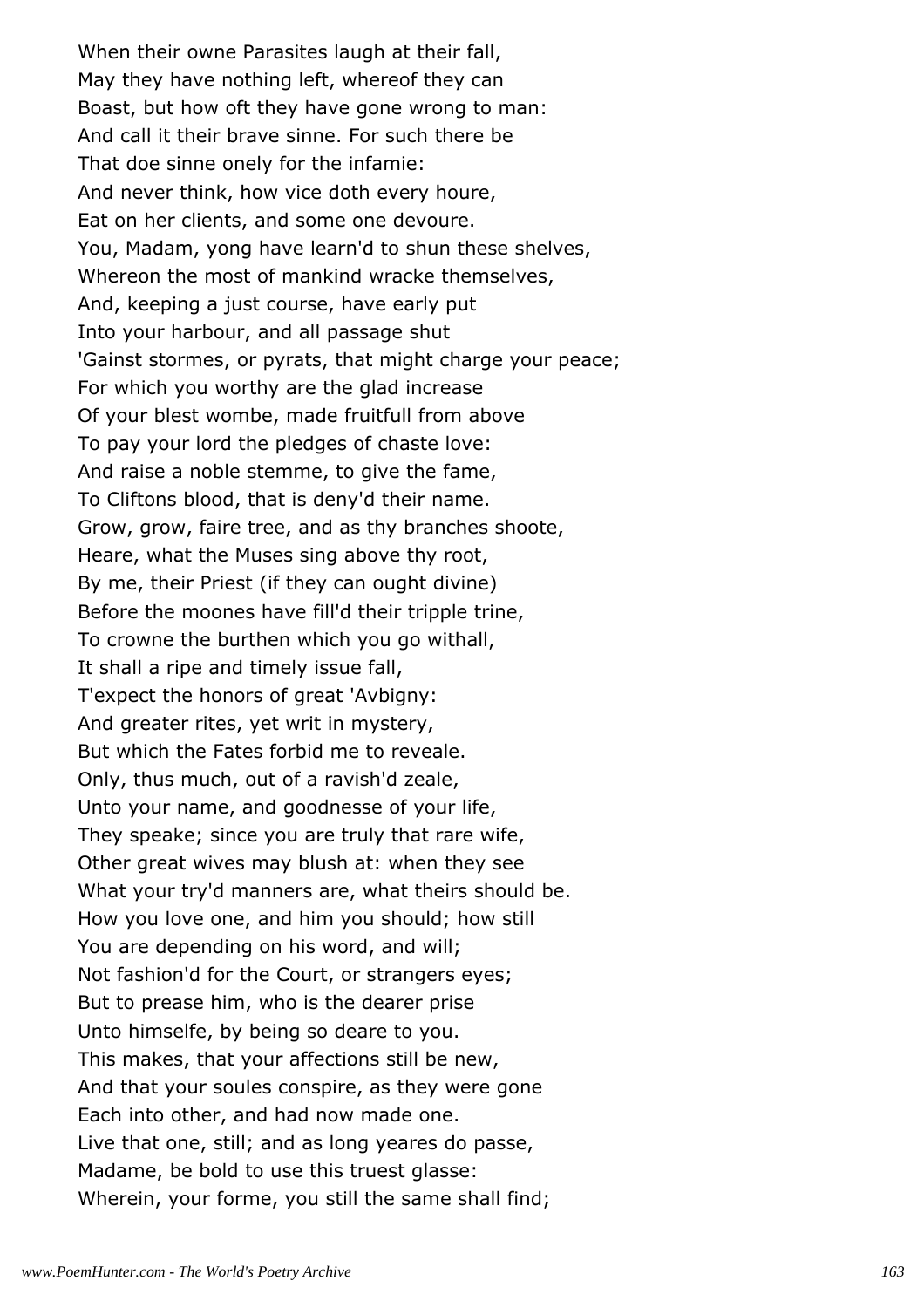Because nor it can change, nor such a mind.